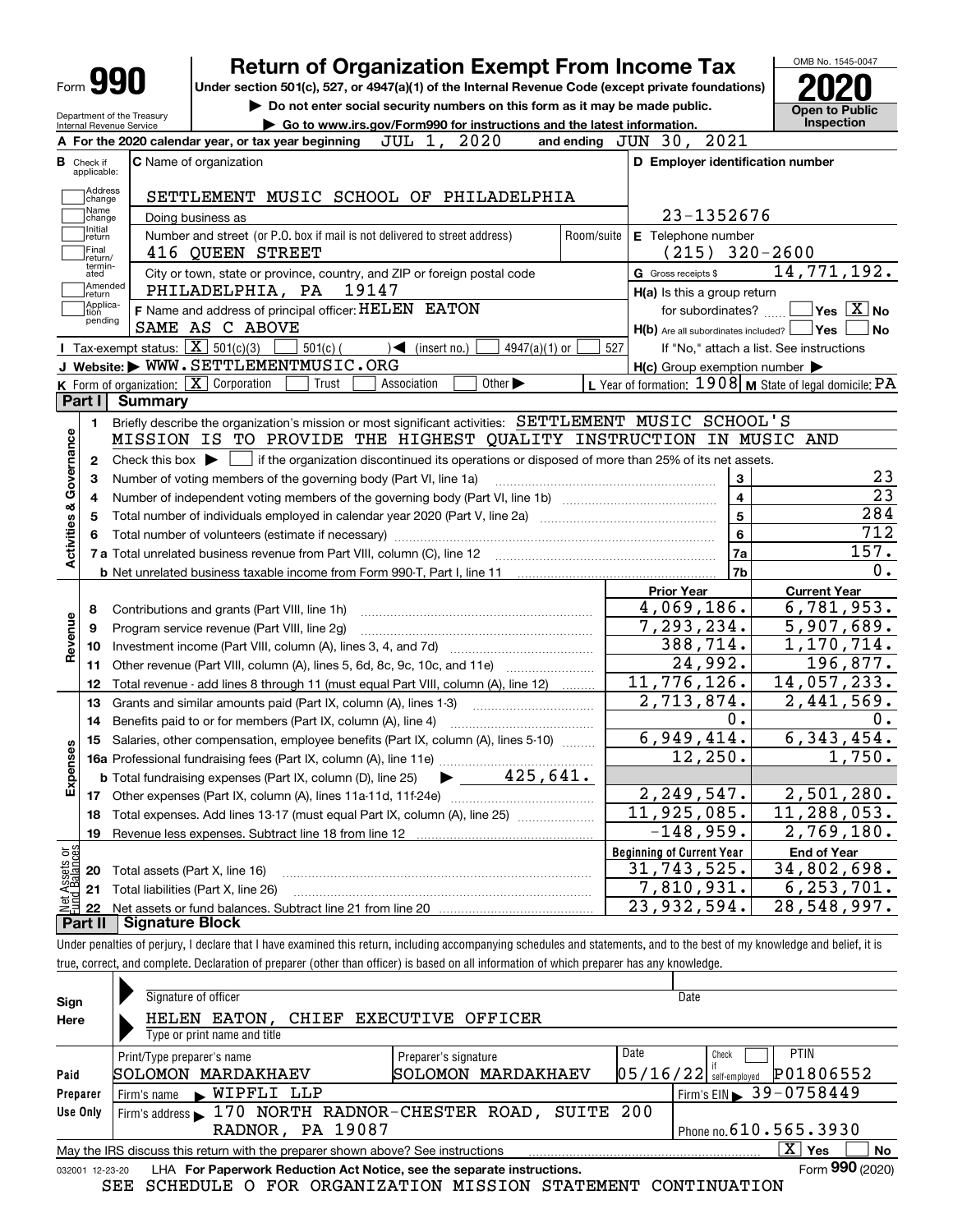|              | <b>Part III   Statement of Program Service Accomplishments</b><br>$\overline{\mathbf{x}}$                                                              |
|--------------|--------------------------------------------------------------------------------------------------------------------------------------------------------|
| 1            | Briefly describe the organization's mission:                                                                                                           |
|              | SETTLEMENT MUSIC SCHOOL'S MISSION IS TO PROVIDE THE HIGHEST QUALITY                                                                                    |
|              | INSTRUCTION IN MUSIC AND THE RELATED ARTS TO CHILDREN AND ADULTS,                                                                                      |
|              | WITHOUT REGARD TO AGE, RACE OR FINANCIAL CIRCUMSTANCES. SETTLEMENT'S                                                                                   |
|              | BROAD RANGE OF PROGRAMS, TAUGHT BY HIGHLY CREDENTIALED AND DEDICATED                                                                                   |
| $\mathbf{2}$ | Did the organization undertake any significant program services during the year which were not listed on the                                           |
|              | $\sqrt{}$ Yes $\sqrt{X}$ No<br>prior Form 990 or 990-EZ?                                                                                               |
|              | If "Yes," describe these new services on Schedule O.                                                                                                   |
| 3            | $\sqrt{}$ Yes $\sqrt{}$ X $\sqrt{}$ No<br>Did the organization cease conducting, or make significant changes in how it conducts, any program services? |
|              | If "Yes," describe these changes on Schedule O.                                                                                                        |
| 4            | Describe the organization's program service accomplishments for each of its three largest program services, as measured by expenses.                   |
|              | Section 501(c)(3) and 501(c)(4) organizations are required to report the amount of grants and allocations to others, the total expenses, and           |
|              | revenue, if any, for each program service reported.                                                                                                    |
| 4a           | 5,907,689.<br>9,914,891. including grants of \$2,441,569. ) (Revenue \$<br>) (Expenses \$<br>(Code:                                                    |
|              | SETTLEMENT'S FINANCIAL AID PROGRAM IS THE VEHICLE THROUGH WHICH                                                                                        |
|              | UNDERSERVED CHILDREN GAIN ACCESS TO THE SCHOOL'S PROGRAMS. THE SCHOOL                                                                                  |
|              | ANNUALLY PROVIDES APPROXIMATELY \$2.7 MILLION IN FINANCIAL AID AND                                                                                     |
|              | SCHOLARSHIPS ACROSS ALL PROGRAMS TO NEARLY 60% OF ITS STUDENTS.                                                                                        |
|              | SETTLEMENT HAS BEEN SUCCESSFUL IN RECRUITING AND RETAINING CREDENTIALED                                                                                |
|              | AND EXPERIENCED FACULTY. THIS FACULTY PROVIDES 10,000 WEEKLY MUSIC AND                                                                                 |
|              | ARTS RELATED PROGRAMS AND SERVICES TO ALL THE COMMUNITIES THAT THE                                                                                     |
|              | SCHOOL SERVES, INCLUDING LOW-INCOME AND UNDERSERVED COMMUNITIES.                                                                                       |
|              | SETTLEMENT EMPLOYS APPROXIMATELY 260 FACULTY, MAKING IT ONE OF THE                                                                                     |
|              | LARGEST EMPLOYERS OF MUSIC EDUCATORS IN PENNSYLVANIA. THE KALEIDOSCOPE                                                                                 |
|              | PROGRAM USES THE ARTS TO PREPARE 114 LOW-INCOME PRESCHOOL STUDENTS FOR                                                                                 |
|              | ACADEMIC SUCCESS. THE PROGRAM HAS A PROVEN RECORD OF SUCCESS, WITH                                                                                     |
|              |                                                                                                                                                        |
|              |                                                                                                                                                        |
|              |                                                                                                                                                        |
| 4c           | $\left($ Revenue \$ $\right)$<br>(Code: ) (Expenses \$<br>including grants of \$                                                                       |
|              |                                                                                                                                                        |
|              |                                                                                                                                                        |
|              |                                                                                                                                                        |
|              |                                                                                                                                                        |
|              |                                                                                                                                                        |
|              |                                                                                                                                                        |
| 4d           | Other program services (Describe on Schedule O.)                                                                                                       |
|              | (Expenses \$<br>Revenue \$<br>including grants of \$                                                                                                   |
|              | 9,914,891.<br>4e Total program service expenses<br>Form 990 (2020)                                                                                     |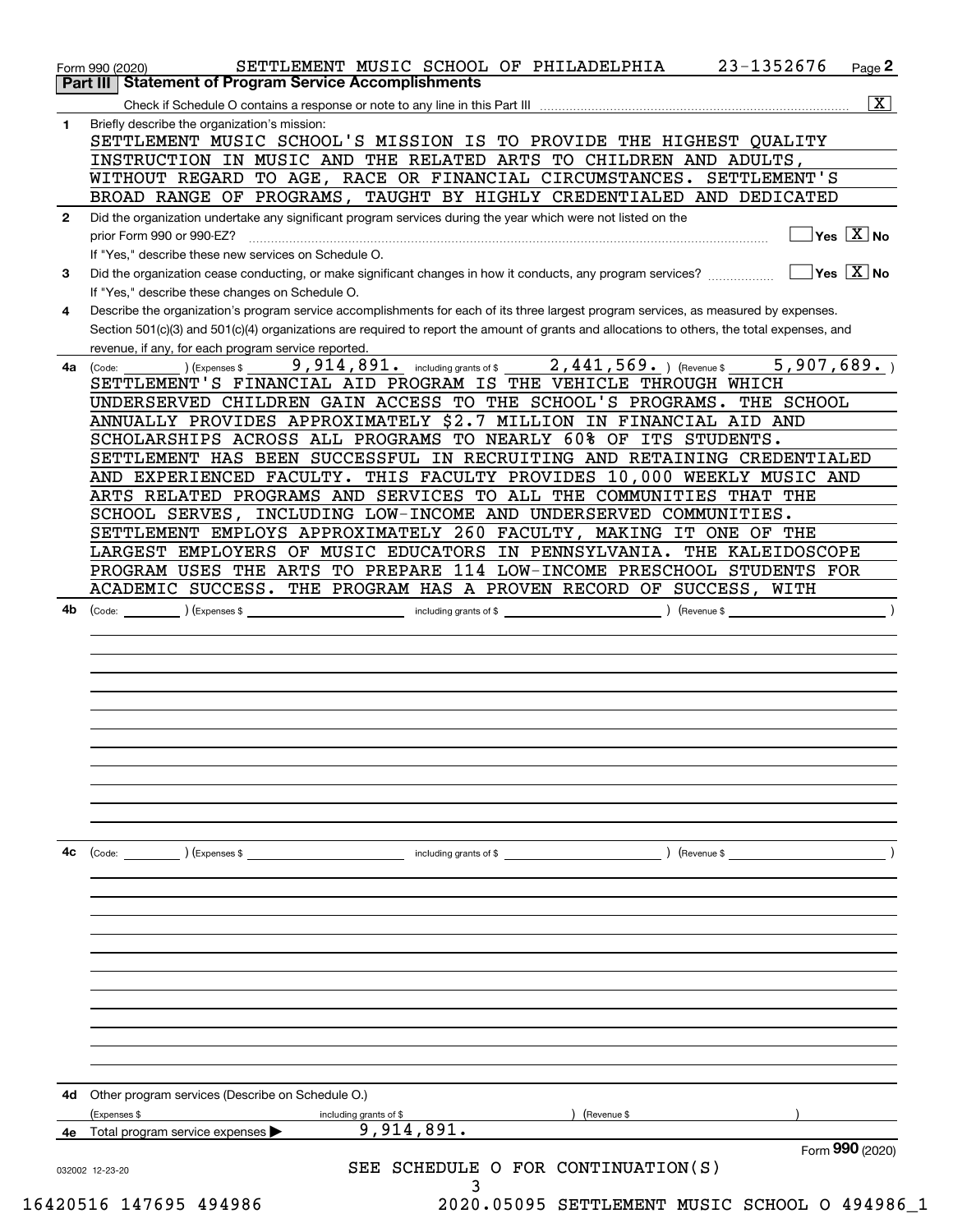|  | Form 990 (2020) |
|--|-----------------|

|     |                                                                                                                                                    |                 | Yes                     | No                      |
|-----|----------------------------------------------------------------------------------------------------------------------------------------------------|-----------------|-------------------------|-------------------------|
| 1   | Is the organization described in section 501(c)(3) or 4947(a)(1) (other than a private foundation)?                                                |                 |                         |                         |
|     |                                                                                                                                                    | 1.              | х                       |                         |
| 2   |                                                                                                                                                    | $\mathbf{2}$    | $\overline{\mathbf{x}}$ |                         |
| 3   | Did the organization engage in direct or indirect political campaign activities on behalf of or in opposition to candidates for                    |                 |                         |                         |
|     |                                                                                                                                                    | 3               |                         | x                       |
| 4   | Section 501(c)(3) organizations. Did the organization engage in lobbying activities, or have a section 501(h) election in effect                   |                 |                         |                         |
|     |                                                                                                                                                    | 4               | X                       |                         |
| 5   | Is the organization a section 501(c)(4), 501(c)(5), or 501(c)(6) organization that receives membership dues, assessments, or                       |                 |                         |                         |
|     |                                                                                                                                                    | 5               |                         | x                       |
| 6   | Did the organization maintain any donor advised funds or any similar funds or accounts for which donors have the right to                          |                 |                         |                         |
|     | provide advice on the distribution or investment of amounts in such funds or accounts? If "Yes," complete Schedule D, Part I                       | 6               |                         | x                       |
| 7   | Did the organization receive or hold a conservation easement, including easements to preserve open space,                                          |                 |                         |                         |
|     |                                                                                                                                                    | $\overline{7}$  |                         | x                       |
| 8   | Did the organization maintain collections of works of art, historical treasures, or other similar assets? If "Yes," complete                       |                 |                         |                         |
|     |                                                                                                                                                    | 8               |                         | x                       |
| 9   | Did the organization report an amount in Part X, line 21, for escrow or custodial account liability, serve as a custodian for                      |                 |                         |                         |
|     | amounts not listed in Part X; or provide credit counseling, debt management, credit repair, or debt negotiation services?                          |                 |                         | x                       |
|     |                                                                                                                                                    | 9               |                         |                         |
| 10  | Did the organization, directly or through a related organization, hold assets in donor-restricted endowments                                       | 10              | х                       |                         |
|     |                                                                                                                                                    |                 |                         |                         |
| 11  | If the organization's answer to any of the following questions is "Yes," then complete Schedule D, Parts VI, VII, VIII, IX, or X<br>as applicable. |                 |                         |                         |
|     |                                                                                                                                                    |                 |                         |                         |
|     | Did the organization report an amount for land, buildings, and equipment in Part X, line 10? If "Yes," complete Schedule D.                        | 11a             | х                       |                         |
| b   | Did the organization report an amount for investments - other securities in Part X, line 12, that is 5% or more of its total                       |                 |                         |                         |
|     |                                                                                                                                                    | 11 <sub>b</sub> |                         | x                       |
|     | Did the organization report an amount for investments - program related in Part X, line 13, that is 5% or more of its total                        |                 |                         |                         |
|     |                                                                                                                                                    | 11c             |                         | x                       |
| d   | Did the organization report an amount for other assets in Part X, line 15, that is 5% or more of its total assets reported in                      |                 |                         |                         |
|     |                                                                                                                                                    | 11d             |                         | x                       |
|     |                                                                                                                                                    | <b>11e</b>      | X                       |                         |
| f   | Did the organization's separate or consolidated financial statements for the tax year include a footnote that addresses                            |                 |                         |                         |
|     | the organization's liability for uncertain tax positions under FIN 48 (ASC 740)? If "Yes," complete Schedule D, Part X                             | 11f             | х                       |                         |
|     | 12a Did the organization obtain separate, independent audited financial statements for the tax year? If "Yes," complete                            |                 |                         |                         |
|     |                                                                                                                                                    | 12a             |                         | x                       |
|     | <b>b</b> Was the organization included in consolidated, independent audited financial statements for the tax year?                                 |                 |                         |                         |
|     | If "Yes," and if the organization answered "No" to line 12a, then completing Schedule D, Parts XI and XII is optional                              | 12 <sub>b</sub> | X                       |                         |
| 13  | Is the organization a school described in section 170(b)(1)(A)(ii)? If "Yes," complete Schedule E                                                  | 13              | X                       |                         |
| 14a | Did the organization maintain an office, employees, or agents outside of the United States?                                                        | 14a             |                         | x                       |
| b   | Did the organization have aggregate revenues or expenses of more than \$10,000 from grantmaking, fundraising, business,                            |                 |                         |                         |
|     | investment, and program service activities outside the United States, or aggregate foreign investments valued at \$100,000                         |                 |                         |                         |
|     |                                                                                                                                                    | 14b             |                         | X                       |
| 15  | Did the organization report on Part IX, column (A), line 3, more than \$5,000 of grants or other assistance to or for any                          |                 |                         |                         |
|     |                                                                                                                                                    | 15              |                         | X                       |
| 16  | Did the organization report on Part IX, column (A), line 3, more than \$5,000 of aggregate grants or other assistance to                           |                 |                         |                         |
|     |                                                                                                                                                    | 16              |                         | X                       |
| 17  | Did the organization report a total of more than \$15,000 of expenses for professional fundraising services on Part IX,                            |                 |                         |                         |
|     |                                                                                                                                                    | 17              |                         | x                       |
| 18  | Did the organization report more than \$15,000 total of fundraising event gross income and contributions on Part VIII, lines                       |                 |                         |                         |
|     |                                                                                                                                                    | 18              | x                       |                         |
| 19  | Did the organization report more than \$15,000 of gross income from gaming activities on Part VIII, line 9a? If "Yes."                             |                 |                         |                         |
|     |                                                                                                                                                    | 19              |                         | X                       |
| 20a |                                                                                                                                                    | 20a             |                         | $\overline{\mathbf{X}}$ |
| b   | If "Yes" to line 20a, did the organization attach a copy of its audited financial statements to this return?                                       | 20 <sub>b</sub> |                         |                         |
| 21  | Did the organization report more than \$5,000 of grants or other assistance to any domestic organization or                                        |                 |                         |                         |
|     |                                                                                                                                                    | 21              |                         | x                       |
|     | 032003 12-23-20                                                                                                                                    |                 |                         | Form 990 (2020)         |

4

032003 12-23-20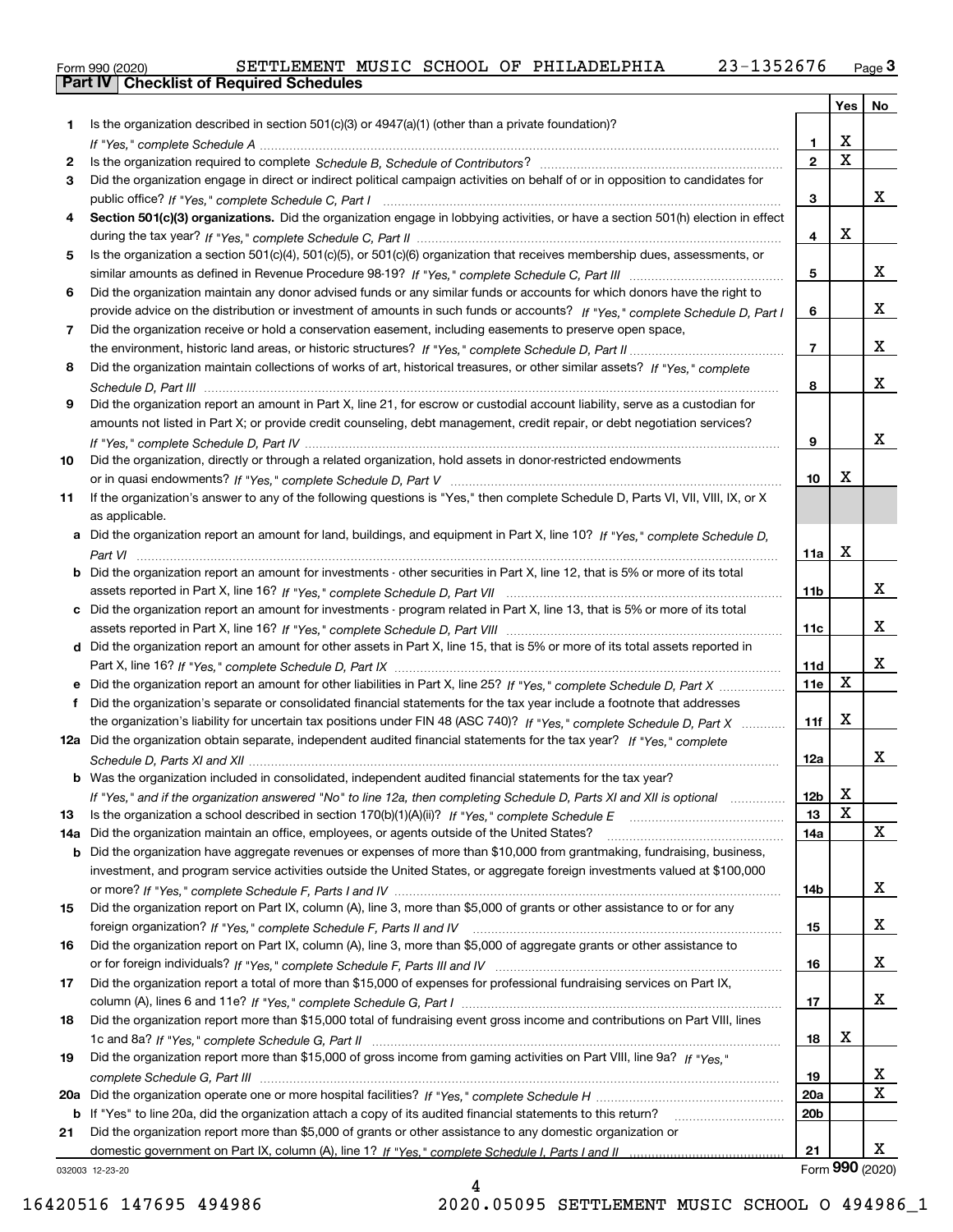| Form 990 (2020) |                                                              |  |  | SETTLEMENT MUSIC SCHOOL OF PHILADELPHIA | 23-1352676 | Page 4 |
|-----------------|--------------------------------------------------------------|--|--|-----------------------------------------|------------|--------|
|                 | <b>Part IV   Checklist of Required Schedules</b> (continued) |  |  |                                         |            |        |

|               | <b>Part IV</b><br>Criecklist of Required Scriedules (continued)                                                                                                                                                                |                 |     |                 |
|---------------|--------------------------------------------------------------------------------------------------------------------------------------------------------------------------------------------------------------------------------|-----------------|-----|-----------------|
|               |                                                                                                                                                                                                                                |                 | Yes | No              |
| 22            | Did the organization report more than \$5,000 of grants or other assistance to or for domestic individuals on                                                                                                                  |                 |     |                 |
|               |                                                                                                                                                                                                                                | 22              | X   |                 |
| 23            | Did the organization answer "Yes" to Part VII, Section A, line 3, 4, or 5 about compensation of the organization's current                                                                                                     |                 |     |                 |
|               | and former officers, directors, trustees, key employees, and highest compensated employees? If "Yes," complete                                                                                                                 |                 |     |                 |
|               |                                                                                                                                                                                                                                | 23              | х   |                 |
|               | 24a Did the organization have a tax-exempt bond issue with an outstanding principal amount of more than \$100,000 as of the                                                                                                    |                 |     |                 |
|               | last day of the year, that was issued after December 31, 2002? If "Yes," answer lines 24b through 24d and complete                                                                                                             |                 |     |                 |
|               |                                                                                                                                                                                                                                | 24a             |     | X.              |
|               | <b>b</b> Did the organization invest any proceeds of tax-exempt bonds beyond a temporary period exception?                                                                                                                     | 24b             |     |                 |
|               | c Did the organization maintain an escrow account other than a refunding escrow at any time during the year to defease                                                                                                         |                 |     |                 |
|               |                                                                                                                                                                                                                                | 24c             |     |                 |
|               |                                                                                                                                                                                                                                | 24d             |     |                 |
|               | 25a Section 501(c)(3), 501(c)(4), and 501(c)(29) organizations. Did the organization engage in an excess benefit                                                                                                               |                 |     |                 |
|               |                                                                                                                                                                                                                                | 25a             |     | x               |
|               | b Is the organization aware that it engaged in an excess benefit transaction with a disqualified person in a prior year, and                                                                                                   |                 |     |                 |
|               | that the transaction has not been reported on any of the organization's prior Forms 990 or 990-EZ? If "Yes," complete                                                                                                          |                 |     |                 |
|               | Schedule L. Part I                                                                                                                                                                                                             | 25b             |     | x               |
| 26            | Did the organization report any amount on Part X, line 5 or 22, for receivables from or payables to any current                                                                                                                |                 |     |                 |
|               | or former officer, director, trustee, key employee, creator or founder, substantial contributor, or 35%                                                                                                                        |                 |     |                 |
|               |                                                                                                                                                                                                                                | 26              |     | x               |
| 27            | Did the organization provide a grant or other assistance to any current or former officer, director, trustee, key employee,                                                                                                    |                 |     |                 |
|               | creator or founder, substantial contributor or employee thereof, a grant selection committee member, or to a 35% controlled                                                                                                    |                 |     |                 |
|               | entity (including an employee thereof) or family member of any of these persons? If "Yes," complete Schedule L, Part III                                                                                                       | 27              |     | x               |
| 28            | Was the organization a party to a business transaction with one of the following parties (see Schedule L, Part IV                                                                                                              |                 |     |                 |
|               | instructions, for applicable filing thresholds, conditions, and exceptions):                                                                                                                                                   |                 |     |                 |
|               | a A current or former officer, director, trustee, key employee, creator or founder, or substantial contributor? If                                                                                                             |                 |     |                 |
|               |                                                                                                                                                                                                                                | 28a             |     | x               |
|               |                                                                                                                                                                                                                                | 28 <sub>b</sub> |     | X               |
|               | c A 35% controlled entity of one or more individuals and/or organizations described in lines 28a or 28b? If                                                                                                                    |                 |     |                 |
|               |                                                                                                                                                                                                                                | 28c             |     | x               |
| 29            |                                                                                                                                                                                                                                | 29              | Χ   |                 |
| 30            | Did the organization receive contributions of art, historical treasures, or other similar assets, or qualified conservation                                                                                                    |                 |     |                 |
|               |                                                                                                                                                                                                                                | 30              |     | x<br>х          |
| 31            | Did the organization liquidate, terminate, or dissolve and cease operations? If "Yes," complete Schedule N, Part I                                                                                                             | 31              |     |                 |
| 32            | Did the organization sell, exchange, dispose of, or transfer more than 25% of its net assets? If "Yes," complete                                                                                                               |                 |     |                 |
|               | Schedule N. Part II                                                                                                                                                                                                            | 32              |     | х               |
| 33            | Did the organization own 100% of an entity disregarded as separate from the organization under Regulations                                                                                                                     |                 |     |                 |
|               |                                                                                                                                                                                                                                | 33              |     | x               |
| 34            | Was the organization related to any tax-exempt or taxable entity? If "Yes," complete Schedule R, Part II, III, or IV, and                                                                                                      |                 | х   |                 |
|               |                                                                                                                                                                                                                                | 34              | х   |                 |
|               | 35a Did the organization have a controlled entity within the meaning of section 512(b)(13)?                                                                                                                                    | <b>35a</b>      |     |                 |
|               | <b>b</b> If "Yes" to line 35a, did the organization receive any payment from or engage in any transaction with a controlled entity                                                                                             |                 |     | x               |
|               |                                                                                                                                                                                                                                | 35b             |     |                 |
| 36            | Section 501(c)(3) organizations. Did the organization make any transfers to an exempt non-charitable related organization?                                                                                                     |                 |     | x               |
|               | Did the organization conduct more than 5% of its activities through an entity that is not a related organization                                                                                                               | 36              |     |                 |
| 37            |                                                                                                                                                                                                                                |                 |     | x               |
| 38            | and that is treated as a partnership for federal income tax purposes? If "Yes," complete Schedule R, Part VI<br>Did the organization complete Schedule O and provide explanations in Schedule O for Part VI, lines 11b and 19? | 37              |     |                 |
|               |                                                                                                                                                                                                                                | 38              | х   |                 |
| <b>Part V</b> | Note: All Form 990 filers are required to complete Schedule O<br><b>Statements Regarding Other IRS Filings and Tax Compliance</b>                                                                                              |                 |     |                 |
|               | Check if Schedule O contains a response or note to any line in this Part V                                                                                                                                                     |                 |     |                 |
|               |                                                                                                                                                                                                                                |                 | Yes | No              |
|               | 35<br>1a                                                                                                                                                                                                                       |                 |     |                 |
|               | $\Omega$<br><b>b</b> Enter the number of Forms W-2G included in line 1a. Enter -0- if not applicable<br>1b                                                                                                                     |                 |     |                 |
|               | c Did the organization comply with backup withholding rules for reportable payments to vendors and reportable gaming                                                                                                           |                 |     |                 |
|               | (gambling) winnings to prize winners?                                                                                                                                                                                          | 1c              |     |                 |
|               | 032004 12-23-20                                                                                                                                                                                                                |                 |     | Form 990 (2020) |
|               | 5                                                                                                                                                                                                                              |                 |     |                 |

16420516 147695 494986 2020.05095 SETTLEMENT MUSIC SCHOOL O 494986\_1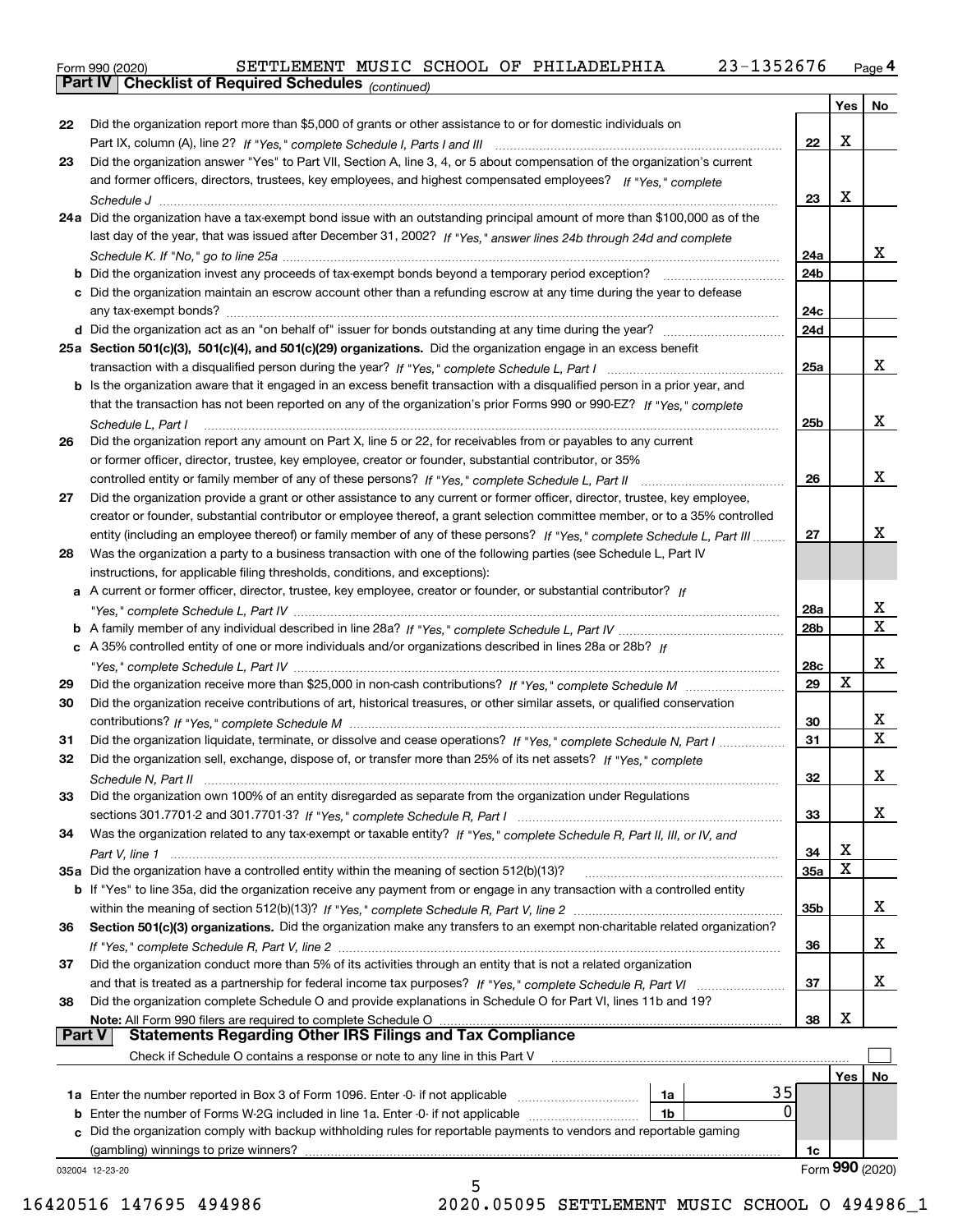|               | SETTLEMENT MUSIC SCHOOL OF PHILADELPHIA<br>23-1352676<br>Form 990 (2020)                                                                                           |                |     | Page $5$                    |  |  |  |
|---------------|--------------------------------------------------------------------------------------------------------------------------------------------------------------------|----------------|-----|-----------------------------|--|--|--|
| <b>Part V</b> | Statements Regarding Other IRS Filings and Tax Compliance (continued)                                                                                              |                |     |                             |  |  |  |
|               |                                                                                                                                                                    |                | Yes | No                          |  |  |  |
|               | 2a Enter the number of employees reported on Form W-3, Transmittal of Wage and Tax Statements,                                                                     |                |     |                             |  |  |  |
|               | 284<br>filed for the calendar year ending with or within the year covered by this return <i>manumumumum</i><br>2a                                                  |                |     |                             |  |  |  |
|               |                                                                                                                                                                    | 2b             | х   |                             |  |  |  |
|               |                                                                                                                                                                    |                |     |                             |  |  |  |
|               | 3a Did the organization have unrelated business gross income of \$1,000 or more during the year?                                                                   | 3a             |     | x                           |  |  |  |
|               |                                                                                                                                                                    | 3b             |     |                             |  |  |  |
|               | 4a At any time during the calendar year, did the organization have an interest in, or a signature or other authority over, a                                       |                |     |                             |  |  |  |
|               |                                                                                                                                                                    | 4a             |     | x                           |  |  |  |
|               | <b>b</b> If "Yes," enter the name of the foreign country $\blacktriangleright$                                                                                     |                |     |                             |  |  |  |
|               | See instructions for filing requirements for FinCEN Form 114, Report of Foreign Bank and Financial Accounts (FBAR).                                                |                |     |                             |  |  |  |
|               | 5a Was the organization a party to a prohibited tax shelter transaction at any time during the tax year?                                                           | 5а             |     | х                           |  |  |  |
|               |                                                                                                                                                                    | 5 <sub>b</sub> |     | X                           |  |  |  |
|               |                                                                                                                                                                    | 5c             |     |                             |  |  |  |
|               | 6a Does the organization have annual gross receipts that are normally greater than \$100,000, and did the organization solicit                                     |                |     |                             |  |  |  |
|               | any contributions that were not tax deductible as charitable contributions?                                                                                        | 6a             |     | х                           |  |  |  |
|               | <b>b</b> If "Yes," did the organization include with every solicitation an express statement that such contributions or gifts                                      |                |     |                             |  |  |  |
|               | were not tax deductible?                                                                                                                                           | 6b             |     |                             |  |  |  |
| 7             | Organizations that may receive deductible contributions under section 170(c).                                                                                      |                |     |                             |  |  |  |
|               | a Did the organization receive a payment in excess of \$75 made partly as a contribution and partly for goods and services provided to the payor?                  | 7a             | х   |                             |  |  |  |
|               | <b>b</b> If "Yes," did the organization notify the donor of the value of the goods or services provided?                                                           | 7b             | X   |                             |  |  |  |
|               | c Did the organization sell, exchange, or otherwise dispose of tangible personal property for which it was required                                                |                |     |                             |  |  |  |
|               |                                                                                                                                                                    | 7c             |     | х                           |  |  |  |
|               | 7d                                                                                                                                                                 |                |     |                             |  |  |  |
| е             | Did the organization receive any funds, directly or indirectly, to pay premiums on a personal benefit contract?                                                    | 7е             |     | х                           |  |  |  |
| f             | Did the organization, during the year, pay premiums, directly or indirectly, on a personal benefit contract?                                                       | 7f             |     | х                           |  |  |  |
| g             | If the organization received a contribution of qualified intellectual property, did the organization file Form 8899 as required?                                   | 7g<br>7h       |     |                             |  |  |  |
|               | If the organization received a contribution of cars, boats, airplanes, or other vehicles, did the organization file a Form 1098-C?<br>h.                           |                |     |                             |  |  |  |
| 8             | Sponsoring organizations maintaining donor advised funds. Did a donor advised fund maintained by the                                                               |                |     |                             |  |  |  |
|               | sponsoring organization have excess business holdings at any time during the year?                                                                                 | 8              |     |                             |  |  |  |
| 9             | Sponsoring organizations maintaining donor advised funds.                                                                                                          |                |     |                             |  |  |  |
| а             | Did the sponsoring organization make any taxable distributions under section 4966?                                                                                 | 9а             |     |                             |  |  |  |
|               | <b>b</b> Did the sponsoring organization make a distribution to a donor, donor advisor, or related person?                                                         | 9b             |     |                             |  |  |  |
| 10            | Section 501(c)(7) organizations. Enter:                                                                                                                            |                |     |                             |  |  |  |
|               | 10a                                                                                                                                                                |                |     |                             |  |  |  |
|               | 10b <br>Gross receipts, included on Form 990, Part VIII, line 12, for public use of club facilities                                                                |                |     |                             |  |  |  |
| 11            | Section 501(c)(12) organizations. Enter:                                                                                                                           |                |     |                             |  |  |  |
|               | 11a                                                                                                                                                                |                |     |                             |  |  |  |
|               | b Gross income from other sources (Do not net amounts due or paid to other sources against                                                                         |                |     |                             |  |  |  |
|               | 11b<br>12a Section 4947(a)(1) non-exempt charitable trusts. Is the organization filing Form 990 in lieu of Form 1041?                                              | 12a            |     |                             |  |  |  |
|               | 12b                                                                                                                                                                |                |     |                             |  |  |  |
| 13            | <b>b</b> If "Yes," enter the amount of tax-exempt interest received or accrued during the year<br>Section 501(c)(29) qualified nonprofit health insurance issuers. |                |     |                             |  |  |  |
|               | a Is the organization licensed to issue qualified health plans in more than one state?                                                                             | 13a            |     |                             |  |  |  |
|               | Note: See the instructions for additional information the organization must report on Schedule O.                                                                  |                |     |                             |  |  |  |
|               | <b>b</b> Enter the amount of reserves the organization is required to maintain by the states in which the                                                          |                |     |                             |  |  |  |
|               | 13b                                                                                                                                                                |                |     |                             |  |  |  |
|               | 13с                                                                                                                                                                |                |     |                             |  |  |  |
| 14a           | Did the organization receive any payments for indoor tanning services during the tax year?                                                                         | 14a            |     | x                           |  |  |  |
|               | <b>b</b> If "Yes," has it filed a Form 720 to report these payments? If "No," provide an explanation on Schedule O                                                 | 14b            |     |                             |  |  |  |
| 15            | Is the organization subject to the section 4960 tax on payment(s) of more than \$1,000,000 in remuneration or                                                      |                |     |                             |  |  |  |
|               |                                                                                                                                                                    | 15             |     | x                           |  |  |  |
|               | If "Yes," see instructions and file Form 4720, Schedule N.                                                                                                         |                |     |                             |  |  |  |
| 16            | Is the organization an educational institution subject to the section 4968 excise tax on net investment income?                                                    | 16             |     | х                           |  |  |  |
|               | If "Yes," complete Form 4720, Schedule O.                                                                                                                          |                |     |                             |  |  |  |
|               |                                                                                                                                                                    |                |     | $F_{\text{arm}}$ 990 (2020) |  |  |  |

Form (2020) **990**

032005 12-23-20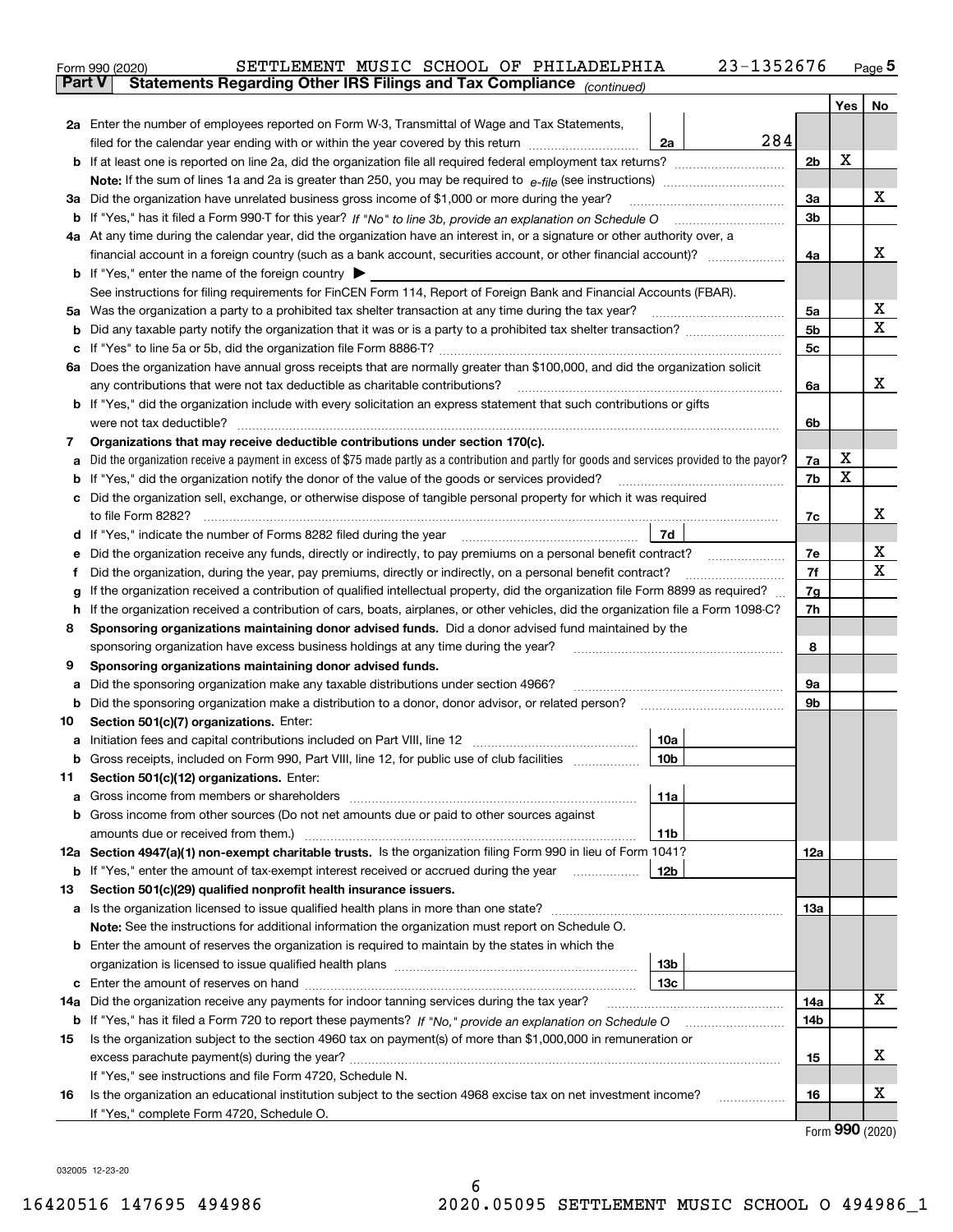|  | Form 990 (2020) |
|--|-----------------|
|  |                 |

# SETTLEMENT MUSIC SCHOOL OF PHILADELPHIA 23-1352676

*For each "Yes" response to lines 2 through 7b below, and for a "No" response to line 8a, 8b, or 10b below, describe the circumstances, processes, or changes on Schedule O. See instructions.* Form 990 (2020) **CONFINICT SETTLEMENT MUSIC SCHOOL OF PHILADELPHIA** 23-1352676 Page 6<br>**Part VI Governance, Management, and Disclosure** For each "Yes" response to lines 2 through 7b below, and for a "No" response

|    |                                                                                                                                                                               |    |    |                 | Yes   No |             |
|----|-------------------------------------------------------------------------------------------------------------------------------------------------------------------------------|----|----|-----------------|----------|-------------|
|    | <b>1a</b> Enter the number of voting members of the governing body at the end of the tax year <i>manumum</i>                                                                  | 1a | 23 |                 |          |             |
|    | If there are material differences in voting rights among members of the governing body, or if the governing                                                                   |    |    |                 |          |             |
|    | body delegated broad authority to an executive committee or similar committee, explain on Schedule O.                                                                         |    |    |                 |          |             |
|    | <b>b</b> Enter the number of voting members included on line 1a, above, who are independent <i>manumum</i>                                                                    | 1b | 23 |                 |          |             |
| 2  | Did any officer, director, trustee, or key employee have a family relationship or a business relationship with any other                                                      |    |    |                 |          |             |
|    | officer, director, trustee, or key employee?                                                                                                                                  |    |    | $\mathbf{2}$    |          | X           |
| 3  | Did the organization delegate control over management duties customarily performed by or under the direct supervision                                                         |    |    |                 |          |             |
|    |                                                                                                                                                                               |    |    | 3               |          | X           |
| 4  | Did the organization make any significant changes to its governing documents since the prior Form 990 was filed?                                                              |    |    | $\overline{4}$  |          | $\mathbf X$ |
| 5  |                                                                                                                                                                               |    |    | 5               |          | $\mathbf X$ |
| 6  |                                                                                                                                                                               |    |    | 6               |          | $\mathbf X$ |
| 7a | Did the organization have members, stockholders, or other persons who had the power to elect or appoint one or                                                                |    |    |                 |          |             |
|    |                                                                                                                                                                               |    |    | 7a              |          | x           |
|    | <b>b</b> Are any governance decisions of the organization reserved to (or subject to approval by) members, stockholders, or                                                   |    |    |                 |          |             |
|    | persons other than the governing body?                                                                                                                                        |    |    | 7b              |          | х           |
| 8  | Did the organization contemporaneously document the meetings held or written actions undertaken during the year by the following:                                             |    |    |                 |          |             |
| a  |                                                                                                                                                                               |    |    | 8a              | X        |             |
|    |                                                                                                                                                                               |    |    | 8b              | X        |             |
| 9  | Is there any officer, director, trustee, or key employee listed in Part VII, Section A, who cannot be reached at the                                                          |    |    |                 |          |             |
|    |                                                                                                                                                                               |    |    | 9               |          | x           |
|    | Section B. Policies (This Section B requests information about policies not required by the Internal Revenue Code.)                                                           |    |    |                 |          |             |
|    |                                                                                                                                                                               |    |    |                 | Yes      | No          |
|    |                                                                                                                                                                               |    |    | 10a             |          | X           |
|    | <b>b</b> If "Yes," did the organization have written policies and procedures governing the activities of such chapters, affiliates,                                           |    |    |                 |          |             |
|    |                                                                                                                                                                               |    |    | 10 <sub>b</sub> |          |             |
|    |                                                                                                                                                                               |    |    |                 | X        |             |
|    | 11a Has the organization provided a complete copy of this Form 990 to all members of its governing body before filing the form?                                               |    |    | 11a             |          |             |
|    | <b>b</b> Describe in Schedule O the process, if any, used by the organization to review this Form 990.                                                                        |    |    |                 | X        |             |
|    |                                                                                                                                                                               |    |    | 12a             | X        |             |
| b  |                                                                                                                                                                               |    |    | 12 <sub>b</sub> |          |             |
|    | c Did the organization regularly and consistently monitor and enforce compliance with the policy? If "Yes." describe                                                          |    |    |                 |          |             |
|    | in Schedule O how this was done manufactured and continuum control of the Schedule O how this was done manufactured and continuum control of the Schedule O how this was done |    |    | 12c             | X        |             |
| 13 |                                                                                                                                                                               |    |    | 13              | X        |             |
| 14 | Did the organization have a written document retention and destruction policy? manufactured and the organization have a written document retention and destruction policy?    |    |    | 14              | X        |             |
| 15 | Did the process for determining compensation of the following persons include a review and approval by independent                                                            |    |    |                 |          |             |
|    | persons, comparability data, and contemporaneous substantiation of the deliberation and decision?                                                                             |    |    |                 |          |             |
|    |                                                                                                                                                                               |    |    | 15a             | X        |             |
|    |                                                                                                                                                                               |    |    | 15 <sub>b</sub> |          | X           |
|    | If "Yes" to line 15a or 15b, describe the process in Schedule O (see instructions).                                                                                           |    |    |                 |          |             |
|    | 16a Did the organization invest in, contribute assets to, or participate in a joint venture or similar arrangement with a                                                     |    |    |                 |          |             |
|    | taxable entity during the year?                                                                                                                                               |    |    | 16a             |          | х           |
|    | b If "Yes," did the organization follow a written policy or procedure requiring the organization to evaluate its participation                                                |    |    |                 |          |             |
|    | in joint venture arrangements under applicable federal tax law, and take steps to safequard the organization's                                                                |    |    |                 |          |             |
|    | exempt status with respect to such arrangements?                                                                                                                              |    |    | 16 <sub>b</sub> |          |             |
|    | <b>Section C. Disclosure</b>                                                                                                                                                  |    |    |                 |          |             |
| 17 | List the states with which a copy of this Form 990 is required to be filed $\blacktriangleright$ PA                                                                           |    |    |                 |          |             |
| 18 | Section 6104 requires an organization to make its Forms 1023 (1024 or 1024-A, if applicable), 990, and 990-T (Section 501(c)(3)s only) available                              |    |    |                 |          |             |
|    | for public inspection. Indicate how you made these available. Check all that apply.                                                                                           |    |    |                 |          |             |
|    | $\lfloor x \rfloor$ Own website<br>$\lfloor x \rfloor$ Upon request<br>Another's website<br>Other (explain on Schedule O)                                                     |    |    |                 |          |             |
| 19 | Describe on Schedule O whether (and if so, how) the organization made its governing documents, conflict of interest policy, and financial                                     |    |    |                 |          |             |
|    | statements available to the public during the tax year.                                                                                                                       |    |    |                 |          |             |
| 20 | State the name, address, and telephone number of the person who possesses the organization's books and records                                                                |    |    |                 |          |             |
|    | VERONICA PLOUSIS, CHIEF FINANCIAL OFFICER - 215-320-2600                                                                                                                      |    |    |                 |          |             |
|    | 416 QUEEN STREET, PHILADELPHIA, PA<br>19147                                                                                                                                   |    |    |                 |          |             |
|    |                                                                                                                                                                               |    |    |                 |          |             |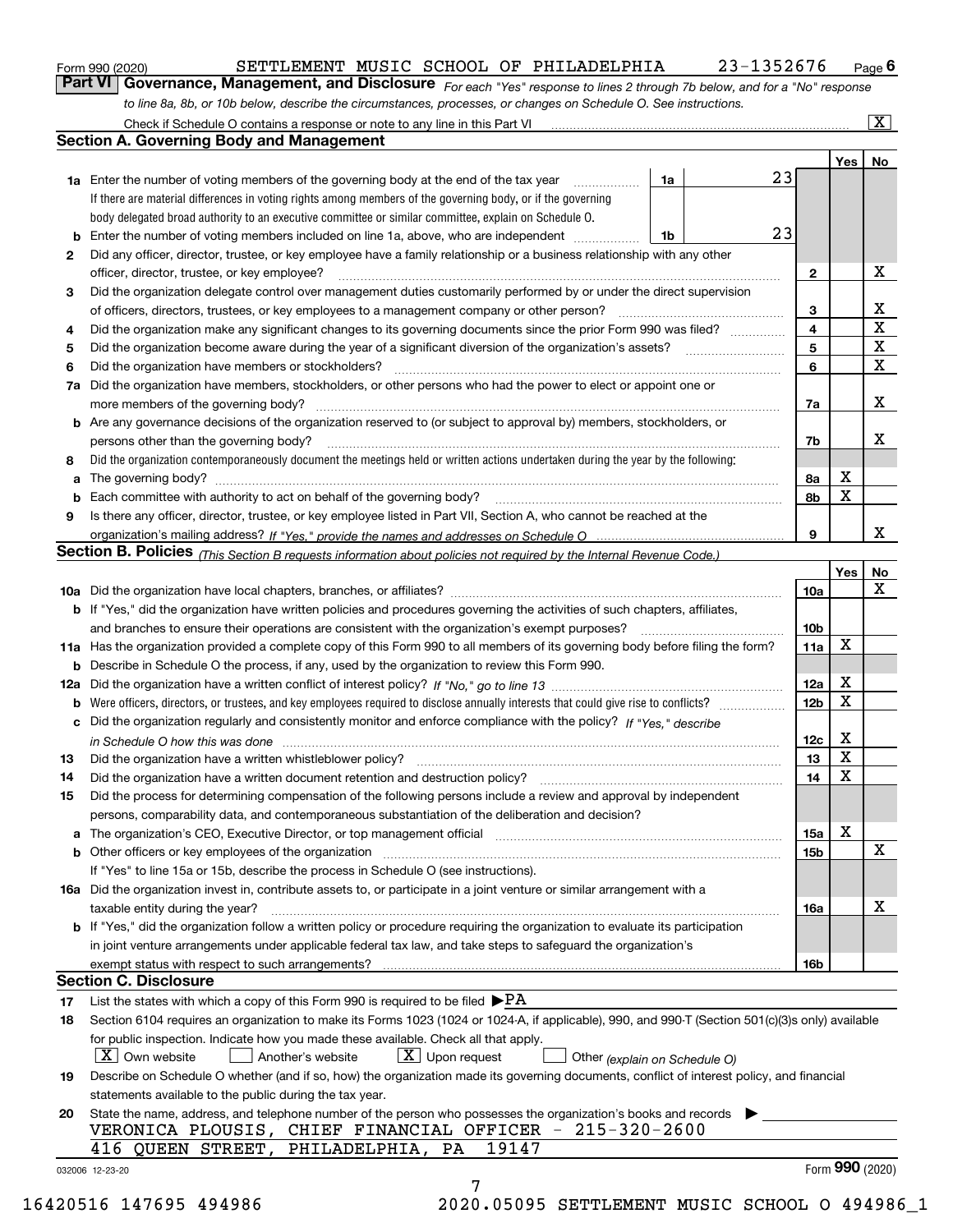| Form 990 (2020)                                                                            |                                                                              |  |  |  | SETTLEMENT MUSIC SCHOOL OF PHILADELPHIA | 23-1352676 | Page 4 |  |  |  |
|--------------------------------------------------------------------------------------------|------------------------------------------------------------------------------|--|--|--|-----------------------------------------|------------|--------|--|--|--|
| Part VII Compensation of Officers, Directors, Trustees, Key Employees, Highest Compensated |                                                                              |  |  |  |                                         |            |        |  |  |  |
| <b>Employees, and Independent Contractors</b>                                              |                                                                              |  |  |  |                                         |            |        |  |  |  |
|                                                                                            | Check if Schedule O contains a response or note to any line in this Part VII |  |  |  |                                         |            |        |  |  |  |

Check if Schedule O contains a response or note to any line in this Part VII

**Section A. Officers, Directors, Trustees, Key Employees, and Highest Compensated Employees**

**1a**  Complete this table for all persons required to be listed. Report compensation for the calendar year ending with or within the organization's tax year. **•** List all of the organization's current officers, directors, trustees (whether individuals or organizations), regardless of amount of compensation.

Enter -0- in columns (D), (E), and (F) if no compensation was paid.

 $\bullet$  List all of the organization's  $\,$ current key employees, if any. See instructions for definition of "key employee."

**•** List the organization's five current highest compensated employees (other than an officer, director, trustee, or key employee) who received reportable compensation (Box 5 of Form W-2 and/or Box 7 of Form 1099-MISC) of more than \$100,000 from the organization and any related organizations.

**•** List all of the organization's former officers, key employees, and highest compensated employees who received more than \$100,000 of reportable compensation from the organization and any related organizations.

**former directors or trustees**  ¥ List all of the organization's that received, in the capacity as a former director or trustee of the organization, more than \$10,000 of reportable compensation from the organization and any related organizations.

See instructions for the order in which to list the persons above.

Check this box if neither the organization nor any related organization compensated any current officer, director, or trustee.  $\mathcal{L}^{\text{max}}$ 

| (A)                                  | (B)                    | (C)                           |                                                                  |                                         |              |                                   |        | (D)                             | (E)                              | (F)                      |            |           |
|--------------------------------------|------------------------|-------------------------------|------------------------------------------------------------------|-----------------------------------------|--------------|-----------------------------------|--------|---------------------------------|----------------------------------|--------------------------|------------|-----------|
| Name and title                       | Average                |                               |                                                                  | Position<br>(do not check more than one |              |                                   |        |                                 |                                  | Reportable               | Reportable | Estimated |
|                                      | hours per              |                               | box, unless person is both an<br>officer and a director/trustee) |                                         |              |                                   |        | compensation                    | compensation                     | amount of                |            |           |
|                                      | week                   |                               |                                                                  |                                         |              |                                   |        | from                            | from related                     | other                    |            |           |
|                                      | (list any<br>hours for |                               |                                                                  |                                         |              |                                   |        | the                             | organizations<br>(W-2/1099-MISC) | compensation<br>from the |            |           |
|                                      | related                |                               |                                                                  |                                         |              |                                   |        | organization<br>(W-2/1099-MISC) |                                  | organization             |            |           |
|                                      | organizations          |                               |                                                                  |                                         |              |                                   |        |                                 |                                  | and related              |            |           |
|                                      | below                  | ndividual trustee or director | nstitutional trustee                                             |                                         |              |                                   |        |                                 |                                  | organizations            |            |           |
|                                      | line)                  |                               |                                                                  | Officer                                 | Key employee | Highest compensated<br>  employee | Former |                                 |                                  |                          |            |           |
| <b>HELEN EATON</b><br>(1)            | 60.00                  |                               |                                                                  |                                         |              |                                   |        |                                 |                                  |                          |            |           |
| CHIEF EXECUTIVE OFFICER              | 5.00                   |                               |                                                                  | $\mathbf X$                             |              |                                   |        | 225,524.                        | $\mathbf 0$ .                    | 9,948.                   |            |           |
| VERONICA PLOUSIS<br>(2)              | 60.00                  |                               |                                                                  |                                         |              |                                   |        |                                 |                                  |                          |            |           |
| CHIEF FINANCIAL OFFICER/CHIEF OPERAT |                        |                               |                                                                  |                                         |              | X                                 |        | 142,992.                        | $\mathbf{0}$ .                   | 10,690.                  |            |           |
| PATRICK LEITER<br>(3)                | 55.00                  |                               |                                                                  |                                         |              |                                   |        |                                 |                                  |                          |            |           |
| CHIEF INFORMATION OFFICER            |                        |                               |                                                                  |                                         |              | X                                 |        | 132,600.                        | 0.                               | 421.                     |            |           |
| AMELIA SCHMERTZ<br>(4)               | 55.00                  |                               |                                                                  |                                         |              |                                   |        |                                 |                                  |                          |            |           |
| CHIEF ADVANCEMENT OFFICER            |                        |                               |                                                                  |                                         |              | $\overline{\textbf{X}}$           |        | 116,436.                        | $\mathbf 0$ .                    | 1,285.                   |            |           |
| (5)<br>ELLEN S. FRIEDELL             | 4.00                   |                               |                                                                  |                                         |              |                                   |        |                                 |                                  |                          |            |           |
| <b>CHAIR</b>                         | 4.00                   | $\mathbf X$                   |                                                                  | X                                       |              |                                   |        | 0.                              | $\mathbf 0$ .                    | $0_{.}$                  |            |           |
| (6)<br><b>JUSTIN KLEIN</b>           | 1.00                   |                               |                                                                  |                                         |              |                                   |        |                                 |                                  |                          |            |           |
| PRESIDENT                            | 1.00                   | $\mathbf X$                   |                                                                  | X                                       |              |                                   |        | 0.                              | $\mathbf 0$ .                    | 0.                       |            |           |
| A. BRUCE FRAZIER<br>(7)              | 1.00                   |                               |                                                                  |                                         |              |                                   |        |                                 |                                  |                          |            |           |
| VICE PRESIDENT (WGB)                 | 1.00                   | $\mathbf X$                   |                                                                  | X                                       |              |                                   |        | 0.                              | 0.                               | 0.                       |            |           |
| KAREN GURMANKIN<br>(8)               | 1.00                   |                               |                                                                  |                                         |              |                                   |        |                                 |                                  |                          |            |           |
| VICE PRESIDENT (KNE)                 | 1.00                   | $\mathbf x$                   |                                                                  | X                                       |              |                                   |        | 0.                              | $\mathbf 0$ .                    | $\mathbf 0$ .            |            |           |
| PETER KOHN<br>(9)                    | 1.00                   |                               |                                                                  |                                         |              |                                   |        |                                 |                                  |                          |            |           |
| VICE PRESIDENT (MLC)                 | 1.00                   | $\mathbf X$                   |                                                                  | X                                       |              |                                   |        | 0.                              | 0.                               | 0.                       |            |           |
| (10) GUISSOU DABIRI                  | 1.00                   |                               |                                                                  |                                         |              |                                   |        |                                 |                                  |                          |            |           |
| VICE PRESIDENT (WFB)                 | 1.00                   | $\mathbf x$                   |                                                                  | X                                       |              |                                   |        | 0.                              | 0.                               | $\mathbf 0$ .            |            |           |
| (11) BAIRD STANDISH                  | 1.00                   |                               |                                                                  |                                         |              |                                   |        |                                 |                                  |                          |            |           |
| VICE PRESIDENT (GTN)                 | 1.00                   | $\mathbf X$                   |                                                                  | X                                       |              |                                   |        | 0.                              | 0.                               | 0.                       |            |           |
| (12) KEVIN CUNNINGHAM                | 1.00                   |                               |                                                                  |                                         |              |                                   |        |                                 |                                  |                          |            |           |
| <b>TREASURER</b>                     | 1.00                   | $\mathbf X$                   |                                                                  | X                                       |              |                                   |        | 0.                              | $\mathbf{0}$ .                   | $0_{.}$                  |            |           |
| (13) ANDREW EISENSTEIN               | 1.00                   |                               |                                                                  |                                         |              |                                   |        |                                 |                                  |                          |            |           |
| <b>SECRETARY</b>                     | 1.00                   | $\mathbf X$                   |                                                                  | X                                       |              |                                   |        | 0.                              | $\mathbf{0}$ .                   | 0.                       |            |           |
| (14) BRUCE LETO                      | 1.00                   |                               |                                                                  |                                         |              |                                   |        |                                 |                                  |                          |            |           |
| ASSISTANT TREASURER                  | 1.00                   | $\mathbf x$                   |                                                                  | X                                       |              |                                   |        | 0.                              | $\mathbf{0}$ .                   | 0.                       |            |           |
| (15) STEVEN N. HAAS                  | 1.00                   |                               |                                                                  |                                         |              |                                   |        |                                 |                                  |                          |            |           |
| ASSISTANT SECRETARY                  | 1.00                   | $\mathbf X$                   |                                                                  | X                                       |              |                                   |        | 0.                              | $\mathbf 0$ .                    | $0$ .                    |            |           |
| (16) PHILIP N. RUSSO                 | 1.00                   |                               |                                                                  |                                         |              |                                   |        |                                 |                                  |                          |            |           |
| TRUSTEE                              | 1.00                   | $\mathbf x$                   |                                                                  | X                                       |              |                                   |        | 0.                              | $\mathbf 0$ .                    | $0_{.}$                  |            |           |
| (17) BEN AUGER                       | 1.00                   |                               |                                                                  |                                         |              |                                   |        |                                 |                                  |                          |            |           |
| TRUSTEE                              | 1.00                   | X                             |                                                                  |                                         |              |                                   |        | 0.                              | 0.                               | $\mathbf 0$ .            |            |           |

032007 12-23-20

Form (2020) **990**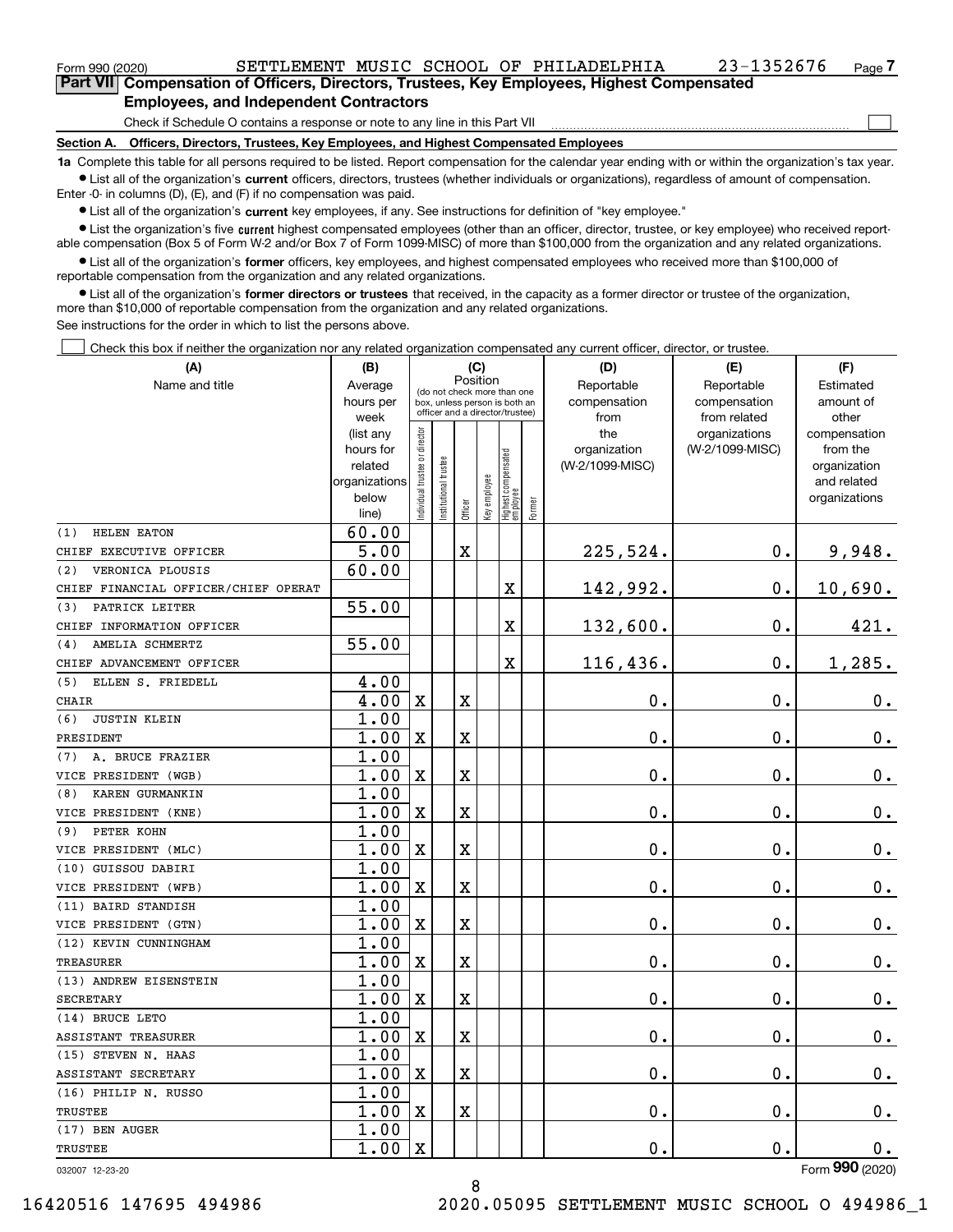| Form 990 (2020)                                                                                                                                 |                      |                                |                       |          |              |                                   |        | SETTLEMENT MUSIC SCHOOL OF PHILADELPHIA | 23-1352676      |                             |                 |                              | Page 8 |
|-------------------------------------------------------------------------------------------------------------------------------------------------|----------------------|--------------------------------|-----------------------|----------|--------------|-----------------------------------|--------|-----------------------------------------|-----------------|-----------------------------|-----------------|------------------------------|--------|
| ∣Part VII<br>Section A. Officers, Directors, Trustees, Key Employees, and Highest Compensated Employees (continued)                             |                      |                                |                       |          |              |                                   |        |                                         |                 |                             |                 |                              |        |
| (A)                                                                                                                                             | (B)                  |                                |                       |          | (C)          |                                   |        | (D)                                     | (E)             |                             |                 | (F)                          |        |
| Name and title                                                                                                                                  | Average              |                                |                       | Position |              | (do not check more than one       |        | Reportable                              | Reportable      |                             |                 | Estimated                    |        |
|                                                                                                                                                 | hours per            |                                |                       |          |              | box, unless person is both an     |        | compensation                            | compensation    |                             |                 | amount of                    |        |
|                                                                                                                                                 | week                 |                                |                       |          |              | officer and a director/trustee)   |        | from                                    | from related    |                             |                 | other                        |        |
|                                                                                                                                                 | (list any            |                                |                       |          |              |                                   |        | the                                     | organizations   |                             |                 | compensation                 |        |
|                                                                                                                                                 | hours for<br>related |                                |                       |          |              |                                   |        | organization                            | (W-2/1099-MISC) |                             |                 | from the                     |        |
|                                                                                                                                                 | organizations        |                                |                       |          |              |                                   |        | (W-2/1099-MISC)                         |                 |                             |                 | organization                 |        |
|                                                                                                                                                 | below                |                                |                       |          |              |                                   |        |                                         |                 |                             |                 | and related<br>organizations |        |
|                                                                                                                                                 | line)                | Individual trustee or director | Institutional trustee | Officer  | key employee | Highest compensated<br>  employee | Former |                                         |                 |                             |                 |                              |        |
| (18) DANA BROWN                                                                                                                                 | 1.00                 |                                |                       |          |              |                                   |        |                                         |                 |                             |                 |                              |        |
| TRUSTEE                                                                                                                                         | 1.00                 | X                              |                       |          |              |                                   |        | 0.                                      |                 | 0.                          |                 |                              | $0$ .  |
| (19) DAVID CONNOR                                                                                                                               | 1.00                 |                                |                       |          |              |                                   |        |                                         |                 |                             |                 |                              |        |
| TRUSTEE                                                                                                                                         | 1.00                 | X                              |                       |          |              |                                   |        | 0.                                      |                 | 0.                          |                 |                              | 0.     |
| (20) SUSAN GLEEKSMAN                                                                                                                            | 1.00                 |                                |                       |          |              |                                   |        |                                         |                 |                             |                 |                              |        |
| TRUSTEE                                                                                                                                         | 1.00                 | $\mathbf X$                    |                       |          |              |                                   |        | 0.                                      |                 | 0.                          |                 |                              | 0.     |
| (21) BRIAN PINHEIRO                                                                                                                             | 1.00                 |                                |                       |          |              |                                   |        |                                         |                 |                             |                 |                              |        |
| TRUSTEE                                                                                                                                         | 1.00                 | X                              |                       |          |              |                                   |        | 0.                                      |                 | 0.                          |                 |                              | 0.     |
| (22) JIM SAMAHA                                                                                                                                 | 1.00                 |                                |                       |          |              |                                   |        |                                         |                 |                             |                 |                              |        |
| TRUSTEE                                                                                                                                         | 1.00                 | X                              |                       |          |              |                                   |        | 0.                                      |                 | 0.                          |                 |                              | $0$ .  |
| (23) MICHAEL J. SEMES, ESQ                                                                                                                      | 1.00                 |                                |                       |          |              |                                   |        |                                         |                 |                             |                 |                              |        |
| TRUSTEE                                                                                                                                         | 1.00                 | X                              |                       |          |              |                                   |        | 0.                                      |                 | 0.                          |                 |                              | 0.     |
| (24) JOEL F. SMITH                                                                                                                              | 1.00                 |                                |                       |          |              |                                   |        |                                         |                 |                             |                 |                              |        |
|                                                                                                                                                 |                      | X                              |                       |          |              |                                   |        | 0.                                      |                 | 0.                          |                 |                              |        |
| TRUSTEE<br>(25) STEVE UTKUS                                                                                                                     | 1.00                 |                                |                       |          |              |                                   |        |                                         |                 |                             |                 |                              | 0.     |
|                                                                                                                                                 | 1.00                 |                                |                       |          |              |                                   |        |                                         |                 | 0.                          |                 |                              |        |
| TRUSTEE                                                                                                                                         | 1.00                 | X                              |                       |          |              |                                   |        | $\mathbf 0$ .                           |                 |                             |                 |                              | 0.     |
| (26) COLIN WETHERILL                                                                                                                            | 1.00                 |                                |                       |          |              |                                   |        |                                         |                 |                             |                 |                              |        |
| TRUSTEE                                                                                                                                         | 1.00                 | $\mathbf X$                    |                       |          |              |                                   |        | 0.                                      |                 | 0.                          |                 |                              | 0.     |
| 1b Subtotal                                                                                                                                     |                      |                                |                       |          |              |                                   |        | 617,552.                                |                 | $\overline{\mathfrak{o}}$ . |                 | 22, 344.                     |        |
| c Total from continuation sheets to Part VII, Section A                                                                                         |                      |                                |                       |          |              |                                   |        | 0.                                      |                 | $\overline{0}$ .            |                 |                              | 0.     |
|                                                                                                                                                 |                      |                                |                       |          |              |                                   |        | 617,552.                                |                 | $\overline{\mathfrak{o}}$ . |                 | 22,344.                      |        |
| Total number of individuals (including but not limited to those listed above) who received more than \$100,000 of reportable<br>2               |                      |                                |                       |          |              |                                   |        |                                         |                 |                             |                 |                              |        |
| compensation from the organization $\blacktriangleright$                                                                                        |                      |                                |                       |          |              |                                   |        |                                         |                 |                             |                 |                              | 4      |
|                                                                                                                                                 |                      |                                |                       |          |              |                                   |        |                                         |                 |                             |                 | Yes                          | No     |
| Did the organization list any former officer, director, trustee, key employee, or highest compensated employee on<br>3                          |                      |                                |                       |          |              |                                   |        |                                         |                 |                             |                 |                              |        |
| line 1a? If "Yes," complete Schedule J for such individual manufactured contained and the 1a? If "Yes," complete Schedule J for such individual |                      |                                |                       |          |              |                                   |        |                                         |                 |                             | 3               |                              | X      |
| For any individual listed on line 1a, is the sum of reportable compensation and other compensation from the organization<br>4                   |                      |                                |                       |          |              |                                   |        |                                         |                 |                             |                 |                              |        |
|                                                                                                                                                 |                      |                                |                       |          |              |                                   |        |                                         |                 |                             | 4               | X                            |        |
| Did any person listed on line 1a receive or accrue compensation from any unrelated organization or individual for services<br>5                 |                      |                                |                       |          |              |                                   |        |                                         |                 |                             |                 |                              |        |
|                                                                                                                                                 |                      |                                |                       |          |              |                                   |        |                                         |                 |                             | 5               |                              | X      |
| <b>Section B. Independent Contractors</b>                                                                                                       |                      |                                |                       |          |              |                                   |        |                                         |                 |                             |                 |                              |        |
| Complete this table for your five highest compensated independent contractors that received more than \$100,000 of compensation from<br>1       |                      |                                |                       |          |              |                                   |        |                                         |                 |                             |                 |                              |        |
| the organization. Report compensation for the calendar year ending with or within the organization's tax year.                                  |                      |                                |                       |          |              |                                   |        |                                         |                 |                             |                 |                              |        |
| (A)                                                                                                                                             |                      |                                |                       |          |              |                                   |        | (B)                                     |                 |                             | (C)             |                              |        |
| Name and business address                                                                                                                       |                      |                                | <b>NONE</b>           |          |              |                                   |        | Description of services                 |                 |                             | Compensation    |                              |        |
|                                                                                                                                                 |                      |                                |                       |          |              |                                   |        |                                         |                 |                             |                 |                              |        |
|                                                                                                                                                 |                      |                                |                       |          |              |                                   |        |                                         |                 |                             |                 |                              |        |
|                                                                                                                                                 |                      |                                |                       |          |              |                                   |        |                                         |                 |                             |                 |                              |        |
|                                                                                                                                                 |                      |                                |                       |          |              |                                   |        |                                         |                 |                             |                 |                              |        |
|                                                                                                                                                 |                      |                                |                       |          |              |                                   |        |                                         |                 |                             |                 |                              |        |
|                                                                                                                                                 |                      |                                |                       |          |              |                                   |        |                                         |                 |                             |                 |                              |        |
|                                                                                                                                                 |                      |                                |                       |          |              |                                   |        |                                         |                 |                             |                 |                              |        |
|                                                                                                                                                 |                      |                                |                       |          |              |                                   |        |                                         |                 |                             |                 |                              |        |
|                                                                                                                                                 |                      |                                |                       |          |              |                                   |        |                                         |                 |                             |                 |                              |        |
|                                                                                                                                                 |                      |                                |                       |          |              |                                   |        |                                         |                 |                             |                 |                              |        |
| Total number of independent contractors (including but not limited to those listed above) who received more than<br>2                           |                      |                                |                       |          |              |                                   |        |                                         |                 |                             |                 |                              |        |
| \$100,000 of compensation from the organization                                                                                                 |                      |                                |                       |          | U            |                                   |        |                                         |                 |                             |                 |                              |        |
| SEE PART VII, SECTION A CONTINUATION SHEETS                                                                                                     |                      |                                |                       |          |              |                                   |        |                                         |                 |                             | Form 990 (2020) |                              |        |

032008 12-23-20

9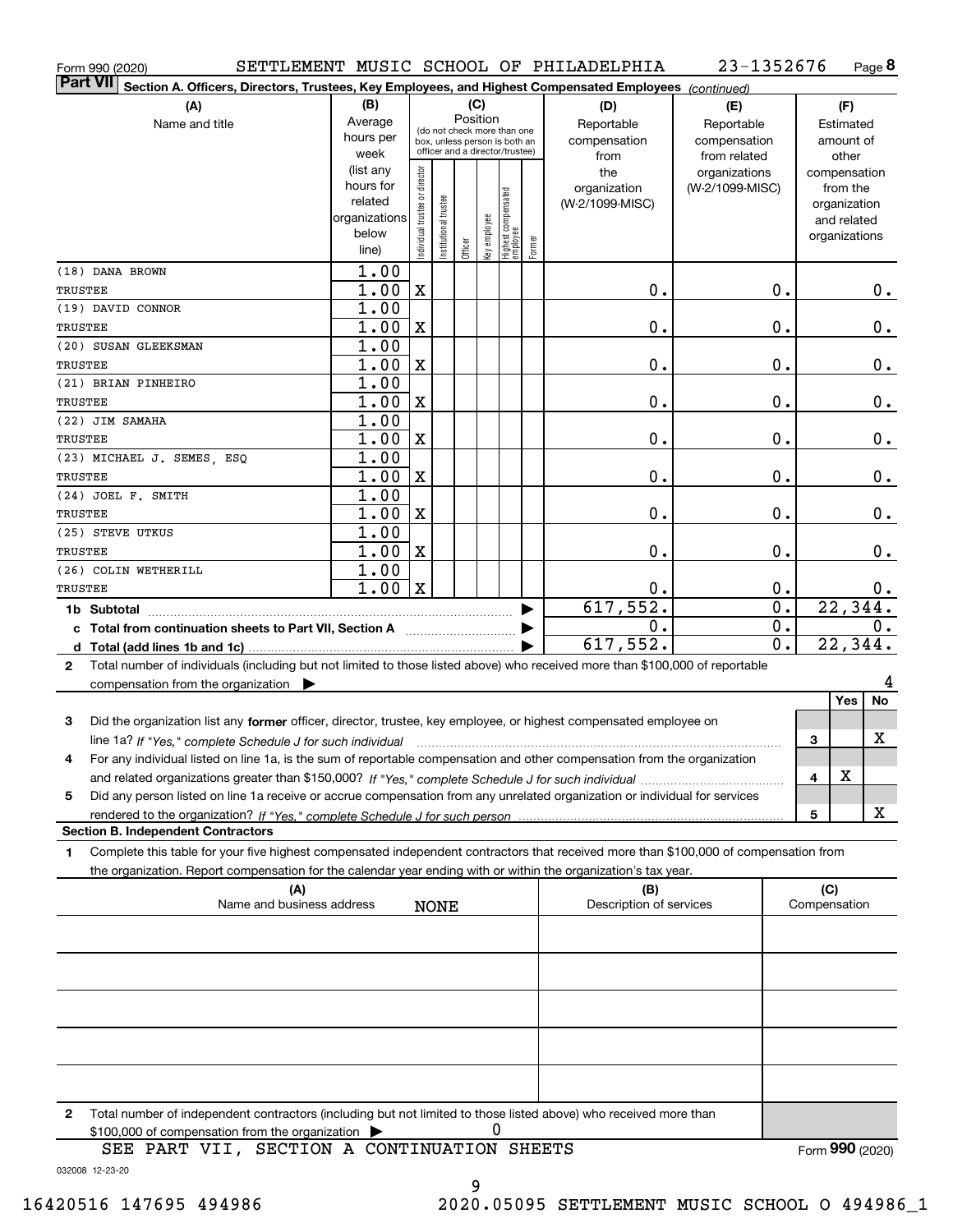| Form 990                                                                                                                  |                                                                                     |                                |                                           |         |              |                              |                                   | SETTLEMENT MUSIC SCHOOL OF PHILADELPHIA        | 23-1352676                                       |                                                                                   |
|---------------------------------------------------------------------------------------------------------------------------|-------------------------------------------------------------------------------------|--------------------------------|-------------------------------------------|---------|--------------|------------------------------|-----------------------------------|------------------------------------------------|--------------------------------------------------|-----------------------------------------------------------------------------------|
| <b>Part VII</b><br>Section A. Officers, Directors, Trustees, Key Employees, and Highest Compensated Employees (continued) |                                                                                     |                                |                                           |         |              |                              |                                   |                                                |                                                  |                                                                                   |
| (A)<br>Name and title                                                                                                     | (B)<br>Average<br>hours                                                             |                                | (C)<br>Position<br>(check all that apply) |         |              |                              | (D)<br>Reportable<br>compensation | (E)<br>Reportable<br>compensation              | (F)<br>Estimated<br>amount of                    |                                                                                   |
|                                                                                                                           | per<br>week<br>(list any<br>hours for<br>related<br>organizations<br>below<br>line) | Individual trustee or director | Institutional trustee                     | Officer | Key employee | Highest compensated employee | Former                            | from<br>the<br>organization<br>(W-2/1099-MISC) | from related<br>organizations<br>(W-2/1099-MISC) | other<br>compensation<br>from the<br>organization<br>and related<br>organizations |
| (27) JIM WHITTON                                                                                                          | 1.00                                                                                |                                |                                           |         |              |                              |                                   |                                                |                                                  |                                                                                   |
| TRUSTEE                                                                                                                   | 1.00                                                                                | X                              |                                           |         |              |                              |                                   | $\mathbf 0$ .                                  | $\mathbf 0$ .                                    | 0.                                                                                |
|                                                                                                                           |                                                                                     |                                |                                           |         |              |                              |                                   |                                                |                                                  |                                                                                   |
|                                                                                                                           |                                                                                     |                                |                                           |         |              |                              |                                   |                                                |                                                  |                                                                                   |
|                                                                                                                           |                                                                                     |                                |                                           |         |              |                              |                                   |                                                |                                                  |                                                                                   |
|                                                                                                                           |                                                                                     |                                |                                           |         |              |                              |                                   |                                                |                                                  |                                                                                   |
|                                                                                                                           |                                                                                     |                                |                                           |         |              |                              |                                   |                                                |                                                  |                                                                                   |
|                                                                                                                           |                                                                                     |                                |                                           |         |              |                              |                                   |                                                |                                                  |                                                                                   |
|                                                                                                                           |                                                                                     |                                |                                           |         |              |                              |                                   |                                                |                                                  |                                                                                   |
|                                                                                                                           |                                                                                     |                                |                                           |         |              |                              |                                   |                                                |                                                  |                                                                                   |
|                                                                                                                           |                                                                                     |                                |                                           |         |              |                              |                                   |                                                |                                                  |                                                                                   |
|                                                                                                                           |                                                                                     |                                |                                           |         |              |                              |                                   |                                                |                                                  |                                                                                   |
|                                                                                                                           |                                                                                     |                                |                                           |         |              |                              |                                   |                                                |                                                  |                                                                                   |
|                                                                                                                           |                                                                                     |                                |                                           |         |              |                              |                                   |                                                |                                                  |                                                                                   |
| Total to Part VII, Section A, line 1c                                                                                     |                                                                                     |                                |                                           |         |              |                              |                                   |                                                |                                                  |                                                                                   |

032201 04-01-20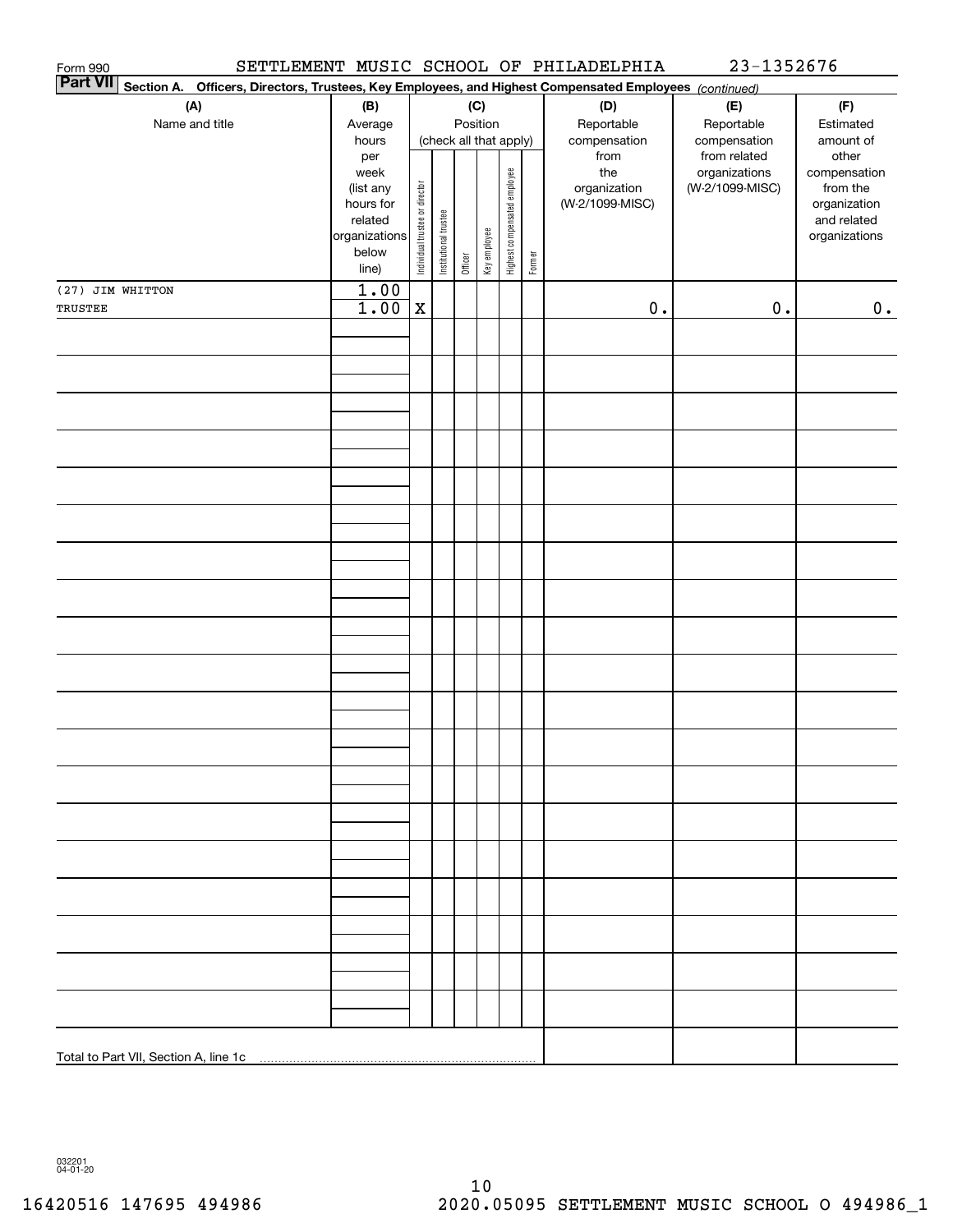|                                                           |                  | SETTLEMENT MUSIC SCHOOL OF PHILADELPHIA<br>Form 990 (2020)                                                             |                      |                      |                                                                                                                                                                                                                                                                                                                                                                                                                                                                                    | 23-1352676                    | Page 9                                                          |
|-----------------------------------------------------------|------------------|------------------------------------------------------------------------------------------------------------------------|----------------------|----------------------|------------------------------------------------------------------------------------------------------------------------------------------------------------------------------------------------------------------------------------------------------------------------------------------------------------------------------------------------------------------------------------------------------------------------------------------------------------------------------------|-------------------------------|-----------------------------------------------------------------|
|                                                           | <b>Part VIII</b> | <b>Statement of Revenue</b>                                                                                            |                      |                      |                                                                                                                                                                                                                                                                                                                                                                                                                                                                                    |                               |                                                                 |
|                                                           |                  | Check if Schedule O contains a response or note to any line in this Part VIII                                          |                      |                      | $\begin{array}{c c c c c} \hline \textbf{(B)} & \textbf{(C)} & \textbf{(D)} & \textbf{(E)} & \textbf{(E)} & \textbf{(E)} & \textbf{(E)} & \textbf{(E)} & \textbf{(E)} & \textbf{(E)} & \textbf{(E)} & \textbf{(E)} & \textbf{(E)} & \textbf{(E)} & \textbf{(E)} & \textbf{(E)} & \textbf{(E)} & \textbf{(E)} & \textbf{(E)} & \textbf{(E)} & \textbf{(E)} & \textbf{(E)} & \textbf{(E)} & \textbf{(E)} & \textbf{(E)} & \textbf{(E)} & \textbf{(E)} & \textbf{(E)} & \textbf{(E)}$ |                               |                                                                 |
|                                                           |                  |                                                                                                                        |                      | (A)<br>Total revenue | Related or exempt<br>function revenue                                                                                                                                                                                                                                                                                                                                                                                                                                              | Unrelated<br>business revenue | (D)<br>Revenue excluded<br>from tax under<br>sections 512 - 514 |
|                                                           |                  | 1a<br>1 a Federated campaigns                                                                                          | 90,261.              |                      |                                                                                                                                                                                                                                                                                                                                                                                                                                                                                    |                               |                                                                 |
|                                                           |                  | 1 <sub>b</sub><br><b>b</b> Membership dues<br>$\ldots \ldots \ldots \ldots \ldots$                                     |                      |                      |                                                                                                                                                                                                                                                                                                                                                                                                                                                                                    |                               |                                                                 |
|                                                           |                  | 1 <sub>c</sub><br>c Fundraising events                                                                                 | 85,959.              |                      |                                                                                                                                                                                                                                                                                                                                                                                                                                                                                    |                               |                                                                 |
|                                                           |                  | 1 <sub>d</sub><br>d Related organizations                                                                              |                      |                      |                                                                                                                                                                                                                                                                                                                                                                                                                                                                                    |                               |                                                                 |
|                                                           |                  | 1e<br>e Government grants (contributions)                                                                              | 1,351,300.           |                      |                                                                                                                                                                                                                                                                                                                                                                                                                                                                                    |                               |                                                                 |
|                                                           |                  | f All other contributions, gifts, grants, and                                                                          |                      |                      |                                                                                                                                                                                                                                                                                                                                                                                                                                                                                    |                               |                                                                 |
| Contributions, Gifts, Grants<br>and Other Similar Amounts |                  | similar amounts not included above<br>1f                                                                               | 5, 254, 433.         |                      |                                                                                                                                                                                                                                                                                                                                                                                                                                                                                    |                               |                                                                 |
|                                                           |                  | $1g$ \$<br>Noncash contributions included in lines 1a-1f<br>g                                                          | 405,156.             |                      |                                                                                                                                                                                                                                                                                                                                                                                                                                                                                    |                               |                                                                 |
|                                                           |                  |                                                                                                                        | <b>Business Code</b> | 6,781,953.           |                                                                                                                                                                                                                                                                                                                                                                                                                                                                                    |                               |                                                                 |
|                                                           |                  | 711190<br>TUITION REG/AUDITION                                                                                         |                      | 5,864,480.           | 5,864,480.                                                                                                                                                                                                                                                                                                                                                                                                                                                                         |                               |                                                                 |
| Program Service<br>Revenue                                | 2a               | OTHER PROGRAM REVENUE<br>b                                                                                             | 900099               | 43.209.              | 43,209.                                                                                                                                                                                                                                                                                                                                                                                                                                                                            |                               |                                                                 |
|                                                           |                  | c                                                                                                                      |                      |                      |                                                                                                                                                                                                                                                                                                                                                                                                                                                                                    |                               |                                                                 |
|                                                           |                  | d<br><u> 1989 - Johann Stein, mars an deus Amerikaansk kommunister (</u>                                               |                      |                      |                                                                                                                                                                                                                                                                                                                                                                                                                                                                                    |                               |                                                                 |
|                                                           |                  | е                                                                                                                      |                      |                      |                                                                                                                                                                                                                                                                                                                                                                                                                                                                                    |                               |                                                                 |
|                                                           |                  | All other program service revenue<br>f                                                                                 |                      |                      |                                                                                                                                                                                                                                                                                                                                                                                                                                                                                    |                               |                                                                 |
|                                                           |                  | a                                                                                                                      |                      | 5,907,689.           |                                                                                                                                                                                                                                                                                                                                                                                                                                                                                    |                               |                                                                 |
|                                                           | 3                | Investment income (including dividends, interest, and                                                                  |                      |                      |                                                                                                                                                                                                                                                                                                                                                                                                                                                                                    |                               |                                                                 |
|                                                           |                  |                                                                                                                        |                      | 308,881.             |                                                                                                                                                                                                                                                                                                                                                                                                                                                                                    |                               | 308,881.                                                        |
|                                                           | 4                | Income from investment of tax-exempt bond proceeds                                                                     |                      |                      |                                                                                                                                                                                                                                                                                                                                                                                                                                                                                    |                               |                                                                 |
|                                                           | 5                |                                                                                                                        |                      |                      |                                                                                                                                                                                                                                                                                                                                                                                                                                                                                    |                               |                                                                 |
|                                                           |                  | (i) Real                                                                                                               | (ii) Personal        |                      |                                                                                                                                                                                                                                                                                                                                                                                                                                                                                    |                               |                                                                 |
|                                                           |                  | 1,010.<br>6a<br>6 a Gross rents<br>0.                                                                                  |                      |                      |                                                                                                                                                                                                                                                                                                                                                                                                                                                                                    |                               |                                                                 |
|                                                           |                  | 6b<br>Less: rental expenses<br>b<br>1,010.                                                                             |                      |                      |                                                                                                                                                                                                                                                                                                                                                                                                                                                                                    |                               |                                                                 |
|                                                           |                  | 6c<br>Rental income or (loss)<br>c<br>d Net rental income or (loss)                                                    |                      | 1,010.               |                                                                                                                                                                                                                                                                                                                                                                                                                                                                                    |                               | 1,010.                                                          |
|                                                           |                  | (i) Securities<br>7 a Gross amount from sales of                                                                       | (ii) Other           |                      |                                                                                                                                                                                                                                                                                                                                                                                                                                                                                    |                               |                                                                 |
|                                                           |                  | 818,936.<br>assets other than inventory<br>7a                                                                          | 735.673.             |                      |                                                                                                                                                                                                                                                                                                                                                                                                                                                                                    |                               |                                                                 |
|                                                           |                  | <b>b</b> Less: cost or other basis                                                                                     |                      |                      |                                                                                                                                                                                                                                                                                                                                                                                                                                                                                    |                               |                                                                 |
|                                                           |                  | 674,837.<br>7b<br>and sales expenses                                                                                   | 17,939.              |                      |                                                                                                                                                                                                                                                                                                                                                                                                                                                                                    |                               |                                                                 |
| evenue                                                    |                  | 7c<br>144,099.<br>c Gain or (loss)                                                                                     | 717,734.             |                      |                                                                                                                                                                                                                                                                                                                                                                                                                                                                                    |                               |                                                                 |
|                                                           |                  |                                                                                                                        |                      | 861,833.             |                                                                                                                                                                                                                                                                                                                                                                                                                                                                                    |                               | 861,833.                                                        |
| Other <sub>R</sub>                                        |                  | 8 a Gross income from fundraising events (not<br>including $$85,959.$ of                                               |                      |                      |                                                                                                                                                                                                                                                                                                                                                                                                                                                                                    |                               |                                                                 |
|                                                           |                  | contributions reported on line 1c). See                                                                                |                      |                      |                                                                                                                                                                                                                                                                                                                                                                                                                                                                                    |                               |                                                                 |
|                                                           |                  | 8a                                                                                                                     | 214,016.             |                      |                                                                                                                                                                                                                                                                                                                                                                                                                                                                                    |                               |                                                                 |
|                                                           |                  | 8b                                                                                                                     | 21,026.              |                      |                                                                                                                                                                                                                                                                                                                                                                                                                                                                                    |                               |                                                                 |
|                                                           |                  | c Net income or (loss) from fundraising events                                                                         | ▶                    | 192,990.             |                                                                                                                                                                                                                                                                                                                                                                                                                                                                                    |                               | 192,990.                                                        |
|                                                           |                  | 9 a Gross income from gaming activities. See                                                                           |                      |                      |                                                                                                                                                                                                                                                                                                                                                                                                                                                                                    |                               |                                                                 |
|                                                           |                  | 9a<br>9b<br><b>b</b> Less: direct expenses <b>manually</b>                                                             |                      |                      |                                                                                                                                                                                                                                                                                                                                                                                                                                                                                    |                               |                                                                 |
|                                                           |                  | c Net income or (loss) from gaming activities<br>.                                                                     |                      |                      |                                                                                                                                                                                                                                                                                                                                                                                                                                                                                    |                               |                                                                 |
|                                                           |                  | 10 a Gross sales of inventory, less returns                                                                            |                      |                      |                                                                                                                                                                                                                                                                                                                                                                                                                                                                                    |                               |                                                                 |
|                                                           |                  | 10a                                                                                                                    | 3,034.               |                      |                                                                                                                                                                                                                                                                                                                                                                                                                                                                                    |                               |                                                                 |
|                                                           |                  | 10 <sub>b</sub><br><b>b</b> Less: cost of goods sold                                                                   | 157.                 |                      |                                                                                                                                                                                                                                                                                                                                                                                                                                                                                    |                               |                                                                 |
|                                                           |                  | c Net income or (loss) from sales of inventory                                                                         | ▶                    | 2,877.               |                                                                                                                                                                                                                                                                                                                                                                                                                                                                                    | 157.                          | 2,720.                                                          |
|                                                           |                  |                                                                                                                        | <b>Business Code</b> |                      |                                                                                                                                                                                                                                                                                                                                                                                                                                                                                    |                               |                                                                 |
|                                                           | 11 a             | <u> 1980 - Johann John Stein, marwolaeth a bhann an t-Amhainn an t-Amhainn an t-Amhainn an t-Amhainn an t-Amhainn </u> |                      |                      |                                                                                                                                                                                                                                                                                                                                                                                                                                                                                    |                               |                                                                 |
| evenue                                                    |                  | b                                                                                                                      |                      |                      |                                                                                                                                                                                                                                                                                                                                                                                                                                                                                    |                               |                                                                 |
|                                                           |                  | c<br>the contract of the contract of the contract of the contract of the contract of                                   |                      |                      |                                                                                                                                                                                                                                                                                                                                                                                                                                                                                    |                               |                                                                 |
| Miscellaneous                                             |                  |                                                                                                                        |                      |                      |                                                                                                                                                                                                                                                                                                                                                                                                                                                                                    |                               |                                                                 |
|                                                           |                  |                                                                                                                        | ▶                    |                      |                                                                                                                                                                                                                                                                                                                                                                                                                                                                                    |                               |                                                                 |
|                                                           | 12               |                                                                                                                        |                      | 14,057,233.          | 5,907,689.                                                                                                                                                                                                                                                                                                                                                                                                                                                                         | 157.                          | 1,367,434.<br>Form 990 (2020)                                   |

032009 12-23-20

11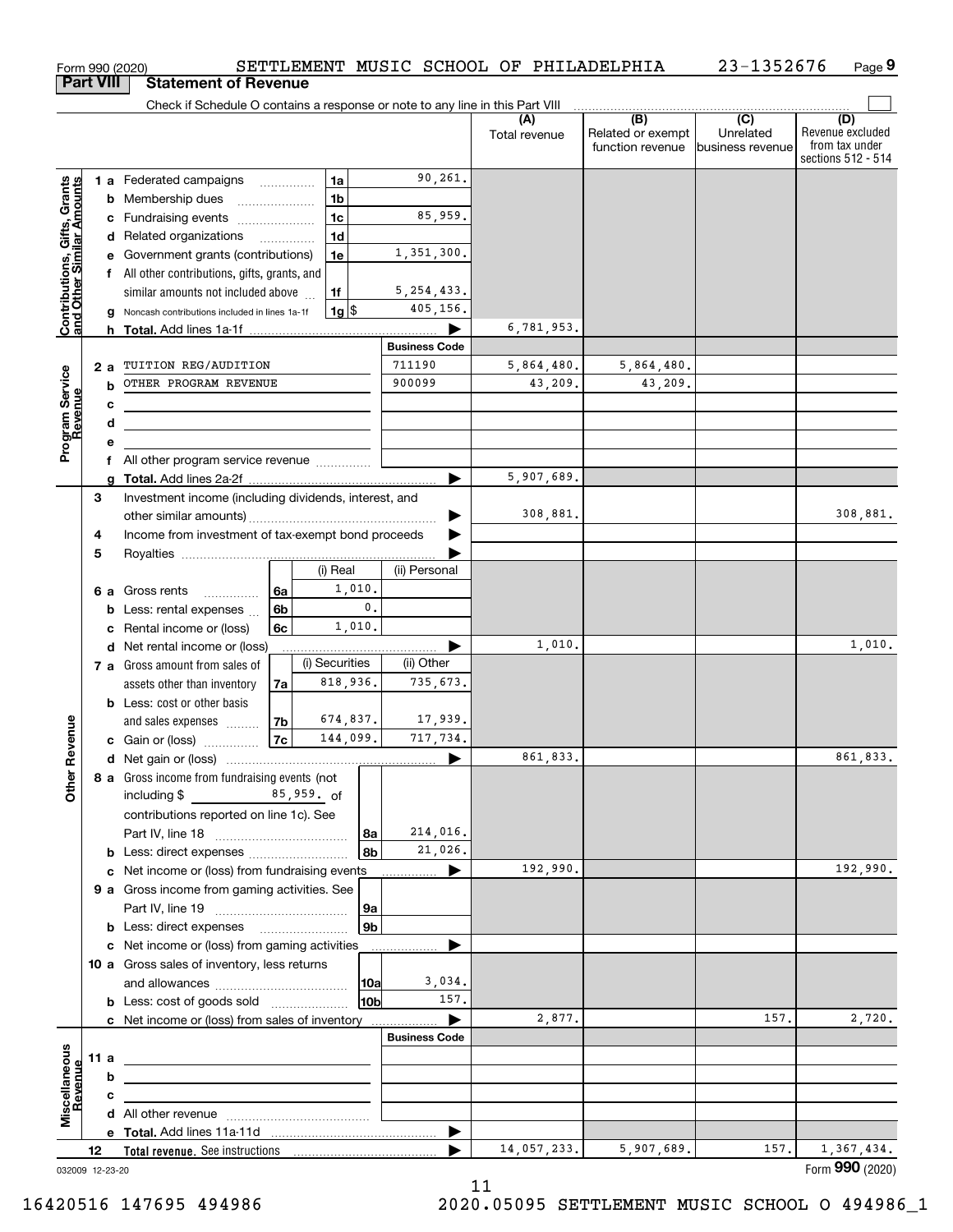$_{\rm Form}$ 990 (2020) SETTLEMENT MUSIC SCHOOL OF PHILADELPHIA  $_{\rm 23-1352676$   $_{\rm Page}$ **Part IX Statement of Functional Expenses**

*Section 501(c)(3) and 501(c)(4) organizations must complete all columns. All other organizations must complete column (A).*

|                | Do not include amounts reported on lines 6b,<br>7b, 8b, 9b, and 10b of Part VIII.                                             | (A)<br>Total expenses               | (B)<br>Program service<br>expenses | $\overline{C}$<br>Management and<br>general expenses | (D)<br>Fundraising<br>expenses |
|----------------|-------------------------------------------------------------------------------------------------------------------------------|-------------------------------------|------------------------------------|------------------------------------------------------|--------------------------------|
| 1              | Grants and other assistance to domestic organizations                                                                         |                                     |                                    |                                                      |                                |
|                | and domestic governments. See Part IV, line 21                                                                                |                                     |                                    |                                                      |                                |
| $\mathbf{2}$   | Grants and other assistance to domestic                                                                                       |                                     |                                    |                                                      |                                |
|                | individuals. See Part IV, line 22                                                                                             | 2,441,569.                          | 2,441,569.                         |                                                      |                                |
| 3              | Grants and other assistance to foreign                                                                                        |                                     |                                    |                                                      |                                |
|                | organizations, foreign governments, and foreign                                                                               |                                     |                                    |                                                      |                                |
|                | individuals. See Part IV, lines 15 and 16                                                                                     |                                     |                                    |                                                      |                                |
| 4              | Benefits paid to or for members                                                                                               |                                     |                                    |                                                      |                                |
| 5              | Compensation of current officers, directors,                                                                                  |                                     |                                    |                                                      |                                |
|                | trustees, and key employees                                                                                                   | 248,817.                            | 213,982.                           | 24,882.                                              | 9,953.                         |
| 6              | Compensation not included above to disqualified                                                                               |                                     |                                    |                                                      |                                |
|                | persons (as defined under section 4958(f)(1)) and                                                                             |                                     |                                    |                                                      |                                |
|                | persons described in section 4958(c)(3)(B)                                                                                    |                                     |                                    |                                                      |                                |
| $\overline{7}$ | Other salaries and wages                                                                                                      | 5,337,546.                          | 4,585,226.                         | 568,659.                                             | 183,661.                       |
| 8              | Pension plan accruals and contributions (include                                                                              |                                     |                                    |                                                      |                                |
|                | section 401(k) and 403(b) employer contributions)                                                                             |                                     |                                    |                                                      |                                |
| 9              |                                                                                                                               | 342, 162.<br>$\overline{414,929}$ . | 318,908.<br>315,511.               | 2,878.<br>73,769.                                    | $\frac{20,376.}{25,649.}$      |
| 10             |                                                                                                                               |                                     |                                    |                                                      |                                |
| 11             | Fees for services (nonemployees):                                                                                             |                                     |                                    |                                                      |                                |
| a              |                                                                                                                               | 61,989.                             | 29,760.                            | 11,904.                                              | 20, 325.                       |
| b              |                                                                                                                               | 51,962.                             | 26,536.                            | 10, 170.                                             | 15,256.                        |
|                |                                                                                                                               |                                     |                                    |                                                      |                                |
| d              | Professional fundraising services. See Part IV, line 17                                                                       | 1,750.                              |                                    |                                                      | 1,750.                         |
| е<br>f         |                                                                                                                               | 31,448.                             |                                    | 31,448.                                              |                                |
| $\mathbf{q}$   | Other. (If line 11g amount exceeds 10% of line 25,                                                                            |                                     |                                    |                                                      |                                |
|                | column (A) amount, list line 11g expenses on Sch 0.)                                                                          | 77, 105.                            | 15,795.                            | 3,660.                                               |                                |
| 12             |                                                                                                                               | 68, 287.                            | 65,849.                            |                                                      | $\frac{57,650}{2,438}$         |
| 13             |                                                                                                                               | 93,433.                             | 47,360.                            | 33,667.                                              | 12,406.                        |
| 14             |                                                                                                                               | 223,380.                            | 121, 339.                          | 71,284.                                              | 30,757.                        |
| 15             |                                                                                                                               |                                     |                                    |                                                      |                                |
| 16             |                                                                                                                               | 341,131.                            | 332,715.                           | 6,128.                                               | 2,288.                         |
| 17             | Travel                                                                                                                        | 23,129.                             | 1,303.                             | 21,687.                                              | $\overline{139}$ .             |
| 18             | Payments of travel or entertainment expenses                                                                                  |                                     |                                    |                                                      |                                |
|                | for any federal, state, or local public officials                                                                             |                                     |                                    |                                                      |                                |
| 19             | Conferences, conventions, and meetings                                                                                        | 18,862.                             | 11,427.                            | 7,435.                                               |                                |
| 20             | Interest                                                                                                                      | 187,629.                            | 182,075.                           | 2,777.                                               | 2,777.                         |
| 21             |                                                                                                                               |                                     |                                    |                                                      |                                |
| 22             | Depreciation, depletion, and amortization                                                                                     | 725, 194.                           | 704,526.                           | 16,124.                                              | 4,544.                         |
| 23             | Insurance                                                                                                                     | 155, 141.                           | 153,005.                           | 1,224.                                               | 912.                           |
| 24             | Other expenses. Itemize expenses not covered                                                                                  |                                     |                                    |                                                      |                                |
|                | above (List miscellaneous expenses on line 24e. If<br>line 24e amount exceeds 10% of line 25, column (A)                      |                                     |                                    |                                                      |                                |
|                | amount, list line 24e expenses on Schedule O.)                                                                                |                                     |                                    |                                                      |                                |
|                | a MUSIC EXPENSES                                                                                                              | 196,609.                            | 187,946.                           | 8,663.                                               |                                |
|                | <b>b BAD DEBTS</b>                                                                                                            | 91,396.                             | 88,395.                            |                                                      | 3,001.                         |
| c.             | SERVICES CHARGES                                                                                                              | 86, 223.                            | 34,480.                            | $\overline{25,901}$ .                                | 25,842.                        |
| d              | TAXES & LICENSES                                                                                                              | 34,205.                             | 26,017.                            | $\overline{5,588.}$                                  | 2,600.                         |
|                | e All other expenses                                                                                                          | 34, 157.<br>11                      | 11, 167.                           | 19,673.                                              | 3,317.                         |
| 25             | Total functional expenses. Add lines 1 through 24e                                                                            | , 288, 053.                         | 9,914,891.                         | 947,521.                                             | 425,641.                       |
| 26             | Joint costs. Complete this line only if the organization                                                                      |                                     |                                    |                                                      |                                |
|                | reported in column (B) joint costs from a combined                                                                            |                                     |                                    |                                                      |                                |
|                | educational campaign and fundraising solicitation.<br>Check here $\blacktriangleright$<br>if following SOP 98-2 (ASC 958-720) |                                     |                                    |                                                      |                                |
|                | 032010 12-23-20                                                                                                               |                                     |                                    |                                                      | Form 990 (2020)                |
|                |                                                                                                                               |                                     |                                    |                                                      |                                |

12

032010 12-23-20

**10**

 <sup>16420516 147695 494986 2020.05095</sup> SETTLEMENT MUSIC SCHOOL O 494986\_1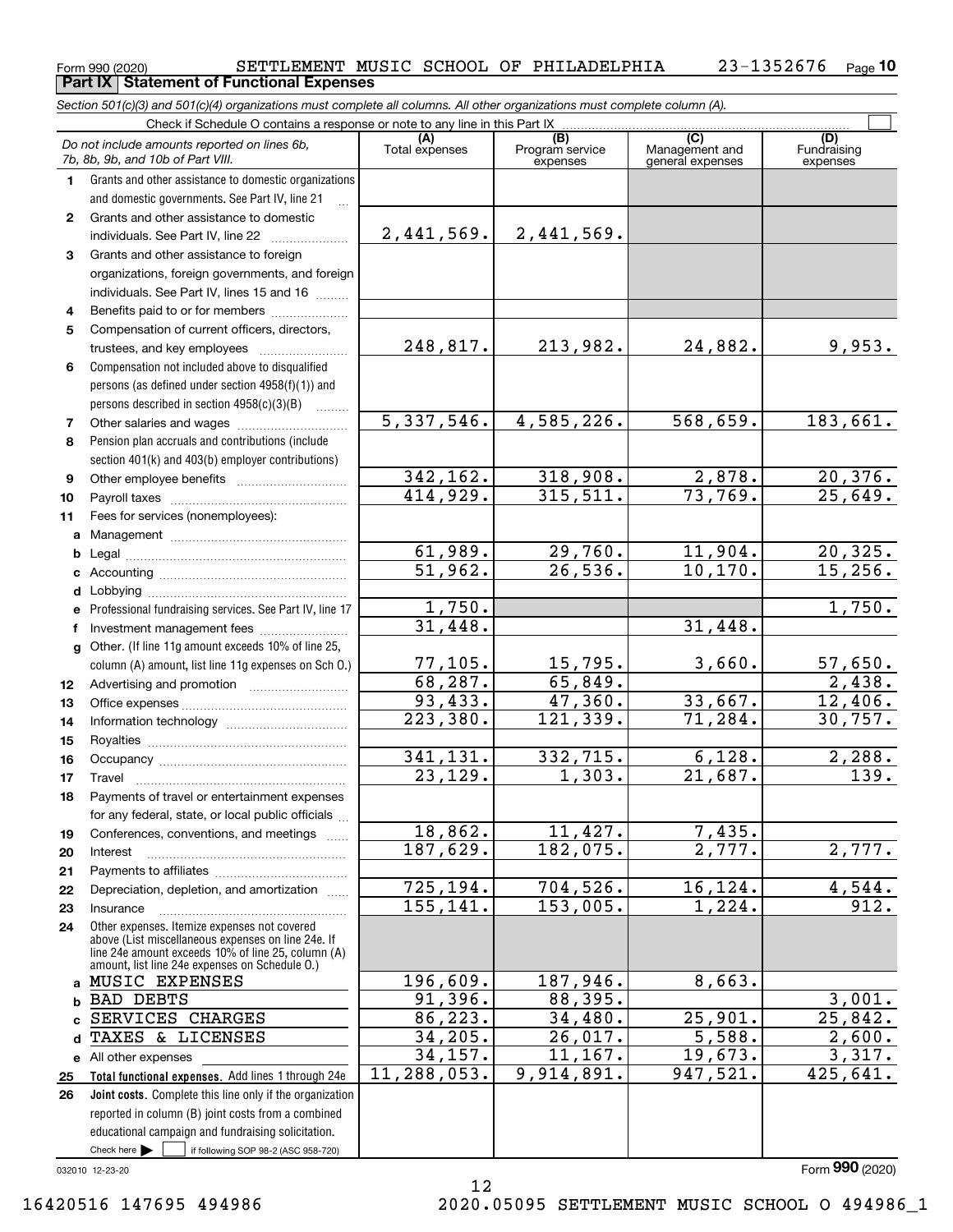|               | 1        |                                                                                                                                                            | 1,568,731.                  | $\mathbf{1}$            | $\overline{1,588,026}$ .       |
|---------------|----------|------------------------------------------------------------------------------------------------------------------------------------------------------------|-----------------------------|-------------------------|--------------------------------|
|               | 2        |                                                                                                                                                            | 1,640,076.                  | $\bf 2$                 | 3,989,861.                     |
|               | з        |                                                                                                                                                            | 3,924,349.                  | 3                       | 3,063,202.                     |
|               | 4        |                                                                                                                                                            | 69,963.                     | $\overline{\mathbf{4}}$ | $\overline{99}$ , 498.         |
|               | 5        | Loans and other receivables from any current or former officer, director,                                                                                  |                             |                         |                                |
|               |          | trustee, key employee, creator or founder, substantial contributor, or 35%                                                                                 |                             |                         |                                |
|               |          | controlled entity or family member of any of these persons [                                                                                               |                             | 5                       |                                |
|               | 6        | Loans and other receivables from other disqualified persons (as defined                                                                                    |                             |                         |                                |
|               |          | under section 4958(f)(1)), and persons described in section 4958(c)(3)(B)<br>.                                                                             |                             | 6                       |                                |
|               | 7        |                                                                                                                                                            |                             | $\overline{7}$          |                                |
| Assets        | 8        |                                                                                                                                                            |                             | 8                       |                                |
|               | 9        | Prepaid expenses and deferred charges                                                                                                                      | 116,726.                    | 9                       | 139,945.                       |
|               |          | <b>10a</b> Land, buildings, and equipment: cost or other                                                                                                   |                             |                         |                                |
|               |          | 28,681,160.<br>basis. Complete Part VI of Schedule D  10a                                                                                                  |                             |                         |                                |
|               | b        | 13,289,730.<br>10 <sub>b</sub>                                                                                                                             | 16,056,804.                 | 10 <sub>c</sub>         | $\frac{15,391,430}{9,303,023}$ |
|               | 11       |                                                                                                                                                            | 7,377,691.                  | 11                      |                                |
|               | 12       |                                                                                                                                                            |                             | 12                      |                                |
|               | 13       |                                                                                                                                                            |                             | 13                      |                                |
|               | 14       |                                                                                                                                                            |                             | 14                      |                                |
|               | 15       |                                                                                                                                                            | 989,185.                    | 15                      | 1,227,713.                     |
|               | 16       |                                                                                                                                                            | 31,743,525.                 | 16                      | 34,802,698.                    |
|               | 17       |                                                                                                                                                            | 324,963.                    | 17                      | $\overline{350,119}$ .         |
|               | 18       |                                                                                                                                                            |                             | 18                      |                                |
|               | 19       |                                                                                                                                                            | 298,216.                    | 19                      | 449,605.                       |
|               | 20       |                                                                                                                                                            |                             | 20                      |                                |
|               | 21       | Escrow or custodial account liability. Complete Part IV of Schedule D                                                                                      |                             | 21                      |                                |
|               | 22       | Loans and other payables to any current or former officer, director,                                                                                       |                             |                         |                                |
| abilities     |          | trustee, key employee, creator or founder, substantial contributor, or 35%                                                                                 |                             |                         |                                |
|               |          | controlled entity or family member of any of these persons                                                                                                 | 4,826,841.                  | 22                      | 3,669,949.                     |
|               | 23       |                                                                                                                                                            | 1,301,300.                  | 23<br>24                | 1,014,136.                     |
|               | 24<br>25 |                                                                                                                                                            |                             |                         |                                |
|               |          | Other liabilities (including federal income tax, payables to related third<br>parties, and other liabilities not included on lines 17-24). Complete Part X |                             |                         |                                |
|               |          | of Schedule D                                                                                                                                              | <u>1,059,611. 25</u>        |                         | <u>769,892.</u>                |
|               | 26       | Total liabilities. Add lines 17 through 25                                                                                                                 | 7,810,931.                  | 26                      | 6, 253, 701.                   |
|               |          | Organizations that follow FASB ASC 958, check here $\blacktriangleright \boxed{X}$                                                                         |                             |                         |                                |
| ces           |          | and complete lines 27, 28, 32, and 33.                                                                                                                     |                             |                         |                                |
|               | 27       |                                                                                                                                                            | 11,961,620.                 | 27                      | 15,738,574.                    |
| Fund Balan    | 28       | Net assets with donor restrictions                                                                                                                         | $\overline{11}$ , 970, 974. | 28                      | 12,810,423.                    |
|               |          | Organizations that do not follow FASB ASC 958, check here $\blacktriangleright$                                                                            |                             |                         |                                |
|               |          | and complete lines 29 through 33.                                                                                                                          |                             |                         |                                |
|               | 29       |                                                                                                                                                            |                             | 29                      |                                |
| Net Assets or | 30       | Paid-in or capital surplus, or land, building, or equipment fund                                                                                           |                             | 30                      |                                |
|               | 31       | Retained earnings, endowment, accumulated income, or other funds                                                                                           |                             | 31                      |                                |
|               | 32       | Total net assets or fund balances                                                                                                                          | 23,932,594.                 | 32                      | 28,548,997.                    |
|               | 33       | Total liabilities and net assets/fund balances                                                                                                             | 31,743,525.                 | 33                      | 34,802,698.                    |
|               |          |                                                                                                                                                            |                             |                         | Form 990 (2020)                |

 $_{\rm Form}$ 990 (2020) SETTLEMENT MUSIC SCHOOL OF PHILADELPHIA  $_{\rm 23-1352676$   $_{\rm Page}$ 

Check if Schedule O contains a response or note to any line in this Part X

**Part X Balance Sheet**

**11**

(B)<br>End of year

 $\mathcal{L}^{\text{max}}$ 

**(A) (B)**

Beginning of year | | End of year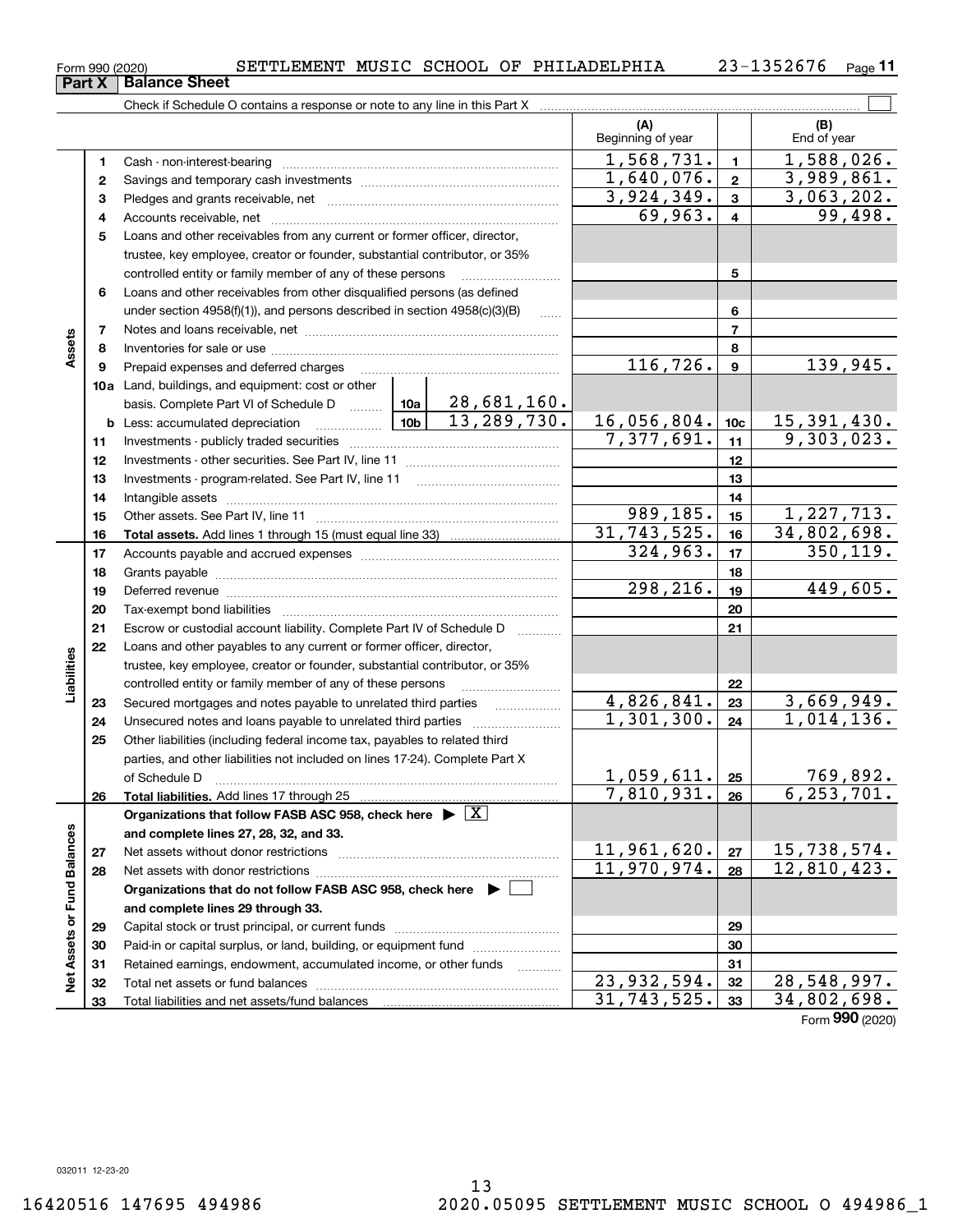|    | SETTLEMENT MUSIC SCHOOL OF PHILADELPHIA<br>Form 990 (2020)                                                                      |                         | 23-1352676     |            | Page $12$ |
|----|---------------------------------------------------------------------------------------------------------------------------------|-------------------------|----------------|------------|-----------|
|    | <b>Reconciliation of Net Assets</b><br><b>Part XI</b>                                                                           |                         |                |            |           |
|    |                                                                                                                                 |                         |                |            | x         |
|    |                                                                                                                                 |                         |                |            |           |
| 1  | Total revenue (must equal Part VIII, column (A), line 12)                                                                       | $\mathbf{1}$            | 14,057,233.    |            |           |
| 2  | Total expenses (must equal Part IX, column (A), line 25)                                                                        | $\mathbf{2}$            | 11,288,053.    |            |           |
| з  | Revenue less expenses. Subtract line 2 from line 1                                                                              | 3                       | 2,769,180.     |            |           |
| 4  |                                                                                                                                 | $\overline{\mathbf{4}}$ | 23,932,594.    |            |           |
| 5  | Net unrealized gains (losses) on investments                                                                                    | 5                       | 1,608,695.     |            |           |
| 6  |                                                                                                                                 | 6                       |                |            |           |
| 7  | Investment expenses www.communication.com/www.communication.com/www.communication.com/www.communication.com/ww                  | $\overline{7}$          |                |            |           |
| 8  | Prior period adjustments                                                                                                        | 8                       |                |            |           |
| 9  | Other changes in net assets or fund balances (explain on Schedule O)                                                            | 9                       |                |            | 238,528.  |
| 10 | Net assets or fund balances at end of year. Combine lines 3 through 9 (must equal Part X, line 32,                              |                         |                |            |           |
|    |                                                                                                                                 | 10                      | 28,548,997.    |            |           |
|    | Part XII Financial Statements and Reporting                                                                                     |                         |                |            |           |
|    |                                                                                                                                 |                         |                |            |           |
|    |                                                                                                                                 |                         |                | Yes        | <b>No</b> |
| 1  | $\boxed{\text{X}}$ Accrual<br>$\Box$ Cash<br>Accounting method used to prepare the Form 990:<br>Other                           |                         |                |            |           |
|    | If the organization changed its method of accounting from a prior year or checked "Other," explain in Schedule O.               |                         |                |            |           |
|    | 2a Were the organization's financial statements compiled or reviewed by an independent accountant?                              |                         | 2a             |            | x         |
|    | If "Yes," check a box below to indicate whether the financial statements for the year were compiled or reviewed on a            |                         |                |            |           |
|    | separate basis, consolidated basis, or both:                                                                                    |                         |                |            |           |
|    | Separate basis<br><b>Consolidated basis</b><br>Both consolidated and separate basis                                             |                         |                | X          |           |
|    | <b>b</b> Were the organization's financial statements audited by an independent accountant?                                     |                         | 2 <sub>b</sub> |            |           |
|    | If "Yes," check a box below to indicate whether the financial statements for the year were audited on a separate basis,         |                         |                |            |           |
|    | consolidated basis, or both:                                                                                                    |                         |                |            |           |
|    | $\boxed{\textbf{X}}$ Consolidated basis<br>Separate basis<br>Both consolidated and separate basis                               |                         |                |            |           |
|    | c If "Yes" to line 2a or 2b, does the organization have a committee that assumes responsibility for oversight of the audit,     |                         |                | х          |           |
|    |                                                                                                                                 |                         | 2c             |            |           |
|    | If the organization changed either its oversight process or selection process during the tax year, explain on Schedule O.       |                         |                |            |           |
|    | 3a As a result of a federal award, was the organization required to undergo an audit or audits as set forth in the Single Audit |                         |                |            | х         |
|    |                                                                                                                                 |                         | За             |            |           |
|    | b If "Yes," did the organization undergo the required audit or audits? If the organization did not undergo the required audit   |                         |                |            |           |
|    |                                                                                                                                 |                         | 3b             | <u>nnn</u> |           |

Form (2020) **990**

032012 12-23-20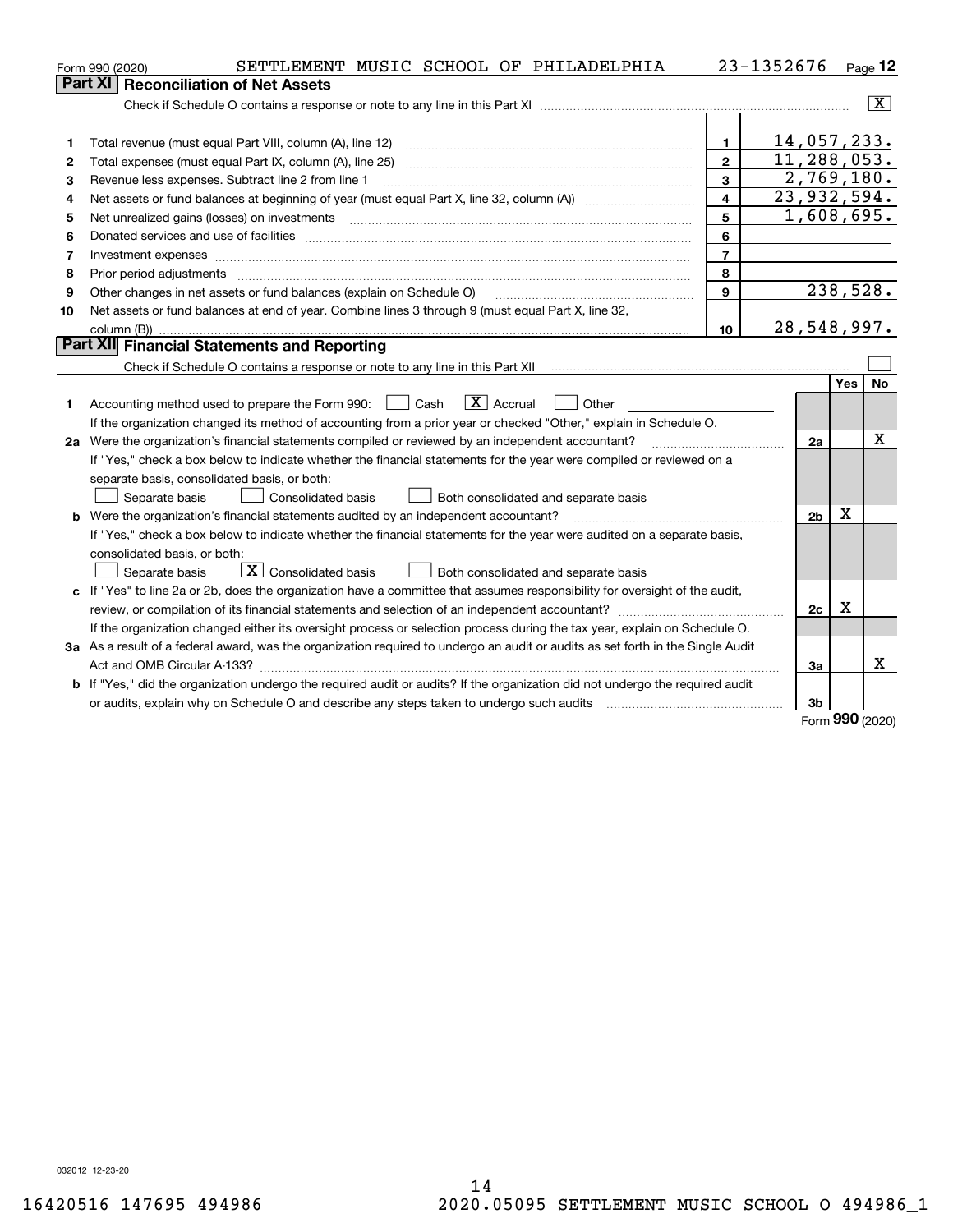| <b>SCHEDULE A</b> |  |
|-------------------|--|
|-------------------|--|

Department of the Treasury

|  |  |  | (Form 990 or 990-EZ) |
|--|--|--|----------------------|
|--|--|--|----------------------|

# **Public Charity Status and Public Support**

**Complete if the organization is a section 501(c)(3) organization or a section 4947(a)(1) nonexempt charitable trust. | Attach to Form 990 or Form 990-EZ.** 

| OMB No. 1545-0047     |
|-----------------------|
| 2020                  |
| <b>Open to Public</b> |

|       | Internal Revenue Service<br>Inspection<br>$\blacktriangleright$ Go to www.irs.gov/Form990 for instructions and the latest information. |                                               |  |                                                                        |                                                                                                                                                                                                                                                      |                                                                |    |                            |  |                                       |
|-------|----------------------------------------------------------------------------------------------------------------------------------------|-----------------------------------------------|--|------------------------------------------------------------------------|------------------------------------------------------------------------------------------------------------------------------------------------------------------------------------------------------------------------------------------------------|----------------------------------------------------------------|----|----------------------------|--|---------------------------------------|
|       |                                                                                                                                        | Name of the organization                      |  |                                                                        |                                                                                                                                                                                                                                                      |                                                                |    |                            |  | <b>Employer identification number</b> |
|       |                                                                                                                                        |                                               |  |                                                                        | SETTLEMENT MUSIC SCHOOL OF PHILADELPHIA                                                                                                                                                                                                              |                                                                |    |                            |  | 23-1352676                            |
|       | Part I                                                                                                                                 |                                               |  |                                                                        | Reason for Public Charity Status. (All organizations must complete this part.) See instructions.                                                                                                                                                     |                                                                |    |                            |  |                                       |
|       |                                                                                                                                        |                                               |  |                                                                        | The organization is not a private foundation because it is: (For lines 1 through 12, check only one box.)                                                                                                                                            |                                                                |    |                            |  |                                       |
| 1     |                                                                                                                                        |                                               |  |                                                                        | A church, convention of churches, or association of churches described in section $170(b)(1)(A)(i)$ .                                                                                                                                                |                                                                |    |                            |  |                                       |
| 2     | $\boxed{\text{X}}$                                                                                                                     |                                               |  |                                                                        | A school described in section 170(b)(1)(A)(ii). (Attach Schedule E (Form 990 or 990-EZ).)                                                                                                                                                            |                                                                |    |                            |  |                                       |
| 3     |                                                                                                                                        |                                               |  |                                                                        | A hospital or a cooperative hospital service organization described in section 170(b)(1)(A)(iii).                                                                                                                                                    |                                                                |    |                            |  |                                       |
| 4     |                                                                                                                                        |                                               |  |                                                                        | A medical research organization operated in conjunction with a hospital described in section 170(b)(1)(A)(iii). Enter the hospital's name,                                                                                                           |                                                                |    |                            |  |                                       |
|       |                                                                                                                                        | city, and state:                              |  |                                                                        |                                                                                                                                                                                                                                                      |                                                                |    |                            |  |                                       |
| 5     |                                                                                                                                        |                                               |  |                                                                        | An organization operated for the benefit of a college or university owned or operated by a governmental unit described in                                                                                                                            |                                                                |    |                            |  |                                       |
|       |                                                                                                                                        |                                               |  | section 170(b)(1)(A)(iv). (Complete Part II.)                          |                                                                                                                                                                                                                                                      |                                                                |    |                            |  |                                       |
| 6     |                                                                                                                                        |                                               |  |                                                                        | A federal, state, or local government or governmental unit described in section 170(b)(1)(A)(v).                                                                                                                                                     |                                                                |    |                            |  |                                       |
| 7     |                                                                                                                                        |                                               |  |                                                                        | An organization that normally receives a substantial part of its support from a governmental unit or from the general public described in                                                                                                            |                                                                |    |                            |  |                                       |
|       |                                                                                                                                        |                                               |  | section 170(b)(1)(A)(vi). (Complete Part II.)                          |                                                                                                                                                                                                                                                      |                                                                |    |                            |  |                                       |
| 8     |                                                                                                                                        |                                               |  |                                                                        | A community trust described in section 170(b)(1)(A)(vi). (Complete Part II.)                                                                                                                                                                         |                                                                |    |                            |  |                                       |
| 9     |                                                                                                                                        |                                               |  |                                                                        | An agricultural research organization described in section 170(b)(1)(A)(ix) operated in conjunction with a land-grant college                                                                                                                        |                                                                |    |                            |  |                                       |
|       |                                                                                                                                        |                                               |  |                                                                        | or university or a non-land-grant college of agriculture (see instructions). Enter the name, city, and state of the college or                                                                                                                       |                                                                |    |                            |  |                                       |
|       |                                                                                                                                        | university:                                   |  |                                                                        |                                                                                                                                                                                                                                                      |                                                                |    |                            |  |                                       |
| 10    |                                                                                                                                        |                                               |  |                                                                        | An organization that normally receives (1) more than 33 1/3% of its support from contributions, membership fees, and gross receipts from                                                                                                             |                                                                |    |                            |  |                                       |
|       |                                                                                                                                        |                                               |  |                                                                        | activities related to its exempt functions, subject to certain exceptions; and (2) no more than 33 1/3% of its support from gross investment                                                                                                         |                                                                |    |                            |  |                                       |
|       |                                                                                                                                        |                                               |  |                                                                        | income and unrelated business taxable income (less section 511 tax) from businesses acquired by the organization after June 30, 1975.                                                                                                                |                                                                |    |                            |  |                                       |
|       |                                                                                                                                        |                                               |  | See section 509(a)(2). (Complete Part III.)                            |                                                                                                                                                                                                                                                      |                                                                |    |                            |  |                                       |
| 11    |                                                                                                                                        |                                               |  |                                                                        | An organization organized and operated exclusively to test for public safety. See section 509(a)(4).                                                                                                                                                 |                                                                |    |                            |  |                                       |
| 12    |                                                                                                                                        |                                               |  |                                                                        | An organization organized and operated exclusively for the benefit of, to perform the functions of, or to carry out the purposes of one or                                                                                                           |                                                                |    |                            |  |                                       |
|       |                                                                                                                                        |                                               |  |                                                                        | more publicly supported organizations described in section 509(a)(1) or section 509(a)(2). See section 509(a)(3). Check the box in<br>lines 12a through 12d that describes the type of supporting organization and complete lines 12e, 12f, and 12g. |                                                                |    |                            |  |                                       |
| а     |                                                                                                                                        |                                               |  |                                                                        | Type I. A supporting organization operated, supervised, or controlled by its supported organization(s), typically by giving                                                                                                                          |                                                                |    |                            |  |                                       |
|       |                                                                                                                                        |                                               |  |                                                                        | the supported organization(s) the power to regularly appoint or elect a majority of the directors or trustees of the supporting                                                                                                                      |                                                                |    |                            |  |                                       |
|       |                                                                                                                                        |                                               |  | organization. You must complete Part IV, Sections A and B.             |                                                                                                                                                                                                                                                      |                                                                |    |                            |  |                                       |
| b     |                                                                                                                                        |                                               |  |                                                                        | Type II. A supporting organization supervised or controlled in connection with its supported organization(s), by having                                                                                                                              |                                                                |    |                            |  |                                       |
|       |                                                                                                                                        |                                               |  |                                                                        | control or management of the supporting organization vested in the same persons that control or manage the supported                                                                                                                                 |                                                                |    |                            |  |                                       |
|       |                                                                                                                                        |                                               |  | organization(s). You must complete Part IV, Sections A and C.          |                                                                                                                                                                                                                                                      |                                                                |    |                            |  |                                       |
| с     |                                                                                                                                        |                                               |  |                                                                        | Type III functionally integrated. A supporting organization operated in connection with, and functionally integrated with,                                                                                                                           |                                                                |    |                            |  |                                       |
|       |                                                                                                                                        |                                               |  |                                                                        | its supported organization(s) (see instructions). You must complete Part IV, Sections A, D, and E.                                                                                                                                                   |                                                                |    |                            |  |                                       |
| d     |                                                                                                                                        |                                               |  |                                                                        | Type III non-functionally integrated. A supporting organization operated in connection with its supported organization(s)                                                                                                                            |                                                                |    |                            |  |                                       |
|       |                                                                                                                                        |                                               |  |                                                                        | that is not functionally integrated. The organization generally must satisfy a distribution requirement and an attentiveness                                                                                                                         |                                                                |    |                            |  |                                       |
|       |                                                                                                                                        |                                               |  |                                                                        | requirement (see instructions). You must complete Part IV, Sections A and D, and Part V.                                                                                                                                                             |                                                                |    |                            |  |                                       |
| е     |                                                                                                                                        |                                               |  |                                                                        | Check this box if the organization received a written determination from the IRS that it is a Type I, Type II, Type III                                                                                                                              |                                                                |    |                            |  |                                       |
|       |                                                                                                                                        |                                               |  |                                                                        | functionally integrated, or Type III non-functionally integrated supporting organization.                                                                                                                                                            |                                                                |    |                            |  |                                       |
|       |                                                                                                                                        | f Enter the number of supported organizations |  |                                                                        |                                                                                                                                                                                                                                                      |                                                                |    |                            |  |                                       |
| a     |                                                                                                                                        |                                               |  | Provide the following information about the supported organization(s). |                                                                                                                                                                                                                                                      |                                                                |    |                            |  |                                       |
|       |                                                                                                                                        | (i) Name of supported                         |  | (ii) EIN                                                               | (iii) Type of organization<br>(described on lines 1-10                                                                                                                                                                                               | (iv) Is the organization listed<br>in your governing document? |    | (v) Amount of monetary     |  | (vi) Amount of other                  |
|       |                                                                                                                                        | organization                                  |  |                                                                        | above (see instructions))                                                                                                                                                                                                                            | Yes                                                            | No | support (see instructions) |  | support (see instructions)            |
|       |                                                                                                                                        |                                               |  |                                                                        |                                                                                                                                                                                                                                                      |                                                                |    |                            |  |                                       |
|       |                                                                                                                                        |                                               |  |                                                                        |                                                                                                                                                                                                                                                      |                                                                |    |                            |  |                                       |
|       |                                                                                                                                        |                                               |  |                                                                        |                                                                                                                                                                                                                                                      |                                                                |    |                            |  |                                       |
|       |                                                                                                                                        |                                               |  |                                                                        |                                                                                                                                                                                                                                                      |                                                                |    |                            |  |                                       |
|       |                                                                                                                                        |                                               |  |                                                                        |                                                                                                                                                                                                                                                      |                                                                |    |                            |  |                                       |
|       |                                                                                                                                        |                                               |  |                                                                        |                                                                                                                                                                                                                                                      |                                                                |    |                            |  |                                       |
|       |                                                                                                                                        |                                               |  |                                                                        |                                                                                                                                                                                                                                                      |                                                                |    |                            |  |                                       |
|       |                                                                                                                                        |                                               |  |                                                                        |                                                                                                                                                                                                                                                      |                                                                |    |                            |  |                                       |
|       |                                                                                                                                        |                                               |  |                                                                        |                                                                                                                                                                                                                                                      |                                                                |    |                            |  |                                       |
| Total |                                                                                                                                        |                                               |  |                                                                        |                                                                                                                                                                                                                                                      |                                                                |    |                            |  |                                       |

LHA For Paperwork Reduction Act Notice, see the Instructions for Form 990 or 990-EZ. <sub>032021</sub> o1-25-21 Schedule A (Form 990 or 990-EZ) 2020 15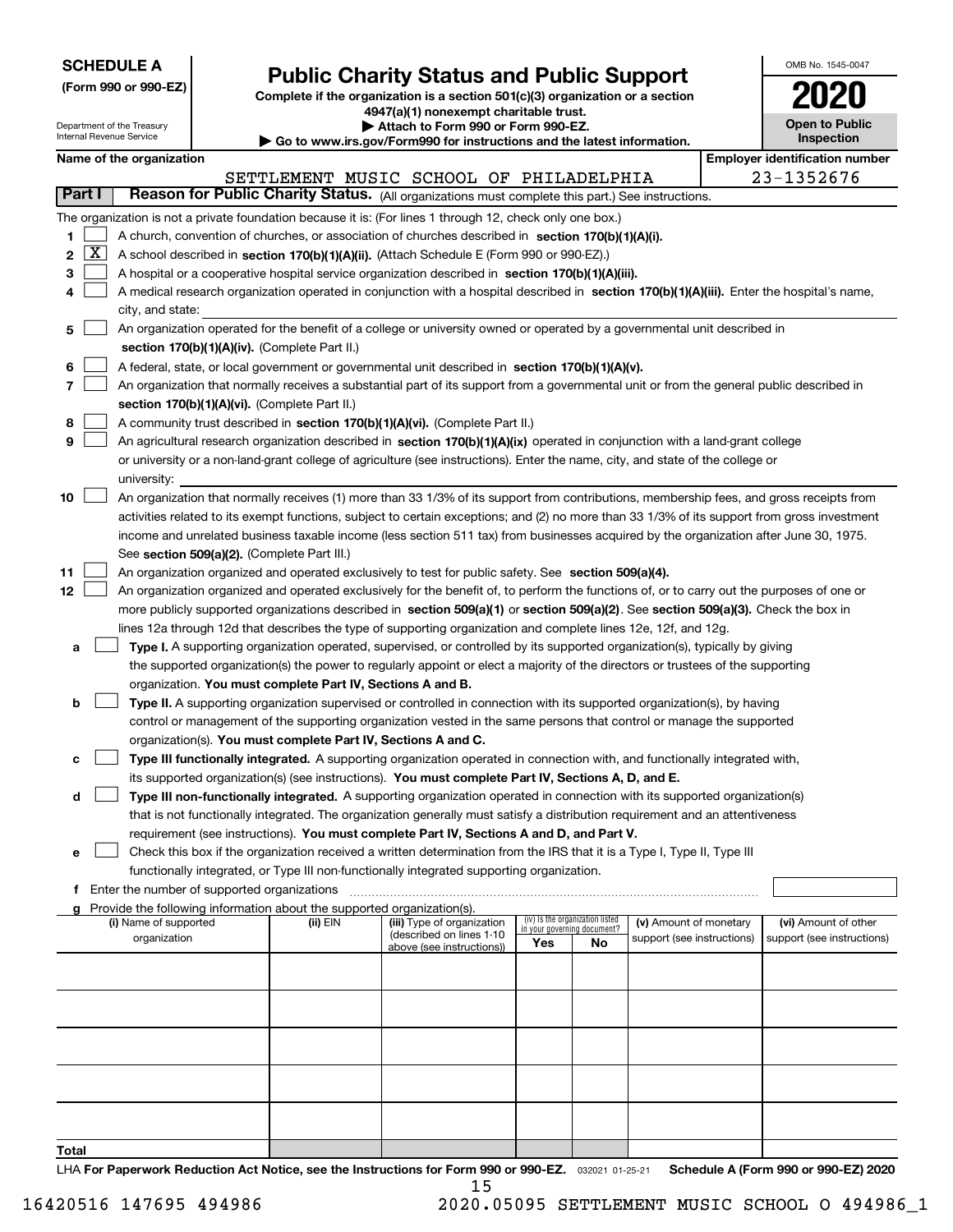### **2** Schedule A (Form 990 or 990-EZ) 2020 Page **Part II Support Schedule for Organizations Described in Sections 170(b)(1)(A)(iv) and 170(b)(1)(A)(vi)** SETTLEMENT MUSIC SCHOOL OF PHILADELPHIA 23-1352676

(Complete only if you checked the box on line 5, 7, or 8 of Part I or if the organization failed to qualify under Part III. If the organization fails to qualify under the tests listed below, please complete Part III.)

|   | <b>Section A. Public Support</b>                                                                                                               |          |          |            |            |          |                                      |
|---|------------------------------------------------------------------------------------------------------------------------------------------------|----------|----------|------------|------------|----------|--------------------------------------|
|   | Calendar year (or fiscal year beginning in) $\blacktriangleright$                                                                              | (a) 2016 | (b) 2017 | $(c)$ 2018 | $(d)$ 2019 | (e) 2020 | (f) Total                            |
|   | 1 Gifts, grants, contributions, and                                                                                                            |          |          |            |            |          |                                      |
|   | membership fees received. (Do not                                                                                                              |          |          |            |            |          |                                      |
|   | include any "unusual grants.")                                                                                                                 |          |          |            |            |          |                                      |
|   | 2 Tax revenues levied for the organ-                                                                                                           |          |          |            |            |          |                                      |
|   | ization's benefit and either paid to                                                                                                           |          |          |            |            |          |                                      |
|   | or expended on its behalf                                                                                                                      |          |          |            |            |          |                                      |
|   | 3 The value of services or facilities                                                                                                          |          |          |            |            |          |                                      |
|   | furnished by a governmental unit to                                                                                                            |          |          |            |            |          |                                      |
|   | the organization without charge                                                                                                                |          |          |            |            |          |                                      |
|   | <b>Total.</b> Add lines 1 through 3                                                                                                            |          |          |            |            |          |                                      |
| 5 | The portion of total contributions                                                                                                             |          |          |            |            |          |                                      |
|   | by each person (other than a                                                                                                                   |          |          |            |            |          |                                      |
|   | governmental unit or publicly                                                                                                                  |          |          |            |            |          |                                      |
|   | supported organization) included                                                                                                               |          |          |            |            |          |                                      |
|   | on line 1 that exceeds 2% of the                                                                                                               |          |          |            |            |          |                                      |
|   | amount shown on line 11,                                                                                                                       |          |          |            |            |          |                                      |
|   | column (f)                                                                                                                                     |          |          |            |            |          |                                      |
|   | 6 Public support. Subtract line 5 from line 4.                                                                                                 |          |          |            |            |          |                                      |
|   | <b>Section B. Total Support</b>                                                                                                                |          |          |            |            |          |                                      |
|   | Calendar year (or fiscal year beginning in)                                                                                                    | (a) 2016 | (b) 2017 | $(c)$ 2018 | $(d)$ 2019 | (e) 2020 | (f) Total                            |
|   | 7 Amounts from line 4                                                                                                                          |          |          |            |            |          |                                      |
| 8 | Gross income from interest,                                                                                                                    |          |          |            |            |          |                                      |
|   | dividends, payments received on                                                                                                                |          |          |            |            |          |                                      |
|   | securities loans, rents, royalties,                                                                                                            |          |          |            |            |          |                                      |
|   | and income from similar sources                                                                                                                |          |          |            |            |          |                                      |
| 9 | Net income from unrelated business                                                                                                             |          |          |            |            |          |                                      |
|   | activities, whether or not the                                                                                                                 |          |          |            |            |          |                                      |
|   | business is regularly carried on                                                                                                               |          |          |            |            |          |                                      |
|   | <b>10</b> Other income. Do not include gain                                                                                                    |          |          |            |            |          |                                      |
|   | or loss from the sale of capital                                                                                                               |          |          |            |            |          |                                      |
|   | assets (Explain in Part VI.)                                                                                                                   |          |          |            |            |          |                                      |
|   | <b>11 Total support.</b> Add lines 7 through 10                                                                                                |          |          |            |            |          |                                      |
|   | <b>12</b> Gross receipts from related activities, etc. (see instructions)                                                                      |          |          |            |            | 12       |                                      |
|   | 13 First 5 years. If the Form 990 is for the organization's first, second, third, fourth, or fifth tax year as a section 501(c)(3)             |          |          |            |            |          |                                      |
|   |                                                                                                                                                |          |          |            |            |          |                                      |
|   | <b>Section C. Computation of Public Support Percentage</b>                                                                                     |          |          |            |            |          |                                      |
|   | 14 Public support percentage for 2020 (line 6, column (f), divided by line 11, column (f) <i>marroummaname</i>                                 |          |          |            |            | 14       | %                                    |
|   |                                                                                                                                                |          |          |            |            | 15       | %                                    |
|   | 16a 33 1/3% support test - 2020. If the organization did not check the box on line 13, and line 14 is 33 1/3% or more, check this box and      |          |          |            |            |          |                                      |
|   | stop here. The organization qualifies as a publicly supported organization                                                                     |          |          |            |            |          |                                      |
|   | b 33 1/3% support test - 2019. If the organization did not check a box on line 13 or 16a, and line 15 is 33 1/3% or more, check this box       |          |          |            |            |          |                                      |
|   | and stop here. The organization qualifies as a publicly supported organization                                                                 |          |          |            |            |          |                                      |
|   | 17a 10% -facts-and-circumstances test - 2020. If the organization did not check a box on line 13, 16a, or 16b, and line 14 is 10% or more,     |          |          |            |            |          |                                      |
|   | and if the organization meets the facts-and-circumstances test, check this box and stop here. Explain in Part VI how the organization          |          |          |            |            |          |                                      |
|   | meets the facts-and-circumstances test. The organization qualifies as a publicly supported organization                                        |          |          |            |            |          |                                      |
|   | <b>b 10% -facts-and-circumstances test - 2019.</b> If the organization did not check a box on line 13, 16a, 16b, or 17a, and line 15 is 10% or |          |          |            |            |          |                                      |
|   | more, and if the organization meets the facts-and-circumstances test, check this box and stop here. Explain in Part VI how the                 |          |          |            |            |          |                                      |
|   | organization meets the facts-and-circumstances test. The organization qualifies as a publicly supported organization                           |          |          |            |            |          |                                      |
|   | 18 Private foundation. If the organization did not check a box on line 13, 16a, 16b, 17a, or 17b, check this box and see instructions          |          |          |            |            |          |                                      |
|   |                                                                                                                                                |          |          |            |            |          | Schedule A (Form 990 or 990-F7) 2020 |

**Schedule A (Form 990 or 990-EZ) 2020**

032022 01-25-21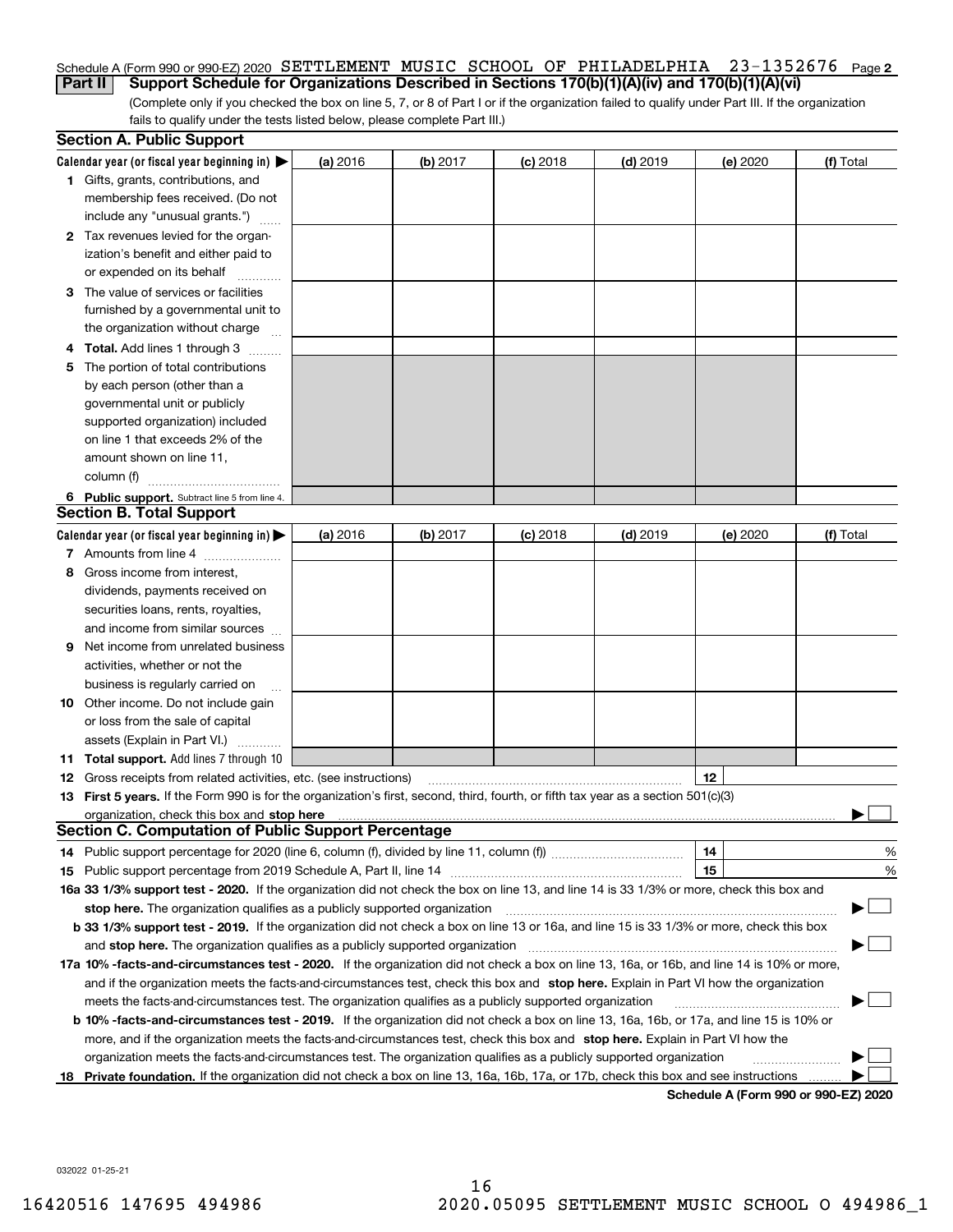# Schedule A (Form 990 or 990-EZ) 2020 <code>SETTLEMENT MUSIC</code> <code>SCHOOL OF PHILADELPHIA 23–1352676 <code>Page 3</code></code> **Part III Support Schedule for Organizations Described in Section 509(a)(2)**

(Complete only if you checked the box on line 10 of Part I or if the organization failed to qualify under Part II. If the organization fails to qualify under the tests listed below, please complete Part II.)

|    | <b>Section A. Public Support</b>                                                                                                                                                                                               |          |          |            |            |                                      |           |
|----|--------------------------------------------------------------------------------------------------------------------------------------------------------------------------------------------------------------------------------|----------|----------|------------|------------|--------------------------------------|-----------|
|    | Calendar year (or fiscal year beginning in) $\blacktriangleright$                                                                                                                                                              | (a) 2016 | (b) 2017 | $(c)$ 2018 | $(d)$ 2019 | (e) 2020                             | (f) Total |
|    | 1 Gifts, grants, contributions, and                                                                                                                                                                                            |          |          |            |            |                                      |           |
|    | membership fees received. (Do not                                                                                                                                                                                              |          |          |            |            |                                      |           |
|    | include any "unusual grants.")                                                                                                                                                                                                 |          |          |            |            |                                      |           |
|    | 2 Gross receipts from admissions,<br>merchandise sold or services per-<br>formed, or facilities furnished in<br>any activity that is related to the<br>organization's tax-exempt purpose                                       |          |          |            |            |                                      |           |
|    | 3 Gross receipts from activities that<br>are not an unrelated trade or bus-                                                                                                                                                    |          |          |            |            |                                      |           |
|    | iness under section 513                                                                                                                                                                                                        |          |          |            |            |                                      |           |
|    | 4 Tax revenues levied for the organ-<br>ization's benefit and either paid to                                                                                                                                                   |          |          |            |            |                                      |           |
|    | or expended on its behalf<br>.                                                                                                                                                                                                 |          |          |            |            |                                      |           |
|    | 5 The value of services or facilities<br>furnished by a governmental unit to<br>the organization without charge                                                                                                                |          |          |            |            |                                      |           |
|    | <b>6 Total.</b> Add lines 1 through 5                                                                                                                                                                                          |          |          |            |            |                                      |           |
|    | 7a Amounts included on lines 1, 2, and<br>3 received from disqualified persons                                                                                                                                                 |          |          |            |            |                                      |           |
|    | <b>b</b> Amounts included on lines 2 and 3 received                                                                                                                                                                            |          |          |            |            |                                      |           |
|    | from other than disqualified persons that<br>exceed the greater of \$5,000 or 1% of the                                                                                                                                        |          |          |            |            |                                      |           |
|    | amount on line 13 for the year                                                                                                                                                                                                 |          |          |            |            |                                      |           |
|    | c Add lines 7a and 7b                                                                                                                                                                                                          |          |          |            |            |                                      |           |
|    | 8 Public support. (Subtract line 7c from line 6.)<br><b>Section B. Total Support</b>                                                                                                                                           |          |          |            |            |                                      |           |
|    | Calendar year (or fiscal year beginning in) $\blacktriangleright$                                                                                                                                                              | (a) 2016 | (b) 2017 | $(c)$ 2018 | $(d)$ 2019 | (e) 2020                             | (f) Total |
|    | 9 Amounts from line 6                                                                                                                                                                                                          |          |          |            |            |                                      |           |
|    | 10a Gross income from interest,<br>dividends, payments received on<br>securities loans, rents, royalties,<br>and income from similar sources                                                                                   |          |          |            |            |                                      |           |
|    | <b>b</b> Unrelated business taxable income                                                                                                                                                                                     |          |          |            |            |                                      |           |
|    | (less section 511 taxes) from businesses                                                                                                                                                                                       |          |          |            |            |                                      |           |
|    | acquired after June 30, 1975                                                                                                                                                                                                   |          |          |            |            |                                      |           |
|    | c Add lines 10a and 10b<br>11 Net income from unrelated business<br>activities not included in line 10b,<br>whether or not the business is<br>regularly carried on                                                             |          |          |            |            |                                      |           |
|    | <b>12</b> Other income. Do not include gain<br>or loss from the sale of capital<br>assets (Explain in Part VI.)                                                                                                                |          |          |            |            |                                      |           |
|    | <b>13</b> Total support. (Add lines 9, 10c, 11, and 12.)                                                                                                                                                                       |          |          |            |            |                                      |           |
|    | 14 First 5 years. If the Form 990 is for the organization's first, second, third, fourth, or fifth tax year as a section 501(c)(3) organization,                                                                               |          |          |            |            |                                      |           |
|    | check this box and stop here manufactured and control the state of the state of the state of the state of the state of the state of the state of the state of the state of the state of the state of the state of the state of |          |          |            |            |                                      |           |
|    | <b>Section C. Computation of Public Support Percentage</b>                                                                                                                                                                     |          |          |            |            |                                      |           |
|    | 15 Public support percentage for 2020 (line 8, column (f), divided by line 13, column (f))                                                                                                                                     |          |          |            |            | 15                                   | %         |
|    | 16 Public support percentage from 2019 Schedule A, Part III, line 15                                                                                                                                                           |          |          |            |            | 16                                   | %         |
|    | <b>Section D. Computation of Investment Income Percentage</b>                                                                                                                                                                  |          |          |            |            |                                      |           |
|    | 17 Investment income percentage for 2020 (line 10c, column (f), divided by line 13, column (f))                                                                                                                                |          |          |            |            | 17                                   | %         |
|    | <b>18</b> Investment income percentage from <b>2019</b> Schedule A, Part III, line 17                                                                                                                                          |          |          |            |            | 18                                   | %         |
|    | 19a 33 1/3% support tests - 2020. If the organization did not check the box on line 14, and line 15 is more than 33 1/3%, and line 17 is not                                                                                   |          |          |            |            |                                      |           |
|    | more than 33 1/3%, check this box and stop here. The organization qualifies as a publicly supported organization                                                                                                               |          |          |            |            |                                      | ▶         |
|    | b 33 1/3% support tests - 2019. If the organization did not check a box on line 14 or line 19a, and line 16 is more than 33 1/3%, and                                                                                          |          |          |            |            |                                      |           |
|    | line 18 is not more than 33 1/3%, check this box and stop here. The organization qualifies as a publicly supported organization                                                                                                |          |          |            |            |                                      |           |
| 20 | Private foundation. If the organization did not check a box on line 14, 19a, or 19b, check this box and see instructions                                                                                                       |          |          |            |            |                                      |           |
|    | 032023 01-25-21                                                                                                                                                                                                                |          |          |            |            | Schedule A (Form 990 or 990-EZ) 2020 |           |

17

16420516 147695 494986 2020.05095 SETTLEMENT MUSIC SCHOOL O 494986\_1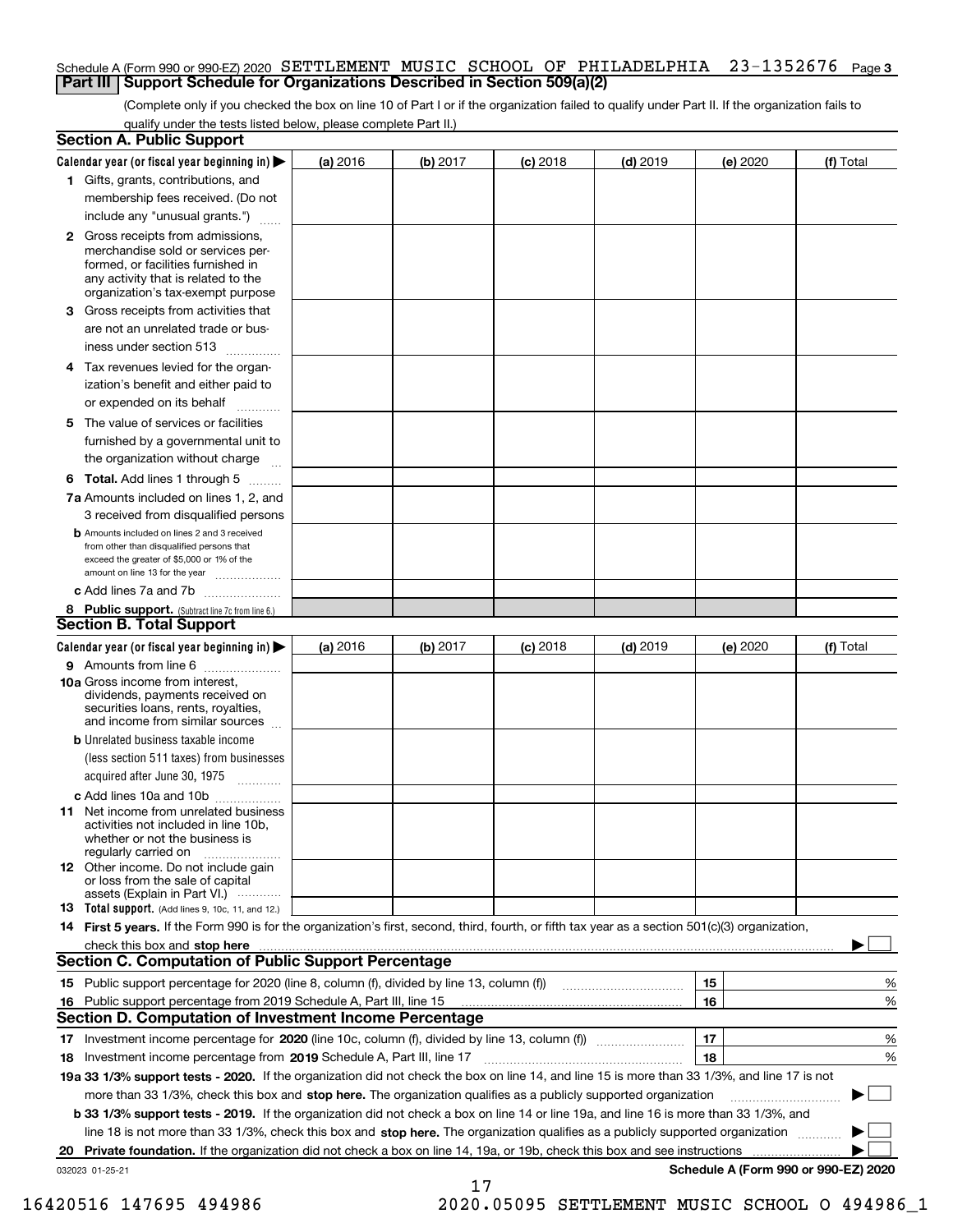# Schedule A (Form 990 or 990-EZ) 2020 SETTLEMENT MUSIC SCHOOL OF PHILADELPHIA 23-1352676 Page 4

# **Part IV Supporting Organizations**

(Complete only if you checked a box in line 12 on Part I. If you checked box 12a, Part I, complete Sections A and B. If you checked box 12b, Part I, complete Sections A and C. If you checked box 12c, Part I, complete Sections A, D, and E. If you checked box 12d, Part I, complete Sections A and D, and complete Part V.)

# **Section A. All Supporting Organizations**

- **1** Are all of the organization's supported organizations listed by name in the organization's governing documents? If "No," describe in **Part VI** how the supported organizations are designated. If designated by *class or purpose, describe the designation. If historic and continuing relationship, explain.*
- **2** Did the organization have any supported organization that does not have an IRS determination of status under section 509(a)(1) or (2)? If "Yes," explain in Part VI how the organization determined that the supported *organization was described in section 509(a)(1) or (2).*
- **3a** Did the organization have a supported organization described in section 501(c)(4), (5), or (6)? If "Yes," answer *lines 3b and 3c below.*
- **b** Did the organization confirm that each supported organization qualified under section 501(c)(4), (5), or (6) and satisfied the public support tests under section 509(a)(2)? If "Yes," describe in **Part VI** when and how the *organization made the determination.*
- **c**Did the organization ensure that all support to such organizations was used exclusively for section 170(c)(2)(B) purposes? If "Yes," explain in **Part VI** what controls the organization put in place to ensure such use.
- **4a***If* Was any supported organization not organized in the United States ("foreign supported organization")? *"Yes," and if you checked box 12a or 12b in Part I, answer lines 4b and 4c below.*
- **b** Did the organization have ultimate control and discretion in deciding whether to make grants to the foreign supported organization? If "Yes," describe in **Part VI** how the organization had such control and discretion *despite being controlled or supervised by or in connection with its supported organizations.*
- **c** Did the organization support any foreign supported organization that does not have an IRS determination under sections 501(c)(3) and 509(a)(1) or (2)? If "Yes," explain in **Part VI** what controls the organization used *to ensure that all support to the foreign supported organization was used exclusively for section 170(c)(2)(B) purposes.*
- **5a** Did the organization add, substitute, or remove any supported organizations during the tax year? If "Yes," answer lines 5b and 5c below (if applicable). Also, provide detail in **Part VI,** including (i) the names and EIN *numbers of the supported organizations added, substituted, or removed; (ii) the reasons for each such action; (iii) the authority under the organization's organizing document authorizing such action; and (iv) how the action was accomplished (such as by amendment to the organizing document).*
- **b** Type I or Type II only. Was any added or substituted supported organization part of a class already designated in the organization's organizing document?
- **cSubstitutions only.**  Was the substitution the result of an event beyond the organization's control?
- **6** Did the organization provide support (whether in the form of grants or the provision of services or facilities) to **Part VI.** *If "Yes," provide detail in* support or benefit one or more of the filing organization's supported organizations? anyone other than (i) its supported organizations, (ii) individuals that are part of the charitable class benefited by one or more of its supported organizations, or (iii) other supporting organizations that also
- **7**Did the organization provide a grant, loan, compensation, or other similar payment to a substantial contributor *If "Yes," complete Part I of Schedule L (Form 990 or 990-EZ).* regard to a substantial contributor? (as defined in section 4958(c)(3)(C)), a family member of a substantial contributor, or a 35% controlled entity with
- **8** Did the organization make a loan to a disqualified person (as defined in section 4958) not described in line 7? *If "Yes," complete Part I of Schedule L (Form 990 or 990-EZ).*
- **9a** Was the organization controlled directly or indirectly at any time during the tax year by one or more in section 509(a)(1) or (2))? If "Yes," *provide detail in* <code>Part VI.</code> disqualified persons, as defined in section 4946 (other than foundation managers and organizations described
- **b** Did one or more disqualified persons (as defined in line 9a) hold a controlling interest in any entity in which the supporting organization had an interest? If "Yes," provide detail in P**art VI**.
- **c**Did a disqualified person (as defined in line 9a) have an ownership interest in, or derive any personal benefit from, assets in which the supporting organization also had an interest? If "Yes," provide detail in P**art VI.**
- **10a** Was the organization subject to the excess business holdings rules of section 4943 because of section supporting organizations)? If "Yes," answer line 10b below. 4943(f) (regarding certain Type II supporting organizations, and all Type III non-functionally integrated
- **b** Did the organization have any excess business holdings in the tax year? (Use Schedule C, Form 4720, to *determine whether the organization had excess business holdings.)*

18

032024 01-25-21

**23a3b3c4a4b4c5a 5b5c6789a 9b9c10a10b**

**YesNo**

**1**

**Schedule A (Form 990 or 990-EZ) 2020**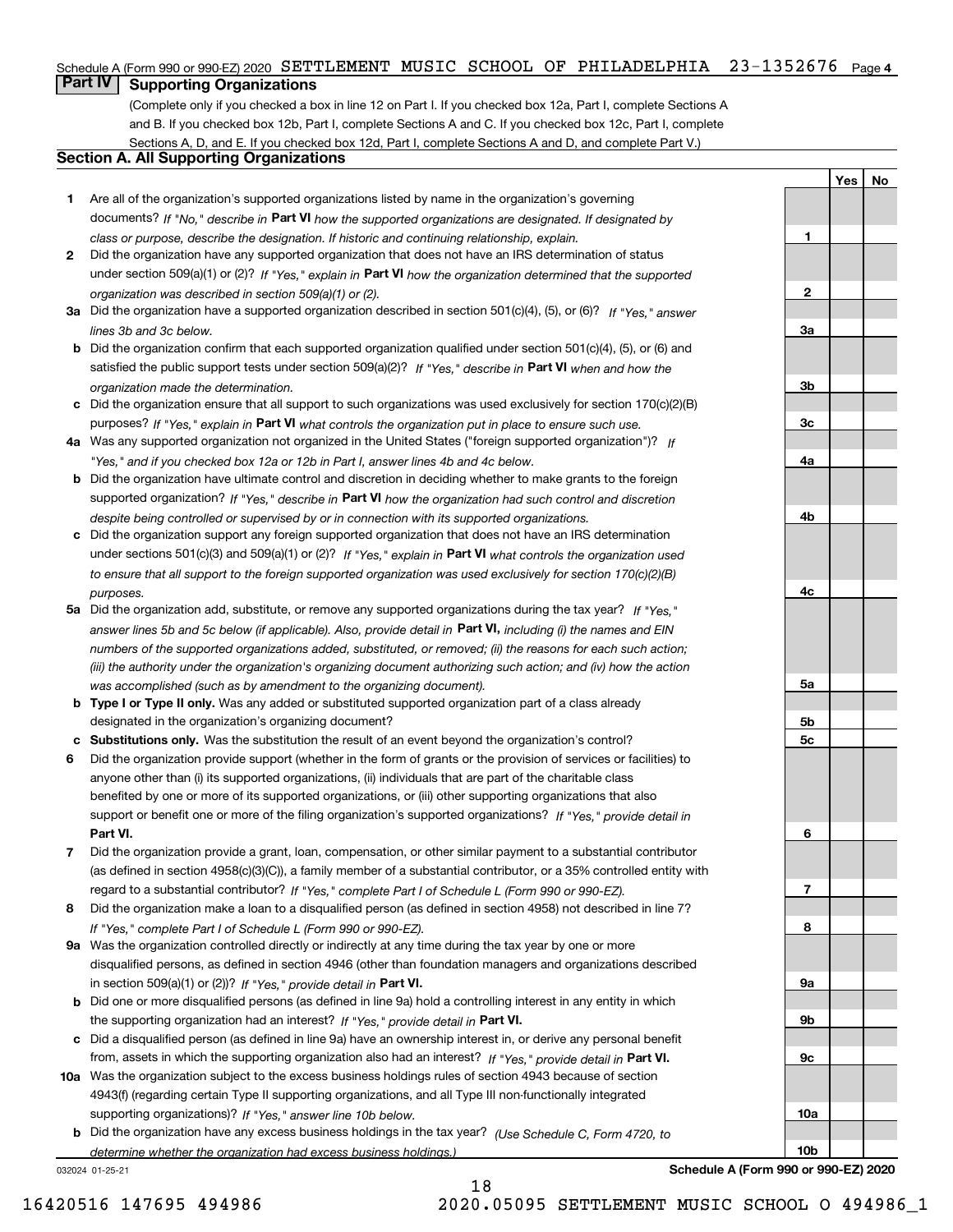### 23-1352676 Page 5 Schedule A (Form 990 or 990-EZ) 2020  $\,$  SETTLEMENT  $\,$  MUSIC  $\,$  SCHOOL  $\,$  OF  $\,$  PHILADELPHIA  $\,$   $\,$  23–1352676  $\,$  Page **Part IV Supporting Organizations** *(continued)*

|              |                                                                                                                                                                                                                                                                                                                                                                                                                                                                                                                                                                                                                                                                                                                                                                                                                                                                                                                                                                                                                                                                                                                                                                                                                              |                 | Yes l      | No        |
|--------------|------------------------------------------------------------------------------------------------------------------------------------------------------------------------------------------------------------------------------------------------------------------------------------------------------------------------------------------------------------------------------------------------------------------------------------------------------------------------------------------------------------------------------------------------------------------------------------------------------------------------------------------------------------------------------------------------------------------------------------------------------------------------------------------------------------------------------------------------------------------------------------------------------------------------------------------------------------------------------------------------------------------------------------------------------------------------------------------------------------------------------------------------------------------------------------------------------------------------------|-----------------|------------|-----------|
| 11           | Has the organization accepted a gift or contribution from any of the following persons?                                                                                                                                                                                                                                                                                                                                                                                                                                                                                                                                                                                                                                                                                                                                                                                                                                                                                                                                                                                                                                                                                                                                      |                 |            |           |
|              | a A person who directly or indirectly controls, either alone or together with persons described in lines 11b and                                                                                                                                                                                                                                                                                                                                                                                                                                                                                                                                                                                                                                                                                                                                                                                                                                                                                                                                                                                                                                                                                                             |                 |            |           |
|              | 11c below, the governing body of a supported organization?                                                                                                                                                                                                                                                                                                                                                                                                                                                                                                                                                                                                                                                                                                                                                                                                                                                                                                                                                                                                                                                                                                                                                                   | <b>11a</b>      |            |           |
|              | <b>b</b> A family member of a person described in line 11a above?                                                                                                                                                                                                                                                                                                                                                                                                                                                                                                                                                                                                                                                                                                                                                                                                                                                                                                                                                                                                                                                                                                                                                            | 11 <sub>b</sub> |            |           |
|              | c A 35% controlled entity of a person described in line 11a or 11b above? If "Yes" to line 11a, 11b, or 11c, provide                                                                                                                                                                                                                                                                                                                                                                                                                                                                                                                                                                                                                                                                                                                                                                                                                                                                                                                                                                                                                                                                                                         |                 |            |           |
|              | detail in Part VI.                                                                                                                                                                                                                                                                                                                                                                                                                                                                                                                                                                                                                                                                                                                                                                                                                                                                                                                                                                                                                                                                                                                                                                                                           | 11c             |            |           |
|              | <b>Section B. Type I Supporting Organizations</b>                                                                                                                                                                                                                                                                                                                                                                                                                                                                                                                                                                                                                                                                                                                                                                                                                                                                                                                                                                                                                                                                                                                                                                            |                 |            |           |
|              |                                                                                                                                                                                                                                                                                                                                                                                                                                                                                                                                                                                                                                                                                                                                                                                                                                                                                                                                                                                                                                                                                                                                                                                                                              |                 | <b>Yes</b> | <b>No</b> |
| $\mathbf{2}$ | Did the governing body, members of the governing body, officers acting in their official capacity, or membership of one or<br>more supported organizations have the power to regularly appoint or elect at least a majority of the organization's officers,<br>directors, or trustees at all times during the tax year? If "No," describe in Part VI how the supported organization(s)<br>effectively operated, supervised, or controlled the organization's activities. If the organization had more than one supported<br>organization, describe how the powers to appoint and/or remove officers, directors, or trustees were allocated among the<br>supported organizations and what conditions or restrictions, if any, applied to such powers during the tax year.<br>Did the organization operate for the benefit of any supported organization other than the supported<br>organization(s) that operated, supervised, or controlled the supporting organization? If "Yes," explain in<br>Part VI how providing such benefit carried out the purposes of the supported organization(s) that operated,<br>supervised, or controlled the supporting organization.<br><b>Section C. Type II Supporting Organizations</b> | $\mathbf{2}$    |            |           |
|              |                                                                                                                                                                                                                                                                                                                                                                                                                                                                                                                                                                                                                                                                                                                                                                                                                                                                                                                                                                                                                                                                                                                                                                                                                              |                 |            |           |
|              | Were a majority of the organization's directors or trustees during the tax year also a majority of the directors<br>or trustees of each of the organization's supported organization(s)? If "No," describe in Part VI how control<br>or management of the supporting organization was vested in the same persons that controlled or managed                                                                                                                                                                                                                                                                                                                                                                                                                                                                                                                                                                                                                                                                                                                                                                                                                                                                                  |                 | <b>Yes</b> | <b>No</b> |

|              |                                                                                                                        |   | Yes l | <b>No</b> |
|--------------|------------------------------------------------------------------------------------------------------------------------|---|-------|-----------|
|              | Did the organization provide to each of its supported organizations, by the last day of the fifth month of the         |   |       |           |
|              | organization's tax year, (i) a written notice describing the type and amount of support provided during the prior tax  |   |       |           |
|              | year, (ii) a copy of the Form 990 that was most recently filed as of the date of notification, and (iii) copies of the |   |       |           |
|              | organization's governing documents in effect on the date of notification, to the extent not previously provided?       |   |       |           |
| $\mathbf{2}$ | Were any of the organization's officers, directors, or trustees either (i) appointed or elected by the supported       |   |       |           |
|              | organization(s) or (ii) serving on the governing body of a supported organization? If "No," explain in Part VI how     |   |       |           |
|              | the organization maintained a close and continuous working relationship with the supported organization(s).            | 2 |       |           |
| 3            | By reason of the relationship described in line 2, above, did the organization's supported organizations have a        |   |       |           |
|              | significant voice in the organization's investment policies and in directing the use of the organization's             |   |       |           |
|              | income or assets at all times during the tax year? If "Yes," describe in Part VI the role the organization's           |   |       |           |
|              | supported organizations played in this regard.                                                                         | з |       |           |

# *supported organizations played in this regard.* **Section E. Type III Functionally Integrated Supporting Organizations**

|  | Check the box next to the method that the organization used to satisfy the Integral Part Test during the year (see instructions). |  |  |  |
|--|-----------------------------------------------------------------------------------------------------------------------------------|--|--|--|
|--|-----------------------------------------------------------------------------------------------------------------------------------|--|--|--|

- **a**The organization satisfied the Activities Test. *Complete* line 2 below.  $\mathcal{L}^{\text{max}}$
- **b**The organization is the parent of each of its supported organizations. *Complete* line 3 *below.*  $\mathcal{L}^{\text{max}}$

|  |  | c $\Box$ The organization supported a governmental entity. Describe in Part VI how you supported a governmental entity (see instructions). |  |  |  |  |
|--|--|--------------------------------------------------------------------------------------------------------------------------------------------|--|--|--|--|
|--|--|--------------------------------------------------------------------------------------------------------------------------------------------|--|--|--|--|

**2Answer lines 2a and 2b below. Yes No** Activities Test.

*the supported organization(s).*

**Section D. All Type III Supporting Organizations**

- **a** Did substantially all of the organization's activities during the tax year directly further the exempt purposes of the supported organization(s) to which the organization was responsive? If "Yes," then in **Part VI identify those supported organizations and explain**  *how these activities directly furthered their exempt purposes, how the organization was responsive to those supported organizations, and how the organization determined that these activities constituted substantially all of its activities.*
- **b** Did the activities described in line 2a, above, constitute activities that, but for the organization's involvement, **Part VI**  *the reasons for the organization's position that its supported organization(s) would have engaged in* one or more of the organization's supported organization(s) would have been engaged in? If "Yes," e*xplain in these activities but for the organization's involvement.*
- **3** Parent of Supported Organizations. Answer lines 3a and 3b below.

**a** Did the organization have the power to regularly appoint or elect a majority of the officers, directors, or trustees of each of the supported organizations? If "Yes" or "No" provide details in **Part VI.** 

032025 01-25-21 **b** Did the organization exercise a substantial degree of direction over the policies, programs, and activities of each of its supported organizations? If "Yes," describe in Part VI the role played by the organization in this regard.

**Schedule A (Form 990 or 990-EZ) 2020**

**2a**

**2b**

**3a**

**3b**

**1**

16420516 147695 494986 2020.05095 SETTLEMENT MUSIC SCHOOL O 494986\_1

19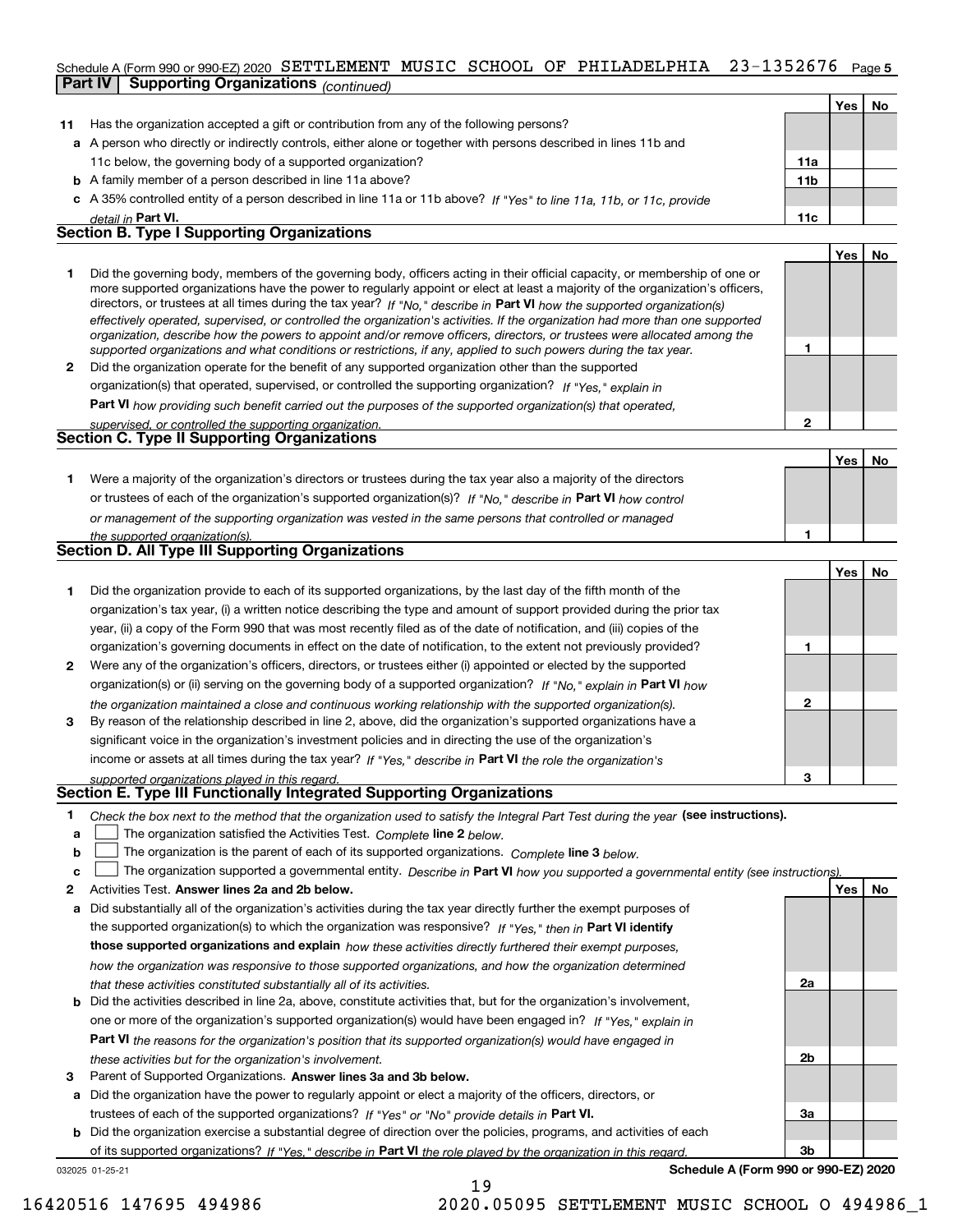|               | Schedule A (Form 990 or 990-EZ) 2020 SETTLEMENT MUSIC SCHOOL OF PHILADELPHIA                                                                          |                |                | $23 - 1352676$ Page 6          |
|---------------|-------------------------------------------------------------------------------------------------------------------------------------------------------|----------------|----------------|--------------------------------|
| <b>Part V</b> | Type III Non-Functionally Integrated 509(a)(3) Supporting Organizations                                                                               |                |                |                                |
| 1             | Check here if the organization satisfied the Integral Part Test as a qualifying trust on Nov. 20, 1970 (explain in Part VI). See instructions.        |                |                |                                |
|               | All other Type III non-functionally integrated supporting organizations must complete Sections A through E.<br><b>Section A - Adjusted Net Income</b> |                | (A) Prior Year | (B) Current Year<br>(optional) |
| 1             |                                                                                                                                                       | 1.             |                |                                |
| 2             | Net short-term capital gain<br>Recoveries of prior-year distributions                                                                                 | $\mathbf{2}$   |                |                                |
| 3             | Other gross income (see instructions)                                                                                                                 | 3              |                |                                |
| 4             | Add lines 1 through 3.                                                                                                                                | 4              |                |                                |
| 5             | Depreciation and depletion                                                                                                                            | 5              |                |                                |
| 6             | Portion of operating expenses paid or incurred for production or                                                                                      |                |                |                                |
|               | collection of gross income or for management, conservation, or                                                                                        |                |                |                                |
|               | maintenance of property held for production of income (see instructions)                                                                              | 6              |                |                                |
| 7             | Other expenses (see instructions)                                                                                                                     | $\overline{7}$ |                |                                |
| 8             | Adjusted Net Income (subtract lines 5, 6, and 7 from line 4)                                                                                          | 8              |                |                                |
|               | <b>Section B - Minimum Asset Amount</b>                                                                                                               |                | (A) Prior Year | (B) Current Year<br>(optional) |
| 1             | Aggregate fair market value of all non-exempt-use assets (see                                                                                         |                |                |                                |
|               | instructions for short tax year or assets held for part of year):                                                                                     |                |                |                                |
|               | <b>a</b> Average monthly value of securities                                                                                                          | 1a             |                |                                |
|               | <b>b</b> Average monthly cash balances                                                                                                                | 1b             |                |                                |
|               | c Fair market value of other non-exempt-use assets                                                                                                    | 1c             |                |                                |
|               | d Total (add lines 1a, 1b, and 1c)                                                                                                                    | 1d             |                |                                |
|               | e Discount claimed for blockage or other factors                                                                                                      |                |                |                                |
|               | (explain in detail in Part VI):                                                                                                                       |                |                |                                |
| 2             | Acquisition indebtedness applicable to non-exempt-use assets                                                                                          | $\mathbf{2}$   |                |                                |
| 3             | Subtract line 2 from line 1d.                                                                                                                         | 3              |                |                                |
| 4             | Cash deemed held for exempt use. Enter 0.015 of line 3 (for greater amount,                                                                           |                |                |                                |
|               | see instructions).                                                                                                                                    | 4              |                |                                |
| 5             | Net value of non-exempt-use assets (subtract line 4 from line 3)                                                                                      | 5              |                |                                |
| 6             | Multiply line 5 by 0.035.                                                                                                                             | 6              |                |                                |
| 7             | Recoveries of prior-year distributions                                                                                                                | $\overline{7}$ |                |                                |
| 8             | Minimum Asset Amount (add line 7 to line 6)                                                                                                           | 8              |                |                                |
|               | <b>Section C - Distributable Amount</b>                                                                                                               |                |                | <b>Current Year</b>            |
|               | Adjusted net income for prior year (from Section A, line 8, column A)                                                                                 | 1              |                |                                |
|               | Enter 0.85 of line 1.                                                                                                                                 | 2              |                |                                |
| 3             | Minimum asset amount for prior year (from Section B, line 8, column A)                                                                                | 3              |                |                                |
| 4             | Enter greater of line 2 or line 3.                                                                                                                    | 4              |                |                                |
| 5             | Income tax imposed in prior year                                                                                                                      | 5              |                |                                |
| 6             | <b>Distributable Amount.</b> Subtract line 5 from line 4, unless subject to                                                                           |                |                |                                |
|               | emergency temporary reduction (see instructions).                                                                                                     | 6              |                |                                |
| 7             | Check here if the current year is the organization's first as a non-functionally integrated Type III supporting organization (see                     |                |                |                                |

instructions).

**Schedule A (Form 990 or 990-EZ) 2020**

032026 01-25-21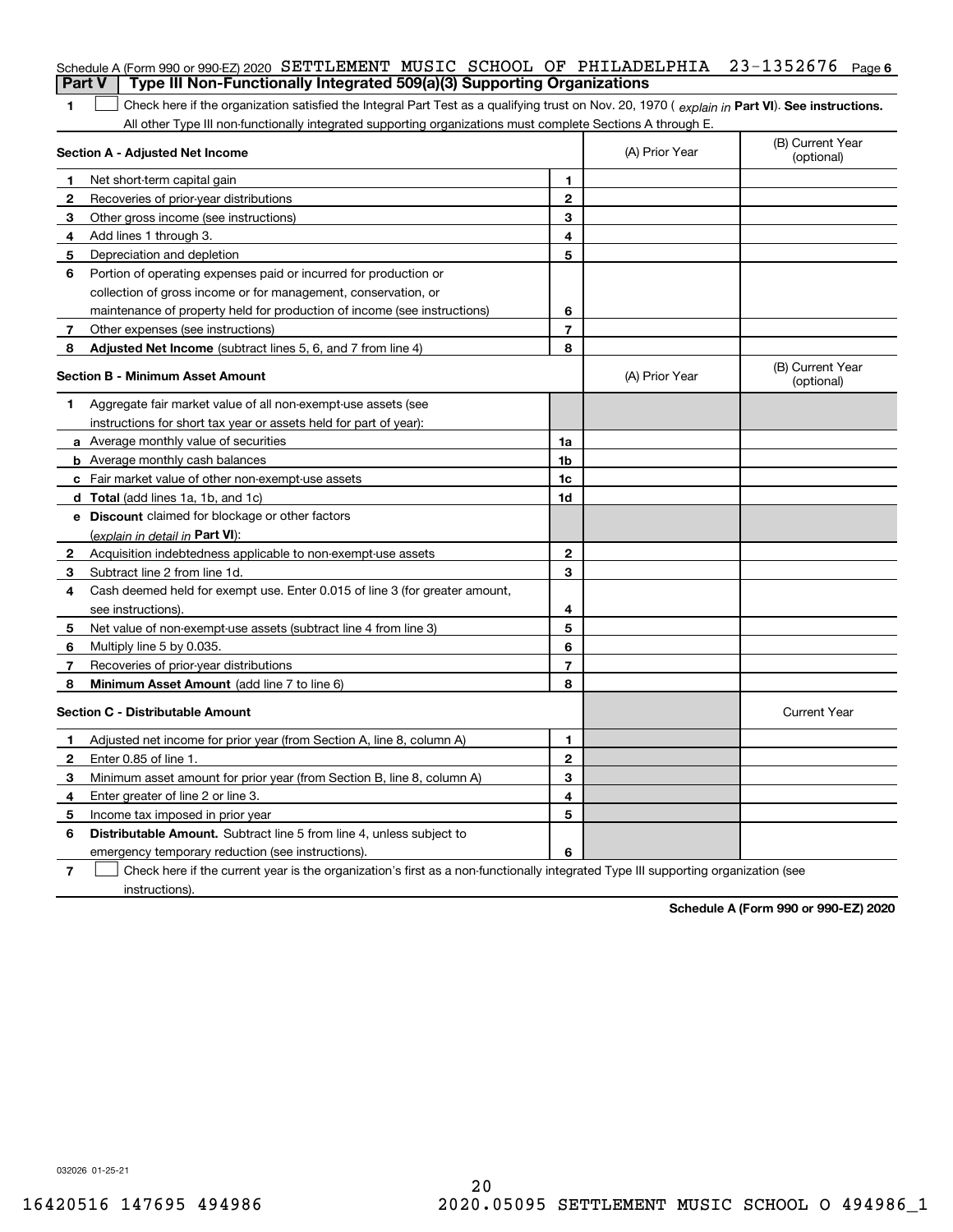# Schedule A (Form 990 or 990-EZ) 2020 <code>SETTLEMENT MUSIC</code> <code>SCHOOL OF PHILADELPHIA 23-1352676 <code>page 7</code></code>

| Part V         | Type III Non-Functionally Integrated 509(a)(3) Supporting Organizations                    |                             | (continued)                           |    |                                         |
|----------------|--------------------------------------------------------------------------------------------|-----------------------------|---------------------------------------|----|-----------------------------------------|
|                | <b>Section D - Distributions</b>                                                           |                             |                                       |    | <b>Current Year</b>                     |
| 1.             | Amounts paid to supported organizations to accomplish exempt purposes                      |                             |                                       | 1  |                                         |
| 2              | Amounts paid to perform activity that directly furthers exempt purposes of supported       |                             |                                       |    |                                         |
|                | organizations, in excess of income from activity                                           |                             |                                       | 2  |                                         |
| 3              | Administrative expenses paid to accomplish exempt purposes of supported organizations      |                             |                                       | 3  |                                         |
| 4              | Amounts paid to acquire exempt-use assets                                                  |                             |                                       | 4  |                                         |
| 5              | Qualified set-aside amounts (prior IRS approval required - provide details in Part VI)     |                             |                                       | 5  |                                         |
| 6              | Other distributions ( <i>describe in</i> Part VI). See instructions.                       |                             |                                       | 6  |                                         |
| 7              | Total annual distributions. Add lines 1 through 6.                                         |                             |                                       | 7  |                                         |
| 8              | Distributions to attentive supported organizations to which the organization is responsive |                             |                                       |    |                                         |
|                | (provide details in Part VI). See instructions.                                            |                             |                                       | 8  |                                         |
| 9              | Distributable amount for 2020 from Section C, line 6                                       |                             |                                       | 9  |                                         |
| 10             | Line 8 amount divided by line 9 amount                                                     |                             |                                       | 10 |                                         |
|                |                                                                                            | (i)                         | (ii)                                  |    | (iii)                                   |
|                | <b>Section E - Distribution Allocations</b> (see instructions)                             | <b>Excess Distributions</b> | <b>Underdistributions</b><br>Pre-2020 |    | <b>Distributable</b><br>Amount for 2020 |
| 1              | Distributable amount for 2020 from Section C, line 6                                       |                             |                                       |    |                                         |
| 2              | Underdistributions, if any, for years prior to 2020 (reason-                               |                             |                                       |    |                                         |
|                | able cause required - explain in Part VI). See instructions.                               |                             |                                       |    |                                         |
| 3              | Excess distributions carryover, if any, to 2020                                            |                             |                                       |    |                                         |
|                | a From 2015                                                                                |                             |                                       |    |                                         |
|                | <b>b</b> From 2016                                                                         |                             |                                       |    |                                         |
|                | $c$ From 2017                                                                              |                             |                                       |    |                                         |
|                | <b>d</b> From 2018                                                                         |                             |                                       |    |                                         |
|                | e From 2019                                                                                |                             |                                       |    |                                         |
|                | f Total of lines 3a through 3e                                                             |                             |                                       |    |                                         |
|                | g Applied to underdistributions of prior years                                             |                             |                                       |    |                                         |
|                | <b>h</b> Applied to 2020 distributable amount                                              |                             |                                       |    |                                         |
|                | Carryover from 2015 not applied (see instructions)                                         |                             |                                       |    |                                         |
|                | Remainder. Subtract lines 3g, 3h, and 3i from line 3f.                                     |                             |                                       |    |                                         |
| 4              | Distributions for 2020 from Section D,                                                     |                             |                                       |    |                                         |
|                | line $7:$                                                                                  |                             |                                       |    |                                         |
|                | a Applied to underdistributions of prior years                                             |                             |                                       |    |                                         |
|                | <b>b</b> Applied to 2020 distributable amount                                              |                             |                                       |    |                                         |
|                | c Remainder. Subtract lines 4a and 4b from line 4.                                         |                             |                                       |    |                                         |
| 5              | Remaining underdistributions for years prior to 2020, if                                   |                             |                                       |    |                                         |
|                | any. Subtract lines 3g and 4a from line 2. For result greater                              |                             |                                       |    |                                         |
|                | than zero, explain in Part VI. See instructions.                                           |                             |                                       |    |                                         |
| 6              | Remaining underdistributions for 2020. Subtract lines 3h                                   |                             |                                       |    |                                         |
|                | and 4b from line 1. For result greater than zero, explain in                               |                             |                                       |    |                                         |
|                | Part VI. See instructions.                                                                 |                             |                                       |    |                                         |
| $\overline{7}$ | Excess distributions carryover to 2021. Add lines 3j                                       |                             |                                       |    |                                         |
|                | and 4c.                                                                                    |                             |                                       |    |                                         |
| 8              | Breakdown of line 7:                                                                       |                             |                                       |    |                                         |
|                | a Excess from 2016                                                                         |                             |                                       |    |                                         |
|                | <b>b</b> Excess from 2017                                                                  |                             |                                       |    |                                         |
|                | c Excess from 2018                                                                         |                             |                                       |    |                                         |
|                | d Excess from 2019                                                                         |                             |                                       |    |                                         |
|                | e Excess from 2020                                                                         |                             |                                       |    |                                         |
|                |                                                                                            |                             |                                       |    |                                         |

**Schedule A (Form 990 or 990-EZ) 2020**

032027 01-25-21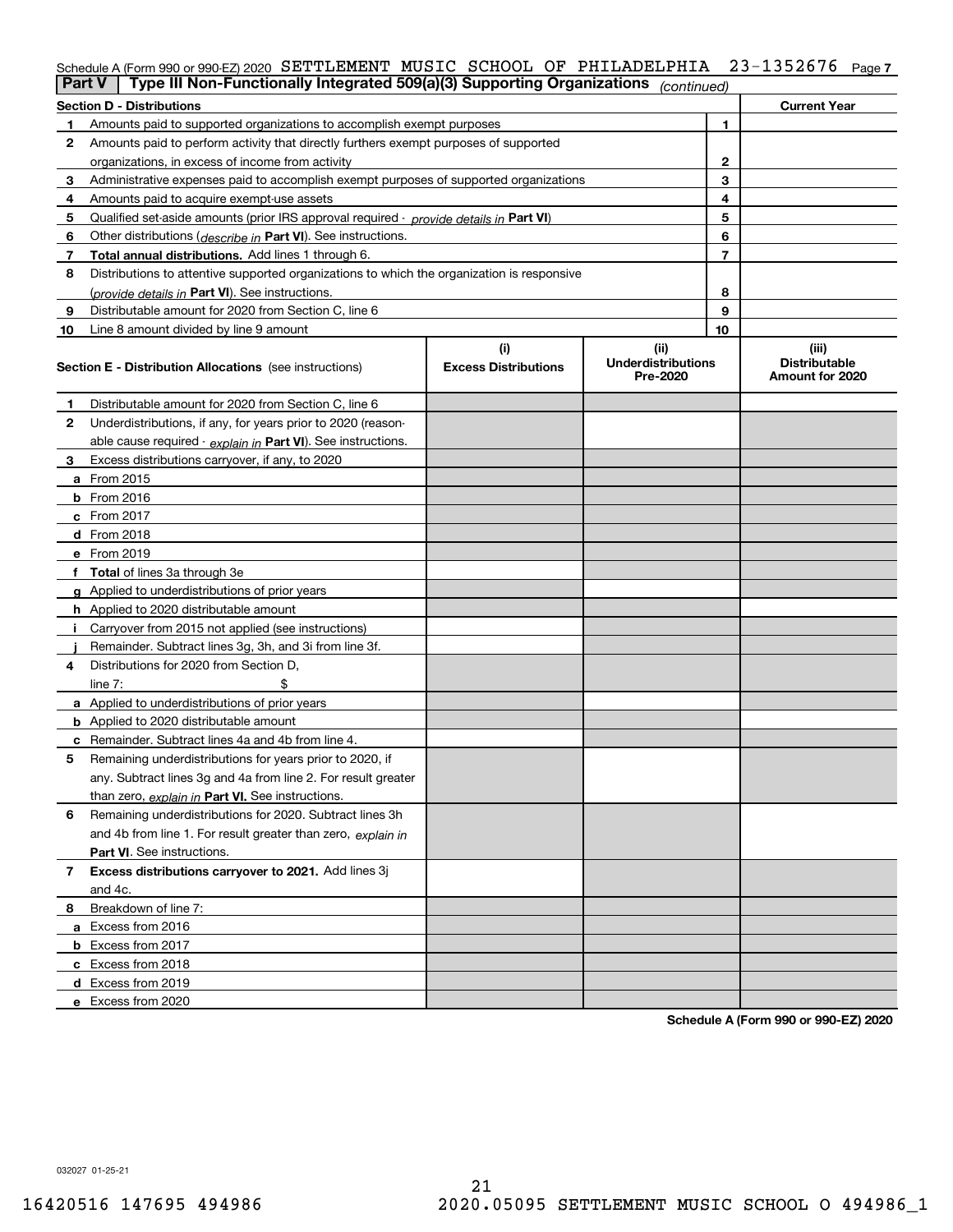|                 | Schedule A (Form 990 or 990-EZ) 2020 SETTLEMENT MUSIC SCHOOL OF PHILADELPHIA                                                    |  |  |  | $23 - 1352676$ Page 8                                                                                                                                                                                                                                                                                                                                                                                                             |  |
|-----------------|---------------------------------------------------------------------------------------------------------------------------------|--|--|--|-----------------------------------------------------------------------------------------------------------------------------------------------------------------------------------------------------------------------------------------------------------------------------------------------------------------------------------------------------------------------------------------------------------------------------------|--|
| <b>Part VI</b>  | Section D, lines 5, 6, and 8; and Part V, Section E, lines 2, 5, and 6. Also complete this part for any additional information. |  |  |  | Supplemental Information. Provide the explanations required by Part II, line 10; Part II, line 17a or 17b; Part III, line 12;<br>Part IV, Section A, lines 1, 2, 3b, 3c, 4b, 4c, 5a, 6, 9a, 9b, 9c, 11a, 11b, and 11c; Part IV, Section B, lines 1 and 2; Part IV, Section C,<br>line 1; Part IV, Section D, lines 2 and 3; Part IV, Section E, lines 1c, 2a, 2b, 3a, and 3b; Part V, line 1; Part V, Section B, line 1e; Part V, |  |
|                 | (See instructions.)                                                                                                             |  |  |  |                                                                                                                                                                                                                                                                                                                                                                                                                                   |  |
|                 |                                                                                                                                 |  |  |  |                                                                                                                                                                                                                                                                                                                                                                                                                                   |  |
|                 |                                                                                                                                 |  |  |  |                                                                                                                                                                                                                                                                                                                                                                                                                                   |  |
|                 |                                                                                                                                 |  |  |  |                                                                                                                                                                                                                                                                                                                                                                                                                                   |  |
|                 |                                                                                                                                 |  |  |  |                                                                                                                                                                                                                                                                                                                                                                                                                                   |  |
|                 |                                                                                                                                 |  |  |  |                                                                                                                                                                                                                                                                                                                                                                                                                                   |  |
|                 |                                                                                                                                 |  |  |  |                                                                                                                                                                                                                                                                                                                                                                                                                                   |  |
|                 |                                                                                                                                 |  |  |  |                                                                                                                                                                                                                                                                                                                                                                                                                                   |  |
|                 |                                                                                                                                 |  |  |  |                                                                                                                                                                                                                                                                                                                                                                                                                                   |  |
|                 |                                                                                                                                 |  |  |  |                                                                                                                                                                                                                                                                                                                                                                                                                                   |  |
|                 |                                                                                                                                 |  |  |  |                                                                                                                                                                                                                                                                                                                                                                                                                                   |  |
|                 |                                                                                                                                 |  |  |  |                                                                                                                                                                                                                                                                                                                                                                                                                                   |  |
|                 |                                                                                                                                 |  |  |  |                                                                                                                                                                                                                                                                                                                                                                                                                                   |  |
|                 |                                                                                                                                 |  |  |  |                                                                                                                                                                                                                                                                                                                                                                                                                                   |  |
|                 |                                                                                                                                 |  |  |  |                                                                                                                                                                                                                                                                                                                                                                                                                                   |  |
|                 |                                                                                                                                 |  |  |  |                                                                                                                                                                                                                                                                                                                                                                                                                                   |  |
|                 |                                                                                                                                 |  |  |  |                                                                                                                                                                                                                                                                                                                                                                                                                                   |  |
|                 |                                                                                                                                 |  |  |  |                                                                                                                                                                                                                                                                                                                                                                                                                                   |  |
|                 |                                                                                                                                 |  |  |  |                                                                                                                                                                                                                                                                                                                                                                                                                                   |  |
|                 |                                                                                                                                 |  |  |  |                                                                                                                                                                                                                                                                                                                                                                                                                                   |  |
|                 |                                                                                                                                 |  |  |  |                                                                                                                                                                                                                                                                                                                                                                                                                                   |  |
|                 |                                                                                                                                 |  |  |  |                                                                                                                                                                                                                                                                                                                                                                                                                                   |  |
|                 |                                                                                                                                 |  |  |  |                                                                                                                                                                                                                                                                                                                                                                                                                                   |  |
|                 |                                                                                                                                 |  |  |  |                                                                                                                                                                                                                                                                                                                                                                                                                                   |  |
|                 |                                                                                                                                 |  |  |  |                                                                                                                                                                                                                                                                                                                                                                                                                                   |  |
|                 |                                                                                                                                 |  |  |  |                                                                                                                                                                                                                                                                                                                                                                                                                                   |  |
|                 |                                                                                                                                 |  |  |  |                                                                                                                                                                                                                                                                                                                                                                                                                                   |  |
|                 |                                                                                                                                 |  |  |  |                                                                                                                                                                                                                                                                                                                                                                                                                                   |  |
|                 |                                                                                                                                 |  |  |  |                                                                                                                                                                                                                                                                                                                                                                                                                                   |  |
|                 |                                                                                                                                 |  |  |  |                                                                                                                                                                                                                                                                                                                                                                                                                                   |  |
|                 |                                                                                                                                 |  |  |  |                                                                                                                                                                                                                                                                                                                                                                                                                                   |  |
|                 |                                                                                                                                 |  |  |  |                                                                                                                                                                                                                                                                                                                                                                                                                                   |  |
|                 |                                                                                                                                 |  |  |  |                                                                                                                                                                                                                                                                                                                                                                                                                                   |  |
|                 |                                                                                                                                 |  |  |  |                                                                                                                                                                                                                                                                                                                                                                                                                                   |  |
|                 |                                                                                                                                 |  |  |  |                                                                                                                                                                                                                                                                                                                                                                                                                                   |  |
| 032028 01-25-21 |                                                                                                                                 |  |  |  | Schedule A (Form 990 or 990-EZ) 2020                                                                                                                                                                                                                                                                                                                                                                                              |  |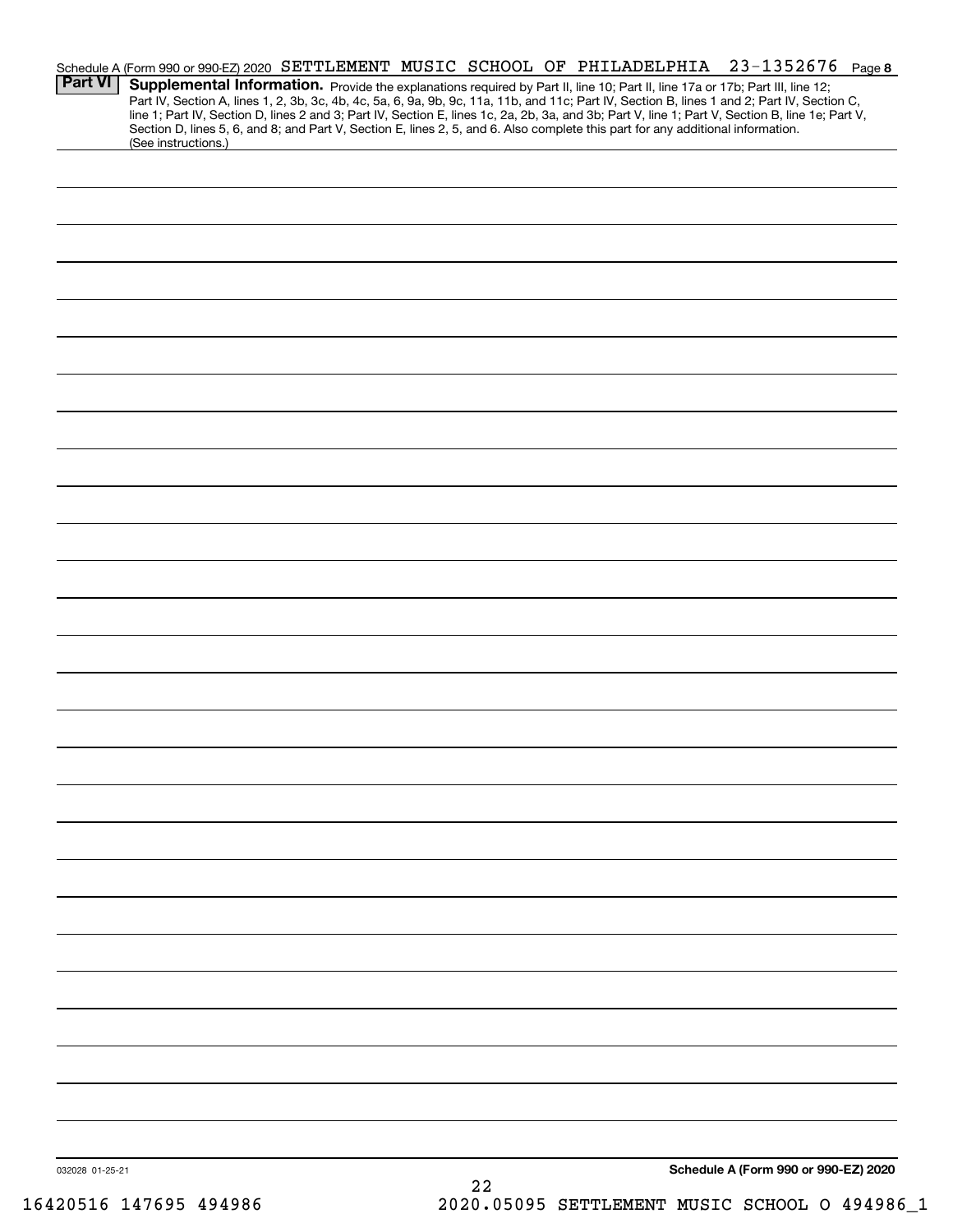| <b>SCHEDULE C</b>                                                                                                                                                                                                                                                                                                                                                                                                                                                                                                                                         |  | <b>Political Campaign and Lobbying Activities</b>                                                                                                                                                                                                                                                                                                                                                                                                                                                                                                                                                                                                                                                                                                                                                                                                                                                                                                                                                                                                                                                                                                                                                                |           |                                                                             | OMB No. 1545-0047                                                                                                                                           |  |
|-----------------------------------------------------------------------------------------------------------------------------------------------------------------------------------------------------------------------------------------------------------------------------------------------------------------------------------------------------------------------------------------------------------------------------------------------------------------------------------------------------------------------------------------------------------|--|------------------------------------------------------------------------------------------------------------------------------------------------------------------------------------------------------------------------------------------------------------------------------------------------------------------------------------------------------------------------------------------------------------------------------------------------------------------------------------------------------------------------------------------------------------------------------------------------------------------------------------------------------------------------------------------------------------------------------------------------------------------------------------------------------------------------------------------------------------------------------------------------------------------------------------------------------------------------------------------------------------------------------------------------------------------------------------------------------------------------------------------------------------------------------------------------------------------|-----------|-----------------------------------------------------------------------------|-------------------------------------------------------------------------------------------------------------------------------------------------------------|--|
| (Form 990 or 990-EZ)                                                                                                                                                                                                                                                                                                                                                                                                                                                                                                                                      |  |                                                                                                                                                                                                                                                                                                                                                                                                                                                                                                                                                                                                                                                                                                                                                                                                                                                                                                                                                                                                                                                                                                                                                                                                                  |           |                                                                             |                                                                                                                                                             |  |
|                                                                                                                                                                                                                                                                                                                                                                                                                                                                                                                                                           |  | For Organizations Exempt From Income Tax Under section 501(c) and section 527<br>► Complete if the organization is described below. ► Attach to Form 990 or Form 990-EZ.                                                                                                                                                                                                                                                                                                                                                                                                                                                                                                                                                                                                                                                                                                                                                                                                                                                                                                                                                                                                                                         |           |                                                                             | <b>Open to Public</b>                                                                                                                                       |  |
| Department of the Treasury<br>Internal Revenue Service                                                                                                                                                                                                                                                                                                                                                                                                                                                                                                    |  | Go to www.irs.gov/Form990 for instructions and the latest information.                                                                                                                                                                                                                                                                                                                                                                                                                                                                                                                                                                                                                                                                                                                                                                                                                                                                                                                                                                                                                                                                                                                                           |           |                                                                             | Inspection                                                                                                                                                  |  |
| • Section 527 organizations: Complete Part I-A only.<br>Tax) (See separate instructions), then<br>• Section 501(c)(4), (5), or (6) organizations: Complete Part III.<br>Name of organization<br>Part I-A                                                                                                                                                                                                                                                                                                                                                  |  | If the organization answered "Yes," on Form 990, Part IV, line 3, or Form 990-EZ, Part V, line 46 (Political Campaign Activities), then<br>• Section 501(c)(3) organizations: Complete Parts I-A and B. Do not complete Part I-C.<br>● Section 501(c) (other than section 501(c)(3)) organizations: Complete Parts I-A and C below. Do not complete Part I-B.<br>If the organization answered "Yes," on Form 990, Part IV, line 4, or Form 990-EZ, Part VI, line 47 (Lobbying Activities), then<br>• Section 501(c)(3) organizations that have filed Form 5768 (election under section 501(h)): Complete Part II-A. Do not complete Part II-B.<br>• Section 501(c)(3) organizations that have NOT filed Form 5768 (election under section 501(h)): Complete Part II-B. Do not complete Part II-A.<br>If the organization answered "Yes," on Form 990, Part IV, line 5 (Proxy Tax) (See separate instructions) or Form 990-EZ, Part V, line 35c (Proxy<br>SETTLEMENT MUSIC SCHOOL OF PHILADELPHIA<br>Complete if the organization is exempt under section 501(c) or is a section 527 organization.<br>1 Provide a description of the organization's direct and indirect political campaign activities in Part IV. |           |                                                                             | <b>Employer identification number</b><br>23-1352676                                                                                                         |  |
| Political campaign activity expenditures<br>2<br>Volunteer hours for political campaign activities                                                                                                                                                                                                                                                                                                                                                                                                                                                        |  |                                                                                                                                                                                                                                                                                                                                                                                                                                                                                                                                                                                                                                                                                                                                                                                                                                                                                                                                                                                                                                                                                                                                                                                                                  |           | $\blacktriangleright$ \$                                                    |                                                                                                                                                             |  |
|                                                                                                                                                                                                                                                                                                                                                                                                                                                                                                                                                           |  | Complete if the organization is exempt under section 501(c)(3).                                                                                                                                                                                                                                                                                                                                                                                                                                                                                                                                                                                                                                                                                                                                                                                                                                                                                                                                                                                                                                                                                                                                                  |           |                                                                             |                                                                                                                                                             |  |
| Part I-B                                                                                                                                                                                                                                                                                                                                                                                                                                                                                                                                                  |  | 1 Enter the amount of any excise tax incurred by the organization under section 4955                                                                                                                                                                                                                                                                                                                                                                                                                                                                                                                                                                                                                                                                                                                                                                                                                                                                                                                                                                                                                                                                                                                             |           |                                                                             |                                                                                                                                                             |  |
| 2                                                                                                                                                                                                                                                                                                                                                                                                                                                                                                                                                         |  |                                                                                                                                                                                                                                                                                                                                                                                                                                                                                                                                                                                                                                                                                                                                                                                                                                                                                                                                                                                                                                                                                                                                                                                                                  |           |                                                                             |                                                                                                                                                             |  |
|                                                                                                                                                                                                                                                                                                                                                                                                                                                                                                                                                           |  |                                                                                                                                                                                                                                                                                                                                                                                                                                                                                                                                                                                                                                                                                                                                                                                                                                                                                                                                                                                                                                                                                                                                                                                                                  |           |                                                                             | <b>Yes</b><br>No                                                                                                                                            |  |
| 4a Was a correction made?                                                                                                                                                                                                                                                                                                                                                                                                                                                                                                                                 |  |                                                                                                                                                                                                                                                                                                                                                                                                                                                                                                                                                                                                                                                                                                                                                                                                                                                                                                                                                                                                                                                                                                                                                                                                                  |           |                                                                             | Yes<br>No                                                                                                                                                   |  |
| <b>b</b> If "Yes," describe in Part IV.                                                                                                                                                                                                                                                                                                                                                                                                                                                                                                                   |  |                                                                                                                                                                                                                                                                                                                                                                                                                                                                                                                                                                                                                                                                                                                                                                                                                                                                                                                                                                                                                                                                                                                                                                                                                  |           |                                                                             |                                                                                                                                                             |  |
| Part I-C                                                                                                                                                                                                                                                                                                                                                                                                                                                                                                                                                  |  | Complete if the organization is exempt under section 501(c), except section 501(c)(3).                                                                                                                                                                                                                                                                                                                                                                                                                                                                                                                                                                                                                                                                                                                                                                                                                                                                                                                                                                                                                                                                                                                           |           |                                                                             |                                                                                                                                                             |  |
|                                                                                                                                                                                                                                                                                                                                                                                                                                                                                                                                                           |  | 1 Enter the amount directly expended by the filing organization for section 527 exempt function activities                                                                                                                                                                                                                                                                                                                                                                                                                                                                                                                                                                                                                                                                                                                                                                                                                                                                                                                                                                                                                                                                                                       |           | $\blacktriangleright$ \$                                                    |                                                                                                                                                             |  |
|                                                                                                                                                                                                                                                                                                                                                                                                                                                                                                                                                           |  | 2 Enter the amount of the filing organization's funds contributed to other organizations for section 527                                                                                                                                                                                                                                                                                                                                                                                                                                                                                                                                                                                                                                                                                                                                                                                                                                                                                                                                                                                                                                                                                                         |           |                                                                             |                                                                                                                                                             |  |
| exempt function activities                                                                                                                                                                                                                                                                                                                                                                                                                                                                                                                                |  |                                                                                                                                                                                                                                                                                                                                                                                                                                                                                                                                                                                                                                                                                                                                                                                                                                                                                                                                                                                                                                                                                                                                                                                                                  |           | ▶ \$                                                                        |                                                                                                                                                             |  |
|                                                                                                                                                                                                                                                                                                                                                                                                                                                                                                                                                           |  | 3 Total exempt function expenditures. Add lines 1 and 2. Enter here and on Form 1120-POL,                                                                                                                                                                                                                                                                                                                                                                                                                                                                                                                                                                                                                                                                                                                                                                                                                                                                                                                                                                                                                                                                                                                        |           |                                                                             |                                                                                                                                                             |  |
|                                                                                                                                                                                                                                                                                                                                                                                                                                                                                                                                                           |  |                                                                                                                                                                                                                                                                                                                                                                                                                                                                                                                                                                                                                                                                                                                                                                                                                                                                                                                                                                                                                                                                                                                                                                                                                  |           | $\blacktriangleright$ \$                                                    |                                                                                                                                                             |  |
|                                                                                                                                                                                                                                                                                                                                                                                                                                                                                                                                                           |  | Did the filing organization file Form 1120-POL for this year?                                                                                                                                                                                                                                                                                                                                                                                                                                                                                                                                                                                                                                                                                                                                                                                                                                                                                                                                                                                                                                                                                                                                                    |           |                                                                             | Yes<br><b>No</b>                                                                                                                                            |  |
| Enter the names, addresses and employer identification number (EIN) of all section 527 political organizations to which the filing organization<br>5<br>made payments. For each organization listed, enter the amount paid from the filing organization's funds. Also enter the amount of political<br>contributions received that were promptly and directly delivered to a separate political organization, such as a separate segregated fund or a<br>political action committee (PAC). If additional space is needed, provide information in Part IV. |  |                                                                                                                                                                                                                                                                                                                                                                                                                                                                                                                                                                                                                                                                                                                                                                                                                                                                                                                                                                                                                                                                                                                                                                                                                  |           |                                                                             |                                                                                                                                                             |  |
| (a) Name                                                                                                                                                                                                                                                                                                                                                                                                                                                                                                                                                  |  | (b) Address                                                                                                                                                                                                                                                                                                                                                                                                                                                                                                                                                                                                                                                                                                                                                                                                                                                                                                                                                                                                                                                                                                                                                                                                      | $(c)$ EIN | (d) Amount paid from<br>filing organization's<br>funds. If none, enter -0-. | (e) Amount of political<br>contributions received and<br>promptly and directly<br>delivered to a separate<br>political organization.<br>If none, enter -0-. |  |
|                                                                                                                                                                                                                                                                                                                                                                                                                                                                                                                                                           |  |                                                                                                                                                                                                                                                                                                                                                                                                                                                                                                                                                                                                                                                                                                                                                                                                                                                                                                                                                                                                                                                                                                                                                                                                                  |           |                                                                             |                                                                                                                                                             |  |
|                                                                                                                                                                                                                                                                                                                                                                                                                                                                                                                                                           |  |                                                                                                                                                                                                                                                                                                                                                                                                                                                                                                                                                                                                                                                                                                                                                                                                                                                                                                                                                                                                                                                                                                                                                                                                                  |           |                                                                             |                                                                                                                                                             |  |
|                                                                                                                                                                                                                                                                                                                                                                                                                                                                                                                                                           |  |                                                                                                                                                                                                                                                                                                                                                                                                                                                                                                                                                                                                                                                                                                                                                                                                                                                                                                                                                                                                                                                                                                                                                                                                                  |           |                                                                             |                                                                                                                                                             |  |
|                                                                                                                                                                                                                                                                                                                                                                                                                                                                                                                                                           |  |                                                                                                                                                                                                                                                                                                                                                                                                                                                                                                                                                                                                                                                                                                                                                                                                                                                                                                                                                                                                                                                                                                                                                                                                                  |           |                                                                             |                                                                                                                                                             |  |
|                                                                                                                                                                                                                                                                                                                                                                                                                                                                                                                                                           |  |                                                                                                                                                                                                                                                                                                                                                                                                                                                                                                                                                                                                                                                                                                                                                                                                                                                                                                                                                                                                                                                                                                                                                                                                                  |           |                                                                             |                                                                                                                                                             |  |
|                                                                                                                                                                                                                                                                                                                                                                                                                                                                                                                                                           |  |                                                                                                                                                                                                                                                                                                                                                                                                                                                                                                                                                                                                                                                                                                                                                                                                                                                                                                                                                                                                                                                                                                                                                                                                                  |           |                                                                             |                                                                                                                                                             |  |
| <b>LHA</b>                                                                                                                                                                                                                                                                                                                                                                                                                                                                                                                                                |  | For Paperwork Reduction Act Notice, see the Instructions for Form 990 or 990-EZ.                                                                                                                                                                                                                                                                                                                                                                                                                                                                                                                                                                                                                                                                                                                                                                                                                                                                                                                                                                                                                                                                                                                                 |           |                                                                             | Schedule C (Form 990 or 990-EZ) 2020                                                                                                                        |  |

032041 12-02-20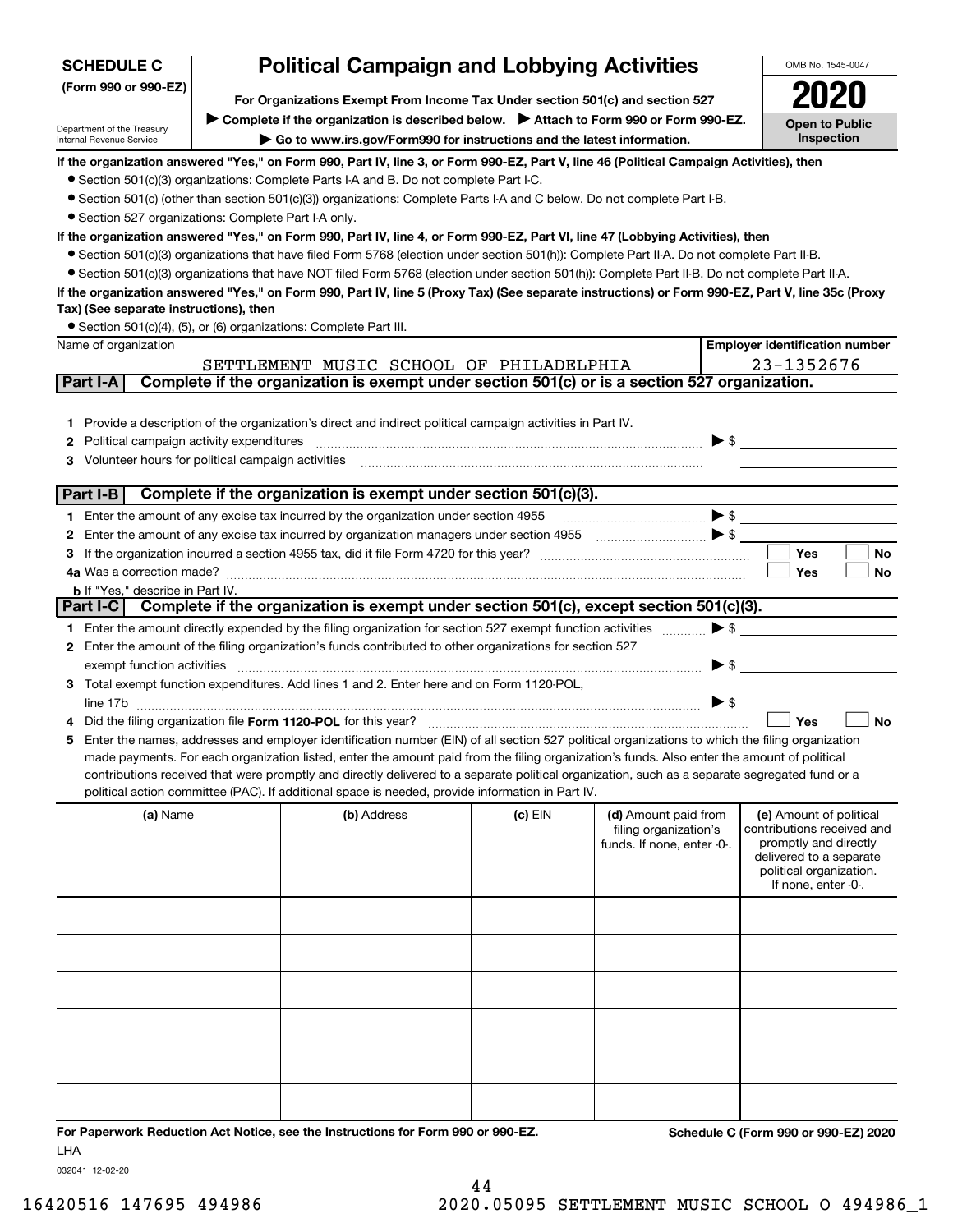| Schedule C (Form 990 or 990-EZ) 2020 SETTLEMENT MUSIC SCHOOL OF PHILADELPHIA 23-1352676 Page 2                                                                         |                                        |                                                                                  |            |                                                                                                                                   |                                |
|------------------------------------------------------------------------------------------------------------------------------------------------------------------------|----------------------------------------|----------------------------------------------------------------------------------|------------|-----------------------------------------------------------------------------------------------------------------------------------|--------------------------------|
| Complete if the organization is exempt under section 501(c)(3) and filed Form 5768 (election under<br>Part II-A                                                        |                                        |                                                                                  |            |                                                                                                                                   |                                |
| section 501(h)).                                                                                                                                                       |                                        |                                                                                  |            |                                                                                                                                   |                                |
| A Check $\blacktriangleright$                                                                                                                                          |                                        |                                                                                  |            | if the filing organization belongs to an affiliated group (and list in Part IV each affiliated group member's name, address, EIN, |                                |
| expenses, and share of excess lobbying expenditures).                                                                                                                  |                                        |                                                                                  |            |                                                                                                                                   |                                |
| <b>B</b> Check <b>D</b>                                                                                                                                                |                                        | if the filing organization checked box A and "limited control" provisions apply. |            |                                                                                                                                   |                                |
|                                                                                                                                                                        | <b>Limits on Lobbying Expenditures</b> | (The term "expenditures" means amounts paid or incurred.)                        |            | (a) Filing<br>organization's                                                                                                      | (b) Affiliated group<br>totals |
|                                                                                                                                                                        |                                        |                                                                                  |            | totals                                                                                                                            |                                |
| 1a Total lobbying expenditures to influence public opinion (grassroots lobbying)                                                                                       |                                        |                                                                                  |            |                                                                                                                                   |                                |
| Total lobbying expenditures to influence a legislative body (direct lobbying)<br>b                                                                                     |                                        |                                                                                  |            |                                                                                                                                   |                                |
| c                                                                                                                                                                      |                                        |                                                                                  |            |                                                                                                                                   |                                |
| Other exempt purpose expenditures<br>d                                                                                                                                 |                                        |                                                                                  |            | $\overline{10}$ ,830,964.                                                                                                         |                                |
| Total exempt purpose expenditures (add lines 1c and 1d)                                                                                                                |                                        |                                                                                  |            | 10,830,964.                                                                                                                       |                                |
| f Lobbying nontaxable amount. Enter the amount from the following table in both columns.                                                                               |                                        |                                                                                  |            | 691,548.                                                                                                                          |                                |
| If the amount on line 1e, column (a) or (b) is:                                                                                                                        |                                        | The lobbying nontaxable amount is:                                               |            |                                                                                                                                   |                                |
| Not over \$500,000                                                                                                                                                     |                                        | 20% of the amount on line 1e.                                                    |            |                                                                                                                                   |                                |
| Over \$500,000 but not over \$1,000,000                                                                                                                                |                                        | \$100,000 plus 15% of the excess over \$500,000.                                 |            |                                                                                                                                   |                                |
| Over \$1,000,000 but not over \$1,500,000                                                                                                                              |                                        | \$175,000 plus 10% of the excess over \$1,000,000.                               |            |                                                                                                                                   |                                |
| Over \$1,500,000 but not over \$17,000,000                                                                                                                             |                                        | \$225,000 plus 5% of the excess over \$1,500,000.                                |            |                                                                                                                                   |                                |
| Over \$17,000,000                                                                                                                                                      | \$1,000,000.                           |                                                                                  |            |                                                                                                                                   |                                |
|                                                                                                                                                                        |                                        |                                                                                  |            | 172,887.                                                                                                                          |                                |
| g Grassroots nontaxable amount (enter 25% of line 1f)                                                                                                                  |                                        |                                                                                  |            | 0.                                                                                                                                |                                |
| h Subtract line 1g from line 1a. If zero or less, enter -0-                                                                                                            |                                        |                                                                                  |            | 0.                                                                                                                                |                                |
| i Subtract line 1f from line 1c. If zero or less, enter -0-<br>If there is an amount other than zero on either line 1h or line 1i, did the organization file Form 4720 |                                        |                                                                                  |            |                                                                                                                                   |                                |
| reporting section 4911 tax for this year?                                                                                                                              |                                        |                                                                                  |            |                                                                                                                                   | Yes<br>No                      |
|                                                                                                                                                                        |                                        | 4-Year Averaging Period Under Section 501(h)                                     |            |                                                                                                                                   |                                |
| (Some organizations that made a section 501(h) election do not have to complete all of the five columns below.                                                         |                                        |                                                                                  |            |                                                                                                                                   |                                |
|                                                                                                                                                                        |                                        | See the separate instructions for lines 2a through 2f.)                          |            |                                                                                                                                   |                                |
|                                                                                                                                                                        |                                        | Lobbying Expenditures During 4-Year Averaging Period                             |            |                                                                                                                                   |                                |
| Calendar year<br>(or fiscal year beginning in)                                                                                                                         | (a) $2017$                             | (b) 2018                                                                         | $(c)$ 2019 | $(d)$ 2020                                                                                                                        | (e) Total                      |
| 2a Lobbying nontaxable amount                                                                                                                                          | 704,183.                               | 712,482.                                                                         | 585,980.   |                                                                                                                                   | $691, 548.$ 2, 694, 193.       |
| <b>b</b> Lobbying ceiling amount<br>(150% of line 2a, column(e))                                                                                                       |                                        |                                                                                  |            |                                                                                                                                   | 4,041,290.                     |
| c Total lobbying expenditures                                                                                                                                          |                                        |                                                                                  |            |                                                                                                                                   |                                |
| d Grassroots nontaxable amount                                                                                                                                         | 176,046.                               | 178,121.                                                                         | 146,495.   | 172,887.                                                                                                                          | 673,549.                       |
| e Grassroots ceiling amount                                                                                                                                            |                                        |                                                                                  |            |                                                                                                                                   |                                |
| (150% of line 2d, column (e))                                                                                                                                          |                                        |                                                                                  |            |                                                                                                                                   | 1,010,324.                     |
|                                                                                                                                                                        |                                        |                                                                                  |            |                                                                                                                                   |                                |
| f Grassroots lobbying expenditures                                                                                                                                     |                                        |                                                                                  |            |                                                                                                                                   |                                |

**Schedule C (Form 990 or 990-EZ) 2020**

032042 12-02-20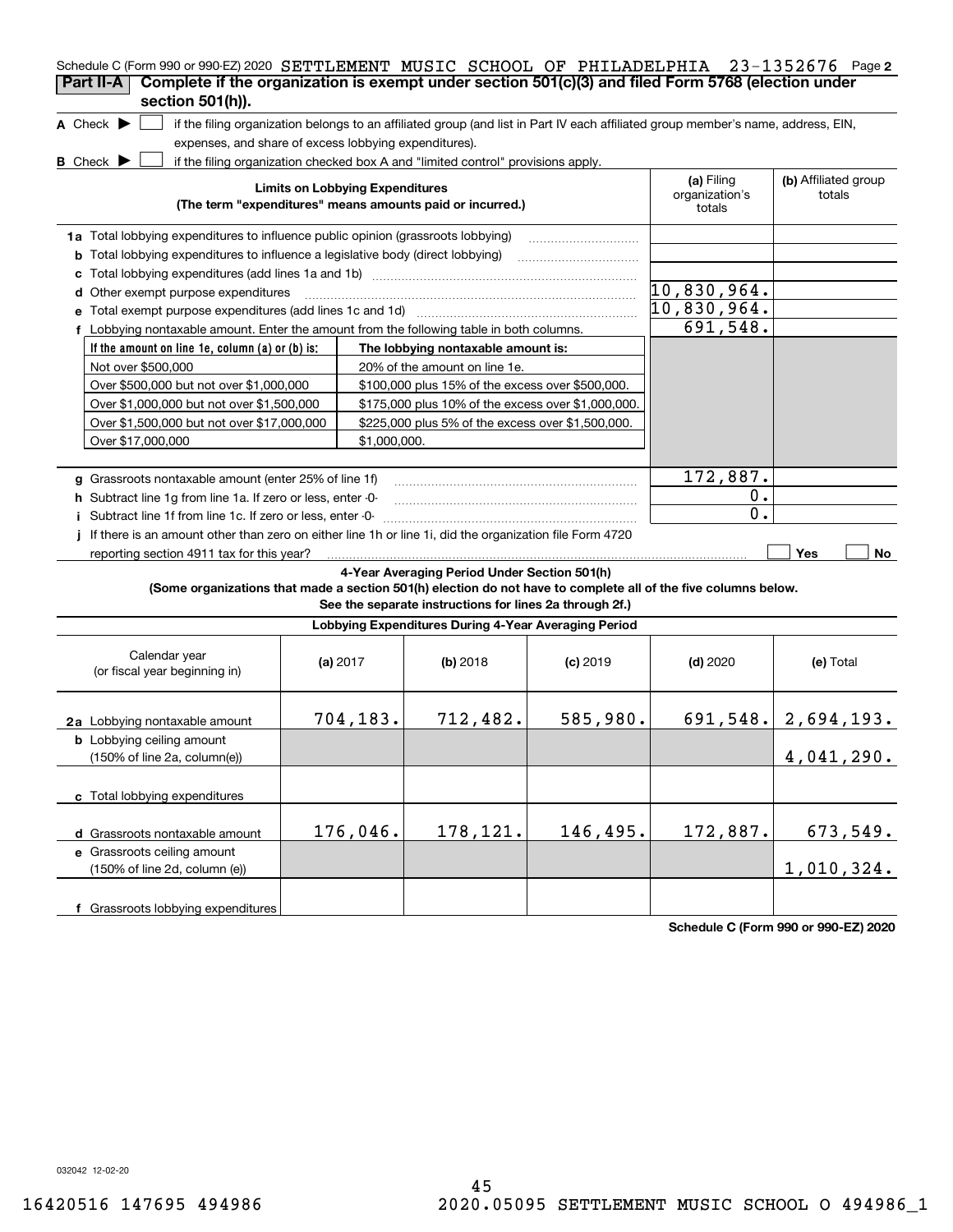# Schedule C (Form 990 or 990-EZ) 2020 SETTLEMENT MUSIC SCHOOL OF PHILADELPHIA 23-1352676 Page 3 **Part II-B** Complete if the organization is exempt under section 501(c)(3) and has NOT filed Form 5768 **(election under section 501(h)).**

|                | (a)<br>For each "Yes" response on lines 1a through 1i below, provide in Part IV a detailed description                                                                                                                                    |     |                |        | (b) |  |
|----------------|-------------------------------------------------------------------------------------------------------------------------------------------------------------------------------------------------------------------------------------------|-----|----------------|--------|-----|--|
|                | of the lobbying activity.                                                                                                                                                                                                                 | Yes | No             | Amount |     |  |
| 1.             | During the year, did the filing organization attempt to influence foreign, national, state, or<br>local legislation, including any attempt to influence public opinion on a legislative matter<br>or referendum, through the use of:      |     |                |        |     |  |
|                | <b>b</b> Paid staff or management (include compensation in expenses reported on lines 1c through 1i)?                                                                                                                                     |     |                |        |     |  |
|                |                                                                                                                                                                                                                                           |     |                |        |     |  |
|                | e Publications, or published or broadcast statements?                                                                                                                                                                                     |     |                |        |     |  |
|                | f Grants to other organizations for lobbying purposes?                                                                                                                                                                                    |     |                |        |     |  |
|                | g Direct contact with legislators, their staffs, government officials, or a legislative body?                                                                                                                                             |     |                |        |     |  |
|                | h Rallies, demonstrations, seminars, conventions, speeches, lectures, or any similar means?                                                                                                                                               |     |                |        |     |  |
|                | <i>i</i> Other activities?                                                                                                                                                                                                                |     |                |        |     |  |
|                |                                                                                                                                                                                                                                           |     |                |        |     |  |
|                | 2a Did the activities in line 1 cause the organization to be not described in section 501(c)(3)?                                                                                                                                          |     |                |        |     |  |
|                |                                                                                                                                                                                                                                           |     |                |        |     |  |
|                | c If "Yes," enter the amount of any tax incurred by organization managers under section 4912                                                                                                                                              |     |                |        |     |  |
|                | d If the filing organization incurred a section 4912 tax, did it file Form 4720 for this year?                                                                                                                                            |     |                |        |     |  |
|                | Part III-A Complete if the organization is exempt under section 501(c)(4), section 501(c)(5), or section                                                                                                                                  |     |                |        |     |  |
|                | $501(c)(6)$ .                                                                                                                                                                                                                             |     |                |        |     |  |
|                |                                                                                                                                                                                                                                           |     |                | Yes    | No  |  |
| 1              | Were substantially all (90% or more) dues received nondeductible by members?                                                                                                                                                              |     | 1              |        |     |  |
| $\mathbf{2}$   | Did the organization make only in house lobbying expenditures of \$2,000 or less?                                                                                                                                                         |     | $\mathbf{2}$   |        |     |  |
| 3              | Did the organization agree to carry over lobbying and political campaign activity expenditures from the prior year?                                                                                                                       |     | 3              |        |     |  |
|                | Complete if the organization is exempt under section 501(c)(4), section 501(c)(5), or section<br>Part III-BI                                                                                                                              |     |                |        |     |  |
|                | 501(c)(6) and if either (a) BOTH Part III-A, lines 1 and 2, are answered "No" OR (b) Part III-A, line 3, is<br>answered "Yes."                                                                                                            |     |                |        |     |  |
|                |                                                                                                                                                                                                                                           |     |                |        |     |  |
| 1              |                                                                                                                                                                                                                                           |     | 1              |        |     |  |
| 2              | Section 162(e) nondeductible lobbying and political expenditures (do not include amounts of political                                                                                                                                     |     |                |        |     |  |
|                | expenses for which the section 527(f) tax was paid).                                                                                                                                                                                      |     |                |        |     |  |
|                | <b>a</b> Current year                                                                                                                                                                                                                     |     | 2a             |        |     |  |
|                | <b>b</b> Carryover from last year <i>maching machine content to content to the content of the content of the content of the content of the content of the content of the content of the content of the content of the content of the </i> |     | 2 <sub>b</sub> |        |     |  |
|                |                                                                                                                                                                                                                                           |     | 2c             |        |     |  |
| з              | Aggregate amount reported in section $6033(e)(1)(A)$ notices of nondeductible section $162(e)$ dues                                                                                                                                       |     | 3              |        |     |  |
| 4              | If notices were sent and the amount on line 2c exceeds the amount on line 3, what portion of the excess                                                                                                                                   |     |                |        |     |  |
|                | does the organization agree to carryover to the reasonable estimate of nondeductible lobbying and political                                                                                                                               |     |                |        |     |  |
|                | expenditure next year?                                                                                                                                                                                                                    |     | 4              |        |     |  |
| 5              |                                                                                                                                                                                                                                           |     | 5              |        |     |  |
| <b>Part IV</b> | <b>Supplemental Information</b>                                                                                                                                                                                                           |     |                |        |     |  |
|                | Provide the descriptions required for Part I-A, line 1; Part I-B, line 4; Part I-C, line 5; Part II-A (affiliated group list); Part II-A, lines 1 and 2 (See                                                                              |     |                |        |     |  |

instructions); and Part II-B, line 1. Also, complete this part for any additional information.

**Schedule C (Form 990 or 990-EZ) 2020**

032043 12-02-20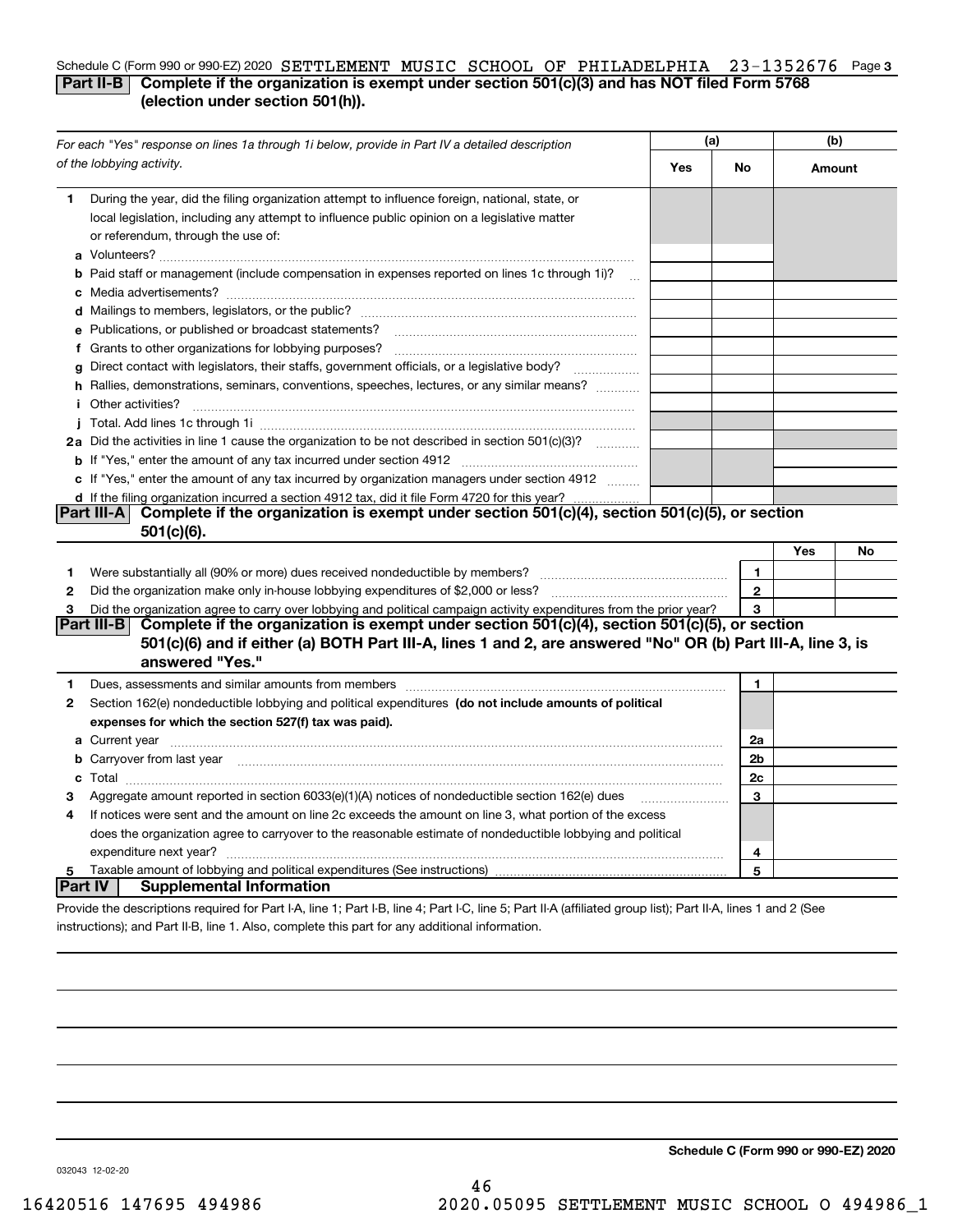|  | <b>SCHEDULE D</b> |  |  |  |
|--|-------------------|--|--|--|
|--|-------------------|--|--|--|

Department of the Treasury Internal Revenue Service

| (Form 990) |  |
|------------|--|
|------------|--|

# **SCHEDULE D Supplemental Financial Statements**

(Form 990)<br>
Pepartment of the Treasury<br>
Department of the Treasury<br>
Department of the Treasury<br>
Department of the Treasury<br> **Co to www.irs.gov/Form990 for instructions and the latest information.**<br> **Co to www.irs.gov/Form9** 



**Name of the organization**<br>
SETTLEMENT MIISTC SCHOOL OF PHILADELPHTA 23-1352676

OMB No. 1545-0047

|         | SETTLEMENT MUSIC SCHOOL OF PHILADELPHIA                                                                                                                                                                                       |                         |                                                | 23-1352676                                         |
|---------|-------------------------------------------------------------------------------------------------------------------------------------------------------------------------------------------------------------------------------|-------------------------|------------------------------------------------|----------------------------------------------------|
| Part I  | Organizations Maintaining Donor Advised Funds or Other Similar Funds or Accounts. Complete if the                                                                                                                             |                         |                                                |                                                    |
|         | organization answered "Yes" on Form 990, Part IV, line 6.                                                                                                                                                                     |                         |                                                |                                                    |
|         |                                                                                                                                                                                                                               | (a) Donor advised funds |                                                | (b) Funds and other accounts                       |
| 1       |                                                                                                                                                                                                                               |                         |                                                |                                                    |
| 2       | Aggregate value of contributions to (during year)                                                                                                                                                                             |                         |                                                |                                                    |
| з       | Aggregate value of grants from (during year) <i>mimimimimial</i>                                                                                                                                                              |                         |                                                |                                                    |
| 4       |                                                                                                                                                                                                                               |                         |                                                |                                                    |
| 5       | Did the organization inform all donors and donor advisors in writing that the assets held in donor advised funds                                                                                                              |                         |                                                |                                                    |
|         |                                                                                                                                                                                                                               |                         |                                                | Yes<br>No                                          |
| 6       | Did the organization inform all grantees, donors, and donor advisors in writing that grant funds can be used only                                                                                                             |                         |                                                |                                                    |
|         | for charitable purposes and not for the benefit of the donor or donor advisor, or for any other purpose conferring                                                                                                            |                         |                                                |                                                    |
|         | impermissible private benefit?                                                                                                                                                                                                |                         |                                                | Yes<br>No                                          |
| Part II | Conservation Easements. Complete if the organization answered "Yes" on Form 990, Part IV, line 7.                                                                                                                             |                         |                                                |                                                    |
| 1.      | Purpose(s) of conservation easements held by the organization (check all that apply).                                                                                                                                         |                         |                                                |                                                    |
|         | Preservation of land for public use (for example, recreation or education)                                                                                                                                                    |                         |                                                | Preservation of a historically important land area |
|         | Protection of natural habitat                                                                                                                                                                                                 |                         | Preservation of a certified historic structure |                                                    |
|         | Preservation of open space                                                                                                                                                                                                    |                         |                                                |                                                    |
| 2       | Complete lines 2a through 2d if the organization held a qualified conservation contribution in the form of a conservation easement on the last                                                                                |                         |                                                |                                                    |
|         | day of the tax year.                                                                                                                                                                                                          |                         |                                                | Held at the End of the Tax Year                    |
|         | a Total number of conservation easements                                                                                                                                                                                      |                         |                                                | 2a                                                 |
|         | Total acreage restricted by conservation easements                                                                                                                                                                            |                         |                                                | 2 <sub>b</sub>                                     |
|         | Number of conservation easements on a certified historic structure included in (a) manufacture included in (a)                                                                                                                |                         |                                                | 2c                                                 |
|         |                                                                                                                                                                                                                               |                         |                                                |                                                    |
|         | d Number of conservation easements included in (c) acquired after 7/25/06, and not on a historic structure                                                                                                                    |                         |                                                | 2d                                                 |
|         | listed in the National Register [111] increases and the National Property of the National Register [11] increases and the National Register [11] increases and the National Register [11] increases and the National Register |                         |                                                |                                                    |
| з       | Number of conservation easements modified, transferred, released, extinguished, or terminated by the organization during the tax                                                                                              |                         |                                                |                                                    |
|         | $\vee$ ear                                                                                                                                                                                                                    |                         |                                                |                                                    |
| 4       | Number of states where property subject to conservation easement is located >                                                                                                                                                 |                         |                                                |                                                    |
| 5       | Does the organization have a written policy regarding the periodic monitoring, inspection, handling of                                                                                                                        |                         |                                                |                                                    |
|         | violations, and enforcement of the conservation easements it holds?                                                                                                                                                           |                         |                                                | Yes<br>No                                          |
| 6       | Staff and volunteer hours devoted to monitoring, inspecting, handling of violations, and enforcing conservation easements during the year                                                                                     |                         |                                                |                                                    |
|         |                                                                                                                                                                                                                               |                         |                                                |                                                    |
| 7       | Amount of expenses incurred in monitoring, inspecting, handling of violations, and enforcing conservation easements during the year                                                                                           |                         |                                                |                                                    |
|         | $\blacktriangleright$ s                                                                                                                                                                                                       |                         |                                                |                                                    |
| 8       | Does each conservation easement reported on line 2(d) above satisfy the requirements of section 170(h)(4)(B)(i)                                                                                                               |                         |                                                |                                                    |
|         | and section $170(h)(4)(B)(ii)?$                                                                                                                                                                                               |                         |                                                | Yes<br>No                                          |
| 9       | In Part XIII, describe how the organization reports conservation easements in its revenue and expense statement and                                                                                                           |                         |                                                |                                                    |
|         | balance sheet, and include, if applicable, the text of the footnote to the organization's financial statements that describes the                                                                                             |                         |                                                |                                                    |
|         | organization's accounting for conservation easements.<br>Organizations Maintaining Collections of Art, Historical Treasures, or Other Similar Assets.                                                                         |                         |                                                |                                                    |
|         | Part III                                                                                                                                                                                                                      |                         |                                                |                                                    |
|         | Complete if the organization answered "Yes" on Form 990, Part IV, line 8.                                                                                                                                                     |                         |                                                |                                                    |
|         | 1a If the organization elected, as permitted under FASB ASC 958, not to report in its revenue statement and balance sheet works                                                                                               |                         |                                                |                                                    |
|         | of art, historical treasures, or other similar assets held for public exhibition, education, or research in furtherance of public                                                                                             |                         |                                                |                                                    |
|         | service, provide in Part XIII the text of the footnote to its financial statements that describes these items.                                                                                                                |                         |                                                |                                                    |
|         | <b>b</b> If the organization elected, as permitted under FASB ASC 958, to report in its revenue statement and balance sheet works of                                                                                          |                         |                                                |                                                    |
|         | art, historical treasures, or other similar assets held for public exhibition, education, or research in furtherance of public service,                                                                                       |                         |                                                |                                                    |
|         | provide the following amounts relating to these items:                                                                                                                                                                        |                         |                                                |                                                    |
|         |                                                                                                                                                                                                                               |                         |                                                | \$                                                 |
|         | (ii) Assets included in Form 990, Part X                                                                                                                                                                                      |                         |                                                | $\blacktriangleright$ s                            |
| 2       | If the organization received or held works of art, historical treasures, or other similar assets for financial gain, provide                                                                                                  |                         |                                                |                                                    |
|         | the following amounts required to be reported under FASB ASC 958 relating to these items:                                                                                                                                     |                         |                                                |                                                    |
|         |                                                                                                                                                                                                                               |                         |                                                | $\blacktriangleright$ \$                           |
|         |                                                                                                                                                                                                                               |                         |                                                | $\blacktriangleright$ s                            |
|         | LHA For Paperwork Reduction Act Notice, see the Instructions for Form 990.                                                                                                                                                    |                         |                                                | Schedule D (Form 990) 2020                         |
|         | 032051 12-01-20                                                                                                                                                                                                               |                         |                                                |                                                    |
|         |                                                                                                                                                                                                                               | 47                      |                                                |                                                    |

16420516 147695 494986 2020.05095 SETTLEMENT MUSIC SCHOOL O 494986\_1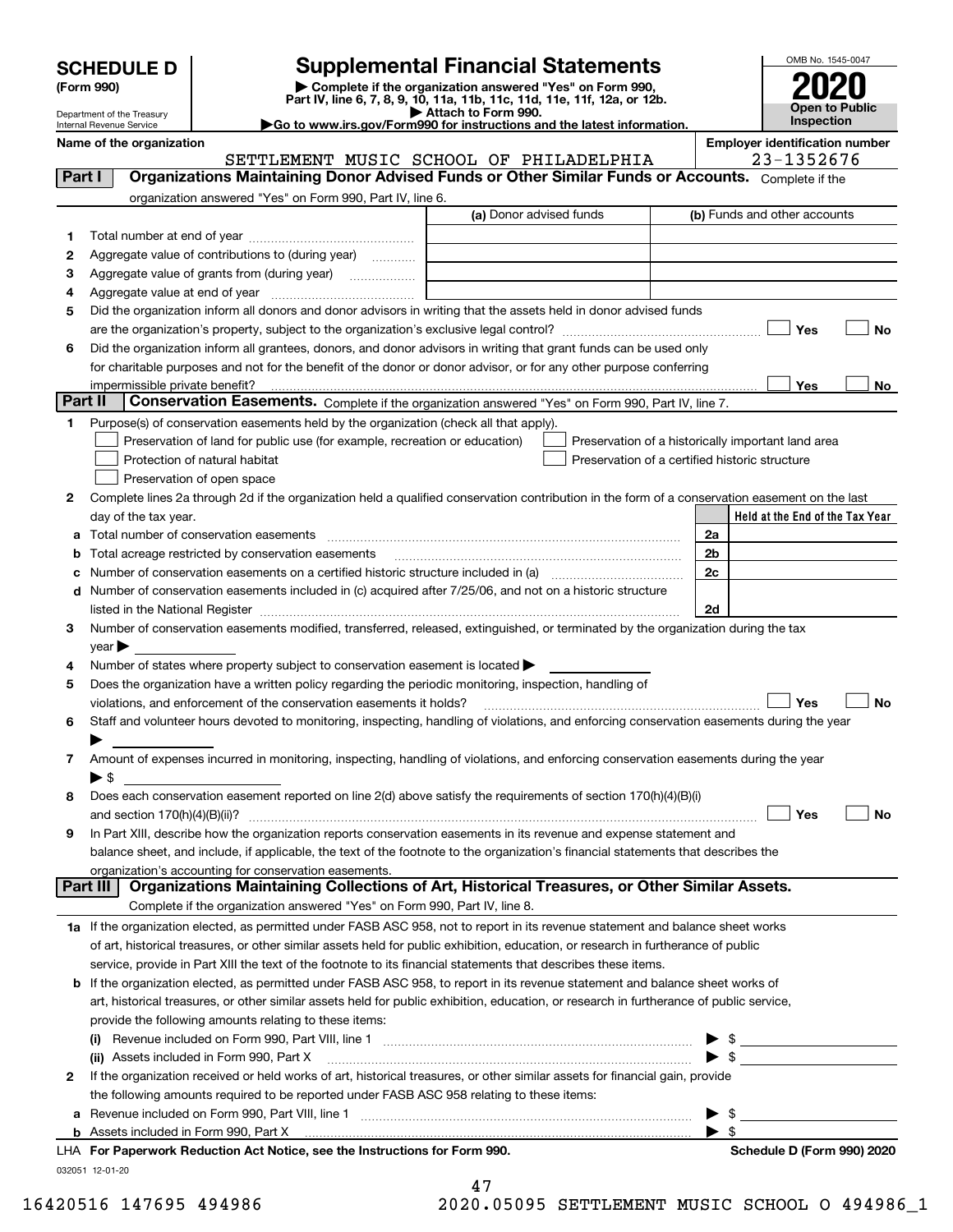|               | Schedule D (Form 990) 2020                                                                                                                                                                                                     | SETTLEMENT MUSIC SCHOOL OF PHILADELPHIA |                                                                                                                                                                                                                                |                          |                                 | 23-1352676                 | Page 2         |
|---------------|--------------------------------------------------------------------------------------------------------------------------------------------------------------------------------------------------------------------------------|-----------------------------------------|--------------------------------------------------------------------------------------------------------------------------------------------------------------------------------------------------------------------------------|--------------------------|---------------------------------|----------------------------|----------------|
|               | Part III<br>Organizations Maintaining Collections of Art, Historical Treasures, or Other Similar Assets (continued)                                                                                                            |                                         |                                                                                                                                                                                                                                |                          |                                 |                            |                |
| 3             | Using the organization's acquisition, accession, and other records, check any of the following that make significant use of its                                                                                                |                                         |                                                                                                                                                                                                                                |                          |                                 |                            |                |
|               | collection items (check all that apply):                                                                                                                                                                                       |                                         |                                                                                                                                                                                                                                |                          |                                 |                            |                |
| a             | Public exhibition                                                                                                                                                                                                              | d                                       |                                                                                                                                                                                                                                | Loan or exchange program |                                 |                            |                |
| b             | Scholarly research                                                                                                                                                                                                             | е                                       | Other the contract of the contract of the contract of the contract of the contract of the contract of the contract of the contract of the contract of the contract of the contract of the contract of the contract of the cont |                          |                                 |                            |                |
| c             | Preservation for future generations                                                                                                                                                                                            |                                         |                                                                                                                                                                                                                                |                          |                                 |                            |                |
| 4             | Provide a description of the organization's collections and explain how they further the organization's exempt purpose in Part XIII.                                                                                           |                                         |                                                                                                                                                                                                                                |                          |                                 |                            |                |
| 5             | During the year, did the organization solicit or receive donations of art, historical treasures, or other similar assets                                                                                                       |                                         |                                                                                                                                                                                                                                |                          |                                 |                            |                |
|               |                                                                                                                                                                                                                                |                                         |                                                                                                                                                                                                                                |                          |                                 | Yes                        | No.            |
|               | <b>Part IV</b><br>Escrow and Custodial Arrangements. Complete if the organization answered "Yes" on Form 990, Part IV, line 9, or                                                                                              |                                         |                                                                                                                                                                                                                                |                          |                                 |                            |                |
|               | reported an amount on Form 990, Part X, line 21.                                                                                                                                                                               |                                         |                                                                                                                                                                                                                                |                          |                                 |                            |                |
|               | 1a Is the organization an agent, trustee, custodian or other intermediary for contributions or other assets not included                                                                                                       |                                         |                                                                                                                                                                                                                                |                          |                                 |                            |                |
|               |                                                                                                                                                                                                                                |                                         |                                                                                                                                                                                                                                |                          |                                 | Yes                        | No             |
|               | b If "Yes," explain the arrangement in Part XIII and complete the following table:                                                                                                                                             |                                         |                                                                                                                                                                                                                                |                          |                                 |                            |                |
|               |                                                                                                                                                                                                                                |                                         |                                                                                                                                                                                                                                |                          |                                 | Amount                     |                |
|               | c Beginning balance measurements and the contract of the contract of the contract of the contract of the contract of the contract of the contract of the contract of the contract of the contract of the contract of the contr |                                         |                                                                                                                                                                                                                                |                          | 1c                              |                            |                |
|               |                                                                                                                                                                                                                                |                                         |                                                                                                                                                                                                                                |                          | 1d                              |                            |                |
| е             | Distributions during the year manufactured and an intervention of the year manufactured and the year                                                                                                                           |                                         |                                                                                                                                                                                                                                |                          | 1e                              |                            |                |
| f             |                                                                                                                                                                                                                                |                                         |                                                                                                                                                                                                                                |                          | 1f                              |                            |                |
|               | 2a Did the organization include an amount on Form 990, Part X, line 21, for escrow or custodial account liability?                                                                                                             |                                         |                                                                                                                                                                                                                                |                          |                                 | Yes                        | No             |
|               | <b>b</b> If "Yes," explain the arrangement in Part XIII. Check here if the explanation has been provided on Part XIII                                                                                                          |                                         |                                                                                                                                                                                                                                |                          |                                 |                            |                |
| <b>Part V</b> | Endowment Funds. Complete if the organization answered "Yes" on Form 990, Part IV, line 10.                                                                                                                                    |                                         |                                                                                                                                                                                                                                |                          |                                 |                            |                |
|               |                                                                                                                                                                                                                                | (a) Current year                        | (b) Prior year                                                                                                                                                                                                                 | (c) Two years back       | (d) Three years back            | (e) Four years back        |                |
|               | 1a Beginning of year balance                                                                                                                                                                                                   | 8,705,651.                              | 8,806,434.                                                                                                                                                                                                                     | 8,326,791.               | 8,007,652.                      |                            | 7,391,748.     |
| b             |                                                                                                                                                                                                                                | 1,815,751.                              | 158,089.                                                                                                                                                                                                                       | 720,546.                 | 245,159.                        |                            | 7,091.         |
|               | Net investment earnings, gains, and losses                                                                                                                                                                                     | 1,986,968.                              | 66,127.                                                                                                                                                                                                                        | 384,097.                 | 598,980.                        |                            | 932,132.       |
|               |                                                                                                                                                                                                                                |                                         |                                                                                                                                                                                                                                |                          |                                 |                            |                |
|               | e Other expenditures for facilities                                                                                                                                                                                            |                                         |                                                                                                                                                                                                                                |                          |                                 |                            |                |
|               | and programs                                                                                                                                                                                                                   | 785,000.                                | 325,000.                                                                                                                                                                                                                       | 625,000.                 | 525,000.                        |                            | 325,299.       |
| Ť.            | Administrative expenses                                                                                                                                                                                                        | 60,000.                                 |                                                                                                                                                                                                                                |                          |                                 |                            |                |
| g             | End of year balance                                                                                                                                                                                                            | 11,663,370.                             | 8,705,651.                                                                                                                                                                                                                     | 8,086,434.               | 8,326,791.                      |                            | 8,007,652.     |
| 2             | Provide the estimated percentage of the current year end balance (line 1g, column (a)) held as:                                                                                                                                |                                         |                                                                                                                                                                                                                                |                          |                                 |                            |                |
| a             | Board designated or quasi-endowment                                                                                                                                                                                            | 20.2300                                 | %                                                                                                                                                                                                                              |                          |                                 |                            |                |
| b             | Permanent endowment > 79.7700                                                                                                                                                                                                  | $\%$                                    |                                                                                                                                                                                                                                |                          |                                 |                            |                |
|               | <b>c</b> Term endowment $\blacktriangleright$                                                                                                                                                                                  | %                                       |                                                                                                                                                                                                                                |                          |                                 |                            |                |
|               | The percentages on lines 2a, 2b, and 2c should equal 100%.                                                                                                                                                                     |                                         |                                                                                                                                                                                                                                |                          |                                 |                            |                |
|               | 3a Are there endowment funds not in the possession of the organization that are held and administered for the organization                                                                                                     |                                         |                                                                                                                                                                                                                                |                          |                                 |                            |                |
|               |                                                                                                                                                                                                                                |                                         |                                                                                                                                                                                                                                |                          |                                 |                            | Yes<br>No      |
|               | by:<br>(i)                                                                                                                                                                                                                     |                                         |                                                                                                                                                                                                                                |                          |                                 | X<br>3a(i)                 |                |
|               | (ii)                                                                                                                                                                                                                           |                                         |                                                                                                                                                                                                                                |                          |                                 | 3a(ii)                     | X              |
|               |                                                                                                                                                                                                                                |                                         |                                                                                                                                                                                                                                |                          |                                 | 3 <sub>b</sub>             |                |
|               |                                                                                                                                                                                                                                |                                         |                                                                                                                                                                                                                                |                          |                                 |                            |                |
|               | Describe in Part XIII the intended uses of the organization's endowment funds.<br>Land, Buildings, and Equipment.<br><b>Part VI</b>                                                                                            |                                         |                                                                                                                                                                                                                                |                          |                                 |                            |                |
|               |                                                                                                                                                                                                                                |                                         |                                                                                                                                                                                                                                |                          |                                 |                            |                |
|               | Complete if the organization answered "Yes" on Form 990, Part IV, line 11a. See Form 990, Part X, line 10.                                                                                                                     |                                         |                                                                                                                                                                                                                                |                          |                                 |                            |                |
|               | Description of property                                                                                                                                                                                                        | (a) Cost or other<br>basis (investment) | (b) Cost or other<br>basis (other)                                                                                                                                                                                             |                          | (c) Accumulated<br>depreciation | (d) Book value             |                |
|               |                                                                                                                                                                                                                                |                                         |                                                                                                                                                                                                                                | 1,575,918.               |                                 | 1,575,918.                 |                |
|               |                                                                                                                                                                                                                                |                                         |                                                                                                                                                                                                                                | 22,699,961.              | 9,875,697.                      | 12,824,264.                |                |
|               |                                                                                                                                                                                                                                |                                         |                                                                                                                                                                                                                                | $\overline{21}$ , 014.   | $\overline{21}$ , 014.          |                            |                |
|               |                                                                                                                                                                                                                                |                                         |                                                                                                                                                                                                                                | 4,384,267.               | 3,393,019.                      |                            | υ.<br>991,248. |
|               |                                                                                                                                                                                                                                |                                         |                                                                                                                                                                                                                                |                          |                                 |                            |                |
|               |                                                                                                                                                                                                                                |                                         |                                                                                                                                                                                                                                |                          |                                 |                            |                |
|               |                                                                                                                                                                                                                                |                                         |                                                                                                                                                                                                                                |                          |                                 | 15,391,430.                |                |
|               |                                                                                                                                                                                                                                |                                         |                                                                                                                                                                                                                                |                          |                                 | Schedule D (Form 990) 2020 |                |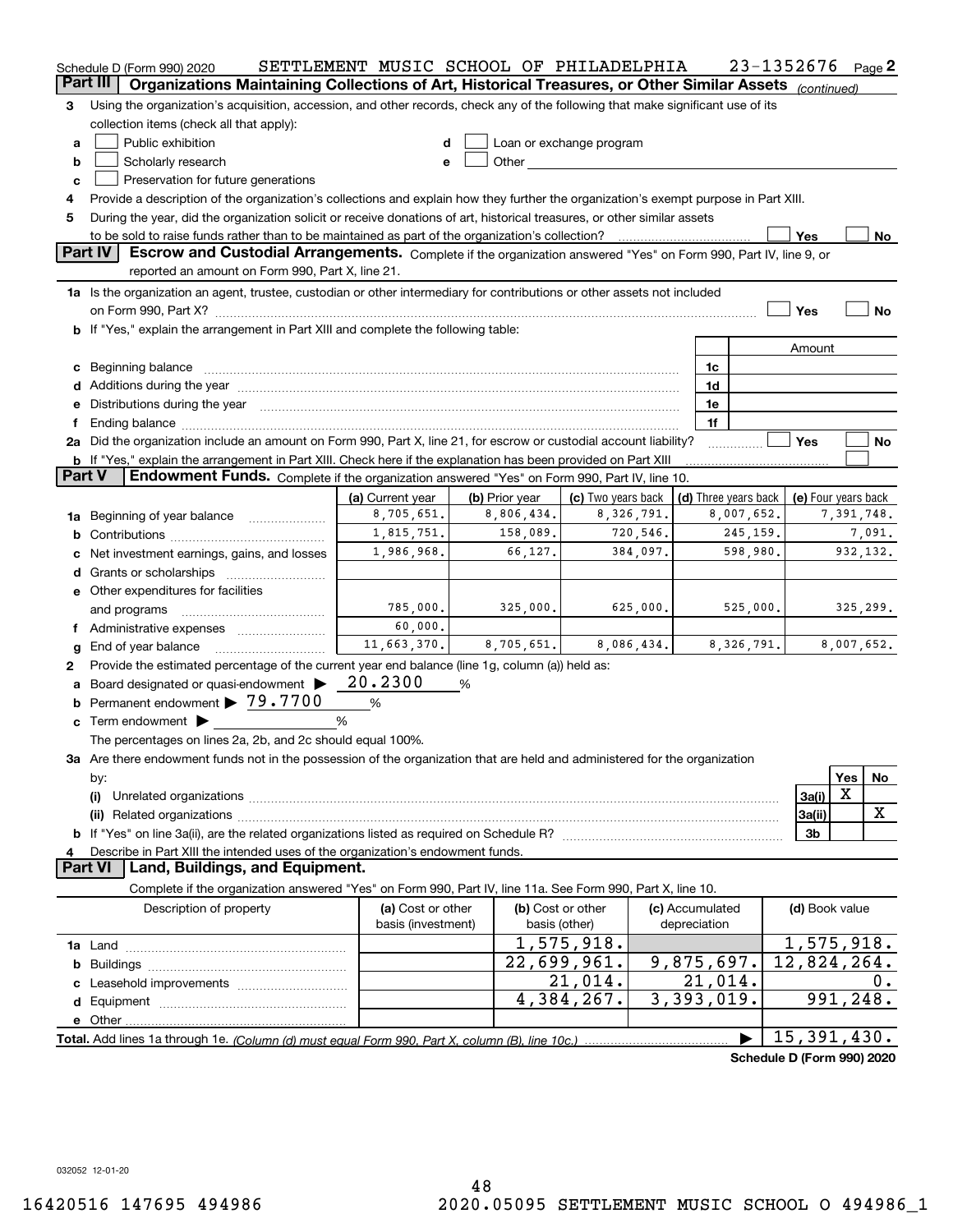| Schedule D (Form 990) 2020 |                                          |  | SETTLEMENT MUSIC SCHOOL OF PHILADELPHIA | $23 - 1352676$ Page 3 |  |
|----------------------------|------------------------------------------|--|-----------------------------------------|-----------------------|--|
|                            | Part VII Investments - Other Securities. |  |                                         |                       |  |

Complete if the organization answered "Yes" on Form 990, Part IV, line 11b. See Form 990, Part X, line 12.

| (a) Description of security or category (including name of security) | (b) Book value | (c) Method of valuation: Cost or end-of-year market value |
|----------------------------------------------------------------------|----------------|-----------------------------------------------------------|
| (1) Financial derivatives                                            |                |                                                           |
| (2) Closely held equity interests<br>                                |                |                                                           |
| $(3)$ Other                                                          |                |                                                           |
| (A)                                                                  |                |                                                           |
| (B)                                                                  |                |                                                           |
| (C)                                                                  |                |                                                           |
| (D)                                                                  |                |                                                           |
| (E)                                                                  |                |                                                           |
| (F)                                                                  |                |                                                           |
| (G)                                                                  |                |                                                           |
| (H)                                                                  |                |                                                           |
| Total. (Col. (b) must equal Form 990, Part X, col. (B) line $12$ .)  |                |                                                           |

## **Part VIII Investments - Program Related.**

Complete if the organization answered "Yes" on Form 990, Part IV, line 11c. See Form 990, Part X, line 13.

| (a) Description of investment                                       | (b) Book value | (c) Method of valuation: Cost or end-of-year market value |
|---------------------------------------------------------------------|----------------|-----------------------------------------------------------|
| (1)                                                                 |                |                                                           |
| (2)                                                                 |                |                                                           |
| $\frac{1}{2}$                                                       |                |                                                           |
| (4)                                                                 |                |                                                           |
| $\left(5\right)$                                                    |                |                                                           |
| (6)                                                                 |                |                                                           |
| (7)                                                                 |                |                                                           |
| (8)                                                                 |                |                                                           |
| (9)                                                                 |                |                                                           |
| Total. (Col. (b) must equal Form 990, Part X, col. (B) line $13.$ ) |                |                                                           |

# **Part IX Other Assets.**

Complete if the organization answered "Yes" on Form 990, Part IV, line 11d. See Form 990, Part X, line 15.

| (a) Description | (b) Book value |
|-----------------|----------------|
|                 |                |
| (2)             |                |
| (3)             |                |
| (4)             |                |
| (5)             |                |
| (6)             |                |
|                 |                |
| (8)             |                |
| (9)             |                |
|                 |                |
|                 |                |

**1. (a)** Description of liability **Book value** Book value Book value Book value Book value **Total.**  *(Column (b) must equal Form 990, Part X, col. (B) line 25.)* Complete if the organization answered "Yes" on Form 990, Part IV, line 11e or 11f. See Form 990, Part X, line 25. (1)Federal income taxes (2)(3)(4)(5) (6)(7)(8)(9) $\blacktriangleright$ AGENCY OBLIGATIONS 769,892. 769,892.

Liability for uncertain tax positions. In Part XIII, provide the text of the footnote to the organization's financial statements that reports the

**2.**organization's liability for uncertain tax positions under FASB ASC 740. Check here if the text of the footnote has been provided in Part XIII  $\boxed{\text{X}}$ 

**Schedule D (Form 990) 2020**

032053 12-01-20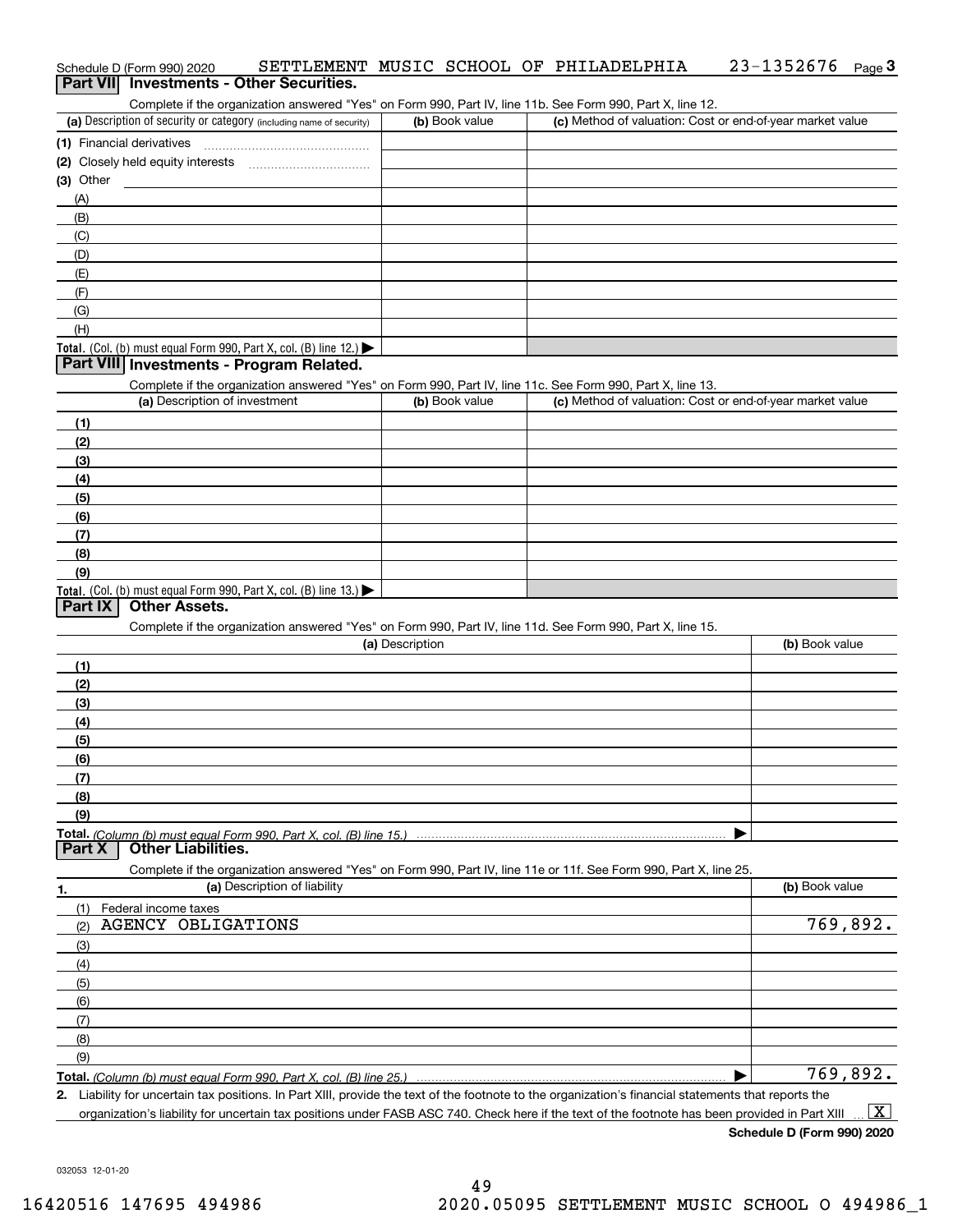|    | SETTLEMENT MUSIC SCHOOL OF PHILADELPHIA<br>Schedule D (Form 990) 2020                                               |                |                              |                | 23-1352676<br>Page 4      |
|----|---------------------------------------------------------------------------------------------------------------------|----------------|------------------------------|----------------|---------------------------|
|    | Part XI<br>Reconciliation of Revenue per Audited Financial Statements With Revenue per Return.                      |                |                              |                |                           |
|    | Complete if the organization answered "Yes" on Form 990, Part IV, line 12a.                                         |                |                              |                |                           |
| 1  | Total revenue, gains, and other support per audited financial statements                                            |                |                              | $\blacksquare$ | 13,443,309.               |
| 2  | Amounts included on line 1 but not on Form 990, Part VIII, line 12:                                                 |                |                              |                |                           |
| a  | Net unrealized gains (losses) on investments [11] matter contracts and the unrealized gains (losses) on investments | 2a             | 1,608,695.                   |                |                           |
|    |                                                                                                                     | 2 <sub>b</sub> |                              |                |                           |
|    |                                                                                                                     | 2 <sub>c</sub> |                              |                |                           |
| d  | Other (Describe in Part XIII.) [100] [2010] [2010] [2010] [2010] [2010] [2010] [2010] [2010] [2010] [2010] [20      | 2d             | 250,398.                     |                |                           |
| е  | Add lines 2a through 2d                                                                                             |                |                              | 2e             | <u>1,859,093.</u>         |
| 3  |                                                                                                                     |                |                              | $\overline{3}$ | 11,584,216.               |
| 4  | Amounts included on Form 990, Part VIII, line 12, but not on line 1:                                                |                |                              |                |                           |
|    | Investment expenses not included on Form 990, Part VIII, line 7b [148]                                              |                | $\frac{31,448}{2,441,569}$ . |                |                           |
|    |                                                                                                                     | 4 <sub>b</sub> |                              |                |                           |
| c. | Add lines 4a and 4b                                                                                                 |                |                              | 4c             | 2, 473, 017.              |
|    |                                                                                                                     |                |                              |                |                           |
|    |                                                                                                                     |                |                              | 5              | 14,057,233.               |
|    | Part XII   Reconciliation of Expenses per Audited Financial Statements With Expenses per Return.                    |                |                              |                |                           |
|    | Complete if the organization answered "Yes" on Form 990, Part IV, line 12a.                                         |                |                              |                |                           |
| 1  |                                                                                                                     |                |                              | $\mathbf{1}$   | 8,766,906.                |
| 2  | Amounts included on line 1 but not on Form 990, Part IX, line 25:                                                   |                |                              |                |                           |
| a  |                                                                                                                     | 2a             |                              |                |                           |
| b  |                                                                                                                     | 2 <sub>b</sub> |                              |                |                           |
| C. |                                                                                                                     | 2c             |                              |                |                           |
|    |                                                                                                                     | 2d             | 11,870.                      |                |                           |
|    |                                                                                                                     |                |                              | 2e             | 11,870.                   |
| 3  |                                                                                                                     |                |                              | $\mathbf{a}$   | 8,755,036.                |
| 4  | Amounts included on Form 990, Part IX, line 25, but not on line 1:                                                  |                |                              |                |                           |
|    | Investment expenses not included on Form 990, Part VIII, line 7b [100] [100] [100] [100]                            |                |                              |                |                           |
| b  | Other (Describe in Part XIII.) <b>Construction Contract Construction</b> [                                          | 4 <sub>b</sub> | $\frac{31,448}{2,501,569}$ . |                |                           |
|    | Add lines 4a and 4b                                                                                                 |                |                              | 4c             | 2,533,017.                |
|    | Part XIII Supplemental Information.                                                                                 |                |                              | 5              | $\overline{11,288,053}$ . |

Provide the descriptions required for Part II, lines 3, 5, and 9; Part III, lines 1a and 4; Part IV, lines 1b and 2b; Part V, line 4; Part X, line 2; Part XI, lines 2d and 4b; and Part XII, lines 2d and 4b. Also complete this part to provide any additional information.

# PART V, LINE 4:

# ENDOWMENT FUNDS ARE TO PROVIDE SUPPORT FOR THE PROGRAMS AND OPERATIONS OF THE SCHOOLS.

PART X, LINE 2:

|  |  |  |  | GAAP PERSCRIBES A MINIMUM RECOGNITION THRESHOLD THAT A TAX POSITION IS |  |  |  |  |  |  |  |
|--|--|--|--|------------------------------------------------------------------------|--|--|--|--|--|--|--|
|--|--|--|--|------------------------------------------------------------------------|--|--|--|--|--|--|--|

REQUIRED TO MEET IN ORDER TO BE RECOGNIZED IN THE FINANCIAL STATEMENTS.

THE SCHOOL BELIEVES THAT IT HAD NO UNCERTAIN TAX POSITIONS AS DEFINED IN

50

THAT STANDARD.

# PART XI, LINE 2D - OTHER ADJUSTMENTS:

# CHANGE IN VALUE OF SPLIT INTEREST AGREEMENT 238,528.

**Schedule D (Form 990) 2020**

032054 12-01-20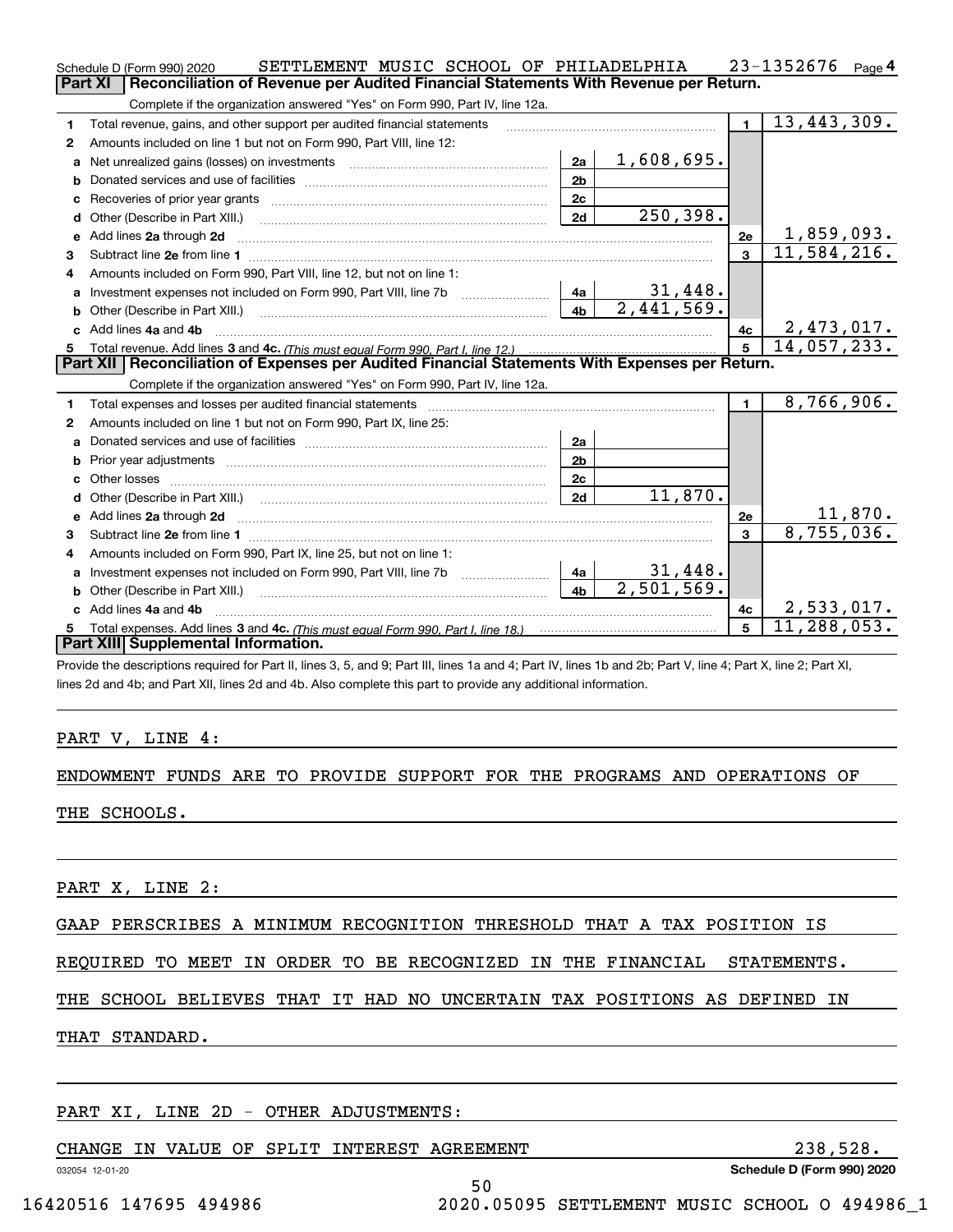| SETTLEMENT MUSIC SCHOOL OF PHILADELPHIA<br>Schedule D (Form 990) 2020<br><b>Part XIII Supplemental Information</b> (continued) | $23 - 1352676$ Page 5 |
|--------------------------------------------------------------------------------------------------------------------------------|-----------------------|
| FUNDRAISING EXPENSES                                                                                                           | 11,713.               |
| COST OF GOODS SOLD                                                                                                             | 157.                  |
| TOTAL TO SCHEDULE D, PART XI, LINE 2D                                                                                          | 250, 398.             |
| PART XI, LINE 4B - OTHER ADJUSTMENTS:                                                                                          |                       |
| FINANCIAL AID SCHOLARSHIPS                                                                                                     | 2,441,569.            |
| PART XII, LINE 2D - OTHER ADJUSTMENTS:                                                                                         |                       |
| FUNDRAISING EXPENSES                                                                                                           | 11,713.               |
| COST OF GOODS SOLD                                                                                                             | 157.                  |
| TOTAL TO SCHEDULE D, PART XII, LINE 2D                                                                                         | 11,870.               |
| PART XII, LINE 4B - OTHER ADJUSTMENTS:                                                                                         |                       |
| FINANCIAL AID SCHOLARSHIPS                                                                                                     | 2,441,569.            |
| BAD DEBT                                                                                                                       | 60,000.               |
| TOTAL TO SCHEDULE D, PART XII, LINE 4B                                                                                         | 2,501,569.            |
|                                                                                                                                |                       |
|                                                                                                                                |                       |
|                                                                                                                                |                       |
|                                                                                                                                |                       |
|                                                                                                                                |                       |
|                                                                                                                                |                       |
|                                                                                                                                |                       |
|                                                                                                                                |                       |

**Schedule D (Form 990) 2020**

032055 12-01-20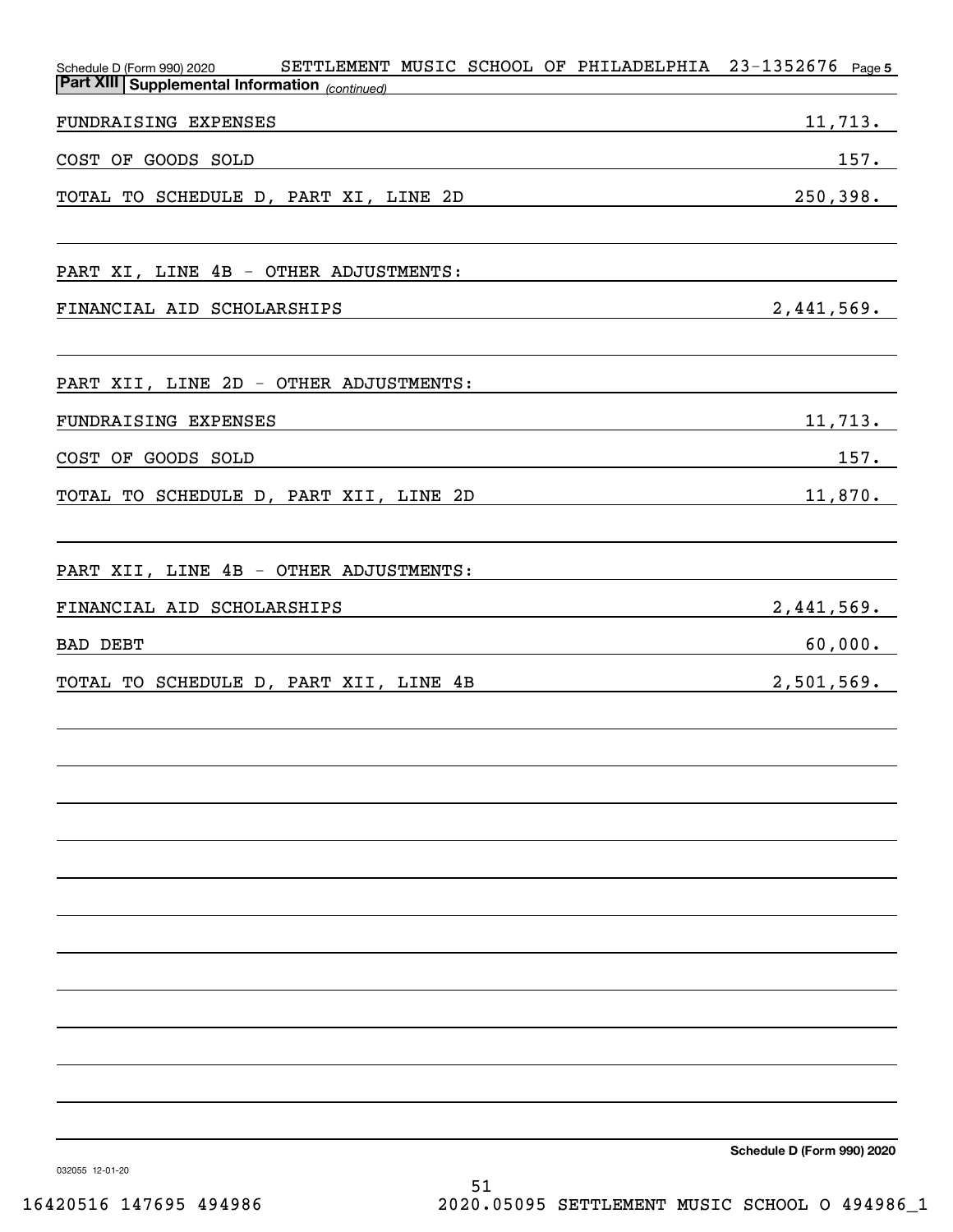| <b>SCHEDULE E</b><br><b>Schools</b>                               |                                                                                                                 |      | OMB No. 1545-0047                   |  |  |
|-------------------------------------------------------------------|-----------------------------------------------------------------------------------------------------------------|------|-------------------------------------|--|--|
| (Form 990 or 990-EZ)                                              | Complete if the organization answered "Yes" on Form 990,<br>Part IV, line 13, or Form 990-EZ, Part VI, line 48. | 2020 |                                     |  |  |
| Department of the Treasury<br>Internal Revenue Service            | Attach to Form 990 or Form 990-EZ.<br>Go to www.irs.gov/Form990 for the latest information.                     |      | Open to Public<br><b>Inspection</b> |  |  |
| Name of the organization<br><b>Employer identification number</b> |                                                                                                                 |      |                                     |  |  |
|                                                                   | MUSIC SCHOOL OF PHILADELPHIA<br>SETTLEMENT                                                                      |      | 23-1352676                          |  |  |

| Part I       |                                                                                                                           |
|--------------|---------------------------------------------------------------------------------------------------------------------------|
|              |                                                                                                                           |
| 1            | Does the organization have a racially nondiscriminatory policy toward students by statement in its charter,               |
|              |                                                                                                                           |
| $\mathbf{2}$ | Does the organization include a statement of its racially nondiscriminatory policy toward students in all its brochures,  |
|              | catalogues, and other written communications with the public dealing with student admissions, programs, and scholarships? |
| 3            | Has the organization publicized its racially nondiscriminatory policy on its primary publicly accessible Internet         |
|              | homepage at all times during its taxable year in a manner reasonably expected to be noticed by visitors to the            |
|              | homepage, or through newspaper or broadcast media during the period of solicitation for students, or during the           |
|              | registration period if it has no solicitation program, in a way that makes the policy known to all parts of the general   |
|              |                                                                                                                           |
|              | IT IS NOTED IN ALL NEWSPAPER ADVERTISEMENTS, PROGRAMS,                                                                    |
|              | CATALOGUES AND REGISTRATION FORMS.                                                                                        |
|              |                                                                                                                           |
|              |                                                                                                                           |
|              |                                                                                                                           |
| 4            | Does the organization maintain the following?                                                                             |
| а            | Records indicating the racial composition of the student body, faculty, and administrative staff?                         |
| b            | Records documenting that scholarships and other financial assistance are awarded on a racially nondiscriminatory basis?   |
| с            | Copies of all catalogues, brochures, announcements, and other written communications to the public dealing                |
|              | with student admissions, programs, and scholarships?                                                                      |
|              | d Copies of all material used by the organization or on its behalf to solicit contributions?                              |
|              | If you answered "No" to any of the above, please explain. If you need more space, use Part II.                            |
|              |                                                                                                                           |
|              |                                                                                                                           |
|              |                                                                                                                           |
|              |                                                                                                                           |
| 5            | Does the organization discriminate by race in any way with respect to:                                                    |

| 5 | Does the organization discriminate by race in any way with respect to:                                       |    |   |   |
|---|--------------------------------------------------------------------------------------------------------------|----|---|---|
|   |                                                                                                              | 5a |   | х |
|   |                                                                                                              | 5b |   | X |
|   |                                                                                                              | 5с |   | X |
|   |                                                                                                              | 5d |   | X |
|   |                                                                                                              | 5e |   | х |
|   |                                                                                                              | 5f |   | X |
|   |                                                                                                              | 5g |   | X |
|   | h Other extracurricular activities?                                                                          | 5h |   | X |
|   | If you answered "Yes" to any of the above, please explain. If you need more space, use Part II.              |    |   |   |
|   |                                                                                                              | 6a | х |   |
|   |                                                                                                              | 6b |   | x |
|   | If you answered "Yes" on either line 6a or line 6b, explain on Part II.                                      |    |   |   |
| 7 | Does the organization certify that it has complied with the applicable requirements of sections 4.01 through |    |   |   |
|   |                                                                                                              |    | х |   |

**For Paperwork Reduction Act Notice, see the Instructions for Form 990 or Form 990-EZ.** LHA

**Schedule E (Form 990 or 990-EZ) 2020**

**YES NO**

X

X

X

X  $\overline{\mathbf{x}}$ 

X X

**1**

**2**

**3**

**4a 4b**

**4c 4d**

032061 11-10-20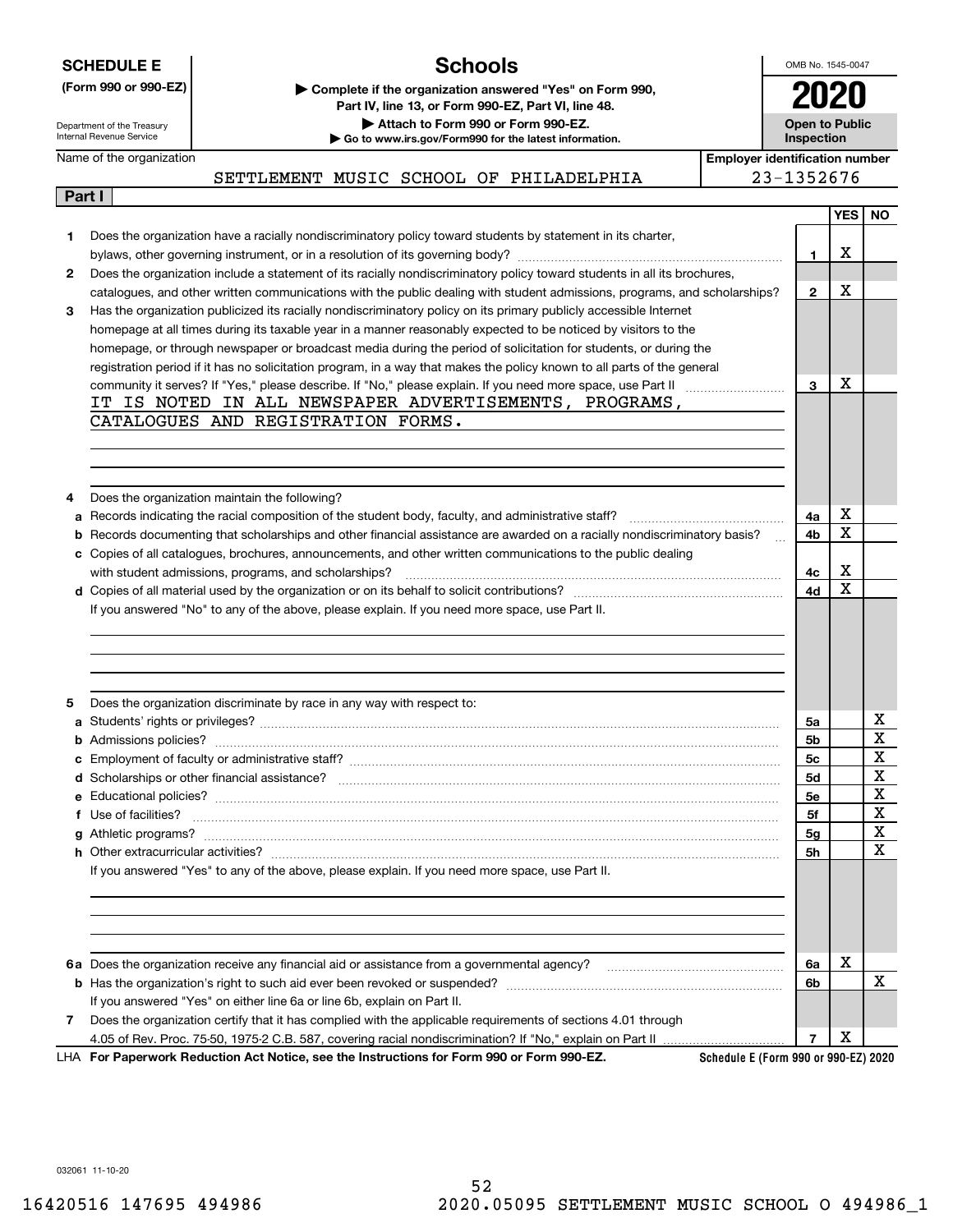Schedule E (Form 990 or 990-EZ) 2020 SETTLEMENT MUSIC SCHOOL OF PHILADELPHIA 23-1352676 Page 2 Part II | Supplemental Information. Provide the explanations required by Part I, lines 3, 4d, 5h, 6b, and 7, as applicable. Also provide any other additional information.

LINE 6 - EXPLANATION OF GOVERNMENT FINANCIAL AID:

THE SCHOOL RECEIVED FUNDING FROM THE NATIONAL ENDOWMENT FOR THE ARTS (NEA)

AND KEYSTONE ARTS (INITIATIVE OF THE PENNSYLVANIA OFFICE OF CHILD

DEVELOPMENT AND EARLY LEARNING) TO SUPPORT THE KALEIDOSCOPE PROGRAM.

FUNDING IS ALSO RECEIVED FROM THE SCHOOL DISTRICT OF PHILADELPHIA IN

SUPPORT OF THE HEAD START PROGRAM. THE PENNSYLVANIA COUNCIL ON THE ARTS

AND PHILADELPHIA CULTURAL FUND PROVIDE GENERAL OPERATING GRANT SUPPORT.

032062 11-10-20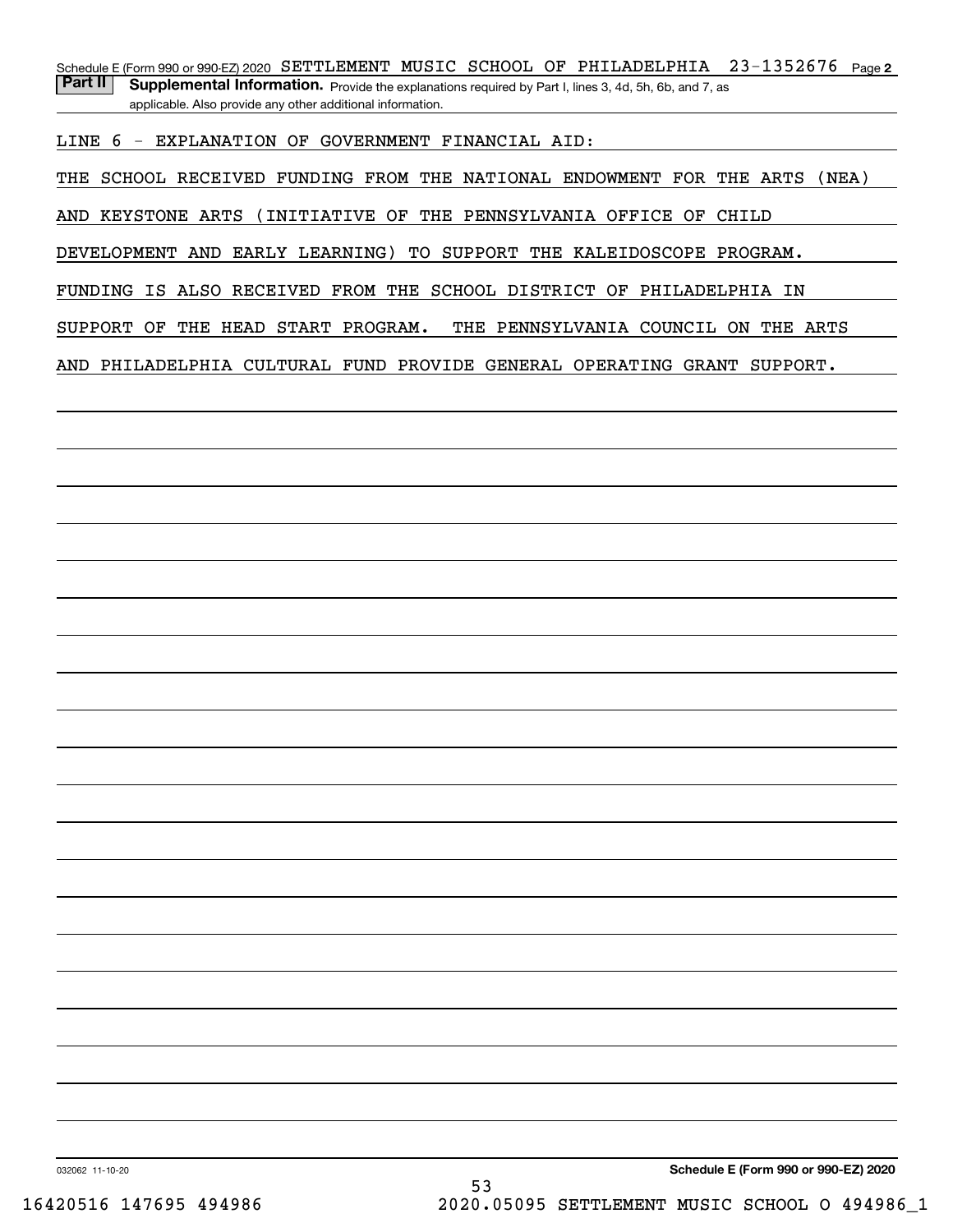| <b>SCHEDULE G</b>                                                                                                                                                   |                                  |                                         |                                    |                               |    | <b>Supplemental Information Regarding Fundraising or Gaming Activities</b>                                                                                          |                                   | OMB No. 1545-0047                     |
|---------------------------------------------------------------------------------------------------------------------------------------------------------------------|----------------------------------|-----------------------------------------|------------------------------------|-------------------------------|----|---------------------------------------------------------------------------------------------------------------------------------------------------------------------|-----------------------------------|---------------------------------------|
| (Form 990 or 990-EZ)                                                                                                                                                |                                  |                                         |                                    |                               |    | Complete if the organization answered "Yes" on Form 990, Part IV, line 17, 18, or 19, or if the<br>organization entered more than \$15,000 on Form 990-EZ, line 6a. |                                   |                                       |
| Department of the Treasury<br>Internal Revenue Service                                                                                                              |                                  |                                         | Attach to Form 990 or Form 990-EZ. |                               |    |                                                                                                                                                                     |                                   | <b>Open to Public</b><br>Inspection   |
| Name of the organization                                                                                                                                            |                                  |                                         |                                    |                               |    | Go to www.irs.gov/Form990 for instructions and the latest information.                                                                                              |                                   | <b>Employer identification number</b> |
|                                                                                                                                                                     |                                  | SETTLEMENT MUSIC SCHOOL OF PHILADELPHIA |                                    |                               |    |                                                                                                                                                                     | 23-1352676                        |                                       |
| Part I                                                                                                                                                              |                                  |                                         |                                    |                               |    | Fundraising Activities. Complete if the organization answered "Yes" on Form 990, Part IV, line 17. Form 990-EZ filers are not                                       |                                   |                                       |
| 1 Indicate whether the organization raised funds through any of the following activities. Check all that apply.                                                     | required to complete this part.  |                                         |                                    |                               |    |                                                                                                                                                                     |                                   |                                       |
| Mail solicitations<br>a                                                                                                                                             |                                  |                                         | e                                  |                               |    | Solicitation of non-government grants                                                                                                                               |                                   |                                       |
| b                                                                                                                                                                   | Internet and email solicitations |                                         | f                                  |                               |    | Solicitation of government grants                                                                                                                                   |                                   |                                       |
| Phone solicitations<br>с                                                                                                                                            |                                  |                                         | Special fundraising events<br>g    |                               |    |                                                                                                                                                                     |                                   |                                       |
| In-person solicitations<br>d                                                                                                                                        |                                  |                                         |                                    |                               |    |                                                                                                                                                                     |                                   |                                       |
| 2 a Did the organization have a written or oral agreement with any individual (including officers, directors, trustees, or                                          |                                  |                                         |                                    |                               |    | key employees listed in Form 990, Part VII) or entity in connection with professional fundraising services?                                                         | Yes                               | <b>No</b>                             |
| b If "Yes," list the 10 highest paid individuals or entities (fundraisers) pursuant to agreements under which the fundraiser is to be                               |                                  |                                         |                                    |                               |    |                                                                                                                                                                     |                                   |                                       |
| compensated at least \$5,000 by the organization.                                                                                                                   |                                  |                                         |                                    |                               |    |                                                                                                                                                                     |                                   |                                       |
|                                                                                                                                                                     |                                  |                                         |                                    | (iii) Did<br>fundraiser       |    |                                                                                                                                                                     | (v) Amount paid                   | (vi) Amount paid                      |
| (i) Name and address of individual<br>or entity (fundraiser)                                                                                                        |                                  | (ii) Activity                           |                                    | have custody<br>or control of |    | (iv) Gross receipts<br>from activity                                                                                                                                | to (or retained by)<br>fundraiser | to (or retained by)                   |
|                                                                                                                                                                     |                                  |                                         |                                    | contributions?                |    |                                                                                                                                                                     | listed in col. (i)                | organization                          |
|                                                                                                                                                                     |                                  |                                         |                                    | Yes                           | No |                                                                                                                                                                     |                                   |                                       |
|                                                                                                                                                                     |                                  |                                         |                                    |                               |    |                                                                                                                                                                     |                                   |                                       |
|                                                                                                                                                                     |                                  |                                         |                                    |                               |    |                                                                                                                                                                     |                                   |                                       |
|                                                                                                                                                                     |                                  |                                         |                                    |                               |    |                                                                                                                                                                     |                                   |                                       |
|                                                                                                                                                                     |                                  |                                         |                                    |                               |    |                                                                                                                                                                     |                                   |                                       |
|                                                                                                                                                                     |                                  |                                         |                                    |                               |    |                                                                                                                                                                     |                                   |                                       |
|                                                                                                                                                                     |                                  |                                         |                                    |                               |    |                                                                                                                                                                     |                                   |                                       |
|                                                                                                                                                                     |                                  |                                         |                                    |                               |    |                                                                                                                                                                     |                                   |                                       |
|                                                                                                                                                                     |                                  |                                         |                                    |                               |    |                                                                                                                                                                     |                                   |                                       |
|                                                                                                                                                                     |                                  |                                         |                                    |                               |    |                                                                                                                                                                     |                                   |                                       |
|                                                                                                                                                                     |                                  |                                         |                                    |                               |    |                                                                                                                                                                     |                                   |                                       |
|                                                                                                                                                                     |                                  |                                         |                                    |                               |    |                                                                                                                                                                     |                                   |                                       |
|                                                                                                                                                                     |                                  |                                         |                                    |                               |    |                                                                                                                                                                     |                                   |                                       |
|                                                                                                                                                                     |                                  |                                         |                                    |                               |    |                                                                                                                                                                     |                                   |                                       |
|                                                                                                                                                                     |                                  |                                         |                                    |                               |    |                                                                                                                                                                     |                                   |                                       |
|                                                                                                                                                                     |                                  |                                         |                                    |                               |    |                                                                                                                                                                     |                                   |                                       |
|                                                                                                                                                                     |                                  |                                         |                                    |                               |    |                                                                                                                                                                     |                                   |                                       |
| Total                                                                                                                                                               |                                  |                                         |                                    |                               |    |                                                                                                                                                                     |                                   |                                       |
| 3 List all states in which the organization is registered or licensed to solicit contributions or has been notified it is exempt from registration<br>or licensing. |                                  |                                         |                                    |                               |    |                                                                                                                                                                     |                                   |                                       |
|                                                                                                                                                                     |                                  |                                         |                                    |                               |    |                                                                                                                                                                     |                                   |                                       |
|                                                                                                                                                                     |                                  |                                         |                                    |                               |    |                                                                                                                                                                     |                                   |                                       |
|                                                                                                                                                                     |                                  |                                         |                                    |                               |    |                                                                                                                                                                     |                                   |                                       |
|                                                                                                                                                                     |                                  |                                         |                                    |                               |    |                                                                                                                                                                     |                                   |                                       |
|                                                                                                                                                                     |                                  |                                         |                                    |                               |    |                                                                                                                                                                     |                                   |                                       |
|                                                                                                                                                                     |                                  |                                         |                                    |                               |    |                                                                                                                                                                     |                                   |                                       |
|                                                                                                                                                                     |                                  |                                         |                                    |                               |    |                                                                                                                                                                     |                                   |                                       |
|                                                                                                                                                                     |                                  |                                         |                                    |                               |    |                                                                                                                                                                     |                                   |                                       |
|                                                                                                                                                                     |                                  |                                         |                                    |                               |    |                                                                                                                                                                     |                                   |                                       |
| LHA For Paperwork Reduction Act Notice, see the Instructions for Form 990 or 990-EZ.                                                                                |                                  |                                         |                                    |                               |    |                                                                                                                                                                     |                                   | Schedule G (Form 990 or 990-EZ) 2020  |

032081 11-25-20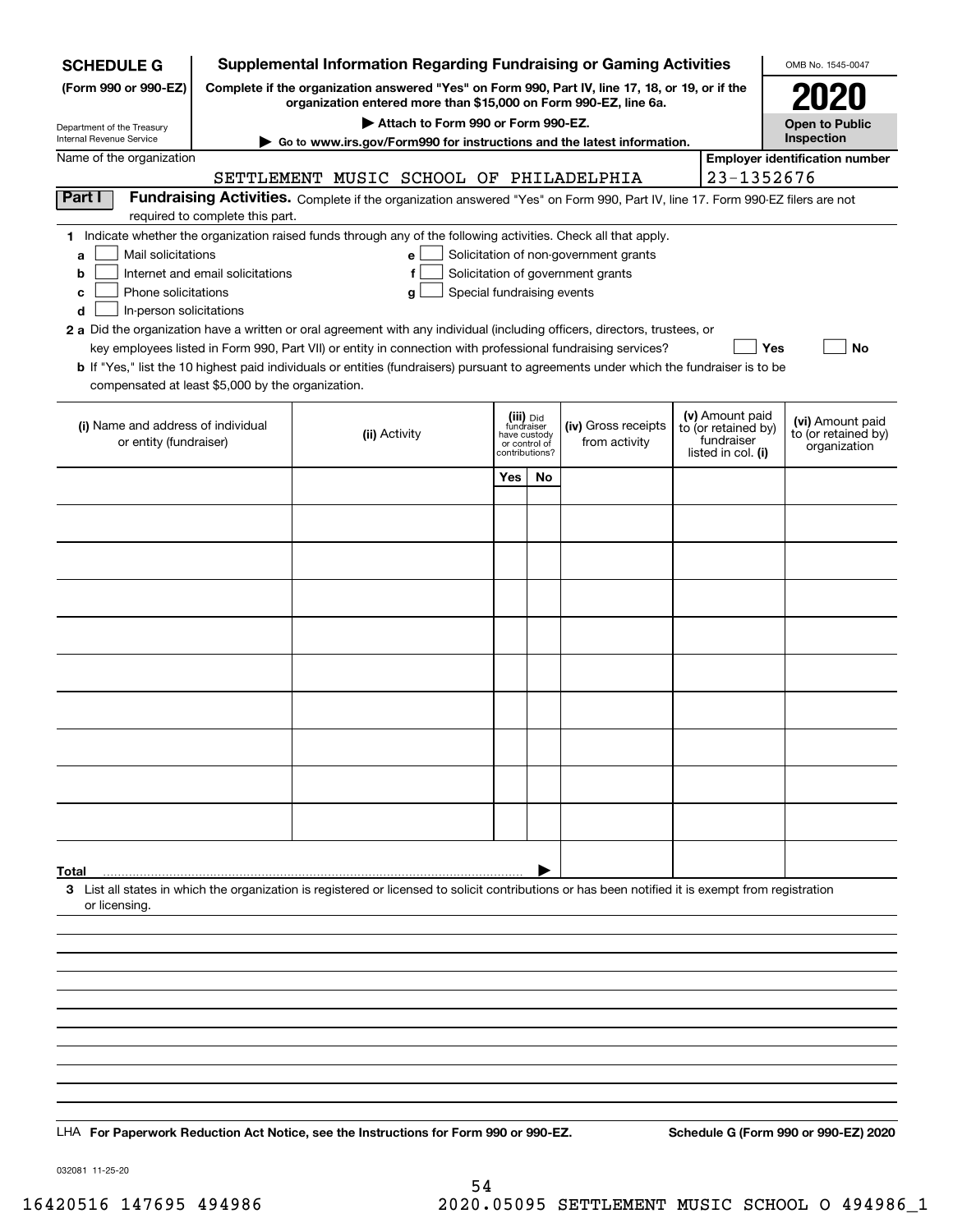Schedule G (Form 990 or 990-EZ) 2020 <code>SETTLEMENT MUSIC</code> <code>SCHOOL OF PHILADELPHIA 23-1352676</code> Page <code>2</code> **Part II** | Fundraising Events. Complete if the organization answered "Yes" on Form 990, Part IV, line 18, or reported more than \$15,000

of fundraising event contributions and gross income on Form 990-EZ, lines 1 and 6b. List events with gross receipts greater than \$5,000. (c) Other events **(a)** Event #1  $\vert$  **(b)** Event #2 **(d)**  Total events NONE (add col. **(a)** through ANNUAL GALA col. **(c)**) (event type) (event type) (total number) Revenue Revenue 299,975. 299,975. **1**Gross receipts ~~~~~~~~~~~~~~ 85,959. 85,959. **2** Less: Contributions ................................ 214,016. 214,016. Gross income (line 1 minus line 2) **3**. . . . . . . . . . . . **4** Cash prizes \_\_\_\_\_\_\_\_\_\_\_\_\_\_\_\_\_\_\_\_\_\_\_\_\_\_\_\_\_\_\_\_ **5** Noncash prizes \_\_\_\_\_\_\_\_\_\_\_\_\_\_\_\_\_\_\_\_\_\_\_\_\_\_\_\_ Direct Expenses Direct Expense **6**Rent/facility costs ~~~~~~~~~~~~ 7,317. 7,317. **7**Food and beverages ~~~~~~~~~~5,625. 5,625. **8**Entertainment ~~~~~~~~~~~~~~ 8,084. 8,084. Other direct expenses ~~~~~~~~~~ **9**21,026.  $\blacktriangleright$ **10** Direct expense summary. Add lines 4 through 9 in column (d) 192,990. …… ▶ **11** Net income summary. Subtract line 10 from line 3, column (d)  $\sqrt{P}$ art III **Part III | Gaming.** Complete if the organization answered "Yes" on Form 990, Part IV, line 19, or reported more than \$15,000 on Form 990-EZ, line 6a. **(b)**  Pull tabs/instant **(d)**  Total gaming (add **(a)**  Revenue Bingo **Contract of Contract Contract Contract Contract Contract Contract Contract Contract Contract Contract Contract Contract Contract Contract Contract Contract Contract Contract Contract Contract Contract Contract Contr** Revenue bingo/progressive bingo col. **(a)** through col. **(c)**) **1**Gross revenue **2** Cash prizes \_\_\_\_\_\_\_\_\_\_\_\_\_\_\_\_\_\_\_\_\_\_\_\_\_\_\_\_\_\_\_\_ Direct Expenses Direct Expenses **3**Noncash prizes <sub>………………………………</sub>… **4**Rent/facility costs ~~~~~~~~~~~~**5**Other direct expenses  $\boxed{\Box}$  Yes \_\_\_\_\_\_\_ %  $\boxed{\Box}$  Yes \_\_\_\_\_\_\_ %  $\boxed{\Box}$  $\mathcal{L}^{\text{max}}$ %**Yes Yes Yes** % %  $\mathcal{L}^{\text{max}}$ **6** Volunteer labor **No No No**  $\overline{\phantom{a}}$ Direct expense summary. Add lines 2 through 5 in column (d) **7** | …… ▶ **8**Net gaming income summary. Subtract line 7 from line 1, column (d) **9**Enter the state(s) in which the organization conducts gaming activities: **Yes**  $\mathcal{L}^{\text{max}}$ **a**Is the organization licensed to conduct gaming activities in each of these states? ~~~~~~~~~~~~~~~~~~~~ **No b**If "No," explain: **Yes No 10a**Were any of the organization's gaming licenses revoked, suspended, or terminated during the tax year? **b** If "Yes," explain:

032082 11-25-20

**Schedule G (Form 990 or 990-EZ) 2020**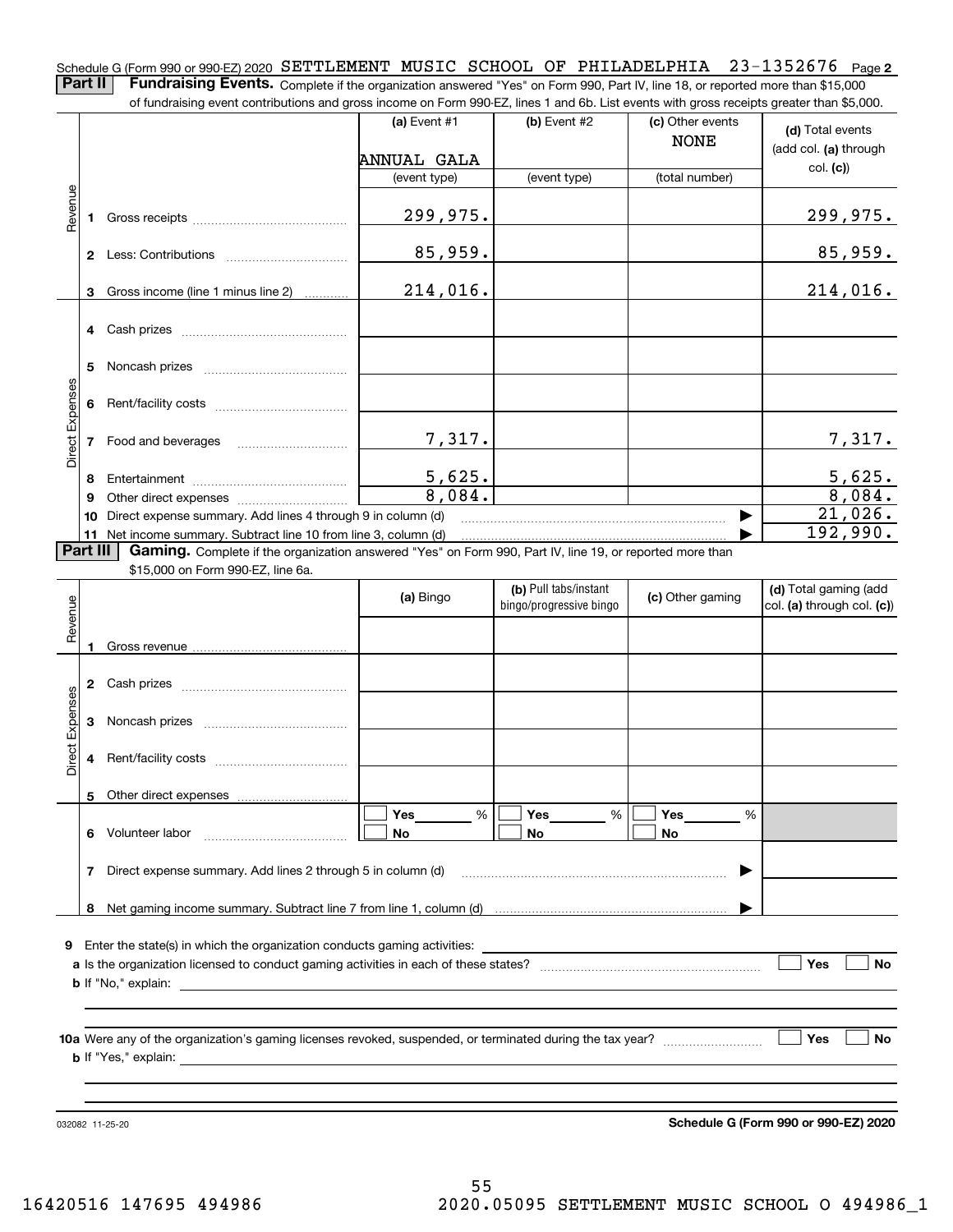|    |                                                                                                                                                                                                                                                              | Yes             | Page 3<br>No |
|----|--------------------------------------------------------------------------------------------------------------------------------------------------------------------------------------------------------------------------------------------------------------|-----------------|--------------|
|    | 12 Is the organization a grantor, beneficiary or trustee of a trust, or a member of a partnership or other entity formed                                                                                                                                     | Yes             | No           |
|    | 13 Indicate the percentage of gaming activity conducted in:                                                                                                                                                                                                  |                 |              |
|    |                                                                                                                                                                                                                                                              | 13а             | %            |
|    | <b>b</b> An outside facility <b>contract and the contract of the contract of the contract of the contract of the contract of the contract of the contract of the contract of the contract of the contract of the contract of the cont</b>                    | 13 <sub>b</sub> | %            |
|    | 14 Enter the name and address of the person who prepares the organization's gaming/special events books and records:                                                                                                                                         |                 |              |
|    | Name $\blacktriangleright$<br><u> 1990 - Johann Stoff, amerikansk politiker (d. 1980)</u>                                                                                                                                                                    |                 |              |
|    |                                                                                                                                                                                                                                                              |                 |              |
|    | 15a Does the organization have a contract with a third party from whom the organization receives gaming revenue?                                                                                                                                             | Yes             | No           |
|    |                                                                                                                                                                                                                                                              |                 |              |
|    | c If "Yes," enter name and address of the third party:                                                                                                                                                                                                       |                 |              |
|    | Name $\blacktriangleright$<br><u> 1989 - Johann Barbara, martin amerikan basar dan berasal dan berasal dalam basar dalam basar dalam basar dala</u>                                                                                                          |                 |              |
|    | Address $\blacktriangleright$<br><u>some started and the started and the started and the started and the started and the started and the started and</u>                                                                                                     |                 |              |
| 16 | Gaming manager information:                                                                                                                                                                                                                                  |                 |              |
|    | Name $\blacktriangleright$                                                                                                                                                                                                                                   |                 |              |
|    | Gaming manager compensation > \$                                                                                                                                                                                                                             |                 |              |
|    | Description of services provided $\blacktriangleright$<br><u> 1989 - Andrea Aonaichte ann an Comhan ann an Comhan ann an t-</u>                                                                                                                              |                 |              |
|    |                                                                                                                                                                                                                                                              |                 |              |
|    | Director/officer<br>Employee<br>Independent contractor                                                                                                                                                                                                       |                 |              |
|    | <b>17</b> Mandatory distributions:                                                                                                                                                                                                                           |                 |              |
|    | a Is the organization required under state law to make charitable distributions from the gaming proceeds to                                                                                                                                                  |                 |              |
|    | retain the state gaming license?                                                                                                                                                                                                                             | $\Box$ Yes      |              |
|    | <b>b</b> Enter the amount of distributions required under state law to be distributed to other exempt organizations or spent in the<br>organization's own exempt activities during the tax year $\triangleright$ \$                                          |                 |              |
|    | <b>Part IV</b><br>Supplemental Information. Provide the explanations required by Part I, line 2b, columns (iii) and (v); and Part III, lines 9, 9b, 10b,<br>15b, 15c, 16, and 17b, as applicable. Also provide any additional information. See instructions. |                 |              |
|    |                                                                                                                                                                                                                                                              |                 |              |
|    |                                                                                                                                                                                                                                                              |                 |              |
|    |                                                                                                                                                                                                                                                              |                 |              |
|    |                                                                                                                                                                                                                                                              |                 |              |
|    |                                                                                                                                                                                                                                                              |                 |              |
|    |                                                                                                                                                                                                                                                              |                 |              |
|    |                                                                                                                                                                                                                                                              |                 |              |
|    |                                                                                                                                                                                                                                                              |                 |              |
|    |                                                                                                                                                                                                                                                              |                 |              |
|    | Schedule G (Form 990 or 990-EZ) 2020<br>032083 11-25-20<br>EC                                                                                                                                                                                                |                 |              |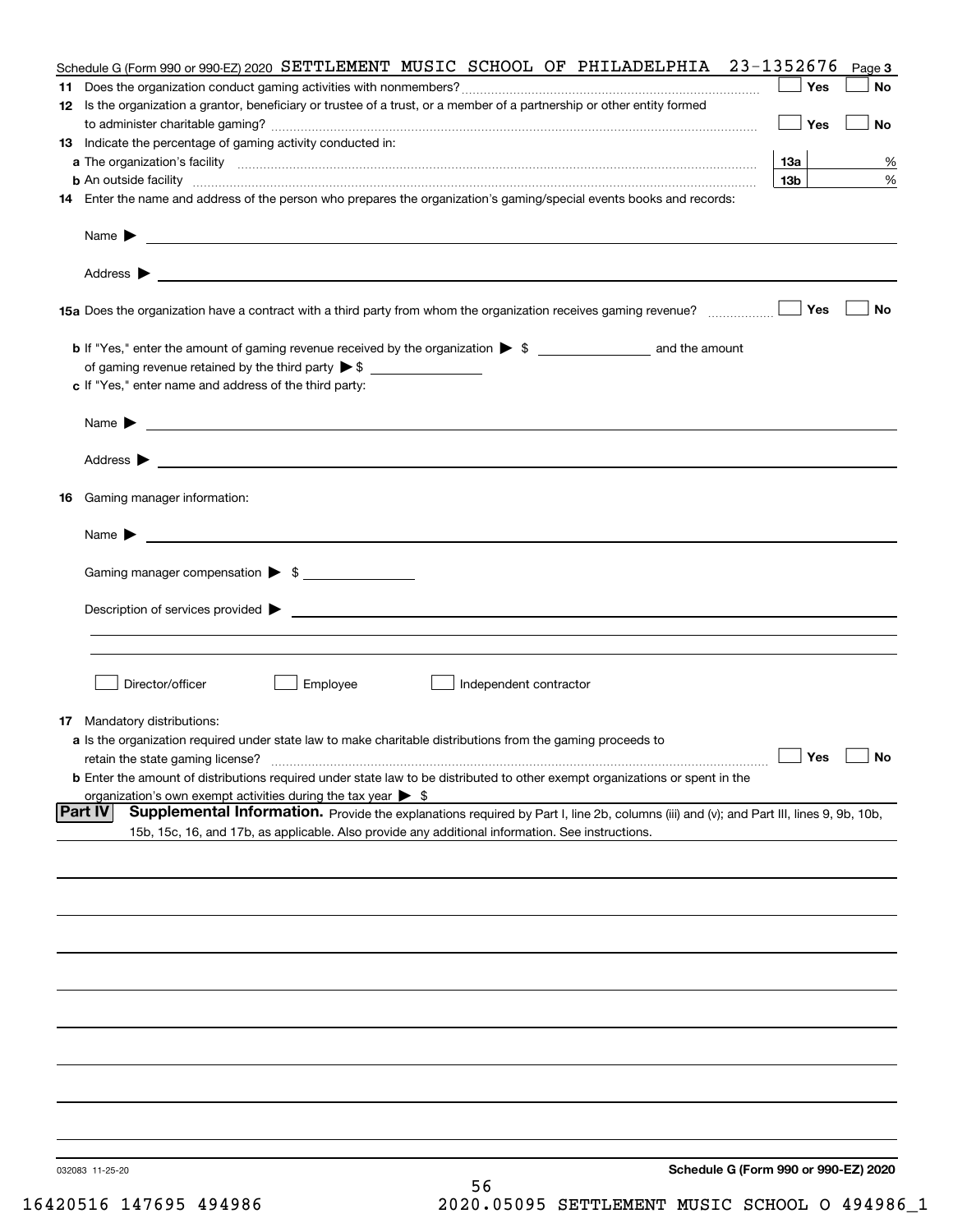| Schedule G (Form 990 or 990-EZ) SETTLEMENT<br><b>Part IV   Supplemental Information</b> (continued) |  | SETTLEMENT MUSIC SCHOOL OF PHILADELPHIA 23-1352676 Page 4 |                                 |  |
|-----------------------------------------------------------------------------------------------------|--|-----------------------------------------------------------|---------------------------------|--|
|                                                                                                     |  |                                                           |                                 |  |
|                                                                                                     |  |                                                           |                                 |  |
|                                                                                                     |  |                                                           |                                 |  |
|                                                                                                     |  |                                                           |                                 |  |
|                                                                                                     |  |                                                           |                                 |  |
|                                                                                                     |  |                                                           |                                 |  |
|                                                                                                     |  |                                                           |                                 |  |
|                                                                                                     |  |                                                           |                                 |  |
|                                                                                                     |  |                                                           |                                 |  |
|                                                                                                     |  |                                                           |                                 |  |
|                                                                                                     |  |                                                           |                                 |  |
|                                                                                                     |  |                                                           |                                 |  |
|                                                                                                     |  |                                                           |                                 |  |
|                                                                                                     |  |                                                           |                                 |  |
|                                                                                                     |  |                                                           |                                 |  |
|                                                                                                     |  |                                                           |                                 |  |
|                                                                                                     |  |                                                           |                                 |  |
|                                                                                                     |  |                                                           |                                 |  |
|                                                                                                     |  |                                                           |                                 |  |
|                                                                                                     |  |                                                           |                                 |  |
|                                                                                                     |  |                                                           |                                 |  |
|                                                                                                     |  |                                                           |                                 |  |
|                                                                                                     |  |                                                           |                                 |  |
|                                                                                                     |  |                                                           |                                 |  |
|                                                                                                     |  |                                                           |                                 |  |
|                                                                                                     |  |                                                           |                                 |  |
|                                                                                                     |  |                                                           |                                 |  |
|                                                                                                     |  |                                                           |                                 |  |
|                                                                                                     |  |                                                           |                                 |  |
|                                                                                                     |  |                                                           |                                 |  |
|                                                                                                     |  |                                                           |                                 |  |
|                                                                                                     |  |                                                           |                                 |  |
|                                                                                                     |  |                                                           |                                 |  |
|                                                                                                     |  |                                                           |                                 |  |
|                                                                                                     |  |                                                           |                                 |  |
|                                                                                                     |  |                                                           |                                 |  |
|                                                                                                     |  |                                                           |                                 |  |
|                                                                                                     |  |                                                           |                                 |  |
|                                                                                                     |  |                                                           |                                 |  |
|                                                                                                     |  |                                                           |                                 |  |
|                                                                                                     |  |                                                           |                                 |  |
|                                                                                                     |  |                                                           |                                 |  |
|                                                                                                     |  |                                                           |                                 |  |
|                                                                                                     |  |                                                           | Schedule G (Form 990 or 990-EZ) |  |

032084 04-01-20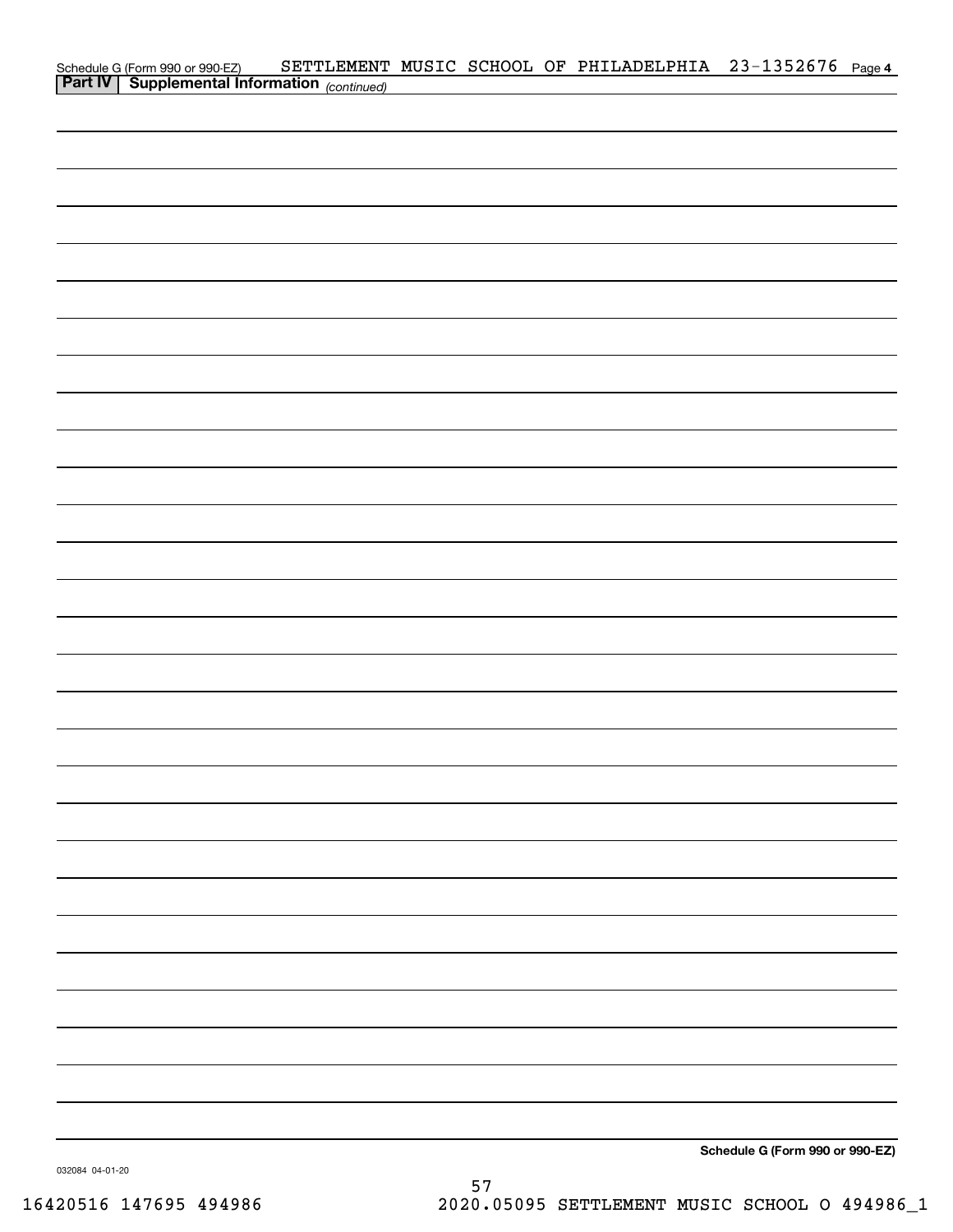| <b>SCHEDULE I</b><br>(Form 990)                                                                                                                                                                                                                                                                          | <b>Grants and Other Assistance to Organizations,</b><br>Governments, and Individuals in the United States                                                          |           |                                         |                             |                                         |                                                                |                                          |  | OMB No. 1545-0047<br>2020                           |      |
|----------------------------------------------------------------------------------------------------------------------------------------------------------------------------------------------------------------------------------------------------------------------------------------------------------|--------------------------------------------------------------------------------------------------------------------------------------------------------------------|-----------|-----------------------------------------|-----------------------------|-----------------------------------------|----------------------------------------------------------------|------------------------------------------|--|-----------------------------------------------------|------|
| Department of the Treasury<br>Internal Revenue Service                                                                                                                                                                                                                                                   | Complete if the organization answered "Yes" on Form 990, Part IV, line 21 or 22.<br>Attach to Form 990.<br>Go to www.irs.gov/Form990 for the latest information.   |           |                                         |                             |                                         |                                                                |                                          |  | <b>Open to Public</b><br>Inspection                 |      |
| Name of the organization                                                                                                                                                                                                                                                                                 |                                                                                                                                                                    |           | SETTLEMENT MUSIC SCHOOL OF PHILADELPHIA |                             |                                         |                                                                |                                          |  | <b>Employer identification number</b><br>23-1352676 |      |
| Part I                                                                                                                                                                                                                                                                                                   | <b>General Information on Grants and Assistance</b>                                                                                                                |           |                                         |                             |                                         |                                                                |                                          |  |                                                     |      |
| Does the organization maintain records to substantiate the amount of the grants or assistance, the grantees' eligibility for the grants or assistance, and the selection<br>$\mathbf 1$<br>Describe in Part IV the organization's procedures for monitoring the use of grant funds in the United States. |                                                                                                                                                                    |           |                                         |                             |                                         |                                                                |                                          |  | $\boxed{\text{X}}$ Yes                              | l No |
| $\mathbf{2}$<br>Part II                                                                                                                                                                                                                                                                                  | Grants and Other Assistance to Domestic Organizations and Domestic Governments. Complete if the organization answered "Yes" on Form 990, Part IV, line 21, for any |           |                                         |                             |                                         |                                                                |                                          |  |                                                     |      |
|                                                                                                                                                                                                                                                                                                          | recipient that received more than \$5,000. Part II can be duplicated if additional space is needed.                                                                |           |                                         |                             |                                         |                                                                |                                          |  |                                                     |      |
|                                                                                                                                                                                                                                                                                                          | 1 (a) Name and address of organization<br>or government                                                                                                            | $(b)$ EIN | (c) IRC section<br>(if applicable)      | (d) Amount of<br>cash grant | (e) Amount of<br>non-cash<br>assistance | (f) Method of<br>valuation (book,<br>FMV, appraisal,<br>other) | (g) Description of<br>noncash assistance |  | (h) Purpose of grant<br>or assistance               |      |
|                                                                                                                                                                                                                                                                                                          |                                                                                                                                                                    |           |                                         |                             |                                         |                                                                |                                          |  |                                                     |      |
|                                                                                                                                                                                                                                                                                                          |                                                                                                                                                                    |           |                                         |                             |                                         |                                                                |                                          |  |                                                     |      |
|                                                                                                                                                                                                                                                                                                          |                                                                                                                                                                    |           |                                         |                             |                                         |                                                                |                                          |  |                                                     |      |
|                                                                                                                                                                                                                                                                                                          |                                                                                                                                                                    |           |                                         |                             |                                         |                                                                |                                          |  |                                                     |      |
|                                                                                                                                                                                                                                                                                                          |                                                                                                                                                                    |           |                                         |                             |                                         |                                                                |                                          |  |                                                     |      |
| $\mathbf{2}$                                                                                                                                                                                                                                                                                             | Enter total number of section $501(c)(3)$ and government organizations listed in the line 1 table                                                                  |           |                                         |                             |                                         |                                                                |                                          |  |                                                     |      |
| 3                                                                                                                                                                                                                                                                                                        | Enter total number of other organizations listed in the line 1 table                                                                                               |           |                                         |                             |                                         |                                                                |                                          |  |                                                     |      |
| LHA For Paperwork Reduction Act Notice, see the Instructions for Form 990.                                                                                                                                                                                                                               |                                                                                                                                                                    |           |                                         |                             |                                         |                                                                |                                          |  | Schedule I (Form 990) 2020                          |      |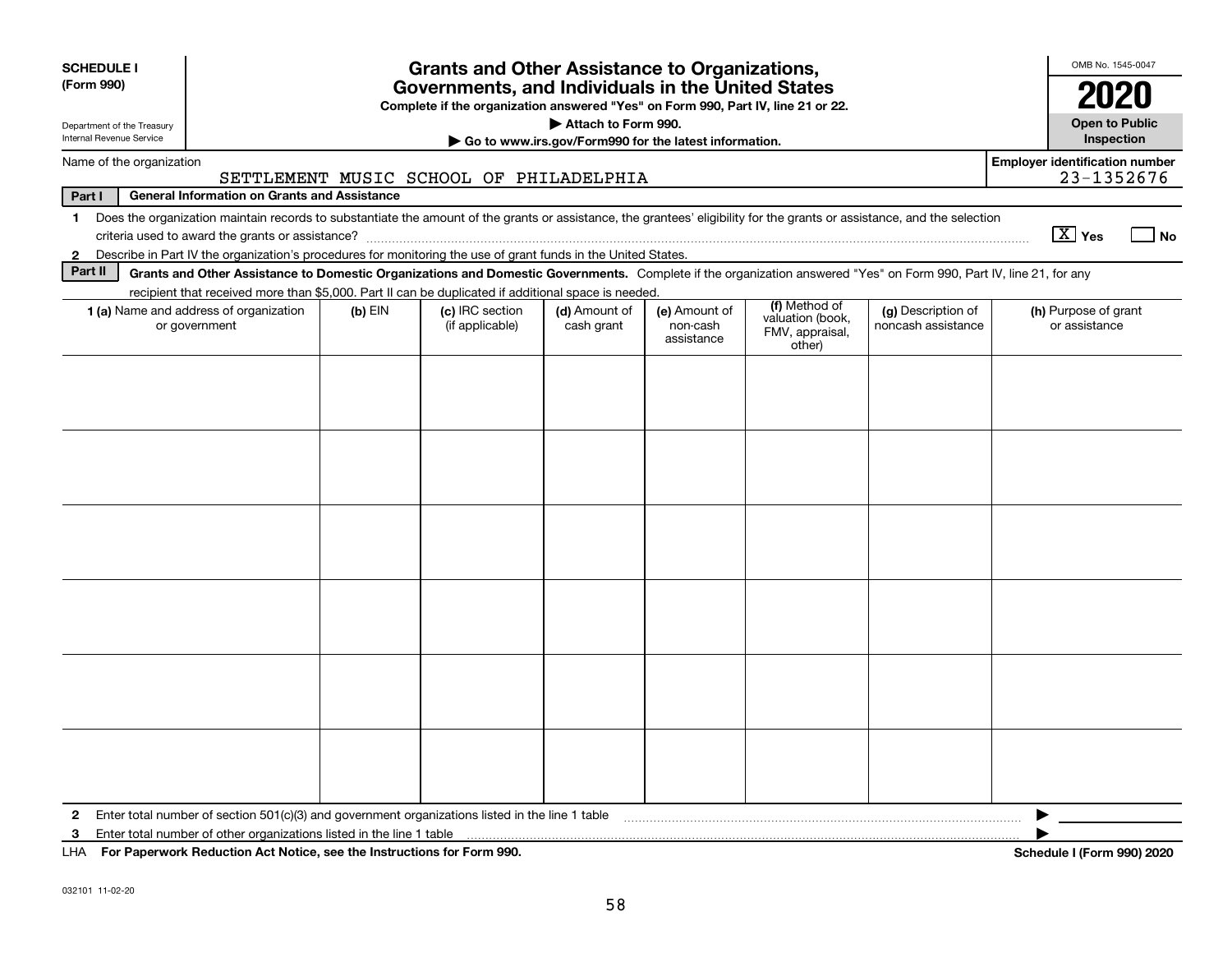|                                          |      |            |                | FINANCIAL AID AND              |
|------------------------------------------|------|------------|----------------|--------------------------------|
|                                          |      |            |                | SCHOLARSHIPS ARE AWARDED       |
|                                          |      |            |                | ANNUALLY TO STUDENTS WHO       |
| FINANCIAL & SCHOLARSHIP AID              | 2100 | 2,413,849. | $\mathbf{0}$ . | DEMONSTRATE FINANCIAL NEED.    |
|                                          |      |            |                | SCHOLARSHIPS AWARDED TO        |
|                                          |      |            |                | STUDENTS TO RECEIVE ADDITIONAL |
|                                          |      |            |                | SERVICES FROM SETTLEMENT MUSIC |
| SCHOLARSHIPS FOR ADVANCED STUDY STUDENTS | 50   | 27,720.    | 0.             | SCHOOL                         |
|                                          |      |            |                |                                |
|                                          |      |            |                |                                |
|                                          |      |            |                |                                |
|                                          |      |            |                |                                |
|                                          |      |            |                |                                |
|                                          |      |            |                |                                |
|                                          |      |            |                |                                |
|                                          |      |            |                |                                |
|                                          |      |            |                |                                |
|                                          |      |            |                |                                |
|                                          |      |            |                |                                |
|                                          |      |            |                |                                |

59

Part IV | Supplemental Information. Provide the information required in Part I, line 2; Part III, column (b); and any other additional information.

PART I, LINE 2:

REGRANTING AGENCY FOR MELLON GRANT: SEPERATE BANK ACCOUNT MAINTAINED.

recipients

(a) Type of grant or assistance **Audity Commet Audio Commet Commet Commet Commet Commet Commet Commet Commet Comme** 

(c) Amount of cash grant

(d) Amount of noncash assistance

**Part III | Grants and Other Assistance to Domestic Individuals. Complete if the organization answered "Yes" on Form 990, Part IV, line 22.** 

**2**Schedule I (Form 990) 2020 **SETTLEMENT MUSIC SCHOOL OF PHILADELPHIA** 2 3-1 3 5 2 6 7 6 Page

(f) Description of noncash assistance

**(e)** Method of valuation<br>(book, FMV, appraisal, other)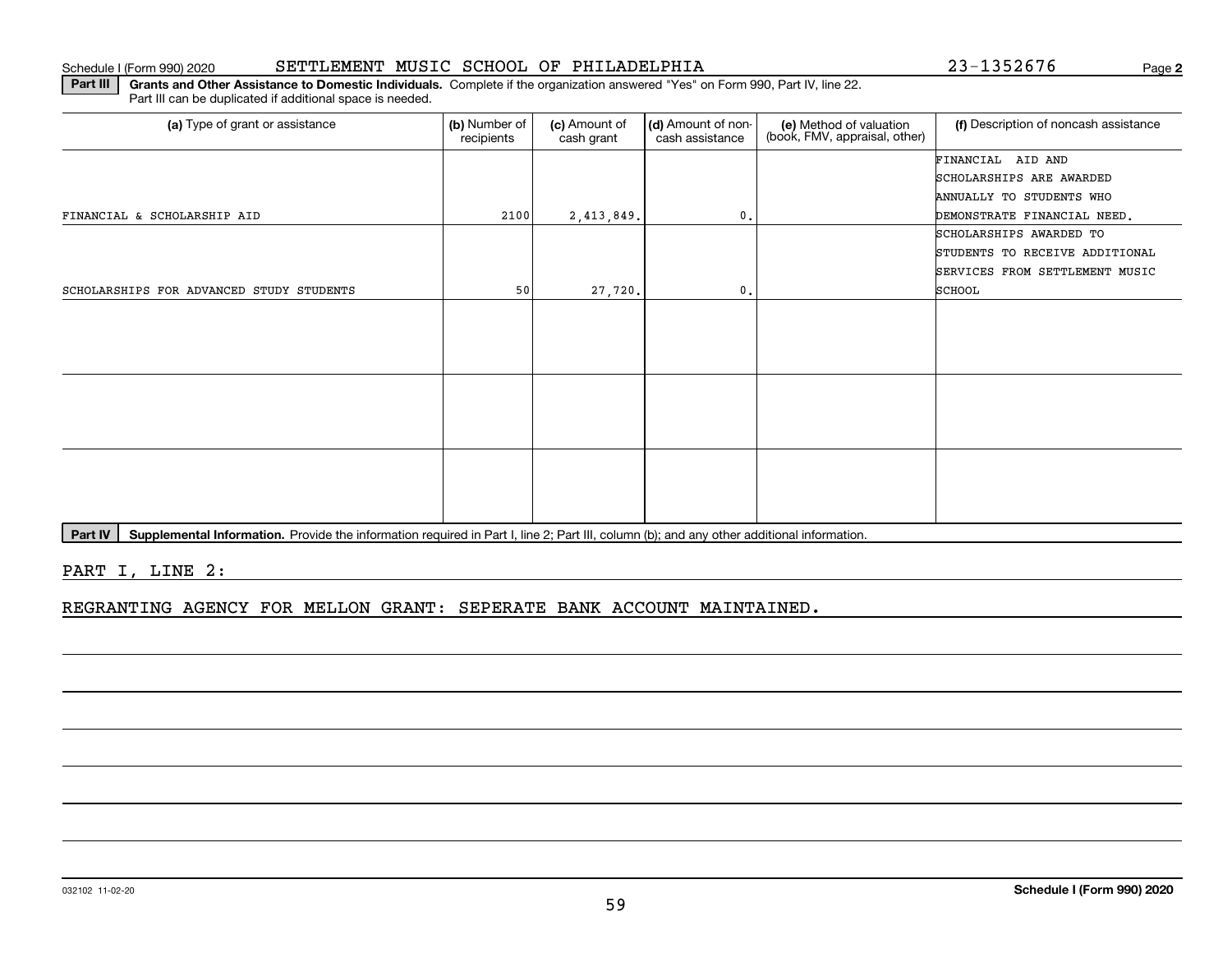| <b>Compensation Information</b><br><b>SCHEDULE J</b> |                                                                                                                                  |                                                                                                                             |                                       |              |     |                                     |  |  |
|------------------------------------------------------|----------------------------------------------------------------------------------------------------------------------------------|-----------------------------------------------------------------------------------------------------------------------------|---------------------------------------|--------------|-----|-------------------------------------|--|--|
|                                                      | (Form 990)                                                                                                                       | For certain Officers, Directors, Trustees, Key Employees, and Highest                                                       |                                       |              |     |                                     |  |  |
|                                                      |                                                                                                                                  | <b>Compensated Employees</b>                                                                                                |                                       |              |     |                                     |  |  |
|                                                      | Complete if the organization answered "Yes" on Form 990, Part IV, line 23.<br>Open to Public<br>Attach to Form 990.              |                                                                                                                             |                                       |              |     |                                     |  |  |
|                                                      | Department of the Treasury<br>Go to www.irs.gov/Form990 for instructions and the latest information.<br>Internal Revenue Service |                                                                                                                             |                                       |              |     |                                     |  |  |
|                                                      | Name of the organization                                                                                                         |                                                                                                                             | <b>Employer identification number</b> |              |     |                                     |  |  |
|                                                      |                                                                                                                                  | SETTLEMENT MUSIC SCHOOL OF PHILADELPHIA                                                                                     |                                       | 23-1352676   |     |                                     |  |  |
|                                                      | Part I                                                                                                                           | <b>Questions Regarding Compensation</b>                                                                                     |                                       |              |     |                                     |  |  |
|                                                      |                                                                                                                                  |                                                                                                                             |                                       |              | Yes | No                                  |  |  |
|                                                      | 1a Check the appropriate box(es) if the organization provided any of the following to or for a person listed on Form 990,        |                                                                                                                             |                                       |              |     |                                     |  |  |
|                                                      |                                                                                                                                  | Part VII, Section A, line 1a. Complete Part III to provide any relevant information regarding these items.                  |                                       |              |     |                                     |  |  |
|                                                      | First-class or charter travel                                                                                                    | Housing allowance or residence for personal use                                                                             |                                       |              |     |                                     |  |  |
|                                                      | Travel for companions                                                                                                            | Payments for business use of personal residence                                                                             |                                       |              |     |                                     |  |  |
|                                                      |                                                                                                                                  | Tax indemnification and gross-up payments<br>Health or social club dues or initiation fees                                  |                                       |              |     |                                     |  |  |
|                                                      |                                                                                                                                  | Discretionary spending account<br>Personal services (such as maid, chauffeur, chef)                                         |                                       |              |     |                                     |  |  |
|                                                      |                                                                                                                                  |                                                                                                                             |                                       |              |     |                                     |  |  |
|                                                      |                                                                                                                                  | <b>b</b> If any of the boxes on line 1a are checked, did the organization follow a written policy regarding payment or      |                                       |              |     |                                     |  |  |
|                                                      |                                                                                                                                  | reimbursement or provision of all of the expenses described above? If "No," complete Part III to explain                    |                                       | 1b           |     |                                     |  |  |
| 2                                                    |                                                                                                                                  | Did the organization require substantiation prior to reimbursing or allowing expenses incurred by all directors,            |                                       |              |     |                                     |  |  |
|                                                      |                                                                                                                                  |                                                                                                                             |                                       | $\mathbf{2}$ |     |                                     |  |  |
|                                                      |                                                                                                                                  |                                                                                                                             |                                       |              |     |                                     |  |  |
| з                                                    |                                                                                                                                  | Indicate which, if any, of the following the organization used to establish the compensation of the organization's          |                                       |              |     |                                     |  |  |
|                                                      |                                                                                                                                  | CEO/Executive Director. Check all that apply. Do not check any boxes for methods used by a related organization to          |                                       |              |     |                                     |  |  |
|                                                      |                                                                                                                                  | establish compensation of the CEO/Executive Director, but explain in Part III.                                              |                                       |              |     |                                     |  |  |
|                                                      | Compensation committee                                                                                                           | Written employment contract                                                                                                 |                                       |              |     |                                     |  |  |
|                                                      |                                                                                                                                  | Compensation survey or study<br>Independent compensation consultant                                                         |                                       |              |     |                                     |  |  |
|                                                      | $\boxed{\textbf{X}}$ Form 990 of other organizations                                                                             | Approval by the board or compensation committee                                                                             |                                       |              |     |                                     |  |  |
|                                                      |                                                                                                                                  |                                                                                                                             |                                       |              |     |                                     |  |  |
|                                                      |                                                                                                                                  | During the year, did any person listed on Form 990, Part VII, Section A, line 1a, with respect to the filing                |                                       |              |     |                                     |  |  |
|                                                      | organization or a related organization:                                                                                          |                                                                                                                             |                                       |              |     |                                     |  |  |
|                                                      |                                                                                                                                  | Receive a severance payment or change-of-control payment?                                                                   |                                       | 4a           |     | $\underline{x}$                     |  |  |
|                                                      |                                                                                                                                  | Participate in or receive payment from a supplemental nonqualified retirement plan?                                         |                                       | 4b           |     | $\overline{\mathtt{x}}$             |  |  |
| c                                                    |                                                                                                                                  | Participate in or receive payment from an equity-based compensation arrangement?                                            |                                       | 4c           |     | $\overline{\text{x}}$               |  |  |
|                                                      |                                                                                                                                  | If "Yes" to any of lines 4a-c, list the persons and provide the applicable amounts for each item in Part III.               |                                       |              |     |                                     |  |  |
|                                                      |                                                                                                                                  |                                                                                                                             |                                       |              |     |                                     |  |  |
|                                                      |                                                                                                                                  | Only section 501(c)(3), 501(c)(4), and 501(c)(29) organizations must complete lines 5-9.                                    |                                       |              |     |                                     |  |  |
| 5                                                    |                                                                                                                                  | For persons listed on Form 990, Part VII, Section A, line 1a, did the organization pay or accrue any compensation           |                                       |              |     |                                     |  |  |
|                                                      | contingent on the revenues of:                                                                                                   |                                                                                                                             |                                       |              |     |                                     |  |  |
|                                                      |                                                                                                                                  | a The organization? <b>Manual Community Community</b> Community Community Community Community Community Community Community |                                       | 5а           |     | $\frac{\text{X}}{\text{X}}$         |  |  |
|                                                      |                                                                                                                                  |                                                                                                                             |                                       | <b>5b</b>    |     |                                     |  |  |
|                                                      |                                                                                                                                  | If "Yes" on line 5a or 5b, describe in Part III.                                                                            |                                       |              |     |                                     |  |  |
| 6.                                                   |                                                                                                                                  | For persons listed on Form 990, Part VII, Section A, line 1a, did the organization pay or accrue any compensation           |                                       |              |     |                                     |  |  |
|                                                      | contingent on the net earnings of:                                                                                               |                                                                                                                             |                                       |              |     |                                     |  |  |
|                                                      |                                                                                                                                  |                                                                                                                             |                                       | 6a           |     | <u>x</u><br>$\overline{\mathtt{x}}$ |  |  |
|                                                      |                                                                                                                                  |                                                                                                                             |                                       | 6b           |     |                                     |  |  |
|                                                      |                                                                                                                                  | If "Yes" on line 6a or 6b, describe in Part III.                                                                            |                                       |              |     |                                     |  |  |
|                                                      |                                                                                                                                  | 7 For persons listed on Form 990, Part VII, Section A, line 1a, did the organization provide any nonfixed payments          |                                       |              | х   |                                     |  |  |
|                                                      |                                                                                                                                  |                                                                                                                             |                                       | 7            |     |                                     |  |  |
| 8                                                    |                                                                                                                                  | Were any amounts reported on Form 990, Part VII, paid or accrued pursuant to a contract that was subject to the             |                                       |              |     |                                     |  |  |
|                                                      |                                                                                                                                  | initial contract exception described in Regulations section 53.4958-4(a)(3)? If "Yes," describe in Part III                 |                                       | 8            |     | x                                   |  |  |
| 9                                                    |                                                                                                                                  | If "Yes" on line 8, did the organization also follow the rebuttable presumption procedure described in                      |                                       |              |     |                                     |  |  |
|                                                      |                                                                                                                                  | Desiration Ast Notice, and the Instructions for Form 000                                                                    |                                       | 9            |     |                                     |  |  |

LHA For Paperwork Reduction Act Notice, see the Instructions for Form 990. Schedule J (Form 990) 2020

032111 12-07-20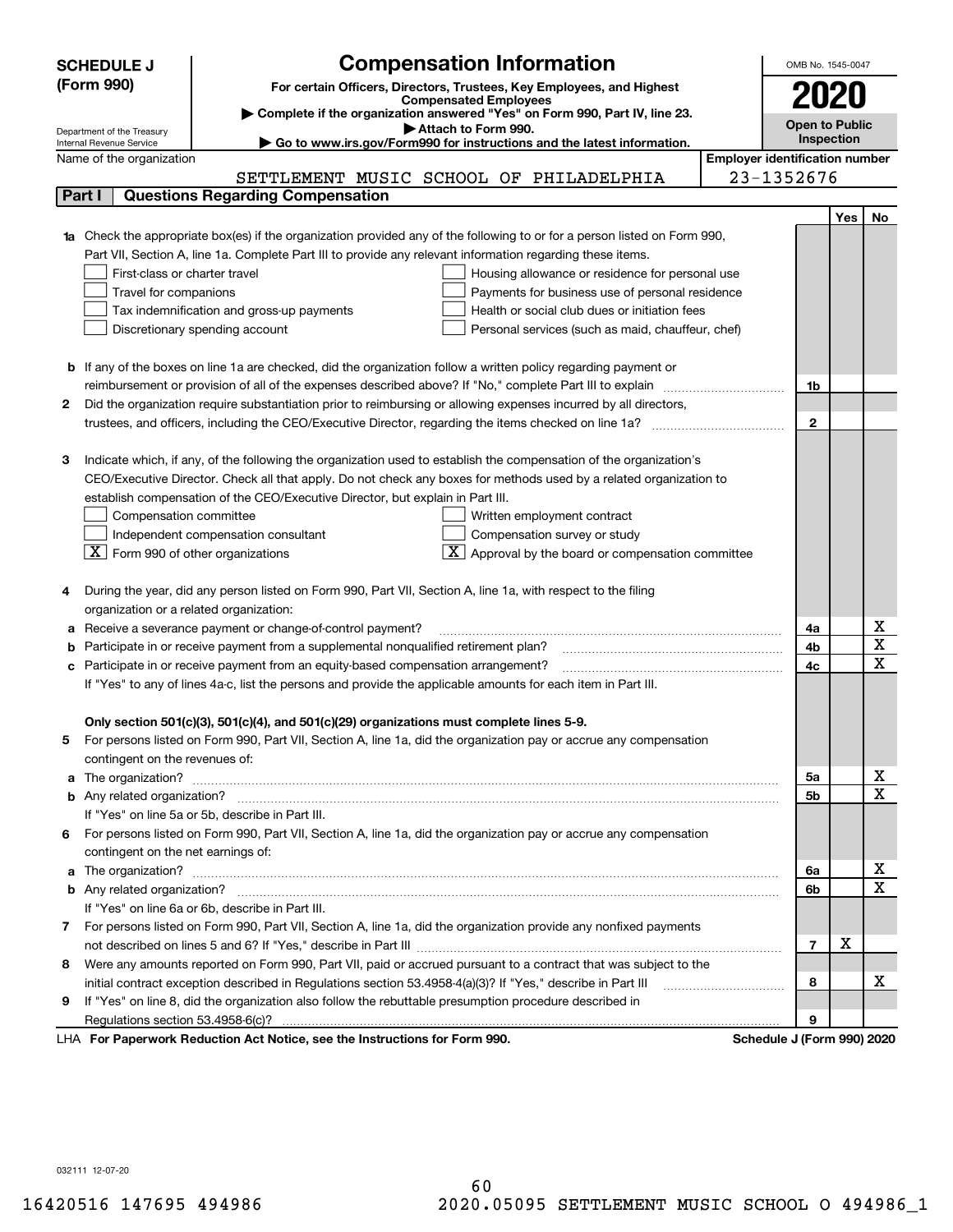### SETTLEMENT MUSIC SCHOOL OF PHILADELPHIA 23-1352676

# **Part II Officers, Directors, Trustees, Key Employees, and Highest Compensated Employees.**  Schedule J (Form 990) 2020 Page Use duplicate copies if additional space is needed.

For each individual whose compensation must be reported on Schedule J, report compensation from the organization on row (i) and from related organizations, described in the instructions, on row (ii). Do not list any individuals that aren't listed on Form 990, Part VII.

**Note:**  The sum of columns (B)(i)-(iii) for each listed individual must equal the total amount of Form 990, Part VII, Section A, line 1a, applicable column (D) and (E) amounts for that individual.

|                                              |                          | (B) Breakdown of W-2 and/or 1099-MISC compensation |                                           | (C) Retirement and<br>other deferred | (D) Nontaxable   | (E) Total of columns | (F) Compensation<br>in column (B)         |  |
|----------------------------------------------|--------------------------|----------------------------------------------------|-------------------------------------------|--------------------------------------|------------------|----------------------|-------------------------------------------|--|
| (A) Name and Title                           | (i) Base<br>compensation | (ii) Bonus &<br>incentive<br>compensation          | (iii) Other<br>reportable<br>compensation | compensation                         | benefits         | $(B)(i)$ - $(D)$     | reported as deferred<br>on prior Form 990 |  |
| <b>HELEN EATON</b><br>(1)<br>(i)             | 225,524.                 | $\overline{0}$ .                                   | $\overline{0}$ .                          | $\overline{0}$ .                     | 9,948.           | 235,472.             | $\overline{0}$ .                          |  |
| CHIEF EXECUTIVE OFFICER<br>(ii)              | $\overline{0}$ .         | $\overline{0}$ .                                   | $\overline{0}$ .                          | $\overline{0}$ .                     | $\overline{0}$ . | $\overline{0}$ .     | $\overline{\mathbf{0}}$ .                 |  |
| VERONICA PLOUSIS<br>(2)<br>(i)               | 132,992.                 | 10,000.                                            | $\overline{0}$ .                          | $\overline{0}$ .                     | 10,690.          | 153,682.             | $\overline{\mathbf{0}}$ .                 |  |
| CHIEF FINANCIAL OFFICER/CHIEF OPERAT<br>(ii) | $\overline{0}$ .         | $\overline{0}$ .                                   | $\overline{0}$ .                          | $\overline{0}$ .                     | 0.               | $\overline{0}$ .     | $\overline{0}$ .                          |  |
| (i)                                          |                          |                                                    |                                           |                                      |                  |                      |                                           |  |
| (ii)                                         |                          |                                                    |                                           |                                      |                  |                      |                                           |  |
| (i)                                          |                          |                                                    |                                           |                                      |                  |                      |                                           |  |
| (ii)                                         |                          |                                                    |                                           |                                      |                  |                      |                                           |  |
| (i)                                          |                          |                                                    |                                           |                                      |                  |                      |                                           |  |
| (ii)                                         |                          |                                                    |                                           |                                      |                  |                      |                                           |  |
| (i)                                          |                          |                                                    |                                           |                                      |                  |                      |                                           |  |
| (ii)                                         |                          |                                                    |                                           |                                      |                  |                      |                                           |  |
| (i)                                          |                          |                                                    |                                           |                                      |                  |                      |                                           |  |
| (ii)                                         |                          |                                                    |                                           |                                      |                  |                      |                                           |  |
| (i)                                          |                          |                                                    |                                           |                                      |                  |                      |                                           |  |
| (ii)                                         |                          |                                                    |                                           |                                      |                  |                      |                                           |  |
| (i)                                          |                          |                                                    |                                           |                                      |                  |                      |                                           |  |
| (ii)                                         |                          |                                                    |                                           |                                      |                  |                      |                                           |  |
| (i)                                          |                          |                                                    |                                           |                                      |                  |                      |                                           |  |
| (ii)                                         |                          |                                                    |                                           |                                      |                  |                      |                                           |  |
| (i)<br>(ii)                                  |                          |                                                    |                                           |                                      |                  |                      |                                           |  |
| (i)                                          |                          |                                                    |                                           |                                      |                  |                      |                                           |  |
| (ii)                                         |                          |                                                    |                                           |                                      |                  |                      |                                           |  |
| (i)                                          |                          |                                                    |                                           |                                      |                  |                      |                                           |  |
| (ii)                                         |                          |                                                    |                                           |                                      |                  |                      |                                           |  |
| (i)                                          |                          |                                                    |                                           |                                      |                  |                      |                                           |  |
| (ii)                                         |                          |                                                    |                                           |                                      |                  |                      |                                           |  |
| (i)                                          |                          |                                                    |                                           |                                      |                  |                      |                                           |  |
| (ii)                                         |                          |                                                    |                                           |                                      |                  |                      |                                           |  |
| (i)                                          |                          |                                                    |                                           |                                      |                  |                      |                                           |  |
| (ii)                                         |                          |                                                    |                                           |                                      |                  |                      |                                           |  |

**Schedule J (Form 990) 2020**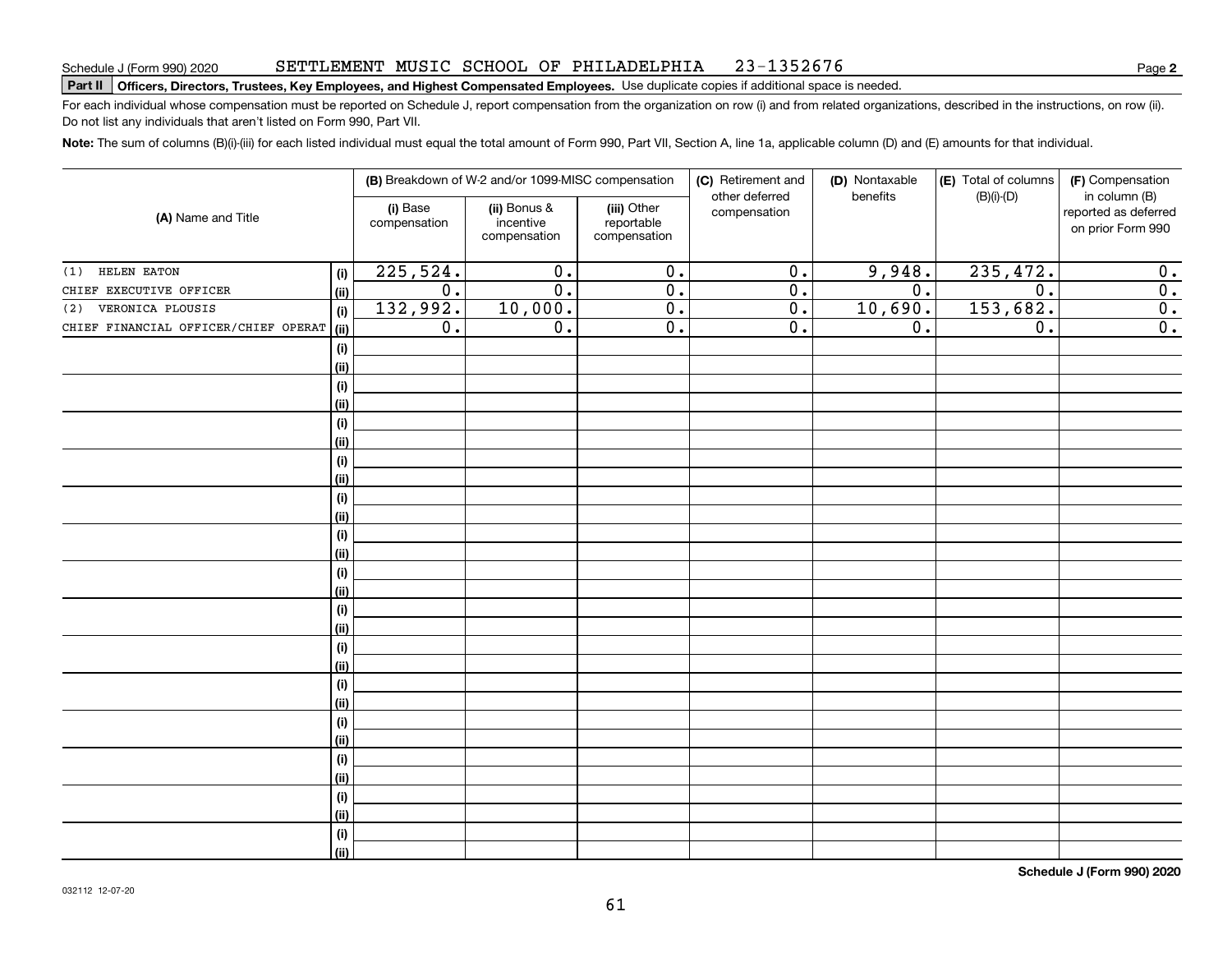# **Part III Supplemental Information**

Schedule J (Form 990) 2020 SETTLEMENT MUSIC SCHOOL OF PHILADELPHIA 23-1352676<br>Part III Supplemental Information<br>Provide the information, explanation, or descriptions required for Part I, lines 1a, 1b, 3, 4a, 4b, 4c, 5a, 5b

**Schedule J (Form 990) 2020**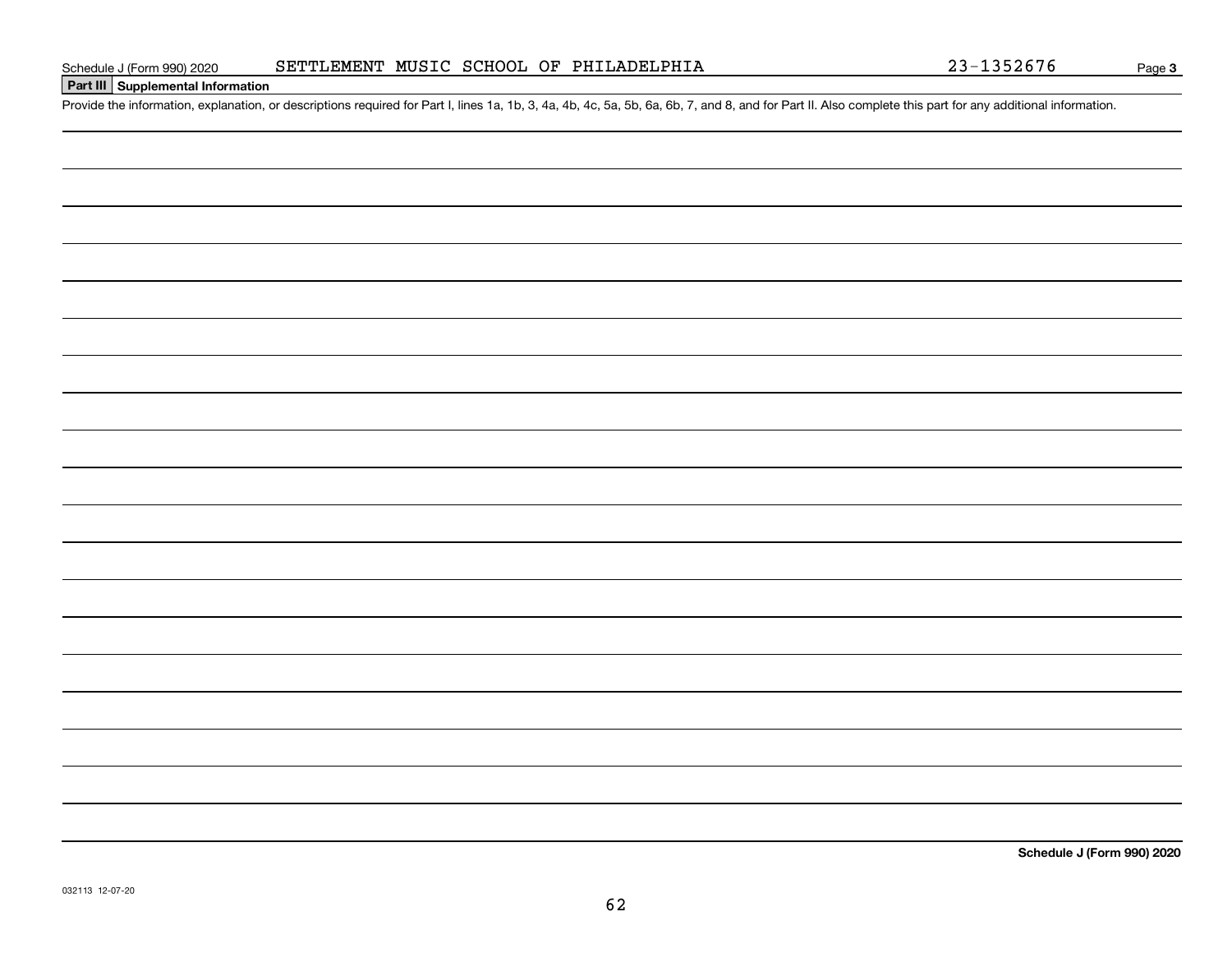# **SCHEDULE M (Form 990)**

# **Noncash Contributions**

OMB No. 1545-0047

| Department of the Treasury |
|----------------------------|
| Internal Revenue Service   |

**Complete if the organizations answered "Yes" on Form 990, Part IV, lines 29 or 30.** <sup>J</sup>**2020 Attach to Form 990.** J

 **Go to www.irs.gov/Form990 for instructions and the latest information.** J

**Open to Public Inspection**

|    | Name of the organization                                                                                                       |                               |                                      |                                                                                                      |  | <b>Employer identification number</b>                 |     |     |    |
|----|--------------------------------------------------------------------------------------------------------------------------------|-------------------------------|--------------------------------------|------------------------------------------------------------------------------------------------------|--|-------------------------------------------------------|-----|-----|----|
|    | 23-1352676<br>SETTLEMENT MUSIC SCHOOL OF PHILADELPHIA                                                                          |                               |                                      |                                                                                                      |  |                                                       |     |     |    |
|    | <b>Types of Property</b><br>Part I                                                                                             |                               |                                      |                                                                                                      |  |                                                       |     |     |    |
|    |                                                                                                                                | (a)<br>Check if<br>applicable | (b)<br>Number of<br>contributions or | (c)<br>Noncash contribution<br>amounts reported on<br>items contributed Form 990, Part VIII, line 1g |  | Method of determining<br>noncash contribution amounts | (d) |     |    |
| 1  |                                                                                                                                |                               |                                      |                                                                                                      |  |                                                       |     |     |    |
| 2  |                                                                                                                                |                               |                                      |                                                                                                      |  |                                                       |     |     |    |
| з  |                                                                                                                                |                               |                                      |                                                                                                      |  |                                                       |     |     |    |
| 4  | Books and publications                                                                                                         |                               |                                      |                                                                                                      |  |                                                       |     |     |    |
| 5  | Clothing and household goods                                                                                                   |                               |                                      |                                                                                                      |  |                                                       |     |     |    |
| 6  |                                                                                                                                |                               |                                      |                                                                                                      |  |                                                       |     |     |    |
| 7  |                                                                                                                                |                               |                                      |                                                                                                      |  |                                                       |     |     |    |
| 8  |                                                                                                                                |                               |                                      |                                                                                                      |  |                                                       |     |     |    |
| 9  | Securities - Publicly traded                                                                                                   | $\overline{\mathbf{x}}$       | 11                                   | 400,656. SELLING PRICE                                                                               |  |                                                       |     |     |    |
| 10 | Securities - Closely held stock                                                                                                |                               |                                      |                                                                                                      |  |                                                       |     |     |    |
| 11 | Securities - Partnership, LLC, or                                                                                              |                               |                                      |                                                                                                      |  |                                                       |     |     |    |
|    | trust interests                                                                                                                |                               |                                      |                                                                                                      |  |                                                       |     |     |    |
| 12 |                                                                                                                                |                               |                                      |                                                                                                      |  |                                                       |     |     |    |
| 13 | Qualified conservation contribution -                                                                                          |                               |                                      |                                                                                                      |  |                                                       |     |     |    |
|    |                                                                                                                                |                               |                                      |                                                                                                      |  |                                                       |     |     |    |
| 14 | Qualified conservation contribution - Other                                                                                    |                               |                                      |                                                                                                      |  |                                                       |     |     |    |
| 15 |                                                                                                                                |                               |                                      |                                                                                                      |  |                                                       |     |     |    |
| 16 | Real estate - Commercial                                                                                                       |                               |                                      |                                                                                                      |  |                                                       |     |     |    |
| 17 |                                                                                                                                |                               |                                      |                                                                                                      |  |                                                       |     |     |    |
| 18 |                                                                                                                                |                               |                                      |                                                                                                      |  |                                                       |     |     |    |
| 19 |                                                                                                                                |                               |                                      |                                                                                                      |  |                                                       |     |     |    |
| 20 | Drugs and medical supplies                                                                                                     |                               |                                      |                                                                                                      |  |                                                       |     |     |    |
| 21 |                                                                                                                                |                               |                                      |                                                                                                      |  |                                                       |     |     |    |
| 22 |                                                                                                                                |                               |                                      |                                                                                                      |  |                                                       |     |     |    |
| 23 |                                                                                                                                |                               |                                      |                                                                                                      |  |                                                       |     |     |    |
| 24 |                                                                                                                                |                               |                                      |                                                                                                      |  |                                                       |     |     |    |
| 25 | (INSTRUMENTS<br>Other $\blacktriangleright$                                                                                    | X                             | 1                                    |                                                                                                      |  | 4,500. APPRAISAL                                      |     |     |    |
| 26 | Other $\blacktriangleright$<br><u> 1990 - Johann Barbara, martin a</u>                                                         |                               |                                      |                                                                                                      |  |                                                       |     |     |    |
| 27 | Other $\blacktriangleright$                                                                                                    |                               |                                      |                                                                                                      |  |                                                       |     |     |    |
| 28 | Other                                                                                                                          |                               |                                      |                                                                                                      |  |                                                       |     |     |    |
| 29 | Number of Forms 8283 received by the organization during the tax year for contributions                                        |                               |                                      |                                                                                                      |  |                                                       |     |     |    |
|    | for which the organization completed Form 8283, Part V, Donee Acknowledgement                                                  |                               |                                      | 29                                                                                                   |  |                                                       |     | 0   |    |
|    |                                                                                                                                |                               |                                      |                                                                                                      |  |                                                       |     | Yes | No |
|    | 30a During the year, did the organization receive by contribution any property reported in Part I, lines 1 through 28, that it |                               |                                      |                                                                                                      |  |                                                       |     |     |    |
|    | must hold for at least three years from the date of the initial contribution, and which isn't required to be used for          |                               |                                      |                                                                                                      |  |                                                       |     |     |    |
|    | exempt purposes for the entire holding period?                                                                                 |                               |                                      |                                                                                                      |  |                                                       | 30a |     | х  |
|    | <b>b</b> If "Yes," describe the arrangement in Part II.                                                                        |                               |                                      |                                                                                                      |  |                                                       |     |     |    |
| 31 | Does the organization have a gift acceptance policy that requires the review of any nonstandard contributions?                 |                               |                                      |                                                                                                      |  | .                                                     | 31  | х   |    |
|    | 32a Does the organization hire or use third parties or related organizations to solicit, process, or sell noncash              |                               |                                      |                                                                                                      |  |                                                       |     |     |    |
|    | contributions?                                                                                                                 |                               |                                      |                                                                                                      |  |                                                       | 32a |     | x  |

**33**If the organization didn't report an amount in column (c) for a type of property for which column (a) is checked, describe in Part II.

**b**If "Yes," describe in Part II.

**For Paperwork Reduction Act Notice, see the Instructions for Form 990. Schedule M (Form 990) 2020** LHA

032141 11-23-20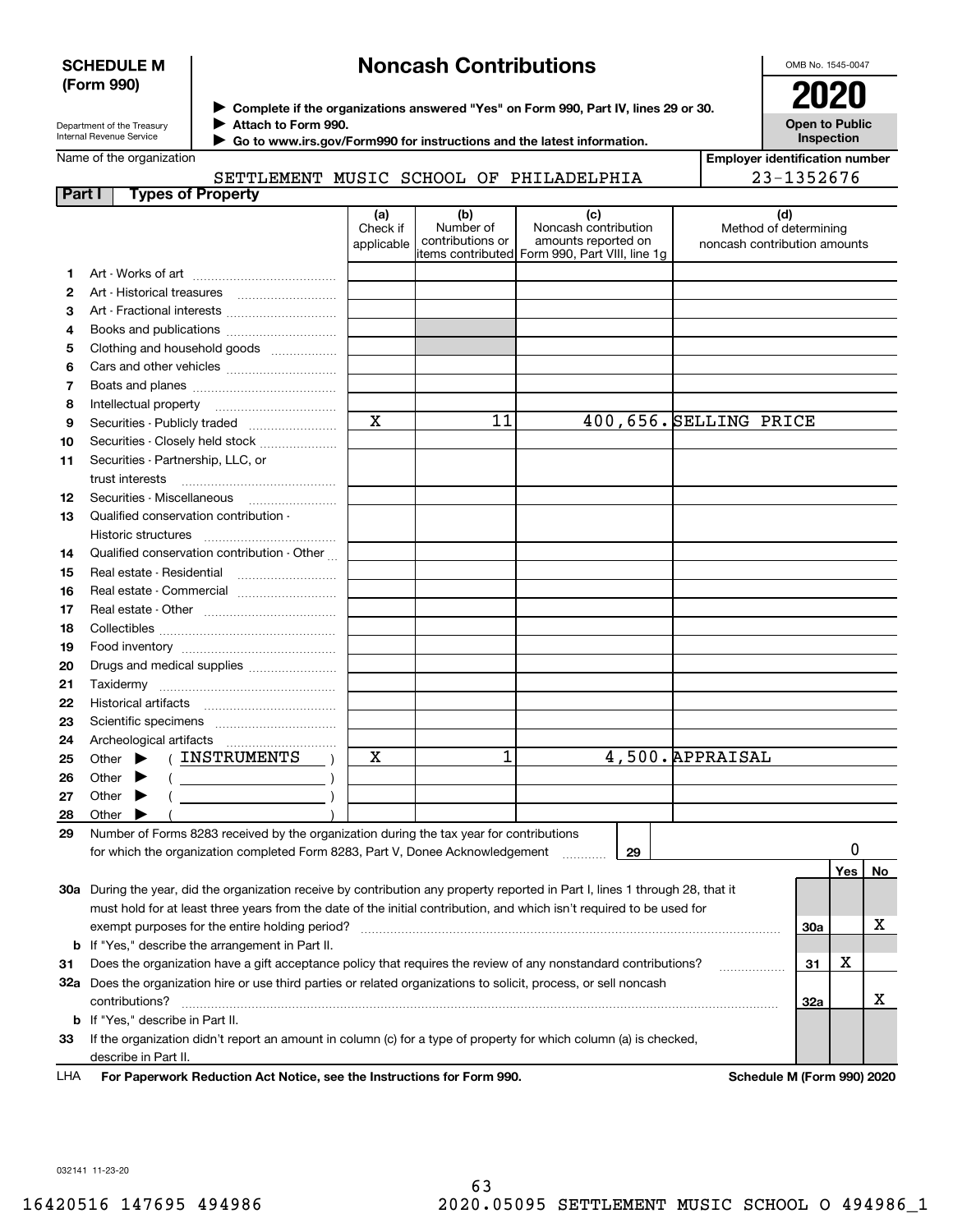### **2** Schedule M (Form 990) 2020 **SETTLEMENT MUSIC SCHOOL OF PHILADELPHIA** 23-1352676 Page

Part II | Supplemental Information. Provide the information required by Part I, lines 30b, 32b, and 33, and whether the organization is reporting in Part I, column (b), the number of contributions, the number of items received, or a combination of both. Also complete this part for any additional information.

# SCHEDULE M, PART I, COLUMN (B):

# THE ORGANIZATION IS REPORTING THE NUMBER OF CONTRIBUTIONS IN PART I,

COLUMN (B).

**Schedule M (Form 990) 2020**

032142 11-23-20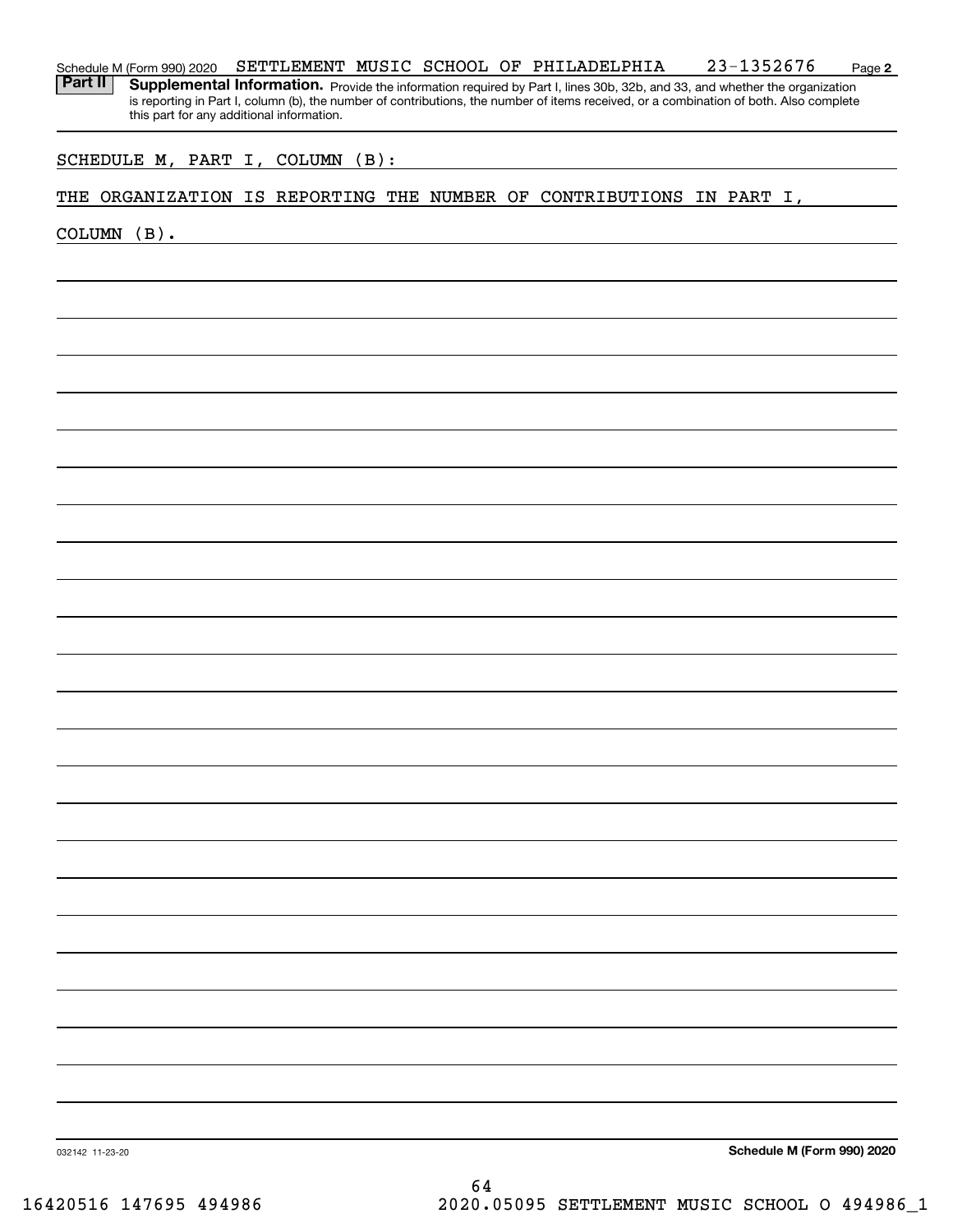**SCHEDULE O Supplemental Information to Form 990 or 990-EZ**

**(Form 990 or 990-EZ)**

Department of the Treasury Internal Revenue Service

Name of the organization

**Complete to provide information for responses to specific questions on Form 990 or 990-EZ or to provide any additional information. | Attach to Form 990 or 990-EZ. | Go to www.irs.gov/Form990 for the latest information.**



SETTLEMENT MUSIC SCHOOL OF PHILADELPHIA 23-1352676

**Employer identification number**

FORM 990, PART I, LINE 1, DESCRIPTION OF ORGANIZATION MISSION: THE RELATED ARTS TO CHILDREN AND ADULTS, WITHOUT REGARD TO AGE, RACE OR FINANCIAL CIRCUMSTANCES. SETTLEMENT'S BROAD RANGE OF PROGRAMS, TAUGHT BY HIGHLY CREDENTIALED AND DEDICATED FACULTY, HELP STUDENTS ACHIEVE ARTISTIC, EDUCATIONAL AND SOCIAL GOALS. SETTLEMENT OFFERS MORE THAN 10,000 WEEKLY SERVICES OF MUSIC AND ARTS INSTRUCTION IN MORE THAN 20 INSTRUMENTS, GROUP CLASSES, CHOIRS, CHAMBER GROUPS, JAZZ ENSEMBLES, ORCHESTRA, ARTS THERAPY, DANCE, AND CREATIVE MOVEMENT, BOTH ONSITE AND

ONLINE AT ITS SIX COMMUNITY BRANCH SITES, AND WITH MULTIPLE OFF-SITE

PARTNERSHIPS. SINCE ITS FOUNDING, SETTLEMENT MUSIC SCHOOL HAS GROWN TO

BECOME A LEADER IN THE NEIGHBORHOODS IT SERVES, IN THE CITY OF

PHILADELPHIA, AND IN THE NATIONAL COMMUNITY ARTS SCHOOL MOVEMENT.

MEASURED BY BUDGET SIZE, ENROLLMENT, AND NUMBER OF BRANCHES, SETTLEMENT

IS THE LARGEST COMMUNITY SCHOOL OF THE ARTS IN AMERICA.

032211 11-20-20 LHA For Paperwork Reduction Act Notice, see the Instructions for Form 990 or 990-EZ. Schedule O (Form 990 or 990-EZ) 2020 FORM 990, PART III, LINE 1, DESCRIPTION OF ORGANIZATION MISSION: FACULTY, HELP STUDENTS ACHIEVE ARTISTIC, EDUCATIONAL AND SOCIAL GOALS. SETTLEMENT OFFERS MORE THAN 10,000 WEEKLY SERVICES OF MUSIC AND ARTS INSTRUCTION IN MORE THAN 20 INSTRUMENTS, GROUP CLASSES, CHOIRS, CHAMBER GROUPS, JAZZ ENSEMBLES, ORCHESTRA, ARTS THERAPY, DANCE, AND CREATIVE MOVEMENT, BOTH ONSITE AND ONLINE AT ITS SIX COMMUNITY BRANCH SITES, AND WITH MULTIPLE OFF-SITE PARTNERSHIPS. SINCE ITS FOUNDING, SETTLEMENT MUSIC SCHOOL HAS GROWN TO BECOME A LEADER IN THE NEIGHBORHOODS IT SERVES, IN THE CITY OF PHILADELPHIA, AND IN THE NATIONAL COMMUNITY ARTS SCHOOL MOVEMENT. MEASURED BY BUDGET SIZE, ENROLLMENT, AND NUMBER OF BRANCHES, SETTLEMENT IS THE LARGEST COMMUNITY SCHOOL OF THE ARTS IN

65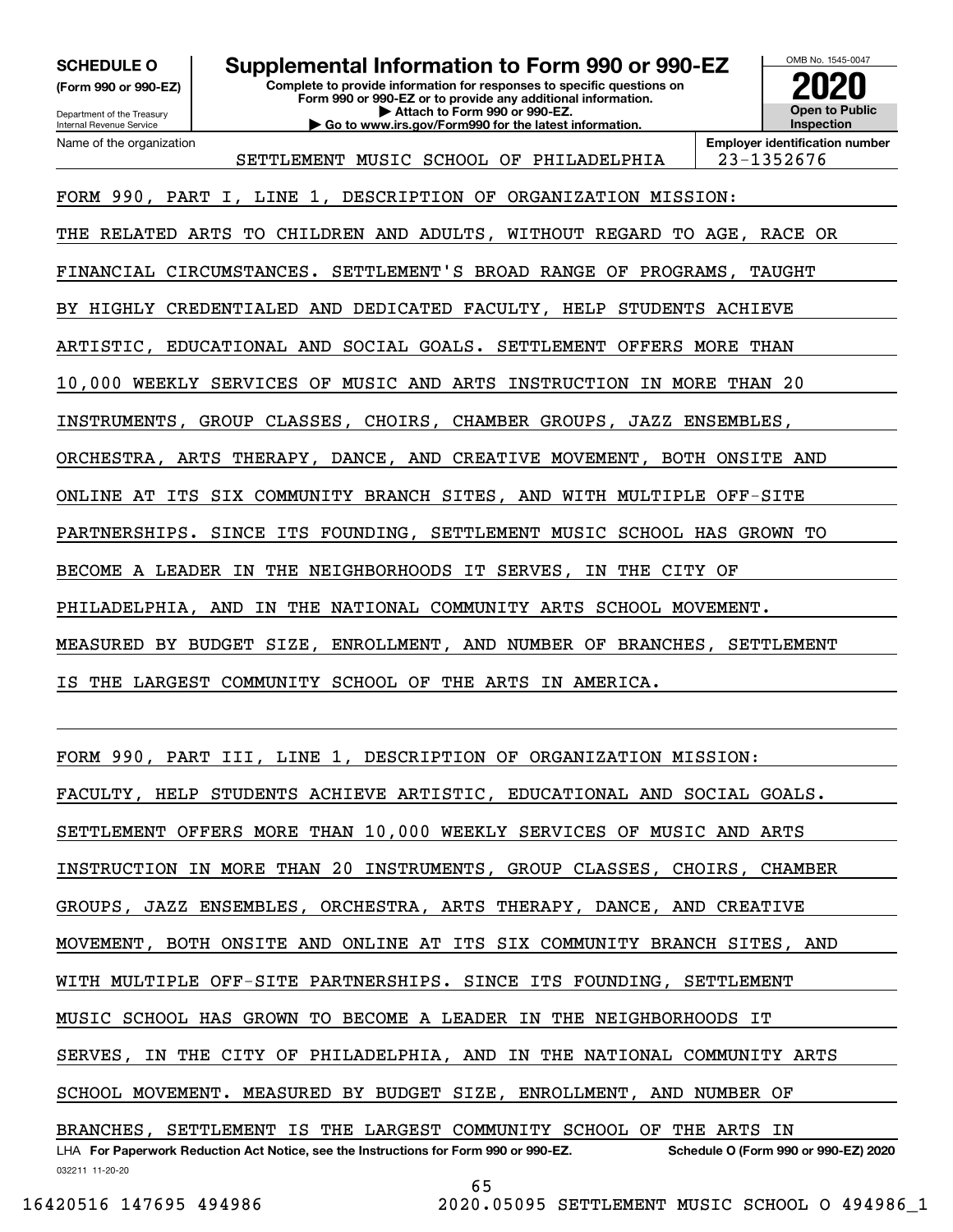| Page 2<br>Schedule O (Form 990 or 990-EZ) 2020 |  |  |                                                               |                                                     |  |  |  |  |
|------------------------------------------------|--|--|---------------------------------------------------------------|-----------------------------------------------------|--|--|--|--|
| Name of the organization                       |  |  | SETTLEMENT MUSIC SCHOOL OF PHILADELPHIA                       | <b>Employer identification number</b><br>23-1352676 |  |  |  |  |
| AMERICA.                                       |  |  |                                                               |                                                     |  |  |  |  |
|                                                |  |  |                                                               |                                                     |  |  |  |  |
|                                                |  |  | FORM 990, PART III, LINE 4A, PROGRAM SERVICE ACCOMPLISHMENTS: |                                                     |  |  |  |  |

PARTICIPANT'S SCHOOL READINESS SCORES THREE TIMES HIGHER THAN PEERS IN

NON-ARTS ENRICHED PROGRAMS. 90% OF THE STUDENTS IN THE KALEIDOSCOPE

PROGRAM QUALIFY FOR HEAD START FUNDING DUE TO FAMILY INCOME OR SPECIAL

NEEDS AND ATTEND TUITION-FREE. THE INNOVATION AND QUALITY OF

KALEIDOSCOPE HAS HELPED IT BECOME A NATIONAL MODEL OF ARTS-BASED

PRESCHOOL EDUCATION. THE BUDGET FOR KALEIDOSCOPE IS OVER \$1 MILLION,

REPRESENTING APPROXIMATELY 13% OF THE SCHOOL'S BUDGET.

FORM 990, PART VI, SECTION B, LINE 11B:

PRIOR TO FILING OF THE FORM 990, THE AUDIT COMMITTEE WILL REVIEW AND

APPROVE THE FORM 990 AND REPORT ITS FINDINGS TO THE BOARD.

FORM 990, PART VI, SECTION B, LINE 12C:

TRUSTEES REGULARLY SUPPLY WRITTEN CONFLICT OF INTEREST STATEMENTS THAT ARE REVIEWED BY MANAGEMENT TO ENSURE THAT CONFLICTS DO NOT EXIST. IF A CONFLICT WERE TO OCCUR, THE CONFLICT WOULD BE EVALUATED AND APPROPRIATE ACTION WOULD BE TAKEN.

FORM 990, PART VI, SECTION B, LINE 15A:

THE EXECUTIVE COMMITTEE OF THE CENTRAL BOARD OF TRUSTEES (CHAIRMAN,

PRESIDENT, TREASURER, ASSISTANT TREASURER, SECRETARY AND ASSISTANT

SECRETARY) MEETS ANNUALLY TO DETERMINE THE EXECUTIVE DIRECTOR'S SALARY FOR

THE NEXT YEAR END. THE COMMITTEE REVIEWS SALARY DATA FOR COMPARABLE

POSITIONS IN OTHER ORGANIZATIONS AS PART OF THEIR DELIBERATION, ALONG WITH

INTERNAL SCHOOL BUDGET INFORMATION TO MAKE THEIR DETERMINATION.

66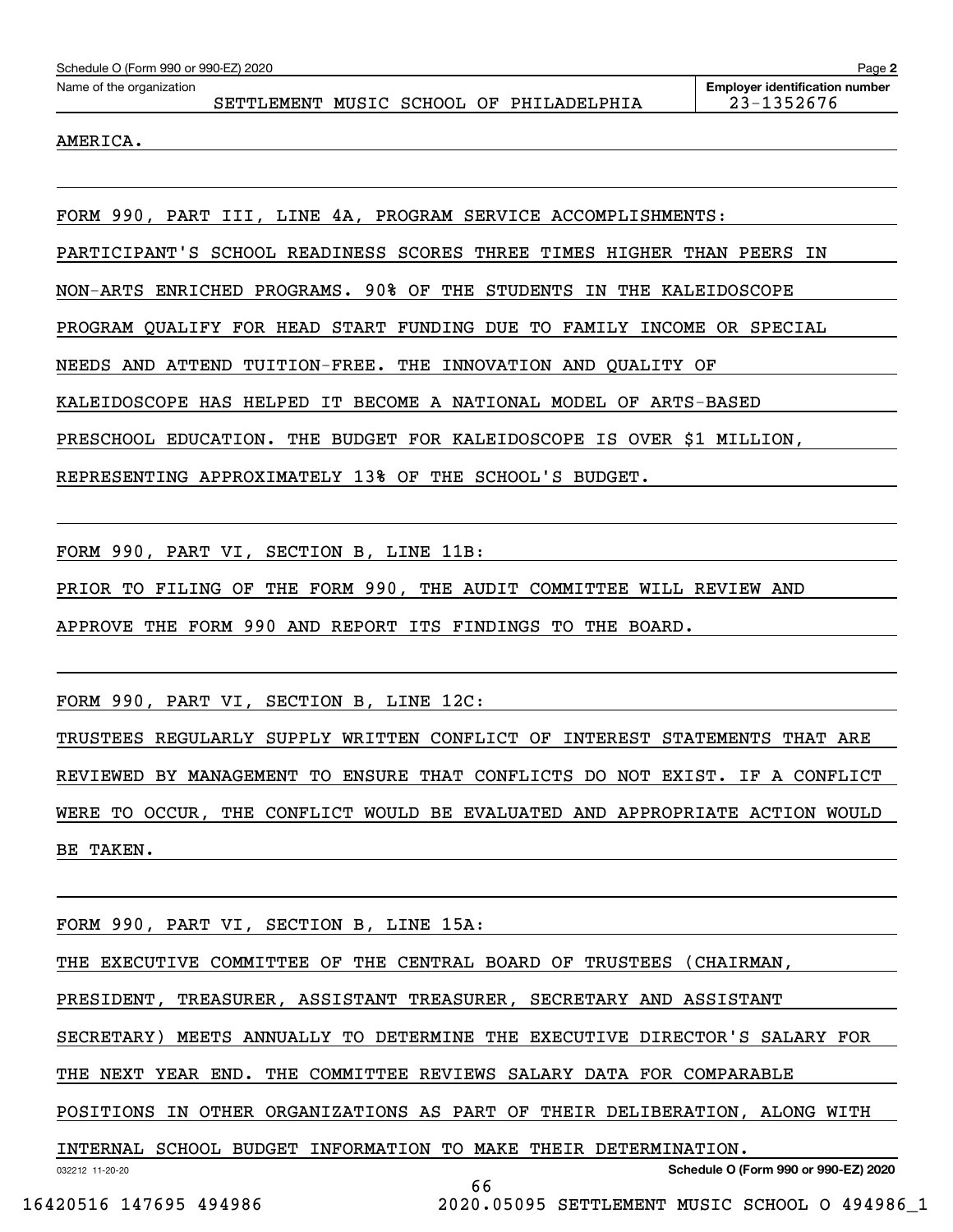| THE ORGANIZATION MAKES ITS GOVERNING DOCUMENTS, CONFLICT OF INTEREST POLICY |                                      |
|-----------------------------------------------------------------------------|--------------------------------------|
| AND FINANCIAL STATEMENTS AVAILABLE UPON REQUEST.                            |                                      |
| FORM 990, PART XI, LINE 9, CHANGES IN NET ASSETS:                           |                                      |
| CHANGE IN SPLIT INTEREST AGREEMENT                                          | 238,528.                             |
|                                                                             |                                      |
|                                                                             |                                      |
|                                                                             |                                      |
|                                                                             |                                      |
|                                                                             |                                      |
|                                                                             |                                      |
|                                                                             |                                      |
|                                                                             |                                      |
|                                                                             |                                      |
|                                                                             |                                      |
|                                                                             |                                      |
|                                                                             |                                      |
|                                                                             |                                      |
|                                                                             |                                      |
|                                                                             |                                      |
|                                                                             |                                      |
| 032212 11-20-20                                                             | Schedule O (Form 990 or 990-EZ) 2020 |

SETTLEMENT MUSIC SCHOOL OF PHILADELPHIA | 23-1352676

**2** Echedule O (Form 990 or 990-EZ) 2020<br>Name of the organization **number** Name of the organization **number**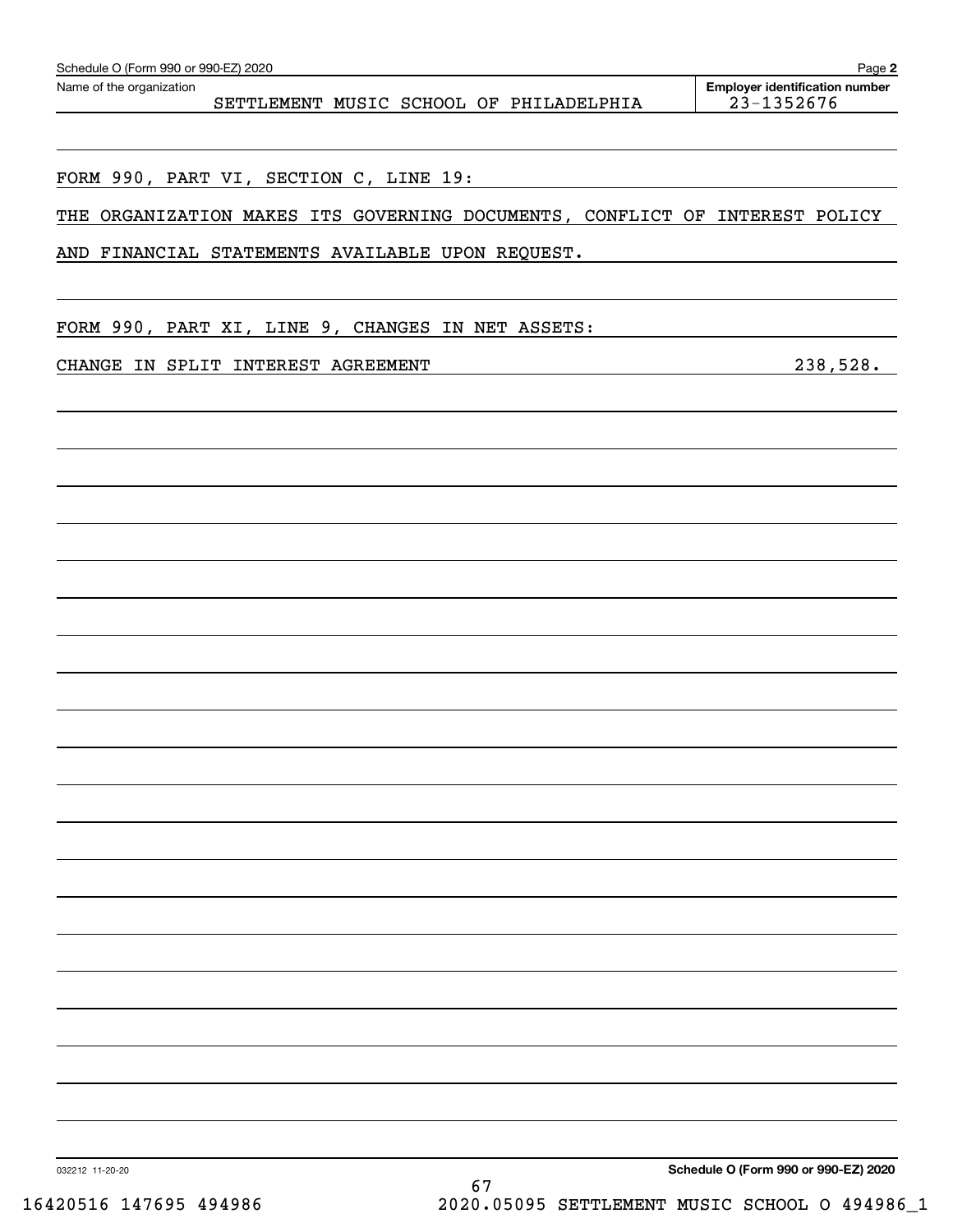| <b>SCHEDULE R</b>   |  |
|---------------------|--|
| $T_{\rm{num}}$ 000) |  |

### **(Form 990)**

# **Related Organizations and Unrelated Partnerships**

**Complete if the organization answered "Yes" on Form 990, Part IV, line 33, 34, 35b, 36, or 37.** |

**Attach to Form 990.**  |

OMB No. 1545-0047

**Open to Public 2020**

**Employer identification number**

23-1352676

Internal Revenue Service

Department of the Treasury

# **| Go to www.irs.gov/Form990 for instructions and the latest information. Inspection**

### Name of the organization

# SETTLEMENT MUSIC SCHOOL OF PHILADELPHIA

**Part I Identification of Disregarded Entities.**  Complete if the organization answered "Yes" on Form 990, Part IV, line 33.

| (a)<br>Name, address, and EIN (if applicable)<br>of disregarded entity | (b)<br>Primary activity | (c)<br>Legal domicile (state or<br>foreign country) | (d)<br>Total income | (e)<br>End-of-year assets | (f)<br>Direct controlling<br>entity |
|------------------------------------------------------------------------|-------------------------|-----------------------------------------------------|---------------------|---------------------------|-------------------------------------|
|                                                                        |                         |                                                     |                     |                           |                                     |
|                                                                        |                         |                                                     |                     |                           |                                     |
|                                                                        |                         |                                                     |                     |                           |                                     |
|                                                                        |                         |                                                     |                     |                           |                                     |

### **Identification of Related Tax-Exempt Organizations.** Complete if the organization answered "Yes" on Form 990, Part IV, line 34, because it had one or more related tax-exempt **Part II** organizations during the tax year.

| (a)<br>Name, address, and EIN<br>of related organization | (b)<br>Primary activity   | (c)<br>Legal domicile (state or<br>foreign country) | (d)<br>Exempt Code<br>section | (e)<br>Public charity<br>status (if section | (f)<br>Direct controlling<br>entity |                   | $(g)$<br>Section 512(b)(13)<br>controlled<br>entity? |
|----------------------------------------------------------|---------------------------|-----------------------------------------------------|-------------------------------|---------------------------------------------|-------------------------------------|-------------------|------------------------------------------------------|
|                                                          |                           |                                                     |                               | 501(c)(3))                                  |                                     | Yes               | No                                                   |
| CAMDEN SCHOOL OF MUSICAL ARTS - 22-2801774               | PROVIDE MUSIC & RELATED   |                                                     |                               |                                             | SETTLEMENT MUSIC                    |                   |                                                      |
| 990 MORGAN BLVD                                          | MUSIC PROGRAMS TO THE     |                                                     |                               |                                             | SCHOOL OF                           |                   |                                                      |
| 08104<br>CAMDEN, NJ                                      | CAMDEN AREA AT AFFORDABLE | NEW JERSEY                                          | 501(C)(3)                     | LINE 7                                      | PHILADELPHIA                        | $\mathbf{v}$<br>△ |                                                      |
|                                                          |                           |                                                     |                               |                                             |                                     |                   |                                                      |
|                                                          |                           |                                                     |                               |                                             |                                     |                   |                                                      |
|                                                          |                           |                                                     |                               |                                             |                                     |                   |                                                      |

**For Paperwork Reduction Act Notice, see the Instructions for Form 990. Schedule R (Form 990) 2020**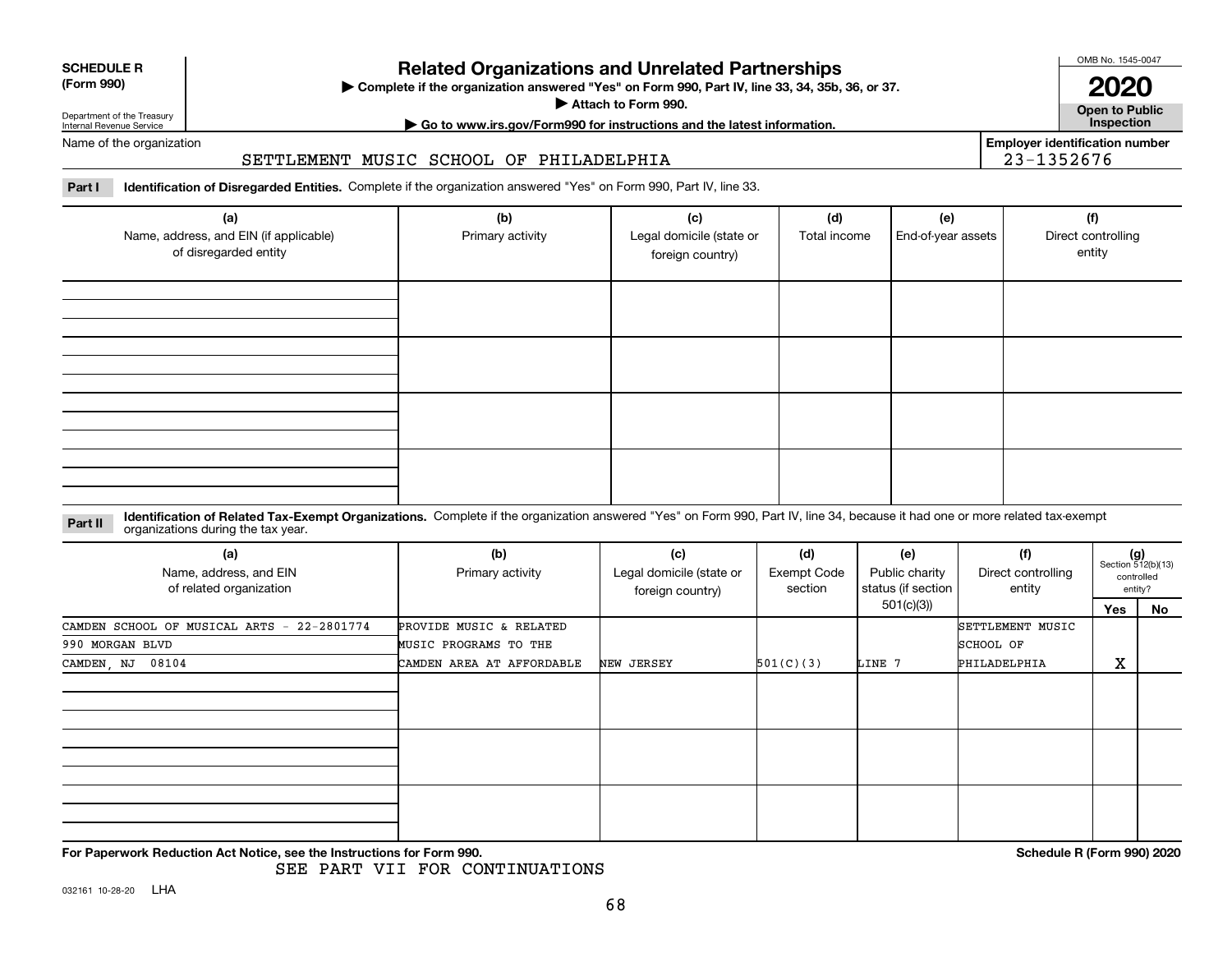### Schedule R (Form 990) 2020 **SETTLEMENT MUSIC SCHOOL OF PHILADELPHIA** 23-1352676 <sub>Page</sub>

**2**

**Identification of Related Organizations Taxable as a Partnership.** Complete if the organization answered "Yes" on Form 990, Part IV, line 34, because it had one or more related **Part III** organizations treated as a partnership during the tax year.

| (a)                                               | (b)              | (c)                  | (d)                          | (e)                                                                 | (f)                      | (g)                     |              | (h)              | (i)                                                              | (j) | (k)                                         |
|---------------------------------------------------|------------------|----------------------|------------------------------|---------------------------------------------------------------------|--------------------------|-------------------------|--------------|------------------|------------------------------------------------------------------|-----|---------------------------------------------|
| Name, address, and EIN<br>of related organization | Primary activity | Legal<br>domicile    | Direct controlling<br>entity | Predominant income                                                  | Share of total<br>income | Share of<br>end-of-year |              | Disproportionate | Code V-UBI                                                       |     | General or Percentage<br>managing ownership |
|                                                   |                  | (state or<br>foreign |                              |                                                                     |                          | assets                  | allocations? |                  |                                                                  |     |                                             |
|                                                   |                  | country)             |                              | related, unrelated,<br>excluded from tax under<br>sections 512-514) |                          |                         |              | Yes   No         | amount in box<br>20 of Schedule<br>K-1 (Form 1065) <b>Yes No</b> |     |                                             |
|                                                   |                  |                      |                              |                                                                     |                          |                         |              |                  |                                                                  |     |                                             |
|                                                   |                  |                      |                              |                                                                     |                          |                         |              |                  |                                                                  |     |                                             |
|                                                   |                  |                      |                              |                                                                     |                          |                         |              |                  |                                                                  |     |                                             |
|                                                   |                  |                      |                              |                                                                     |                          |                         |              |                  |                                                                  |     |                                             |
|                                                   |                  |                      |                              |                                                                     |                          |                         |              |                  |                                                                  |     |                                             |
|                                                   |                  |                      |                              |                                                                     |                          |                         |              |                  |                                                                  |     |                                             |
|                                                   |                  |                      |                              |                                                                     |                          |                         |              |                  |                                                                  |     |                                             |
|                                                   |                  |                      |                              |                                                                     |                          |                         |              |                  |                                                                  |     |                                             |
|                                                   |                  |                      |                              |                                                                     |                          |                         |              |                  |                                                                  |     |                                             |
|                                                   |                  |                      |                              |                                                                     |                          |                         |              |                  |                                                                  |     |                                             |
|                                                   |                  |                      |                              |                                                                     |                          |                         |              |                  |                                                                  |     |                                             |
|                                                   |                  |                      |                              |                                                                     |                          |                         |              |                  |                                                                  |     |                                             |
|                                                   |                  |                      |                              |                                                                     |                          |                         |              |                  |                                                                  |     |                                             |
|                                                   |                  |                      |                              |                                                                     |                          |                         |              |                  |                                                                  |     |                                             |
|                                                   |                  |                      |                              |                                                                     |                          |                         |              |                  |                                                                  |     |                                             |
|                                                   |                  |                      |                              |                                                                     |                          |                         |              |                  |                                                                  |     |                                             |
|                                                   |                  |                      |                              |                                                                     |                          |                         |              |                  |                                                                  |     |                                             |

**Identification of Related Organizations Taxable as a Corporation or Trust.** Complete if the organization answered "Yes" on Form 990, Part IV, line 34, because it had one or more related **Part IV** organizations treated as a corporation or trust during the tax year.

| (a)<br>Name, address, and EIN<br>of related organization | (b)<br>Primary activity | (c)<br>Legal domicile<br>(state or<br>foreign | (d)<br>Direct controlling<br>entity | (e)<br>Type of entity<br>(C corp, S corp,<br>or trust) | (f)<br>Share of total<br>income | (g)<br>Share of<br>end-of-year<br>assets | (h)<br> Percentage <br>ownership | $\begin{array}{c} \textbf{(i)}\\ \text{Section}\\ 512 \text{(b)} \text{(13)}\\ \text{controlled}\end{array}$<br>entity? |  |
|----------------------------------------------------------|-------------------------|-----------------------------------------------|-------------------------------------|--------------------------------------------------------|---------------------------------|------------------------------------------|----------------------------------|-------------------------------------------------------------------------------------------------------------------------|--|
|                                                          |                         | country)                                      |                                     |                                                        |                                 |                                          |                                  | Yes No                                                                                                                  |  |
|                                                          |                         |                                               |                                     |                                                        |                                 |                                          |                                  |                                                                                                                         |  |
|                                                          |                         |                                               |                                     |                                                        |                                 |                                          |                                  |                                                                                                                         |  |
|                                                          |                         |                                               |                                     |                                                        |                                 |                                          |                                  |                                                                                                                         |  |
|                                                          |                         |                                               |                                     |                                                        |                                 |                                          |                                  |                                                                                                                         |  |
|                                                          |                         |                                               |                                     |                                                        |                                 |                                          |                                  |                                                                                                                         |  |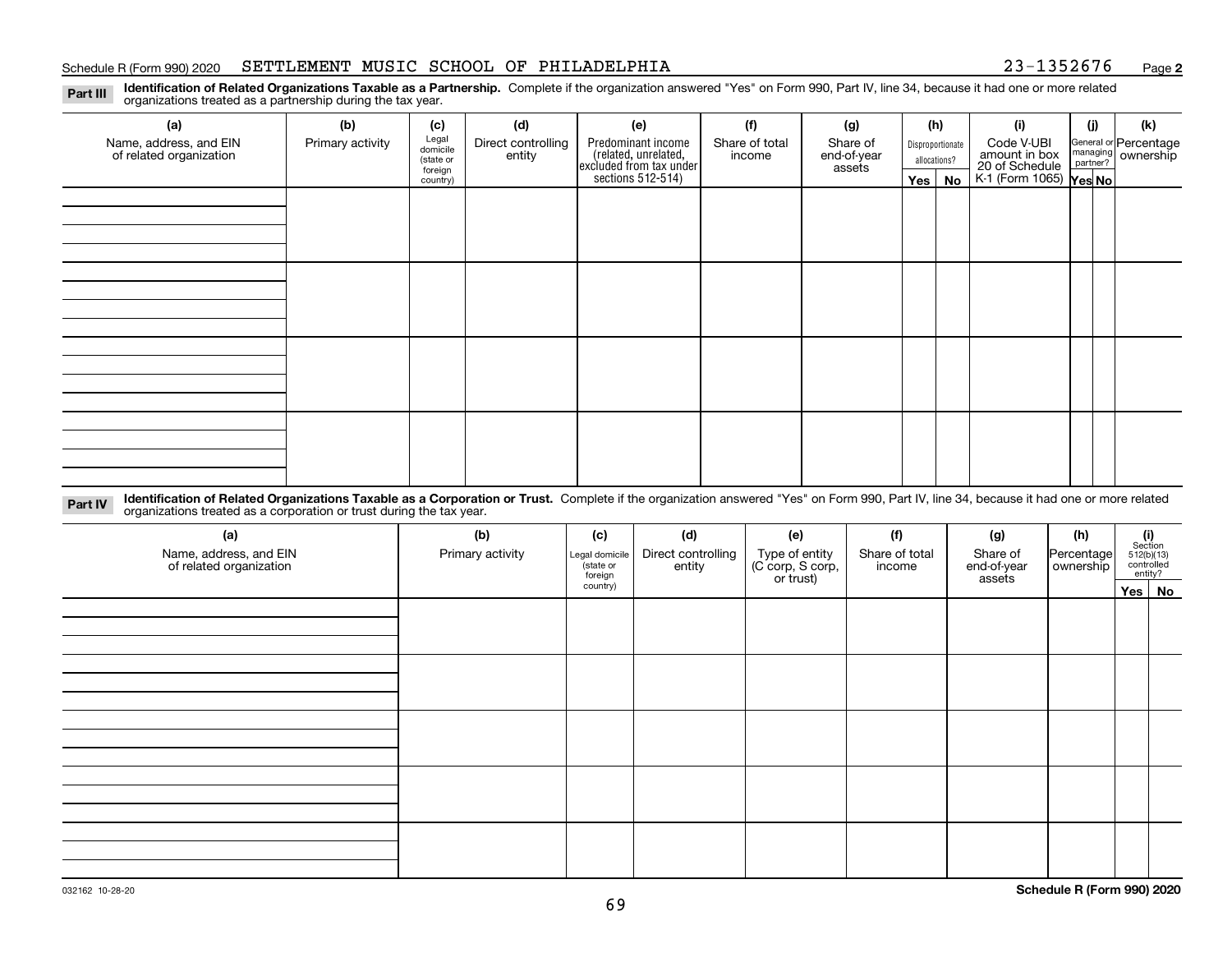## Schedule R (Form 990) 2020 **SETTLEMENT MUSIC SCHOOL OF PHILADELPHIA** 23-1352676 <sub>Page</sub>

### **Part V** T**ransactions With Related Organizations.** Complete if the organization answered "Yes" on Form 990, Part IV, line 34, 35b, or 36.

| Note: Complete line 1 if any entity is listed in Parts II, III, or IV of this schedule.                                                                                                                                        |     | Yes | No          |
|--------------------------------------------------------------------------------------------------------------------------------------------------------------------------------------------------------------------------------|-----|-----|-------------|
| 1 During the tax year, did the organization engage in any of the following transactions with one or more related organizations listed in Parts II-IV?                                                                          |     |     |             |
|                                                                                                                                                                                                                                | 1a  |     | X           |
| b Gift, grant, or capital contribution to related organization(s) material contracts and contribution to related organization(s) material contribution to related organization(s) material contribution (s) and contribution ( | 1b  |     | x           |
| c Gift, grant, or capital contribution from related organization(s)                                                                                                                                                            | 1c  |     | х           |
| <b>d</b> Loans or loan quarantees to or for related organization(s)                                                                                                                                                            | 1d  |     | X           |
| e Loans or loan guarantees by related organization(s) manufactured and content to content the content of the content of the content of the content of the content of the content of the content of the content of the content  | 1e  |     | X           |
|                                                                                                                                                                                                                                |     |     |             |
| f Dividends from related organization(s) manufactured contains and contained a series of the contact of the contact of the contact of the contact of the contact of the contact of the contact of the contact of the contact o | 1f  |     | X           |
| g Sale of assets to related organization(s) manufactured contains and contained a state of assets to related organization(s)                                                                                                   | 1a  |     | X           |
| h Purchase of assets from related organization(s) manufactured and content to the content of the content of the content of the content of the content of the content of the content of the content of the content of the conte | 1h  |     | X           |
| Exchange of assets with related organization(s) www.assettion.com/www.assettion.com/www.assettion.com/www.assettion.com/www.assettion.com/www.assettion.com/www.assettion.com/www.assettion.com/www.assettion.com/www.assettio | 1i  |     | X           |
|                                                                                                                                                                                                                                | 1i. |     | X           |
|                                                                                                                                                                                                                                |     |     |             |
| k Lease of facilities, equipment, or other assets from related organization(s) manufaction content and content to the assets from related organization(s) manufaction content and content and content and content and content  | 1k  |     | х           |
| Performance of services or membership or fundraising solicitations for related organization(s) manufaction.community content and the services or membership or fundraising solicitations for related organization(s) manufacti | 11  |     | X           |
| m Performance of services or membership or fundraising solicitations by related organization(s)                                                                                                                                | 1m  |     | X           |
|                                                                                                                                                                                                                                | 1n  |     | $\mathbf x$ |
| <b>o</b> Sharing of paid employees with related organization(s)                                                                                                                                                                | 1o  |     | X           |
|                                                                                                                                                                                                                                |     |     |             |
| p Reimbursement paid to related organization(s) for expenses [111] resummand content to content the set of the set of the set of the set of the set of the set of the set of the set of the set of the set of the set of the s | 1p. |     | х           |
|                                                                                                                                                                                                                                | 1a  |     | X           |
|                                                                                                                                                                                                                                |     |     |             |
| r Other transfer of cash or property to related organization(s)                                                                                                                                                                | 1r  |     | X           |
|                                                                                                                                                                                                                                | 1s  |     | X           |

**2**If the answer to any of the above is "Yes," see the instructions for information on who must complete this line, including covered relationships and transaction thresholds.

| (a)<br>Name of related organization | (b)<br>Transaction<br>type (a-s) | (c)<br>Amount involved | (d)<br>Method of determining amount involved |
|-------------------------------------|----------------------------------|------------------------|----------------------------------------------|
| (1)                                 |                                  |                        |                                              |
| (2)                                 |                                  |                        |                                              |
| (3)                                 |                                  |                        |                                              |
| (4)                                 |                                  |                        |                                              |
| (5)                                 |                                  |                        |                                              |
| (6)                                 |                                  |                        |                                              |

 $\overline{a}$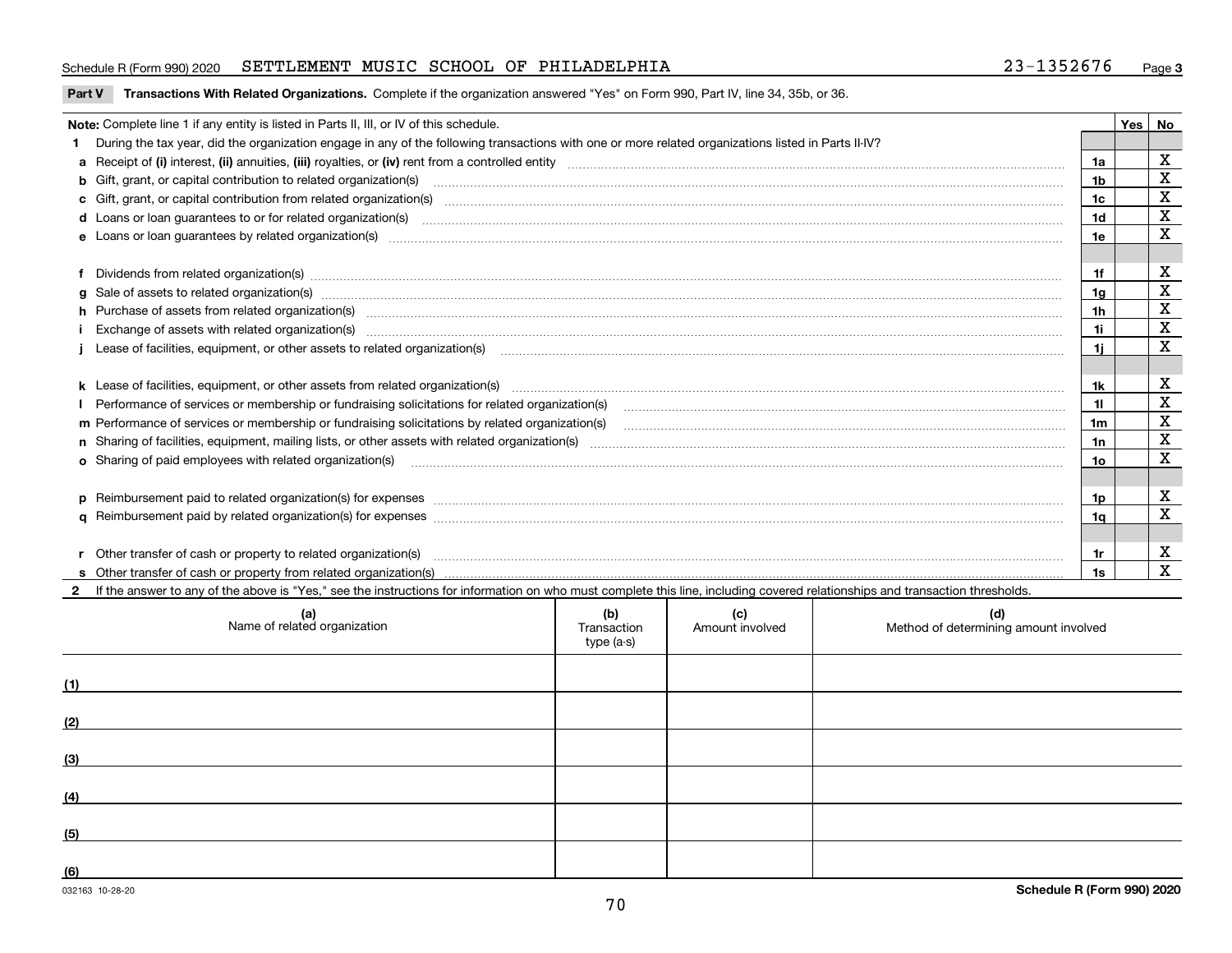### Schedule R (Form 990) 2020 **SETTLEMENT MUSIC SCHOOL OF PHILADELPHIA** 23-1352676 <sub>Page</sub>

## **Part VI Unrelated Organizations Taxable as a Partnership. Complete if the organization answered "Yes" on Form 990, Part IV, line 37.**

Provide the following information for each entity taxed as a partnership through which the organization conducted more than five percent of its activities (measured by total assets or gross revenue) that was not a related organization. See instructions regarding exclusion for certain investment partnerships.

| that was not a related organization. Occ instructions regarding exclusion for certain investment partnerships.<br>(a) | (b)              | (c)                                             | (d)                                                                                        |                                                                                                                            | (f)                         | (g)                               | (h)                                             | (i)                                                                                                                                   | (j)   | (k) |
|-----------------------------------------------------------------------------------------------------------------------|------------------|-------------------------------------------------|--------------------------------------------------------------------------------------------|----------------------------------------------------------------------------------------------------------------------------|-----------------------------|-----------------------------------|-------------------------------------------------|---------------------------------------------------------------------------------------------------------------------------------------|-------|-----|
| Name, address, and EIN<br>of entity                                                                                   | Primary activity | Legal domicile<br>(state or foreign<br>country) | Predominant income<br>(related, unrelated,<br>excluded from tax under<br>sections 512-514) | $\begin{array}{c} \textbf{(e)}\\ \text{Are all} \\ \text{partners sec.}\\ 501(c)(3)\\ \text{orgs.?} \end{array}$<br>Yes No | Share of<br>total<br>income | Share of<br>end-of-year<br>assets | Dispropor-<br>tionate<br>allocations?<br>Yes No | Code V-UBI<br>  amount in box 20 managing<br>  of Schedule K-1 partner? ownership<br>  of Schedule K-1 partner? ownership<br>  Yes No | YesNO |     |
|                                                                                                                       |                  |                                                 |                                                                                            |                                                                                                                            |                             |                                   |                                                 |                                                                                                                                       |       |     |
|                                                                                                                       |                  |                                                 |                                                                                            |                                                                                                                            |                             |                                   |                                                 |                                                                                                                                       |       |     |
|                                                                                                                       |                  |                                                 |                                                                                            |                                                                                                                            |                             |                                   |                                                 |                                                                                                                                       |       |     |
|                                                                                                                       |                  |                                                 |                                                                                            |                                                                                                                            |                             |                                   |                                                 |                                                                                                                                       |       |     |
|                                                                                                                       |                  |                                                 |                                                                                            |                                                                                                                            |                             |                                   |                                                 |                                                                                                                                       |       |     |
|                                                                                                                       |                  |                                                 |                                                                                            |                                                                                                                            |                             |                                   |                                                 |                                                                                                                                       |       |     |
|                                                                                                                       |                  |                                                 |                                                                                            |                                                                                                                            |                             |                                   |                                                 |                                                                                                                                       |       |     |
|                                                                                                                       |                  |                                                 |                                                                                            |                                                                                                                            |                             |                                   |                                                 |                                                                                                                                       |       |     |
|                                                                                                                       |                  |                                                 |                                                                                            |                                                                                                                            |                             |                                   |                                                 |                                                                                                                                       |       |     |
|                                                                                                                       |                  |                                                 |                                                                                            |                                                                                                                            |                             |                                   |                                                 |                                                                                                                                       |       |     |
|                                                                                                                       |                  |                                                 |                                                                                            |                                                                                                                            |                             |                                   |                                                 |                                                                                                                                       |       |     |
|                                                                                                                       |                  |                                                 |                                                                                            |                                                                                                                            |                             |                                   |                                                 |                                                                                                                                       |       |     |
|                                                                                                                       |                  |                                                 |                                                                                            |                                                                                                                            |                             |                                   |                                                 |                                                                                                                                       |       |     |
|                                                                                                                       |                  |                                                 |                                                                                            |                                                                                                                            |                             |                                   |                                                 |                                                                                                                                       |       |     |
|                                                                                                                       |                  |                                                 |                                                                                            |                                                                                                                            |                             |                                   |                                                 |                                                                                                                                       |       |     |
|                                                                                                                       |                  |                                                 |                                                                                            |                                                                                                                            |                             |                                   |                                                 |                                                                                                                                       |       |     |
|                                                                                                                       |                  |                                                 |                                                                                            |                                                                                                                            |                             |                                   |                                                 |                                                                                                                                       |       |     |
|                                                                                                                       |                  |                                                 |                                                                                            |                                                                                                                            |                             |                                   |                                                 |                                                                                                                                       |       |     |
|                                                                                                                       |                  |                                                 |                                                                                            |                                                                                                                            |                             |                                   |                                                 |                                                                                                                                       |       |     |
|                                                                                                                       |                  |                                                 |                                                                                            |                                                                                                                            |                             |                                   |                                                 |                                                                                                                                       |       |     |
|                                                                                                                       |                  |                                                 |                                                                                            |                                                                                                                            |                             |                                   |                                                 |                                                                                                                                       |       |     |
|                                                                                                                       |                  |                                                 |                                                                                            |                                                                                                                            |                             |                                   |                                                 |                                                                                                                                       |       |     |
|                                                                                                                       |                  |                                                 |                                                                                            |                                                                                                                            |                             |                                   |                                                 |                                                                                                                                       |       |     |
|                                                                                                                       |                  |                                                 |                                                                                            |                                                                                                                            |                             |                                   |                                                 |                                                                                                                                       |       |     |
|                                                                                                                       |                  |                                                 |                                                                                            |                                                                                                                            |                             |                                   |                                                 |                                                                                                                                       |       |     |

**Schedule R (Form 990) 2020**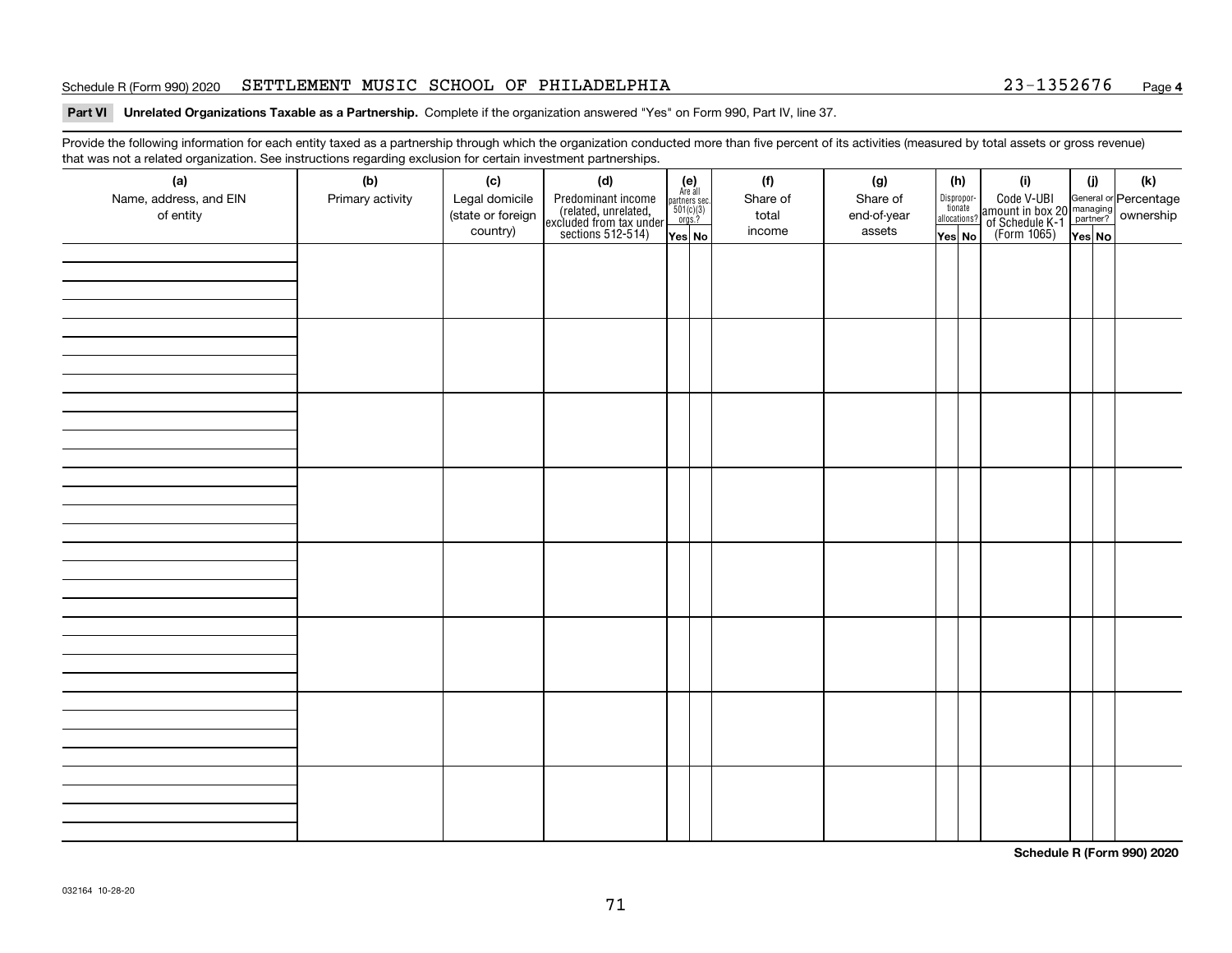Schedule R (Form 990) 2020 SETTLEMENT MUSIC SCHOOL OF PHILADELPHIA 23-1352676 page 5 **Part VII Supplemental Information**

Provide additional information for responses to questions on Schedule R. See instructions.

# PART II, IDENTIFICATION OF RELATED TAX-EXEMPT ORGANIZATIONS:

# NAME OF RELATED ORGANIZATION:

# CAMDEN SCHOOL OF MUSICAL ARTS

# PRIMARY ACTIVITY: PROVIDE MUSIC & RELATED MUSIC PROGRAMS TO THE CAMDEN

## AREA AT AFFORDABLE FEES

**Schedule R (Form 990) 2020**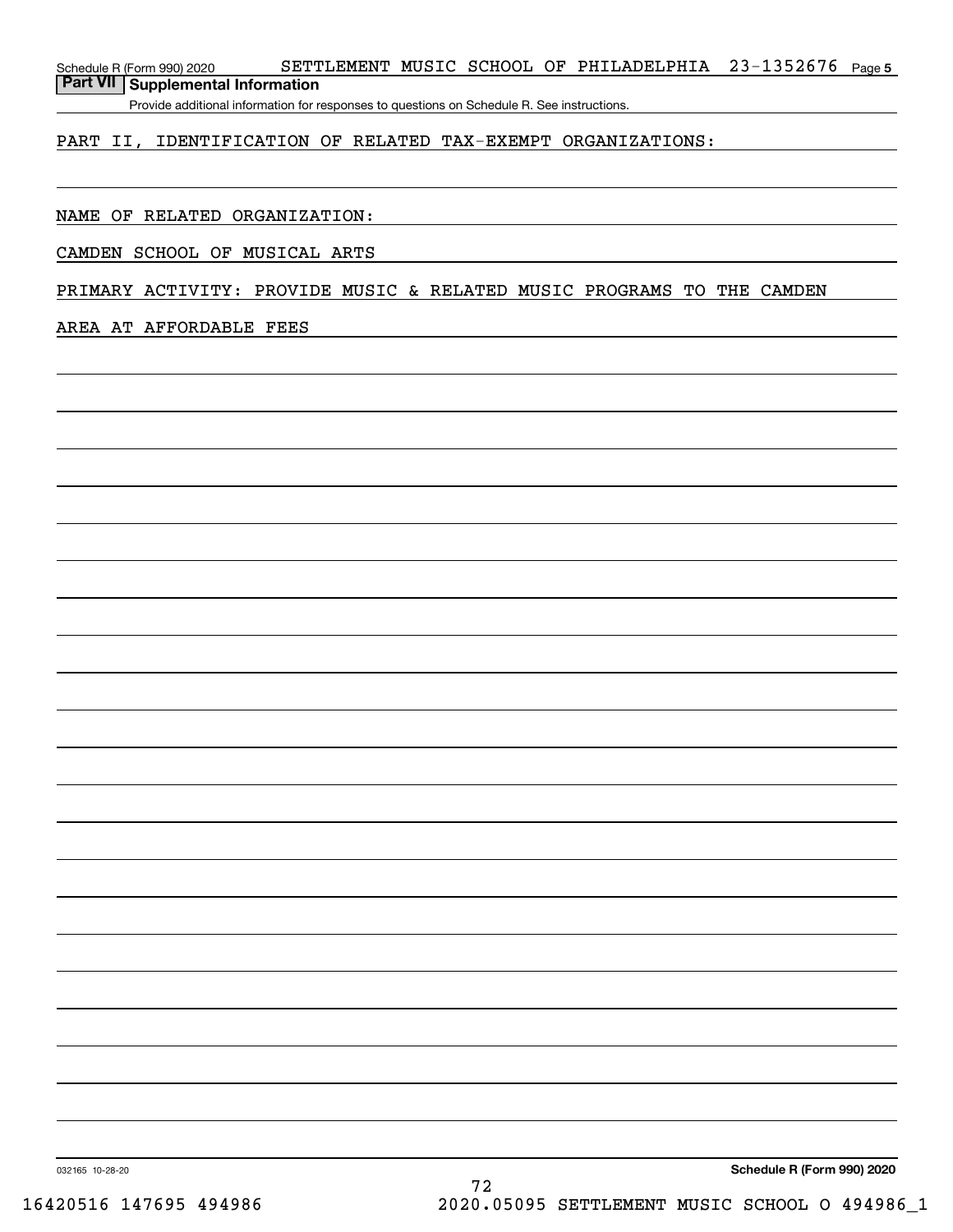# **CARRYOVER DATA TO 2021**

| Name<br>SETTLEMENT MUSIC SCHOOL OF PHILADELPHIA                                                                | <b>Employer Identification Number</b><br>$23 - 1352676$ |        |
|----------------------------------------------------------------------------------------------------------------|---------------------------------------------------------|--------|
| Based on the information provided with this return, the following are possible carryover amounts to next year. |                                                         |        |
| FEDERAL PRE-2018 NET OPERATING LOSS                                                                            |                                                         | 1,464. |
|                                                                                                                |                                                         |        |
|                                                                                                                |                                                         |        |
|                                                                                                                |                                                         |        |
|                                                                                                                |                                                         |        |
|                                                                                                                |                                                         |        |
|                                                                                                                |                                                         |        |
|                                                                                                                |                                                         |        |
|                                                                                                                |                                                         |        |
|                                                                                                                |                                                         |        |
|                                                                                                                |                                                         |        |
|                                                                                                                |                                                         |        |
|                                                                                                                |                                                         |        |
|                                                                                                                |                                                         |        |
|                                                                                                                |                                                         |        |
|                                                                                                                |                                                         |        |
|                                                                                                                |                                                         |        |
|                                                                                                                |                                                         |        |
|                                                                                                                |                                                         |        |
|                                                                                                                |                                                         |        |

019341 04-01-20